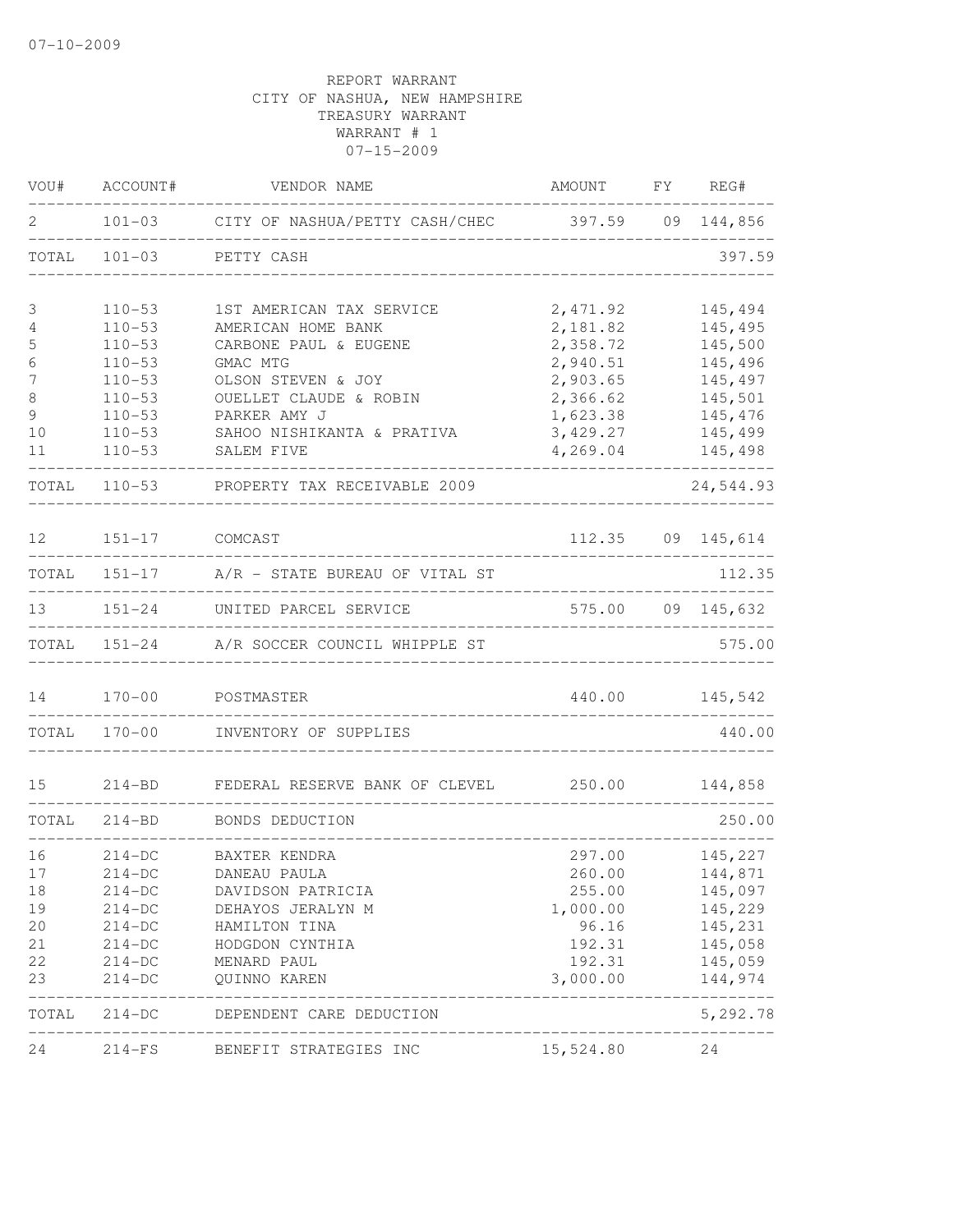| VOU#                                                                    | ACCOUNT#                                                                                                                                                             | VENDOR NAME                                                                                                                                                                                                  | AMOUNT                                                                                                                                   | FY                                     | REG#                                                                          |
|-------------------------------------------------------------------------|----------------------------------------------------------------------------------------------------------------------------------------------------------------------|--------------------------------------------------------------------------------------------------------------------------------------------------------------------------------------------------------------|------------------------------------------------------------------------------------------------------------------------------------------|----------------------------------------|-------------------------------------------------------------------------------|
| TOTAL                                                                   | $214-FS$                                                                                                                                                             | FLEXIBLE SPENDING ACCOUNT -                                                                                                                                                                                  |                                                                                                                                          |                                        | 15,524.80                                                                     |
| 25                                                                      | $214 - K$                                                                                                                                                            | PROTECTIVE LIFE INSURANCE COMP                                                                                                                                                                               | 82.76                                                                                                                                    |                                        | 25                                                                            |
| TOTAL                                                                   | $214 - K$                                                                                                                                                            | KEMPER TERM LIFE INSURANCE                                                                                                                                                                                   |                                                                                                                                          |                                        | 82.76                                                                         |
| 26                                                                      | $214 - SL$                                                                                                                                                           | SUN LIFE ASSURANCE COMPANY OF 3,418.47                                                                                                                                                                       |                                                                                                                                          |                                        | 16                                                                            |
| TOTAL                                                                   | $214-SL$                                                                                                                                                             | BPW GROUP INS-SUN LIFE                                                                                                                                                                                       |                                                                                                                                          |                                        | 3, 418.47                                                                     |
| 212,76                                                                  | $214 - V$                                                                                                                                                            | VISION SERVICE PLAN-NH                                                                                                                                                                                       | 45.12                                                                                                                                    |                                        | 145,663                                                                       |
| TOTAL                                                                   | $214 - V$                                                                                                                                                            | VISION CARE DEDUCTION                                                                                                                                                                                        |                                                                                                                                          |                                        | 45.12                                                                         |
| 27                                                                      | $214 - W$                                                                                                                                                            | BOSTON MUTUAL LIFE INSURANCE                                                                                                                                                                                 | ______________<br>16,777.22                                                                                                              |                                        | 23                                                                            |
| TOTAL                                                                   | $214 - W$                                                                                                                                                            | WHOLE LIFE DEDUCTION                                                                                                                                                                                         |                                                                                                                                          |                                        | 16,777.22                                                                     |
| 28<br>37<br>30<br>31<br>32<br>33<br>34<br>35<br>36<br>37<br>TOTAL<br>38 | $255 - 00$<br>$255 - 00$<br>$255 - 00$<br>$255 - 00$<br>$255 - 00$<br>$255 - 00$<br>$255 - 00$<br>$255 - 00$<br>$255 - 00$<br>$255 - 00$<br>$255 - 00$<br>$255 - 05$ | STATE OF NH-MV<br>STATE OF NH-MV<br>STATE OF NH-MV<br>STATE OF NH-MV<br>STATE OF NH-MV<br>STATE OF NH-MV<br>STATE OF NH-MV<br>STATE OF NH-MV<br>STATE OF NH-MV<br>STATE OF NH-MV<br>STATE MVR<br>STATE OF NH | 11,899.99<br>11, 478.07<br>11,854.48<br>18,818.26<br>21,717.63<br>19,345.02<br>19,162.46<br>24, 418.39<br>26,588.37<br>6,586.84<br>38.50 | 09<br>09<br>09<br>09<br>09<br>09<br>09 | 17<br>18<br>28<br>1<br>2<br>4<br>5<br>11<br>15<br>18<br>171,869.51<br>145,624 |
| TOTAL                                                                   | $255 - 05$                                                                                                                                                           | STATE OF NH-FBI FINGERPRNT FEE                                                                                                                                                                               | __________________________                                                                                                               |                                        | 38.50                                                                         |
| 39<br>40<br>41<br>42<br>43<br>44<br>45                                  | $257 - 00$<br>$257 - 00$<br>$257 - 00$<br>$257 - 00$<br>$257 - 00$<br>$257 - 00$<br>$257 - 00$                                                                       | BUILDER SERVICES GROUP<br>CANTARA DEBORAH A<br>DALEY LYNDEE M<br>DOWNING KELLY A<br>FLYNN ANDREW JR<br>INGRAHAN LLOYD G<br>MEADS MELISSA M                                                                   | 20.60<br>55.20<br>6.60<br>25.00<br>110.00<br>46.20<br>25.00                                                                              |                                        | 145,432<br>145,438<br>145,434<br>145,433<br>145,439<br>145,437<br>145,435     |
| 46                                                                      | $257 - 00$                                                                                                                                                           | MULCAHY RICHARD T                                                                                                                                                                                            | 102.20                                                                                                                                   |                                        | 145,436                                                                       |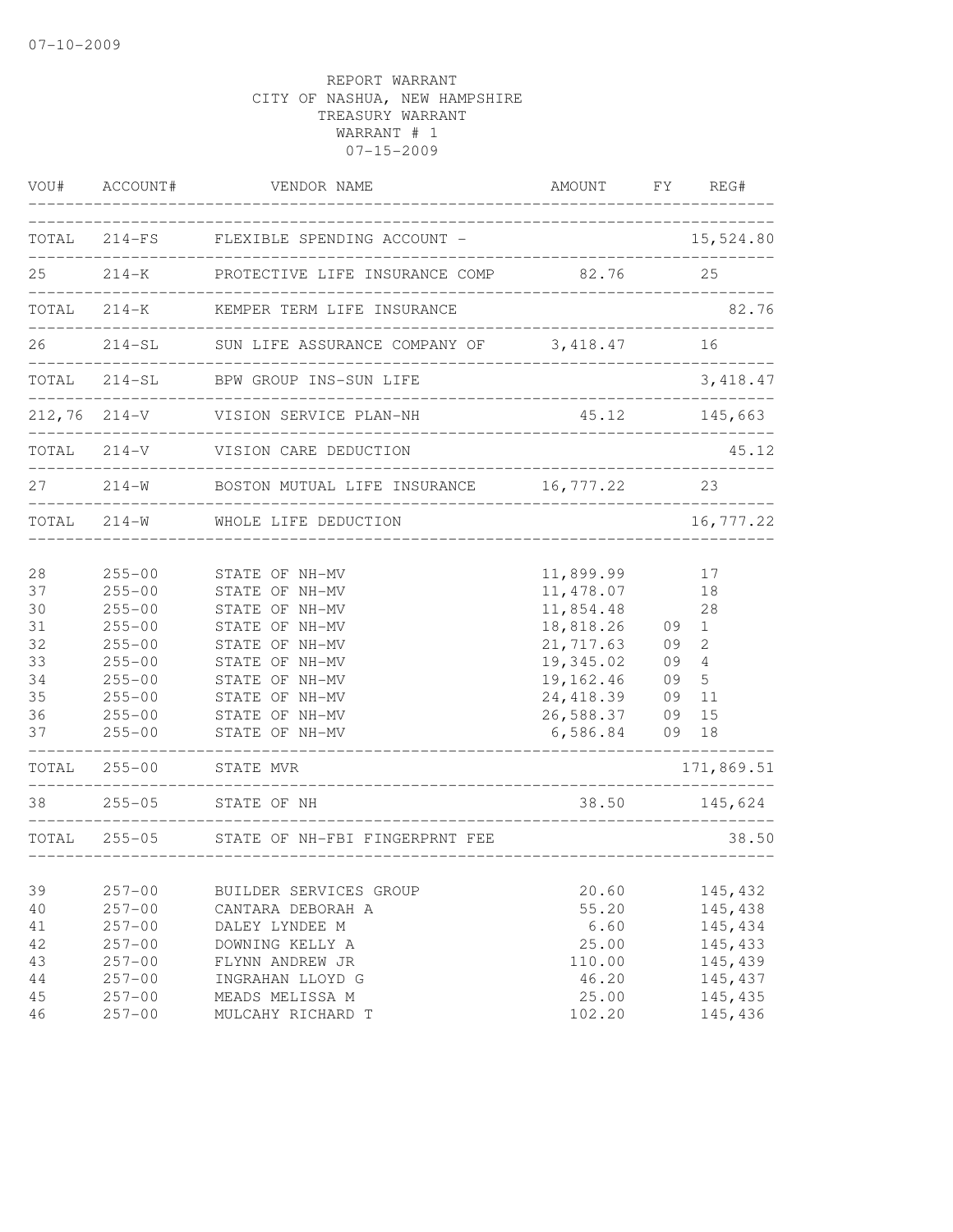| VOU# | ACCOUNT#     | VENDOR NAME       | AMOUNT | FY <b>FY</b> | REG#   |
|------|--------------|-------------------|--------|--------------|--------|
|      |              |                   |        |              |        |
|      | TOTAL 257-00 | MV REFUND PENDING |        |              | 390.80 |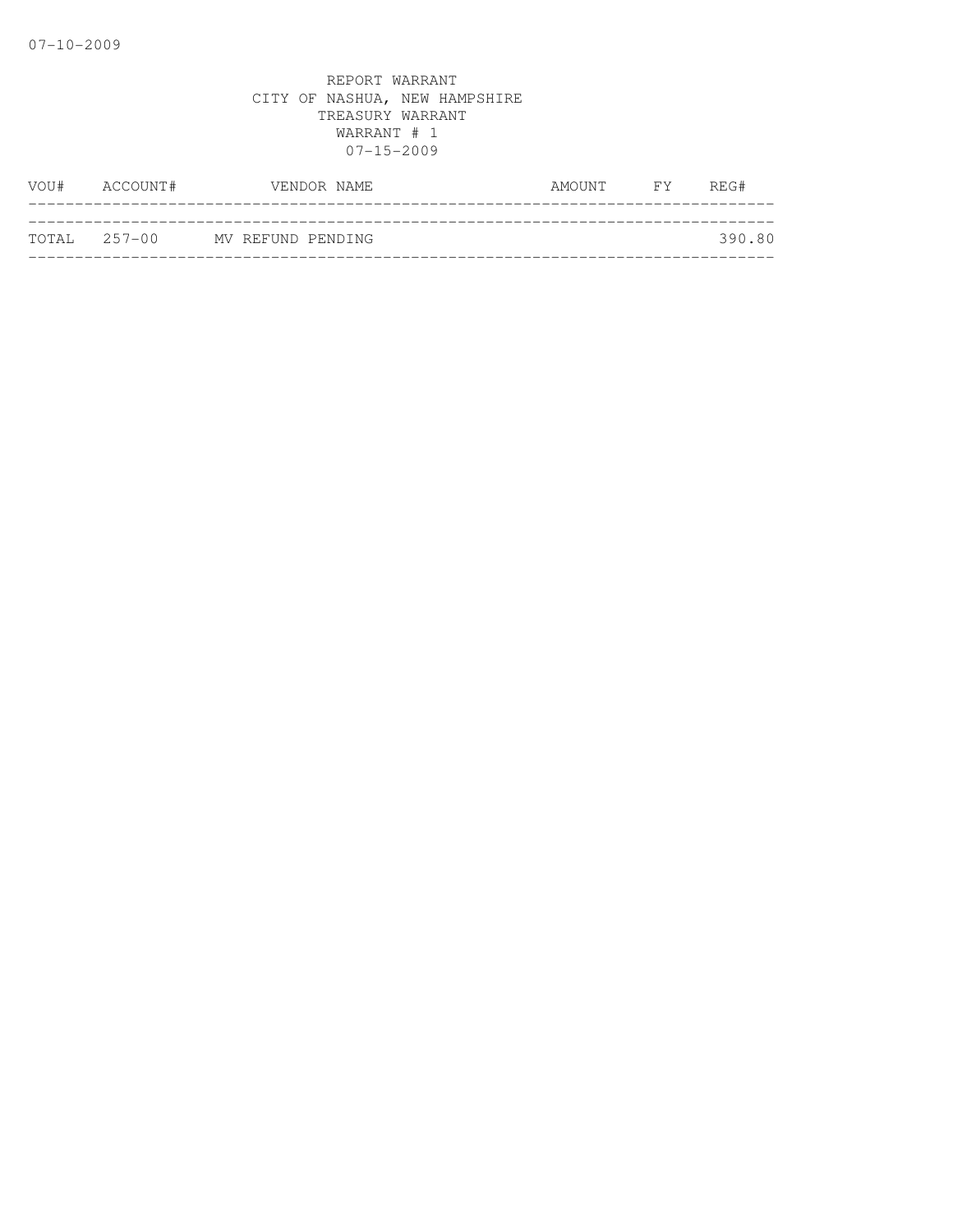|           | VOU# ACCOUNT#          | VENDOR NAME                                                       | AMOUNT FY REG#     |          |            |
|-----------|------------------------|-------------------------------------------------------------------|--------------------|----------|------------|
|           |                        | 212,766 3047-49075 STAPLES BUSINESS ADVANTAGE 49.92 09 145,122    |                    |          |            |
|           |                        | TOTAL 304 ALTERNATIVE SCHOOL                                      |                    |          | 49.92      |
| 47        | 305-31045              | SPRINT                                                            | 38.30              |          | 09 145,653 |
| 48        | 305-49075              | CITY OF NASHUA/PETTY CASH SLIP                                    | 44.85              |          | 09 144,857 |
| 49        | 305-59100              | JEYNES MIKE                                                       | 100.00             |          | 09 145,239 |
| 50        | 305-59100              | KING TOM                                                          | 50.00              |          | 09 145,208 |
| 51        | 305-59100              | MCLEAN JIM                                                        | 50.00              |          | 145,066    |
| 51        | 305-59100              | MCLEAN JIM                                                        | 50.00              |          | 09 145,066 |
| 52        | 305-59100              | O'NEIL TIM                                                        | 100.00             |          | 145,069    |
| 52        | 305-59100              | O'NEIL TIM                                                        | 100.00             |          | 09 145,069 |
| 53        | 305-59100              | WALLENT FRANK J                                                   | 50.00              |          | 144,936    |
| 53        | 305-59100              | WALLENT FRANK J                                                   | 50.00              |          | 09 144,936 |
| 54        |                        | 305-96900 TWIN CITY LOCK & KEY INC                                | 974.00             |          | 09 145,095 |
| TOTAL 305 |                        | SRF - CIVIC & COMM ACTIVITIES<br>________________________________ |                    |          | 1,607.15   |
|           |                        |                                                                   |                    |          |            |
| 55        | $308 - 76$             | LATVIS MYRTLE                                                     | 928.75             | 09       | 145,543    |
| 56        | 308-83010              | ANTHEM BLUE CROSS BLUE SHIELD 40,203.83                           |                    | 09       | 9          |
| 57        | 308-83010              | ANTHEM BLUE CROSS BLUE SHIELD                                     | 50,721.42          | 09       | 19         |
| 58        | 308-83011<br>308-83011 | ANTHEM BLUE CROSS BLUE SHIELD<br>ANTHEM BLUE CROSS BLUE SHIELD    | 1,226.30<br>408.95 | 09<br>09 | 9<br>19    |
| 59<br>60  | 308-83012              | ANTHEM BLUE CROSS BLUE SHIELD                                     | 248,764.32         | 09       | 9          |
| 61        | 308-83012              | ANTHEM BLUE CROSS BLUE SHIELD                                     | 84,583.03          | 09       | 19         |
| 62        | 308-83013              | ANTHEM BLUE CROSS BLUE SHIELD                                     | 168,941.89         | 09       | 9          |
| 63        | 308-83013              | ANTHEM BLUE CROSS BLUE SHIELD                                     | 111,386.02         | 09       | 19         |
| 64        | 308-83014              | ANTHEM EAP                                                        | 4,128.00           |          | 145,625    |
| 64        | 308-83015              | ANTHEM EAP                                                        | 9,804.00           |          | 145,625    |
| 65        | 308-83016              | HARVARD PILGRIM HEALTH CARE                                       | 34, 254.55         | 09       | 10         |
| 66        | 308-83016              | HARVARD PILGRIM HEALTH CARE                                       | 34, 271.74         | 09       | 21         |
| 67        | 308-83017              | HARVARD PILGRIM HEALTH CARE                                       | 7,972.12           | 09       | 10         |
| 68        | 308-83017              | HARVARD PILGRIM HEALTH CARE                                       | 20,281.80          | 09       | 21         |
| 69        | 308-83018              | ANTHEM BLUE CROSS BLUE SHIELD                                     | 64,548.56          | 09       | 9          |
| 70        | 308-83018              | ANTHEM BLUE CROSS BLUE SHIELD                                     | 54,360.48          | 09       | 19         |
| 71        | 308-83019              | ANTHEM BLUE CROSS BLUE SHIELD                                     | 39,697.56          | 09       | 9          |
| 72        | 308-83019              | ANTHEM BLUE CROSS BLUE SHIELD                                     | 19,868.91          | 09       | 19         |
| 73        | 308-83020              | NORTHEAST DELTA                                                   | 17,617.67          | 09       | $12$       |
| 74        | 308-83020              | NORTHEAST DELTA                                                   | 21,515.59          | 09       | 20         |
| 75        | 308-83021              | NORTHEAST DELTA                                                   | 3,694.47           | 09       | 12         |
| 76        | 308-83021              | NORTHEAST DELTA                                                   | 6,784.62           | 09       | 20         |
| 76        | 308-83022              | NORTHEAST DELTA                                                   | 155, 915.92        |          | 20         |
| 77        | 308-83023              | HOLISTIC SELF CARE CENTER                                         | 250.00             | 09       | 145,225    |
| 78        | 308-83026              | NORTHERN NEW ENGLAND BENEFIT T                                    | 31,747.00          |          | 14         |
| 79        | 308-83030              | ITT HARTFORD                                                      | 13,287.08          |          | 22         |
| 79        | 308-83031              | ITT HARTFORD                                                      | 17,966.03          |          | 22         |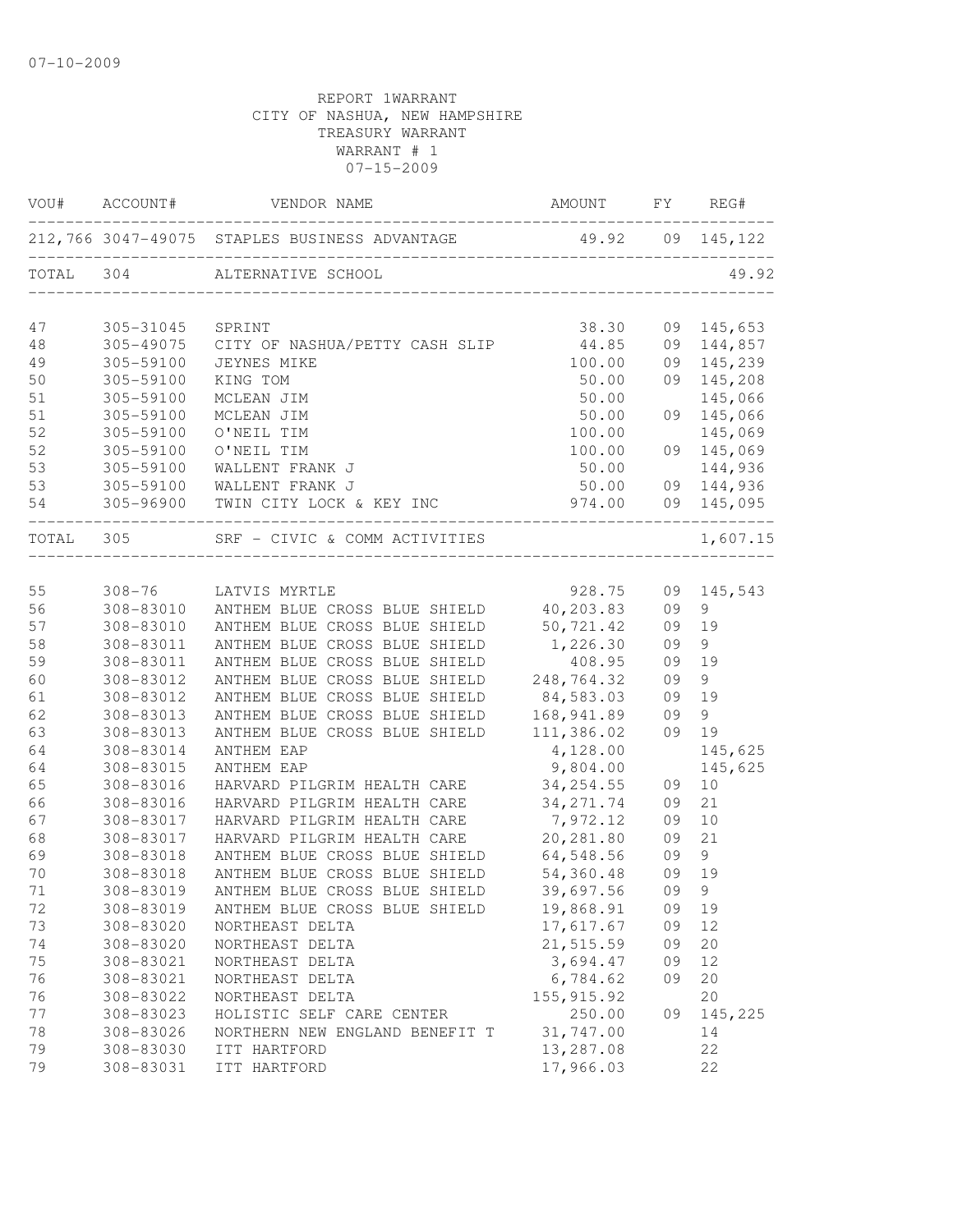| VOU#  | ACCOUNT#           | VENDOR NAME                      | AMOUNT    | FY. | REG#         |
|-------|--------------------|----------------------------------|-----------|-----|--------------|
| 80    | 308-83042          | FRED C CHURCH INSURANCE          | 9,308.52  |     | 6            |
| 81    | 308-83051          | APPLE SERVICES NASHUA            | 293.00    |     | 144,923      |
| 81    | 308-83053          | APPLE SERVICES NASHUA            | 1,663.00  |     | 144,923      |
| 82    | 308-83053          | ASSOCIATED RADIOLOGISTS PA<br>W/ | 24.00     |     | 145,106      |
| 83    | 308-83053          | FOUR SEASONS ORTHOPAEDIC CTR     | 199.00    |     | 145, 133     |
| 84    | 308-83053          | GREATER NASHUA EMERGENCY PHYS    | 68.00     |     | 145,119      |
| 85    | 308-83053          | JORDAN PATRICK                   | 5.00      |     | 145,003      |
| 86    | 308-83053          | SJ PHYSICIAN SERVICES            | 100.00    |     | 144,868      |
| 87    | 308-83053          | SO NH REGIONAL MEDICAL CENTER    | 6, 277.68 |     | 145,107      |
| 88    | 308-83053          | SOARES ROBERT F                  | 12.53     |     | 145,235      |
| 89    | 308-83053          | STONERIVER PHARMACY SOLUTIONS    | 78.79     |     | 145,123      |
| 90    | 308-83053          | WINGATES PHARMACY INC            | 782.40    |     | 145,052      |
| 91    | 308-83054          | APPLE SERVICES NASHUA            | 995.00    |     | 144,923      |
| 92    | 308-83054          | ASSOCIATED RADIOLOGISTS PA<br>W/ | 210.00    |     | 145,106      |
| 93    | 308-83054          | BACTES IMAGING SOLUTIONS         | 15.76     |     | 145,447      |
| 94    | 308-83054          | BIGELOW CHIROPRACTIC CTR PLLC    | 555.00    |     | 145,444      |
| 95    | 308-83054          | CONCORD ORTHOPAEDICS PA          | 147.00    |     | 145,004      |
| 96    | 308-83054          | DH FAMILY MEDICINE NASHUA INC    | 209.00    |     | 145,103      |
| 97    | 308-83054          | FOUR SEASONS ORTHOPAEDIC CTR     | 1,192.00  |     | 145,133      |
| 98    | 308-83054          | GREATER NASHUA EMERGENCY PHYS    | 138.00    |     | 145,119      |
| 99    | 308-83054          | KOIS WILLIAM EDWARD MD           | 250.00    |     | 144,946      |
| 100   | 308-83054          | NASHUA EYE ASSOCIATES PA<br>W/C  | 155.00    |     | 145, 112     |
| 101   | 308-83054          | SJ PHYSICIAN SERVICES            | 241.15    |     | 144,868      |
| 102   | 308-83054          | SO NH REGIONAL MEDICAL CENTER    | 1,570.54  |     | 145,107      |
| 103   | 308-83054          | SOUTHERN NH RADIOLOGY CONSULTA   | 69.00     |     | 144,984      |
| 104   | 308-83054          | STONERIVER PHARMACY SOLUTIONS    | 131.89    |     | 145,123      |
| 105   | 308-83055          | JORDAN PATRICK                   | 26.40     |     | 145,003      |
| 106   | 308-83058          | DARROW CIVIL ENGINEERING PLLC    | 11,900.00 | 09  | 145,454      |
| 107   | 308-83063          | MARVELL PLATE GLASS INC          | 165.00    |     | 145,127      |
| 108   | 308-83063          | MOTOROLA                         | 900.00    |     | 144,953      |
| 109   | 308-83064          | MAC MULKIN CHEVROLET INC         | 1,576.21  | 09  | 144,859      |
| 110   | 308-83064          | SENNOTT JOHN M                   | 852.39    |     | 145,465      |
| 111   | 308-83075          | COROSA WILLIAM                   | 1,500.00  | 09  | 144,855      |
| 112   | 308-83102          | PARNELL CHIROPRACTIC/WELLNESS    | 15.00     | 09  | 144,967      |
| TOTAL | 308                | SRF - INSURANCE                  |           |     | 1,306,756.87 |
|       |                    |                                  |           |     |              |
|       | 212,767 3086-49050 | BLAUVELT DARCY                   | 18.46     | 09  | 145,362      |
|       | 212,768 3086-49050 | STAPLES BUSINESS ADVANTAGE       | 116.60    | 09  | 145,122      |
|       | 212,769 3086-53100 | CALLAHAN CAROLYN                 | 7,750.00  | 09  | 145,365      |
|       | 212,770 3086-53100 | TAYLOR EUNICE                    | 750.00    | 09  | 145,411      |
|       | 212,771 3086-64045 | STAPLES BUSINESS ADVANTAGE       | 237.90    | 09  | 145,122      |
|       | 212,772 3086-83004 | VISION SERVICE PLAN-NH           | 16.29     |     | 145,663      |
|       | 3086-83006         | ANTHEM BLUE CROSS BLUE SHIELD    | 1,501.08  | 09  | 19           |
|       | 3086-83009         | NORTHEAST DELTA                  | 152.27    | 09  | 20           |
|       | 3086-83031         | ITT HARTFORD                     | 24.36     |     | 22           |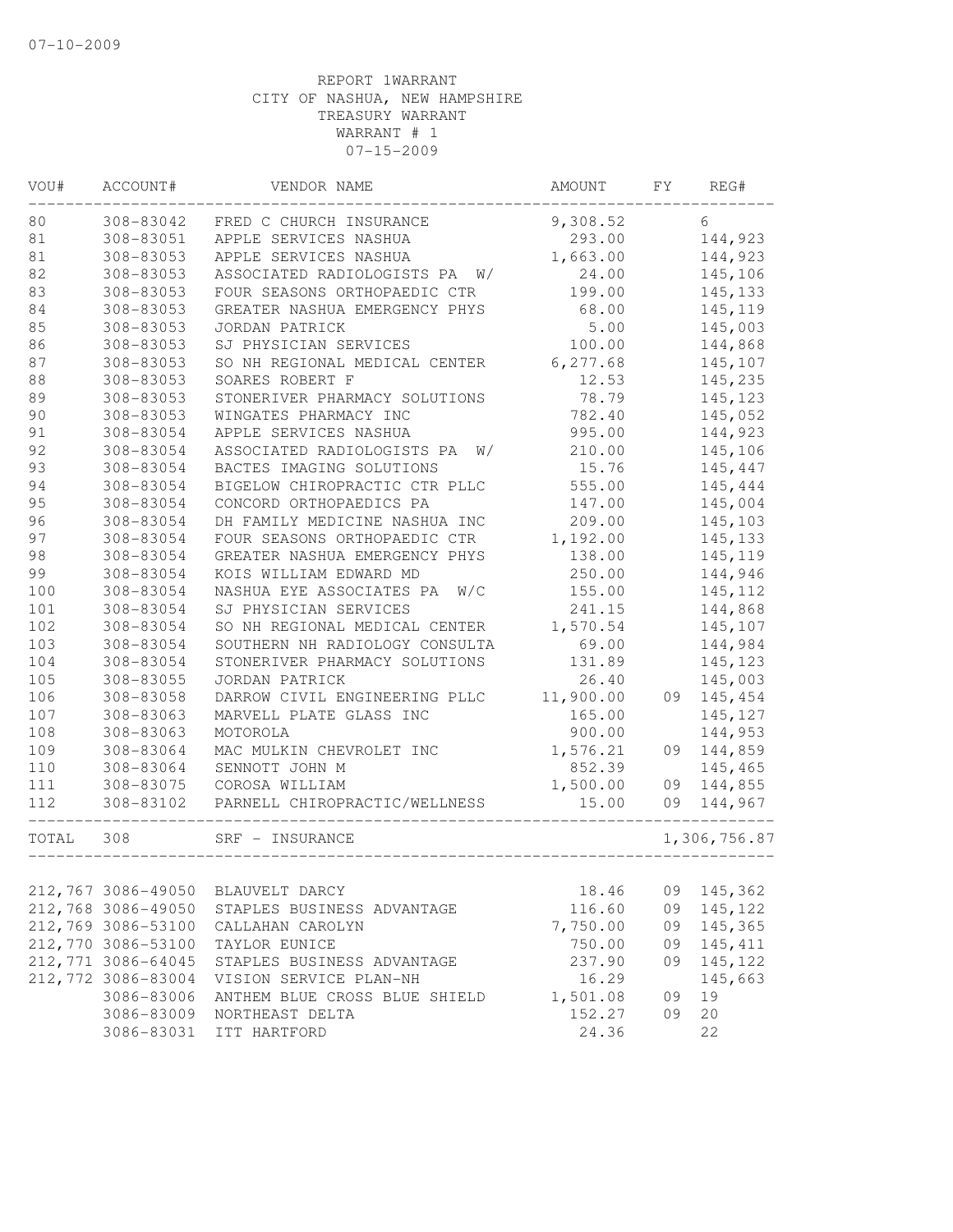|           | VOU# ACCOUNT#               | VENDOR NAME                                                | AMOUNT FY REG#                         |    |                      |
|-----------|-----------------------------|------------------------------------------------------------|----------------------------------------|----|----------------------|
|           |                             | TOTAL 308 JAVITS GRANT PROGRAM<br>------------------------ |                                        |    | 10,566.96            |
|           | 212,773 3097-49075          | CLEAN SOURCE                                               | 196.10                                 |    | 09 145,375           |
|           | 212, 774 3097-49085         | GILL'S PIZZA CO.                                           | 920.00                                 |    | 09 145,327           |
|           | 212, 775 3097-49085         | M SAUNDERS INC                                             | 78.60                                  | 09 | 145,314              |
|           | 212,776 3097-49085          | SURPLUS DISTRIBUTION SECTION                               | 764.50                                 | 09 | 145,074              |
|           | 212,777 3097-707            | EMOND JULIE                                                | 14.00                                  | 09 | 145,489              |
|           | 212,778 3097-707            | KIMBREL LISA                                               | 32.00                                  |    | 09 145,488           |
|           | 212,779 3097-83004          | VISION SERVICE PLAN-NH                                     | 130.32                                 |    | 145,663              |
|           | 3097-83006                  | ANTHEM BLUE CROSS BLUE SHIELD                              | 22,036.86                              | 09 | 19                   |
|           | 3097-83006                  | HARVARD PILGRIM HEALTH CARE                                | 5, 271.62                              | 09 | 21                   |
|           | 3097-83009                  | NORTHEAST DELTA                                            | 1,485.32                               | 09 | 20                   |
|           | 3097-83031                  | ITT HARTFORD                                               | 103.60                                 |    | 22                   |
|           | 212,780 3097-91005 AXNE EVA |                                                            | 77.00                                  |    | 09 145,292           |
|           |                             | 212,781 3097-91005 SLOSEK ODETTE                           | 86.21                                  |    | 09 145,259           |
|           |                             | TOTAL 309 SRF - FOOD SERVICES                              |                                        |    | 31, 196.13           |
|           |                             | 212,782 3098-49085 CENTRAL PAPER                           |                                        |    | 15.35 09 145,299     |
|           |                             | TOTAL 309 FRESH FRUIT & VEGETABLE GRANT                    |                                        |    | 15.35                |
|           |                             | 212,783 3117-705 MANOHAR SANJEEV                           | 300.00                                 |    | 09 145,481           |
|           |                             | 212,784 3117-78007 BEST FORD/BEST CYCLE                    |                                        |    | 40.58 09 144,894     |
|           |                             | TOTAL 311 DRIVER'S EDUCATION                               |                                        |    | 340.58               |
|           |                             | 212,785 3118-705 FORCIER JASON                             |                                        |    | 20.00 09 145,477     |
|           |                             | 212,786 3118-705 KOTNI NAGARAJU                            |                                        |    | 300.00 09 145,487    |
| TOTAL 311 |                             | SUMMER SCHOOL                                              |                                        |    | 320.00               |
| 120       | 312-43005                   | PRINTGRAPHICS OF MAINE                                     | 141.91                                 | 09 | 144,942              |
| 121       |                             | 312-46025 BEN'S UNIFORMS                                   | 1,226.00 09 145,533                    |    |                      |
| 122       |                             | 312-705 ENTERPRISE RENT A CAR                              |                                        |    | 210.00 09 145,512    |
| 123       |                             | 312-705 FRAZER KATRINA                                     | 35.00                                  |    | 09 145,510           |
| 124       | $312 - 705$                 | JULIEN DANIELLE                                            | 60.00                                  |    | 145,445              |
| TOTAL 312 |                             | SRF - FINANCIAL SERVICES                                   | ______________________________________ |    | $------$<br>1,672.91 |
|           |                             | 212,787 3122-49075 PAPANICOLAU MICHELLE                    | 390.49                                 |    | 09 145,353           |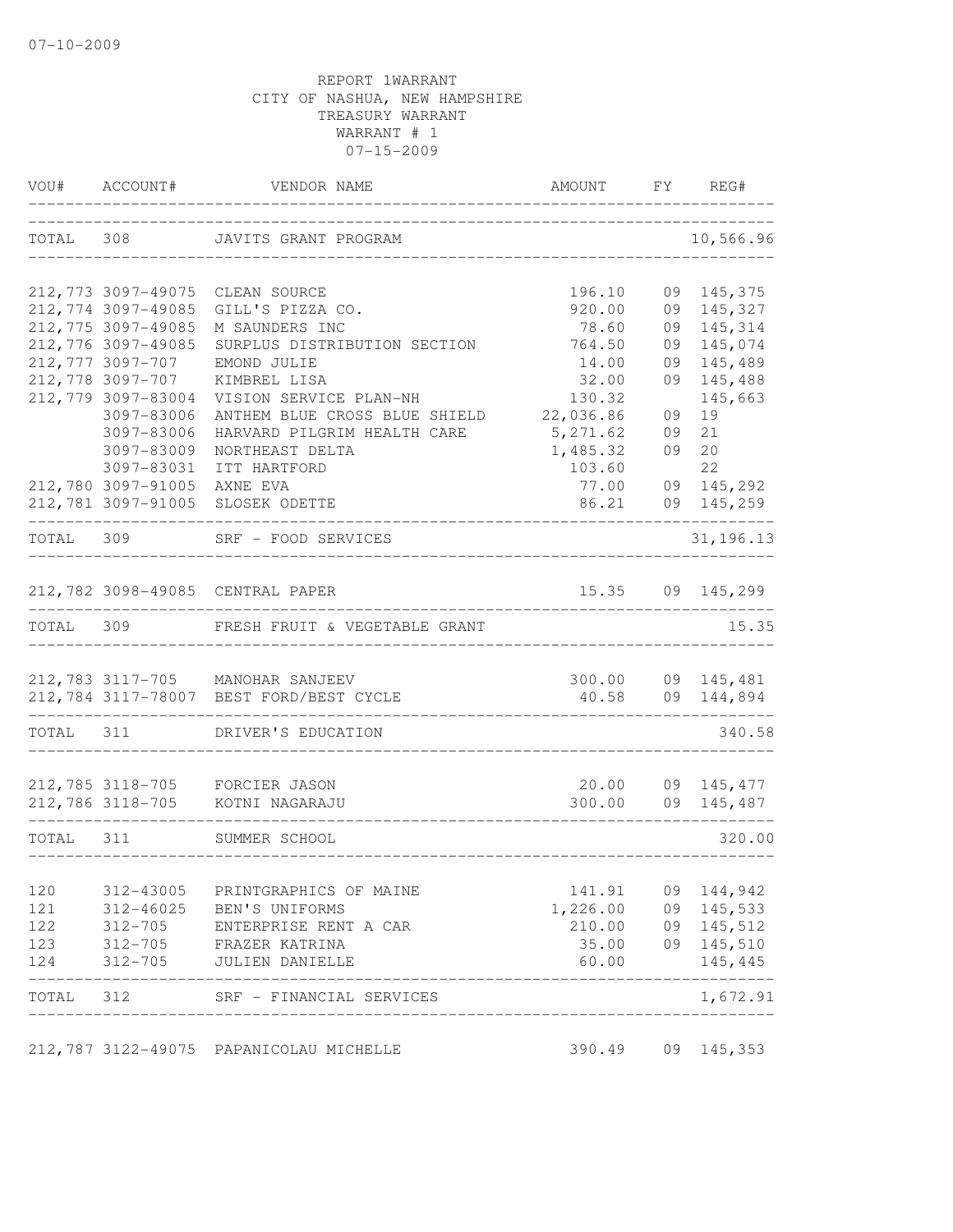|            | VOU# ACCOUNT#               | VENDOR NAME                                                        | AMOUNT                       | FY       | REG#               |
|------------|-----------------------------|--------------------------------------------------------------------|------------------------------|----------|--------------------|
|            |                             | 212,788 3122-49075 WALMART COMMUNITY                               | 51.84                        |          | 09 145,218         |
|            | 212,789 3122-64045          | HEWLETT PACKARD COMPANY<br>212,790 3122-91040 PAPANICOLAU MICHELLE | 22, 225.00                   |          | 09 144,958         |
|            |                             |                                                                    | 264.06                       |          | 09 145,353         |
| TOTAL      | 312                         | ADULT ED/CONTINUING ED                                             |                              |          | 22,931.39          |
|            |                             | 3245-83006 ANTHEM BLUE CROSS BLUE SHIELD 1,459.80                  |                              |          | 09 19              |
| TOTAL 324  |                             | YOUTH SAFE HAVEN-PAL                                               |                              |          | 1,459.80           |
|            |                             | 212,791 3248-49050 KRYCKI CORRINE                                  |                              |          | 134.00 09 145,392  |
| TOTAL 324  |                             | REDUCING THE RISK                                                  | ____________________________ |          | 134.00             |
|            | 3269-83006                  | ANTHEM BLUE CROSS BLUE SHIELD                                      | 1,476.02                     |          | 09 19              |
|            | 3269-83009                  | NORTHEAST DELTA                                                    | 179.09                       |          | 20                 |
|            | 3269-83031                  | ITT HARTFORD                                                       | 13.44                        |          | 22                 |
| TOTAL      | 326                         | NH ALTERNATE ASSESSMENT COACH                                      |                              |          | 1,668.55           |
|            | 212,792 3279-49035 NEWSWEEK |                                                                    | 129.20                       |          | 09 145,645         |
| TOTAL      | 327                         | ADULT H.S.SPECIAL NEEDS GRANT                                      |                              |          | 129.20             |
|            |                             | 212,793 3289-49035 LRP PUBLICATIONS                                |                              |          | 319.65 09 145,303  |
| TOTAL 328  |                             | TITLE IIA CORRECTIVE ACTION                                        |                              |          | 319.65             |
| 128        | 331-01500                   | LAW REALTY CO INC                                                  | 416.67                       |          | 145,638            |
| 129        | 331-01500                   | RAPID REAL ESTATE LLC                                              | 1,500.00                     |          | 145,607            |
| 130        | 331-01662                   | THE YOUTH COUNCIL                                                  | 1,900.00                     |          | 09 144,898         |
| 131        | 331-309                     | CITY OF NASHUA                                                     | 2.52                         |          | 09 145,544         |
| 132<br>133 | 331-31050<br>331-64192      | VERIZON WIRELESS<br>PRINT FACTORY                                  | 365.25<br>378.00             | 09<br>09 | 145,616<br>144,860 |
| 134        | 331-94005                   | CITIZENS BANK                                                      | 345.57                       | 09       | 3                  |
| TOTAL      | 331                         | SRF - POLICE DEPARTMENT                                            |                              |          | 4,908.01           |
| 135        | 332-49050                   | IDEA BANK                                                          | 504.50                       |          | 09 144,891         |
| 136        | 332-49075                   | STAPLES BUSINESS ADVANTAGE                                         | 447.43                       |          | 09 145,214         |
| 137        | 332-64192                   | PAGE STREET LEASING, LLC                                           | 2,285.00                     |          | 09 144,875         |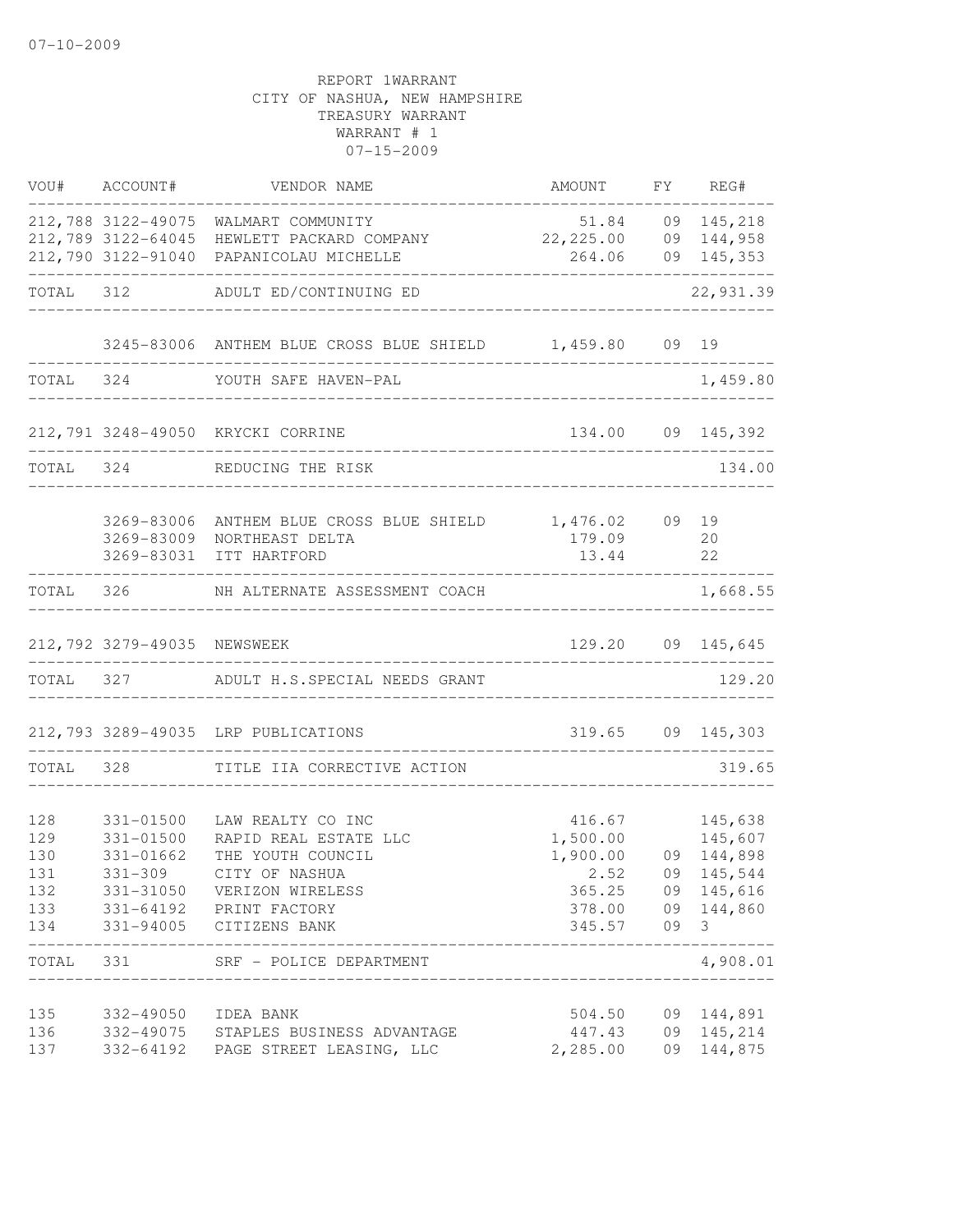| VOU#                                                 | ACCOUNT#                                                                                                                                                                   | VENDOR NAME                                                                                                                                                                                                                     | AMOUNT FY                                                                                      |                                              | REG#                                                                                        |
|------------------------------------------------------|----------------------------------------------------------------------------------------------------------------------------------------------------------------------------|---------------------------------------------------------------------------------------------------------------------------------------------------------------------------------------------------------------------------------|------------------------------------------------------------------------------------------------|----------------------------------------------|---------------------------------------------------------------------------------------------|
|                                                      |                                                                                                                                                                            | TOTAL 332 SRF - FIRE DEPARTMENT                                                                                                                                                                                                 |                                                                                                |                                              | 3,236.93                                                                                    |
|                                                      |                                                                                                                                                                            | 212,794 3329-49075 SCHOOL SPECIALTY                                                                                                                                                                                             | 376.29                                                                                         |                                              | 09 145,266                                                                                  |
|                                                      | TOTAL 332                                                                                                                                                                  | TITLE I SCHL IMPRV LEDGE ST                                                                                                                                                                                                     |                                                                                                |                                              | 376.29                                                                                      |
|                                                      |                                                                                                                                                                            | 212,795 3339-49050 MCGRAW HILL COMPANIES<br>212,796 3339-49050 MCGRAW-HILL COMPANIES                                                                                                                                            | 2,015.13<br>2,644.58 09 145,287                                                                |                                              | 09 144,993                                                                                  |
|                                                      | TOTAL 333                                                                                                                                                                  | TITLE I SCHL IMPRV MT PLEASANT                                                                                                                                                                                                  |                                                                                                |                                              | 4,659.71                                                                                    |
|                                                      | 212,797 3359-49050<br>212,798 3359-49050<br>212,799 3359-49050<br>212,800 3359-49050<br>212,801 3359-49075<br>212,802 3359-83004<br>3359-83006<br>3359-83009<br>3359-83031 | CAMBIUM LEARNING INC<br>HEADSPROUT<br>MOREHOUSE LINDA<br>NCS PEARSON INC<br>SCHOOL SPECIALTY<br>VISION SERVICE PLAN-NH<br>ANTHEM BLUE CROSS BLUE SHIELD<br>NORTHEAST DELTA<br>ITT HARTFORD<br>212,803 3359-91040 PIKE STEPHANIE | 221.92<br>882.29<br>35.94<br>2,256.30<br>$-5.77$<br>16.29<br>546.91<br>48.41<br>17.36<br>42.50 | 09<br>09<br>09<br>09<br>09<br>09<br>09<br>09 | 145,340<br>145,345<br>145,254<br>145,289<br>145,266<br>145,663<br>19<br>20<br>22<br>145,379 |
|                                                      | TOTAL 335                                                                                                                                                                  | TITLE IB READ 1ST MT PLEASANT                                                                                                                                                                                                   |                                                                                                |                                              | 4,062.15                                                                                    |
|                                                      | 212,804 3369-49050<br>212,805 3369-49050<br>212,806 3369-49050<br>212,807 3369-49075<br>212,808 3369-49075                                                                 | HEINEMANN<br>HIGH INTEREST PUBLISHING INC<br>LABELS FOR LESS<br>GOSSON JOHANNA<br>INCANDESCENT STUDIOS                                                                                                                          | 1,764.23<br>653.67<br>123.42<br>127.60<br>494.00                                               | 09<br>09<br>09<br>09                         | 145,268<br>09 145,478<br>145,415<br>145,482<br>145,357                                      |
|                                                      |                                                                                                                                                                            |                                                                                                                                                                                                                                 |                                                                                                |                                              | 3, 162.92                                                                                   |
| 141<br>141<br>142<br>143<br>144<br>145<br>146<br>147 | 341-01343<br>341-01943<br>341-01954<br>341-01954<br>341-01954<br>341-01954<br>341-31045<br>341-41015                                                                       | MULCAHY SANDY<br>MULCAHY SANDY<br>CARPENTIER RICHARD<br>CELEBRATIONS DISTINCTIVE CATER<br>JACK'S PIZZA<br>MULCAHY SANDY<br>SPRINT<br>STAPLES BUSINESS ADVANTAGE                                                                 | 15.35<br>34.23<br>150.00<br>921.09<br>32.40<br>167.73<br>305.45<br>1,094.69                    | 09<br>09<br>09<br>09<br>09<br>09<br>09<br>09 | 145,210<br>145,210<br>145,505<br>145,646<br>145,145<br>145,210<br>145,653<br>145,214        |
| 148<br>149                                           | 341-47010<br>341-49075                                                                                                                                                     | MCKESSON MEDICAL-SURGICAL<br>STAPLES BUSINESS ADVANTAGE                                                                                                                                                                         | 505.59<br>1,324.46                                                                             | 09<br>09                                     | 145,398<br>145,214                                                                          |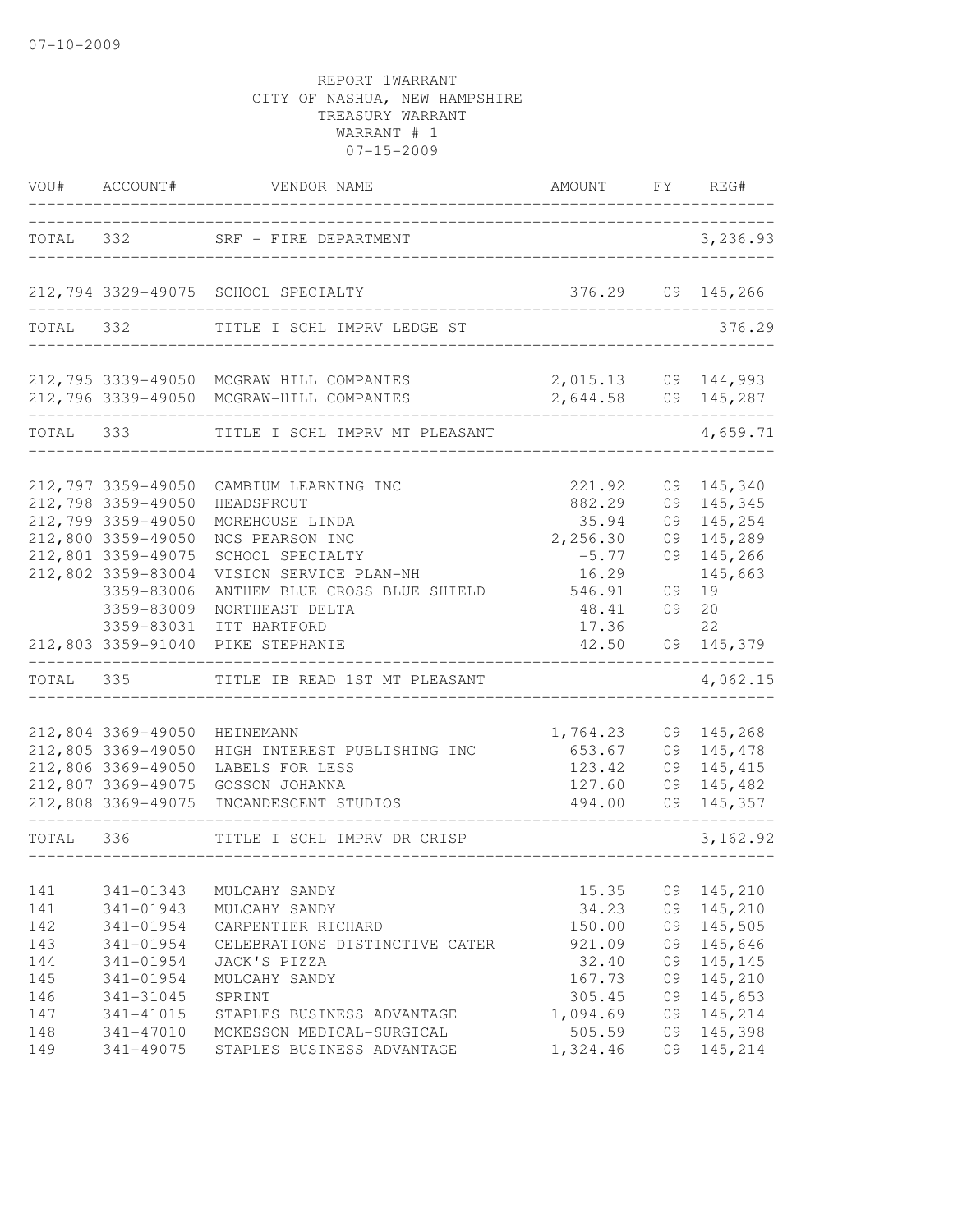| VOU#      | ACCOUNT#           | VENDOR NAME                                       | AMOUNT                                 | FY | REG#       |
|-----------|--------------------|---------------------------------------------------|----------------------------------------|----|------------|
| 150       | 341-53018          | MULCAHY SANDY                                     | 25.00                                  |    | 09 145,210 |
| 151       | 341-91025          | CONLEY ASHLEY                                     | 49.50                                  |    | 09 145,217 |
| 152       | 341-94025          | MULCAHY SANDY                                     | 962.84                                 |    | 09 145,210 |
| TOTAL     | 341                | SRF - COMMUNITY SERVICES                          |                                        |    | 5,588.33   |
| 153       | 342-01346          | STAPLES BUSINESS ADVANTAGE                        | 112.23                                 | 09 | 145,214    |
| 154       | 342-01352          | ESA BIOSCIENCES INC                               | 689.95                                 | 09 | 144,950    |
| 155       | 342-01940          | CVS STORE #639                                    | 500.00                                 | 09 | 145,545    |
| 156       | 342-01940          | WAL-MART COMMUNITY                                | 400.00                                 | 09 | 145,606    |
| 157       | 342-01966          | SOUTHERN NH AHEC                                  | 8,091.00                               | 09 | 145,649    |
| 158       | 342-31045          | SPRINT                                            | 33.65                                  | 09 | 145,653    |
| 159       | 342-41015          | STAPLES BUSINESS ADVANTAGE                        | 480.92                                 | 09 | 145,214    |
| 160       | 342-91025          | PORRES LUIS                                       | 291.36                                 |    | 09 145,033 |
| 161       | 342-94025          | LOSIER NICOLE                                     | 55.00                                  |    | 09 145,169 |
| TOTAL 342 |                    | SRF - COMMUNITY HEALTH                            |                                        |    | 10,654.11  |
|           |                    |                                                   |                                        |    |            |
|           | 212,809 3440-49075 | AC MOORE INC                                      | 48.82                                  |    | 09 145,298 |
|           | 212,810 3440-49075 | CROWELL LINDA                                     | 44.38                                  |    | 09 145,331 |
|           | 212,811 3440-49075 | GIRL SCOUTS OF SWIFTWATER COUN                    | 900.00                                 | 09 | 145,322    |
|           | 212,812 3440-49075 | J & A HANDY CRAFTS INC                            | 271.40                                 | 09 | 145,387    |
|           | 212,813 3440-49075 | MARKET BASKET                                     | 328.20                                 |    | 09 145,028 |
|           | 212,814 3440-49075 | PARLEE FARMS                                      | 520.00                                 |    | 145,547    |
|           | 212,815 3440-49075 | WALMART COMMUNITY                                 | 224.20                                 |    | 09 145,218 |
|           | 212,816 3440-53103 | STATE OF NH CRIMINAL RECORDS                      | 165.75                                 |    | 09 145,546 |
| TOTAL     | 344                | AFTER SCHOOL PROGRAM                              |                                        |    | 2,502.75   |
|           | 212,817 3449-83004 | VISION SERVICE PLAN-NH                            | 16.29                                  |    | 145,663    |
|           | 3449-83006         | ANTHEM BLUE CROSS BLUE SHIELD                     | 4,542.30                               | 09 | 19         |
|           | 3449-83009         | NORTHEAST DELTA                                   | 96.82                                  | 09 | 20         |
|           | 3449-83031         | ITT HARTFORD                                      | 2.80                                   |    | 22         |
| TOTAL     | 344                | TITLE IV SDF 21ST CENTURY                         |                                        |    | 4,658.21   |
|           |                    | 212,818 3450-91040 MILL FALLS CONFERENCE CENTER   | 845.00                                 |    | 145,548    |
| TOTAL 345 |                    | 21 ST CENTURY ELEM.AFTER SCHL                     |                                        |    | 845.00     |
|           |                    |                                                   | ______________________________________ |    |            |
|           |                    | 212,819 3468-49075 CENTER FOR SECONDARY SCHOOL RE | 7,800.00 09 145,475                    |    |            |
|           |                    | 212,820 3468-49075 REYNOLDS MARGARET              | 469.13                                 |    | 09 145,258 |
|           | 212,821 3468-49075 | RICHARD JOHN                                      | 185.16                                 |    | 09 145,251 |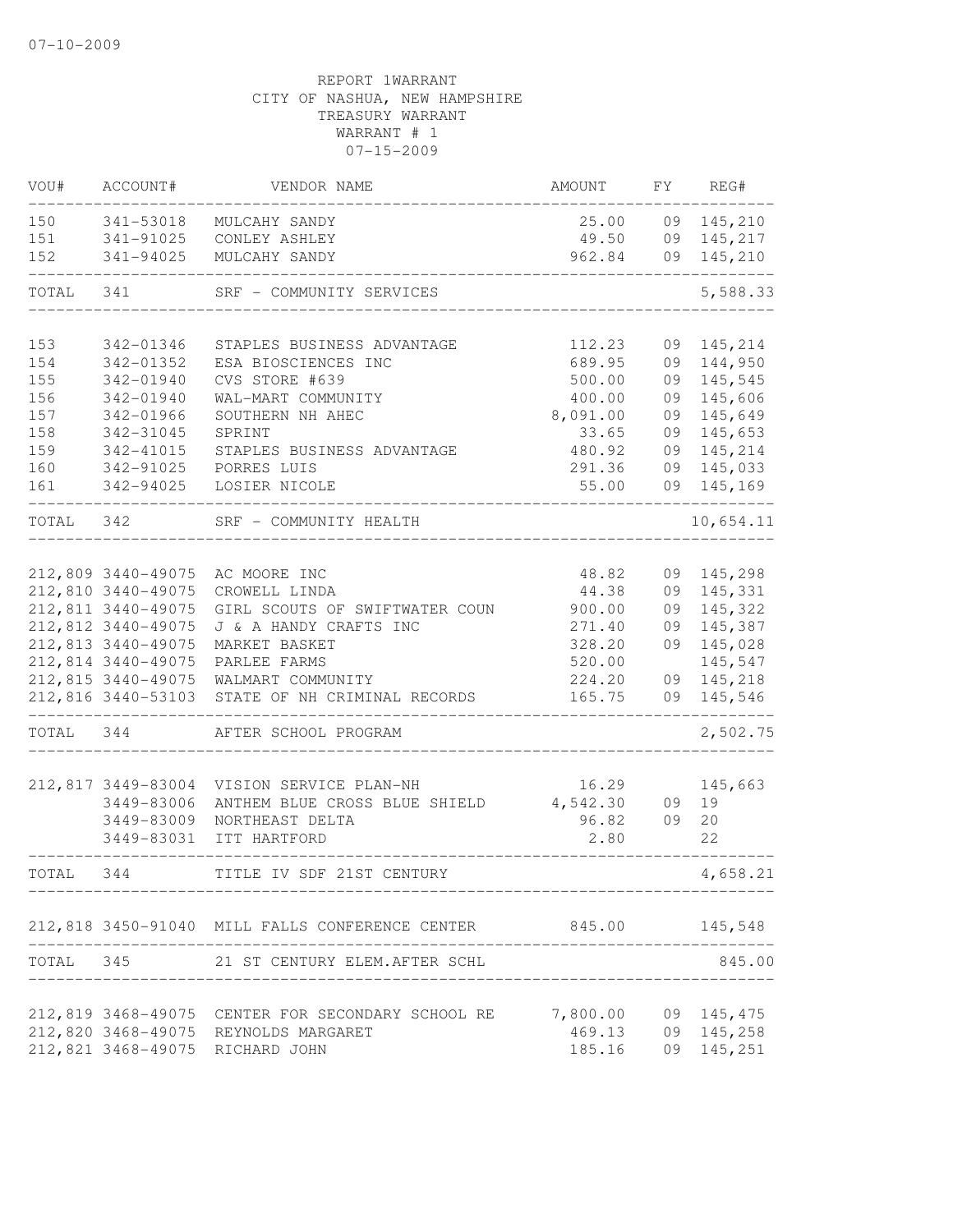|     | VOU# ACCOUNT# | VENDOR NAME                                                         | AMOUNT                              | FY REG#   |
|-----|---------------|---------------------------------------------------------------------|-------------------------------------|-----------|
|     |               | 212,822 3468-49075 SCIENCE NATIONAL HONOR SOCIETY 100.00 09 145,424 |                                     |           |
|     |               | 212,823 3468-83004 VISION SERVICE PLAN-NH                           | 16.29                               | 145,663   |
|     | 3468-83006    | ANTHEM BLUE CROSS BLUE SHIELD 1,637.88 09 19                        |                                     |           |
|     | 3468-83009    | NORTHEAST DELTA                                                     | 96.82 09 20                         |           |
|     |               | 3468-83031 ITT HARTFORD                                             | 30.80<br>-------------------------- | 22        |
|     |               | TOTAL 346 SMALLER LEARNING COMMUNITY                                |                                     | 10,336.08 |
|     |               | 212,824 3508-49035 CRISIS PREVENTION INSTITUTE IN 521.24 09 145,233 | ______________________________      |           |
|     |               | TOTAL 350 TITLE 11A TEACHER QUALITY                                 |                                     | 521.24    |
|     |               | 3509-83006 ANTHEM BLUE CROSS BLUE SHIELD 6,581.26 09 19             |                                     |           |
|     |               | 3509-83006 HARVARD PILGRIM HEALTH CARE                              | $1,092.00$ 09 21                    |           |
|     |               | 3509-83009 NORTHEAST DELTA                                          | 1,299.61                            | 20        |
|     |               | 3509-83031 ITT HARTFORD                                             | 181.72                              | 22        |
|     |               | TOTAL 350 TITLE 11A TEACHER QUALITY                                 | ________________                    | 9,154.59  |
|     |               |                                                                     |                                     |           |
| 172 | 352-45290     | M & N SPORTS LLC                                                    | 2,988.50 09 145,016                 |           |
| 173 | 352-59020     | CITY OF NASHUA-PETTY CASH                                           | 82.81 09 145,549                    |           |
| 174 | 352-59050     | ACKERMAN CAITLIN                                                    | 150.00                              | 145,191   |
| 175 | 352-59050     | BASORA NILSSON                                                      | 300.00                              | 145,193   |
| 176 | 352-59050     | BOURGEOIS JOHN                                                      | 450.00                              | 145,192   |
| 177 | 352-59050     | COX BRANDON                                                         | 300.00                              | 145,456   |
| 178 | 352-59050     | DEMMONS CHRISTINA                                                   | 135.00                              | 145,402   |
| 179 | 352-59050     | FALCONE MARISSA                                                     | 290.00                              | 145,044   |
| 180 | 352-59050     | FIERLEY JULIE                                                       | 150.00                              | 145,190   |
| 181 | 352-59050     | FLEURY DARREN                                                       | 2,000.00                            | 145,215   |
| 182 | 352-59050     | HEDLUND MELANIE                                                     | 220.00                              | 145,043   |
| 183 | 352-59050     | HOGAN KELSEY                                                        | 225.00                              | 144,995   |
| 184 | 352-59050     | KELLER LENA                                                         | 135.00                              | 145,076   |
| 185 | 352-59050     | KELLY JOSEPH                                                        | 100.00                              | 145,406   |
| 186 | 352-59050     | LAMB ABBEY                                                          | 126.00                              | 145,186   |
| 187 | 352-59050     | LEWIS KEITH                                                         | 135.00                              | 145,187   |
| 188 | 352-59050     | MCAFEE IAN                                                          | 180.00                              | 145,042   |
| 189 | 352-59050     | MCDOUGALD CAMERON                                                   | 275.00                              | 145, 455  |
| 190 | 352-59050     | MCDOUGALD SCOTT                                                     | 855.00                              | 145, 117  |
| 191 | 352-59050     | MUCCIOLI ANTHONY                                                    | 300.00                              | 145, 457  |
| 192 | 352-59050     | MUCCIOLI LOUIS                                                      | 300.00                              | 145,183   |
| 193 | 352-59050     | NELSON JACOB                                                        | 300.00                              | 145,084   |
| 194 | 352-59050     | PASQUARIELLO JOHN                                                   | 100.00                              | 145,348   |
| 195 | 352-59050     | POLLEY MICHAEL                                                      | 180.00                              | 145,077   |
| 196 | 352-59050     | ROXAS MARGARITA                                                     | 375.00                              | 144,954   |
| 197 | 352-59050     | SANBORN NICK                                                        | 180.00                              | 145,189   |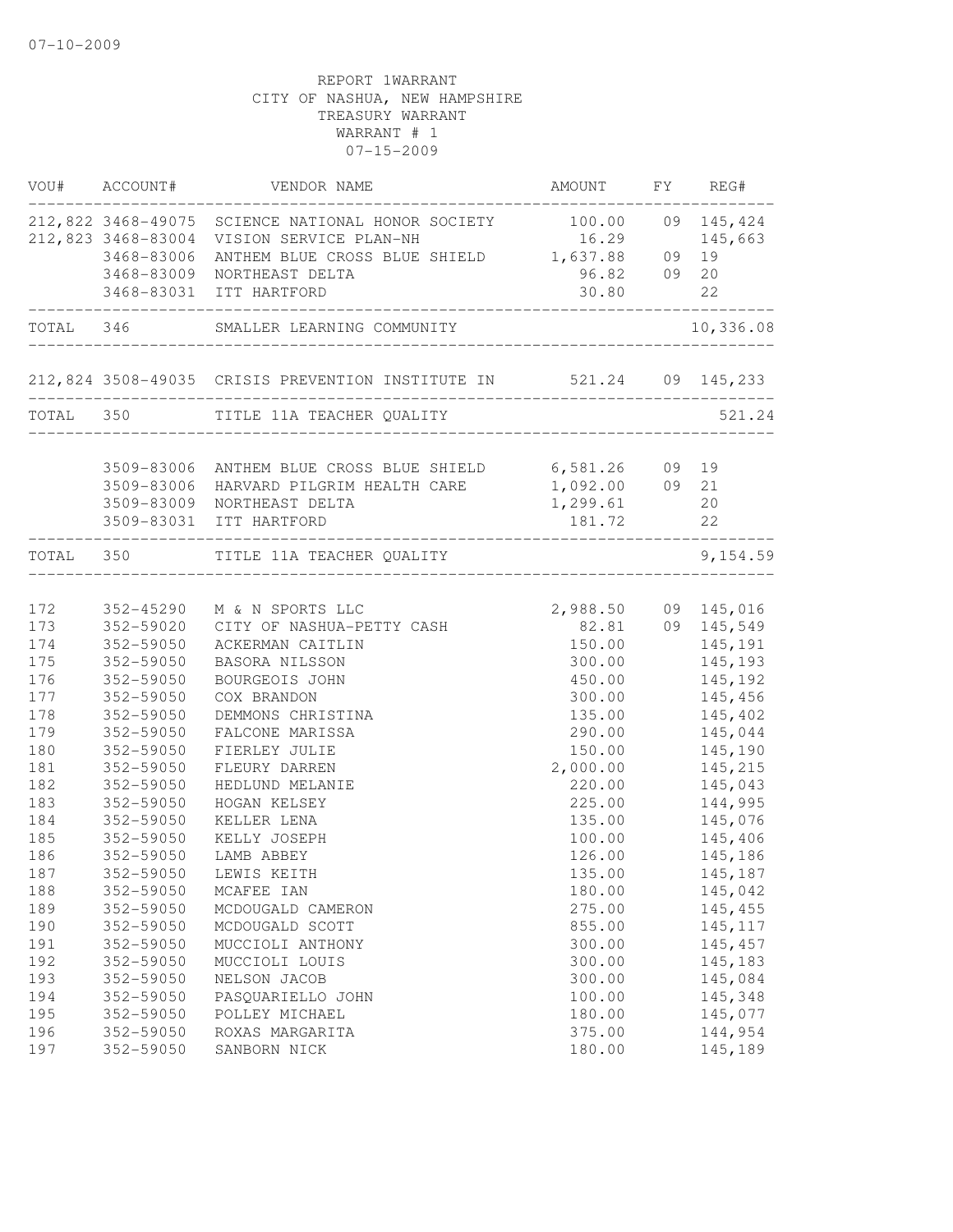| VOU#      | ACCOUNT#           | VENDOR NAME                                                               | AMOUNT        | FY | REG#             |
|-----------|--------------------|---------------------------------------------------------------------------|---------------|----|------------------|
| 198       | 352-59050          | STROBEL CONNOR                                                            |               |    | 300.00 145,194   |
| 199       | 352-59050          | TABAT REBECCA                                                             |               |    | 90.00 145,185    |
| 200       | 352-59050          | TERRELL RHETT                                                             | 180.00        |    | 145,078          |
| 201       | 352-59050          | THISTLE CHRIS                                                             | 300.00        |    | 145,184          |
| 202       | 352-59050          | VARN SAMANTHA                                                             | 96.00         |    | 145,079          |
| 203       | 352-59055          | FAY JENNIFER                                                              | 450.00        |    | 145,502          |
| 204       | 352-59055          | RUSSO THOMAS OWEN                                                         | 250.00        |    | 145,472          |
| 205       | $352 - 705$        | ABRAHAM DANA                                                              | 90.00         |    | 145,470          |
| 206       | $352 - 705$        | CARTA WENDY                                                               | 160.00        |    | 145,450          |
| 207       | $352 - 705$        | CHANDERSEKHAR PRAMOD                                                      | 70.00         |    | 145,430          |
| 208       | $352 - 705$        | FORNEY ELIZABETH                                                          | 195.00        |    | 145,427          |
| 209       | $352 - 705$        | GENTILE JUDY                                                              | 720.00        |    | 145,459          |
| 210       | $352 - 705$        | HAHNL MARIA                                                               | 100.00        |    | 145,474          |
| 211       | $352 - 705$        | HODGE, SUZANNE                                                            | 120.00        |    | 145,541          |
| 212       | $352 - 705$        | LEDOUX KATHLEEN                                                           | 90.00         |    | 145,451          |
| 213       | $352 - 705$        | LUI CATHY                                                                 | 90.00         |    | 145,431          |
| 214       | $352 - 705$        | MACDONALD ALLAN                                                           | 70.00         |    | 145,463          |
| 215       | $352 - 705$        | MEDEIROS KARI                                                             | 90.00         |    | 145,429          |
| 216       | $352 - 705$        | NASHUA CHILDREN'S HOME                                                    | 70.00         |    | 145,270          |
| 217       | $352 - 705$        | NAZERANKO MELISSA                                                         | 90.00         |    | 145,428          |
| 218       | $352 - 705$        | PAREKH BHAVESH                                                            | 140.00        |    | 145,180          |
| 219       | $352 - 705$        | RANCOURT MARCO                                                            | 90.00         |    | 145,473          |
| 220       | $352 - 705$        | RODRIGUE SANDY                                                            | 125.00        |    | 145,047          |
| 221       | $352 - 705$        | SHAH GITA                                                                 | 250.00        |    | 145,468          |
| 222       | 352-705            | TAYLOR MARIE                                                              | 90.00         |    | 145,471          |
| 223       |                    | 352-705 VISWANATHAN ARUN                                                  | 125.00        |    | 145,089          |
|           |                    | ---------------------------------<br>TOTAL 352 SRF - PARKS AND RECREATION |               |    | 15, 273.31       |
|           | 212,825 3539-49075 | JOSTENS INC                                                               |               |    | 28.67 09 145,265 |
| TOTAL 353 |                    | ADULT BASIC EDUCATION                                                     |               |    | 28.67            |
|           |                    |                                                                           |               |    |                  |
|           |                    | 212,826 3559-49035 LAKESHORE LEARNING MATERIALS 328.49 09 144,971         |               |    |                  |
|           | 212,827 3559-83004 | VISION SERVICE PLAN-NH                                                    | 32.58 145,663 |    |                  |
|           | 3559-91040         | CITIZENS BANK                                                             | 1,207.60      |    | 09 3             |
| TOTAL     | 355                | TITLE IB READING 1ST FES                                                  |               |    | 1,568.67         |
|           | 3609-83006         | ANTHEM BLUE CROSS BLUE SHIELD                                             | 2,569.84      | 09 | 19               |
|           | 3609-83009         | NORTHEAST DELTA                                                           | 278.15        |    | 20               |
|           | 3609-83031         | ITT HARTFORD                                                              | 32.76         |    | 22               |
|           |                    |                                                                           |               |    |                  |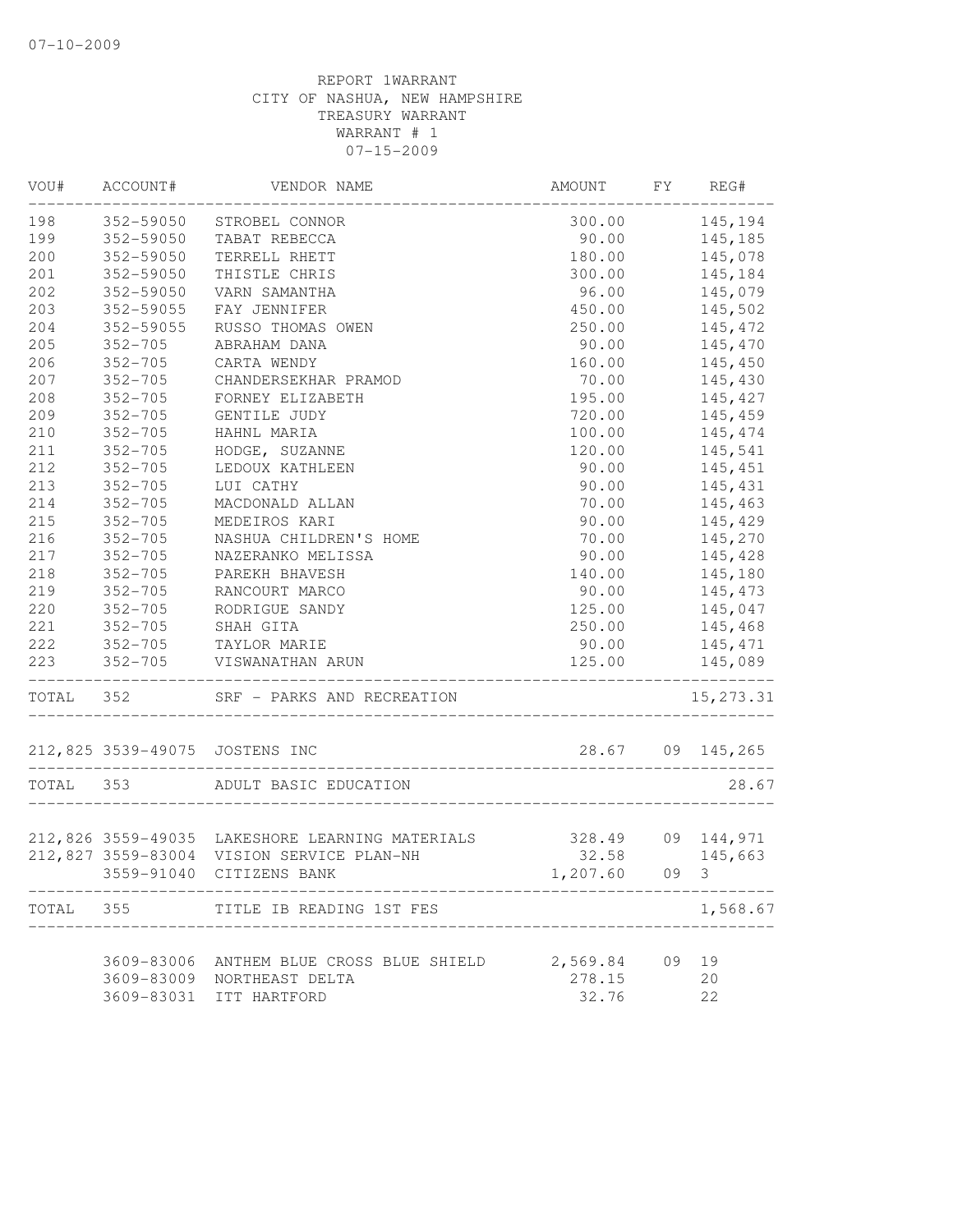|                                        |                                                                            | VOU# ACCOUNT# VENDOR NAME                                                                                                                                       | AMOUNT FY REG#<br>_______________                           |                                  |                                                                    |
|----------------------------------------|----------------------------------------------------------------------------|-----------------------------------------------------------------------------------------------------------------------------------------------------------------|-------------------------------------------------------------|----------------------------------|--------------------------------------------------------------------|
| TOTAL                                  |                                                                            | DROP OUT PREVENTION/ALT ED                                                                                                                                      |                                                             |                                  | 2,880.75                                                           |
| 228<br>229                             | 371-07508<br>371-07508                                                     | ANDRES INSTITUTE OF ART<br>NH DES WATER DIVISION<br>---------------------------------                                                                           | 1,500.00<br>712.00                                          |                                  | 09 145,509<br>09 145,550                                           |
|                                        | TOTAL 371                                                                  | SRF - COMMUNITY DEVELOPMENT                                                                                                                                     |                                                             |                                  | 2,212.00                                                           |
|                                        |                                                                            | 230 372-01045 SOCIETY FOR THE PROTECTION OF 1,850.93                                                                                                            |                                                             |                                  | 09 145,030                                                         |
| TOTAL 372                              |                                                                            | SRF - PLANNING & BUILDING DEPT                                                                                                                                  |                                                             |                                  | 1,850.93                                                           |
| 231                                    |                                                                            | 373-53025 LOAN PACKAGING LLC                                                                                                                                    |                                                             |                                  | 520.00 145,086                                                     |
|                                        | TOTAL 373                                                                  | SRF - ECONOMIC DEVELOPMENT                                                                                                                                      |                                                             |                                  | 520.00                                                             |
| 232<br>233<br>234<br>235<br>236        | 374-01966<br>374-07035<br>374-07090<br>374-07135<br>374-07135              | NEIGHBORHOOD HOUSING SERVICES<br>PELLETIER RAY AND MUNOZ CONSTR<br>NASHUA SOUP KITCHEN & SHELTER<br>NASHUA YOUTH COUNCIL &<br>NASHUA YOUTH COUNCIL & DUBOIS     | 250.00<br>12,000.00<br>6,014.40<br>10,000.00<br>23,500.00   | 09<br>09<br>09<br>09<br>09       | 145,048<br>145,552<br>144,986<br>145,553<br>145,554                |
| 237<br>237<br>238<br>239<br>240        | 374-07145<br>374-07188<br>374-07600<br>374-07600<br>374-07600              | NEIGHBORHOOD HOUSING SERVICES<br>NEIGHBORHOOD HOUSING SERVICES<br>85 WEST HOLLIS ST LLC AND<br>CHICKLIS IAN & MEREDITH AND AB<br>INSTITUTE FOR ENVIRONMENTAL ED | 3,636.40<br>2,298.90<br>6,440.00<br>3,275.00<br>390.00      | 09<br>09<br>09<br>09<br>09       | 145,048<br>145,048<br>145,556<br>145,555<br>145, 172               |
| 241<br>242<br>243<br>244<br>245<br>246 | 374-07620<br>374-07620<br>374-08041<br>374-08041<br>374-08237<br>374-09031 | CITY OF NASHUA/PETTY CASH SLIP<br>CLEARVIEW SUNROOM & WINDOWS LL<br>ARCSOURCE INC<br>NAPA AUTO PARTS<br>MANCHESTER FOUNDATIONS CO INC<br>LOOMIS FARGO & CO      | 23.47<br>475.00<br>2,365.00<br>3,079.53<br>975.00<br>144.00 | 09<br>09<br>09<br>09<br>09<br>09 | 144,857<br>145,504<br>145,021<br>145, 135<br>145,506<br>144,976    |
| 247<br>248<br>249<br>250<br>251        | 374-09031<br>374-09031<br>374-09031<br>374-09061<br>374-09061              | OCCUPATIONAL DRUG TESTING LLC<br>TRANSIT MANAGEMENT OF NASHUA<br>TRANSIT MANAGEMENT OF NASHUA<br>ARAMARK UNIFORM SERVICES<br>SPRINT                             | 160.00<br>153.75<br>162.11<br>44.02<br>545.78               | 09<br>09                         | 145,098<br>09 13<br>27<br>09 144,968<br>09 145,653                 |
| 252<br>253<br>254<br>255<br>256        | 374-09091<br>374-09091<br>374-09091<br>374-09091<br>374-09091              | CENTRAL PAPER PRODUCTS CO<br>CUMMINS NORTHEAST INC<br>GILLIG LLC<br>HOME DEPOT CREDIT SERVICES<br>NAPA AUTO PARTS                                               | 235.78<br>87.44<br>64.57<br>21.72<br>85.54                  |                                  | 09 145,201<br>09 145,150<br>09 145,110<br>09 145,600<br>09 145,135 |
| 257<br>258                             | 374-09091<br>374-09091                                                     | NORTHERN BUS SALES INC<br>STAPLES BUSINESS ADVANTAGE                                                                                                            | 12.87<br>52.11                                              | 09                               | 09 144,999<br>145,214                                              |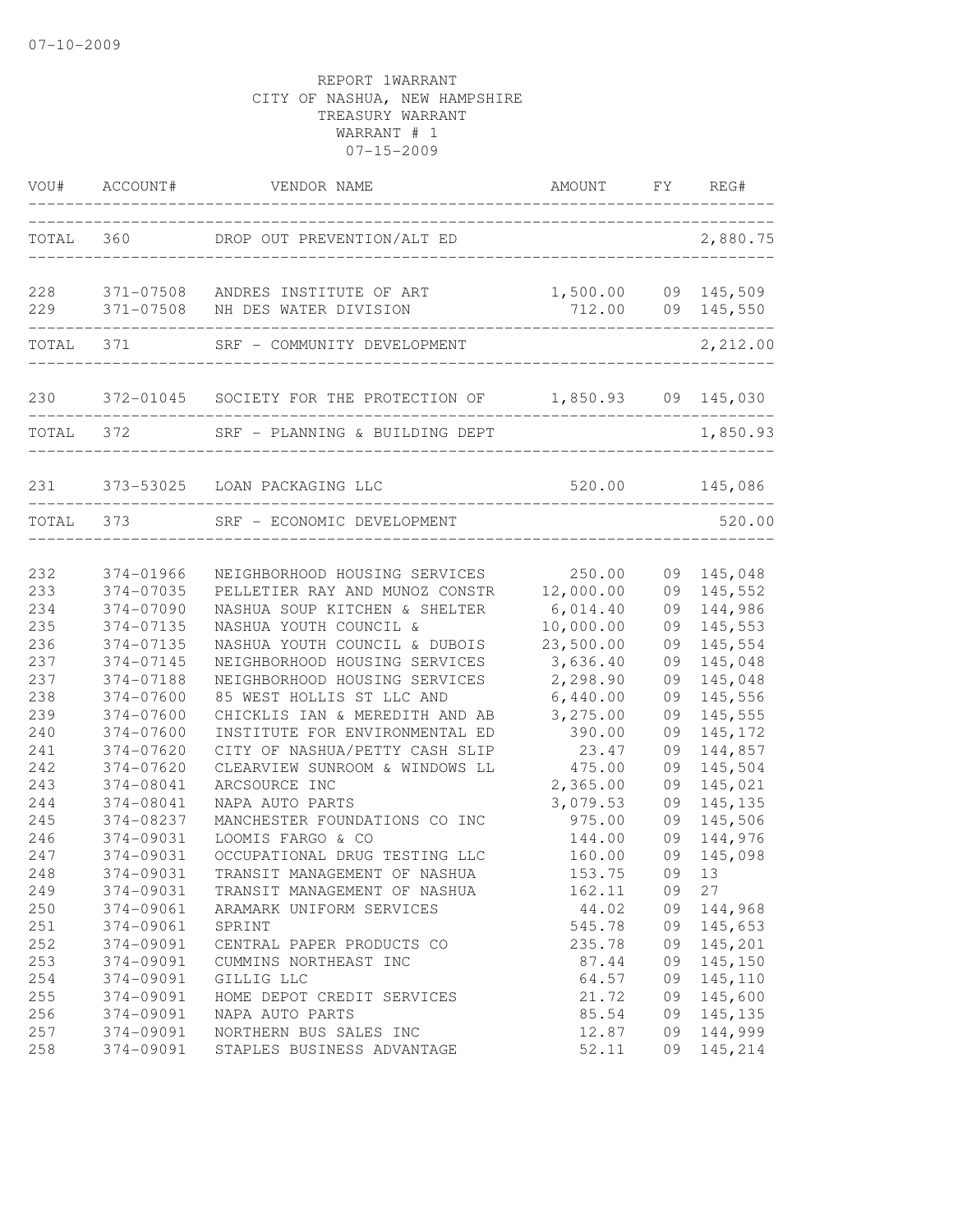| VOU#       | ACCOUNT#               | VENDOR NAME                                        | AMOUNT                 | FY       | REG#                        |
|------------|------------------------|----------------------------------------------------|------------------------|----------|-----------------------------|
| 259        | 374-09101              | PSNH                                               | 1,431.54               | 09       | 145,634                     |
| 260        | 374-09102              | PUBLIC SERVICE OF NH                               | 837.75                 |          | 09 145,639                  |
| 261        | 374-09112              | METROMEDIA ENERGY INC                              | 142.43                 | 09       | 145,623                     |
| 261        | 374-09114              | METROMEDIA ENERGY INC                              | 12.06                  | 09       | 145,623                     |
| 262        | 374-09114              | NATIONAL GRID                                      | 33.59                  | 09       | 145,620                     |
| 263        | 374-09115              | METROMEDIA ENERGY INC                              | 653.08                 | 09       | 145,623                     |
| 264        | 374-09120              | PENNICHUCK WATER                                   | 109.51                 | 09       | 145,601                     |
| 264        | 374-09125              | PENNICHUCK WATER                                   | 72.59                  | 09       | 145,601                     |
| 265        | 374-09133              | FAIRPOINT COMMUNICATIONS                           | 50.00                  | 09       | 145,626                     |
| 266        | 374-09133              | SPRINT                                             | 172.60                 | 09       | 145,653                     |
| 267        | 374-09201              | TRANSIT MANAGEMENT OF NASHUA                       | 17,462.74              | 09       | 13                          |
| 268        | 374-09201              | TRANSIT MANAGEMENT OF NASHUA                       | 35,706.97              | 09       | 27                          |
| 269        | 374-09209              | TRANSIT MANAGEMENT OF NASHUA                       | 839.81                 | 09       | 13                          |
| 270        | 374-09209              | TRANSIT MANAGEMENT OF NASHUA                       | 2,455.70               | 09       | 27                          |
| 271        | 374-09211              | AFSCME COUNCIL 93                                  | 837.88                 | 09       | 145,615                     |
| 272        | 374-09211              | EDWARD JONES                                       | 1,231.75               | 09       | 145,621                     |
| 273        | 374-09261              | ARAMARK UNIFORM SERVICES                           | 49.80                  | 09       | 144,968                     |
| 274        | 374-09261              | KINNEY TOWING & TRANSPORTATION                     | 250.00                 | 09       | 145,032                     |
| 275        | 374-09261              | TRANSIT MANAGEMENT OF NASHUA I                     | 54.99                  | 09       | 145,557                     |
| 275        | 374-09262              | TRANSIT MANAGEMENT OF NASHUA I                     | 17.60                  | 09       | 145,557                     |
| 276        | 374-45230              | SPRINT                                             | 49.99                  | 09       | 145,653                     |
| 277        | 374-59188              | INSTITUTE FOR ENVIRONMENTAL ED 3,660.00            |                        | 09       | 145,172                     |
| 278        | 374-64038              | LEMELIN ENVIRONMENTAL SERVICES 11,569.00           |                        |          | 09 145,467                  |
| 279        | 374-91025              | ILG JOAN                                           | 94.60                  | 09       | 145,551                     |
| 280        | 374-91025              | SCHENA CARRIE                                      | 166.80                 | 09       | 145,099                     |
| 280        | 374-91030              | SCHENA CARRIE                                      | 242.50<br>____________ |          | 09 145,099                  |
| TOTAL      | 374                    | SRF - URBAN PROGRAMS                               |                        |          | 154,697.67                  |
|            |                        |                                                    |                        |          |                             |
| 281        | 375-45050              | ACCUITY INC                                        | 862.00                 |          | 09 145,609                  |
| 282<br>282 | 375-45050<br>375-45050 | BAKER & TAYLOR                                     | 1,448.50<br>2,222.35   |          | 09 144,937                  |
| 282        |                        | BAKER & TAYLOR                                     |                        | 09       | 144,938                     |
|            | 375-45050              | BAKER & TAYLOR                                     | 1,889.51               | 09       | 144,939                     |
| 282        | 375-45050              | BAKER & TAYLOR                                     | 34.11                  | 09       | 144,940                     |
| 283<br>284 | 375-45050<br>375-45050 | INFORMATION TODAY INC<br>INGRAM LIBRARY SERVICES   | 8.60                   | 09       | 144,945                     |
|            |                        |                                                    | 1,406.57               | 09       | 145,200                     |
| 285        | 375-45050              | NASHUA HIGH SCHOOL NORTH                           | 75.00                  |          | 09 145,605                  |
| 286        | 375-45050              | NASHUA HIGH SCHOOL SOUTH                           | 55.00                  |          | 09 145,647                  |
| 287        | 375-45050              | WORLD CHAMBER OF COMMERCE DIRE                     | 50.00                  |          | 09 145,007                  |
| 288<br>289 | 375-45085<br>375-45085 | BAKER & TAYLOR ENTERTAINMENT<br>RECORDED BOOKS LLC | 162.63<br>501.44       | 09<br>09 | 144,929<br>145,156          |
|            |                        |                                                    | 1,948.37               |          |                             |
| 290        | 375-45315              | BAKER & TAYLOR ENTERTAINMENT                       |                        |          | 09 144,929                  |
| 291        | 375-72060              | CD TAG AND STORAGE LLC                             | 2,238.00               |          | 09 145,508<br>_____________ |
| TOTAL      | 375                    | SRF - PUBLIC LIBRARIES                             |                        |          | 12,902.08                   |
|            |                        |                                                    |                        |          |                             |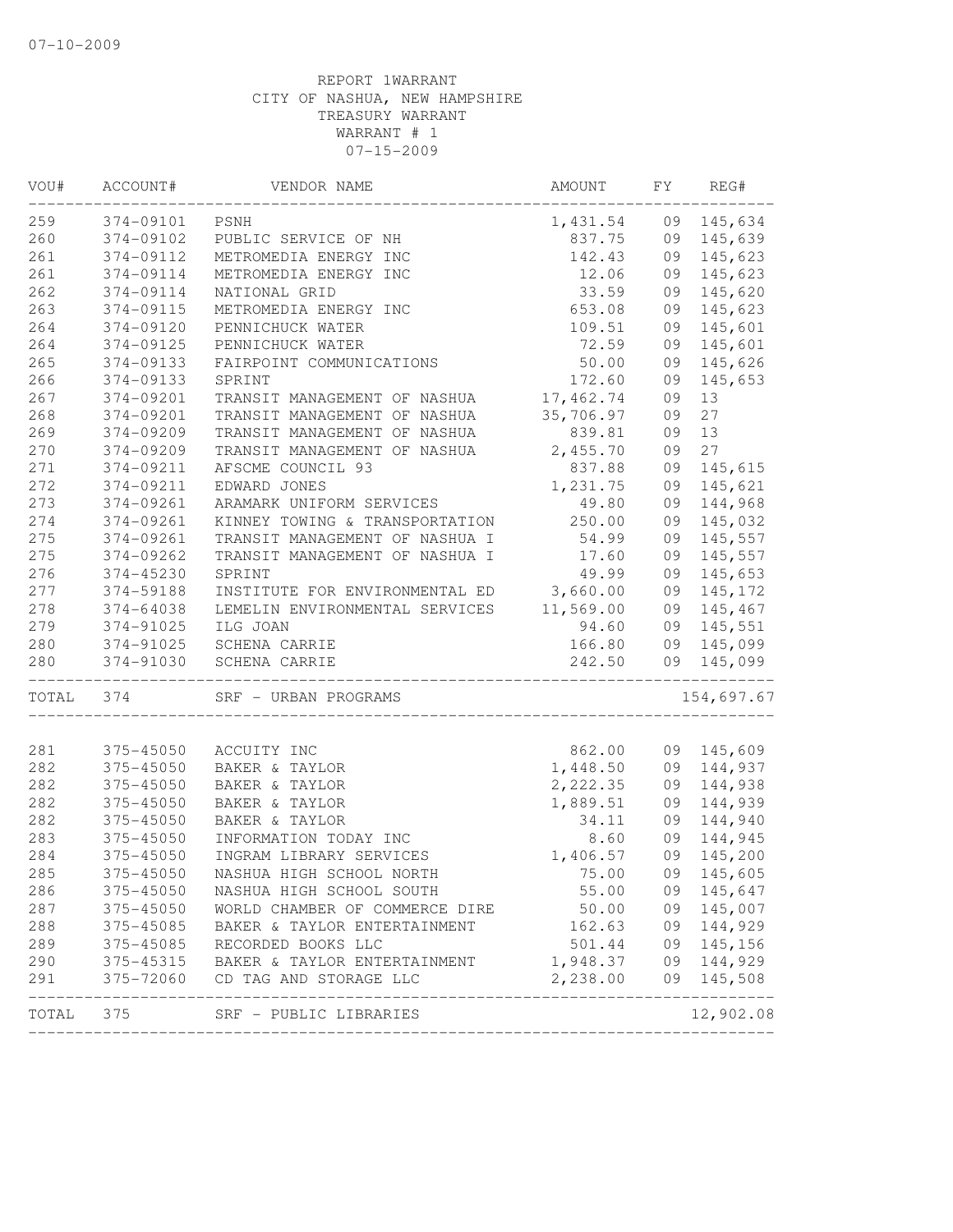| VOU#  | ACCOUNT#           | VENDOR NAME                    | AMOUNT     | FY | REG#      |
|-------|--------------------|--------------------------------|------------|----|-----------|
|       | 212,828 3769-49035 | SUNDANCE/NEWBRIDGE             | 78.52      | 09 | 145,423   |
|       | 212,829 3769-49050 | PEARSON EDUCATION              | 93.64      | 09 | 145,323   |
|       | 212,830 3769-49050 | SCHOOL SPECIALTY               | $-55.44$   | 09 | 145,266   |
|       | 212,831 3769-53101 | ALTERNATIVES UNLIMITED         | 1,328.00   | 09 | 145,420   |
|       | 212,832 3769-56020 | FIRST CHURCH                   | 3,323.00   | 09 | 144,949   |
|       | 212,833 3769-64045 | COMPUTER HUT OF N E INC        | 1,529.90   | 09 | 145,531   |
|       | 212,834 3769-64045 | GOVCONNECTION INC              | 149.70     | 09 | 144,876   |
|       | 212,835 3769-83004 | VISION SERVICE PLAN-NH         | 16.29      |    | 145,663   |
|       | 3769-83006         | ANTHEM BLUE CROSS BLUE SHIELD  | 5,322.73   | 09 | 19        |
|       | 3769-83009         | NORTHEAST DELTA                | 2,871.07   |    | 20        |
|       | 3769-83009         | NORTHEAST DELTA                | 142.18     | 09 | 20        |
|       | 3769-83031         | ITT HARTFORD                   | 77.28      |    | 22        |
| TOTAL | 376                | TITLE I ESEA                   |            |    | 14,876.87 |
|       |                    |                                |            |    |           |
|       | 212,835 3909-83004 | VISION SERVICE PLAN-NH         | 16.29      |    | 145,663   |
|       | 3909-83006         | ANTHEM BLUE CROSS BLUE SHIELD  | 1,459.80   | 09 | 19        |
|       | 3909-83006         | HARVARD PILGRIM HEALTH CARE    | 1, 475.11  | 09 | 21        |
|       | 3909-83009         | NORTHEAST DELTA                | 152.27     | 09 | 20        |
|       | 3909-83031         | ITT HARTFORD                   | 33.32      |    | 22        |
| TOTAL | 390                | VOC ED SECONDARY PERKINS       |            |    | 3, 136.79 |
|       |                    |                                |            |    |           |
|       | 212,835 3937-83004 | VISION SERVICE PLAN-NH         | 16.29      |    | 145,663   |
|       | 3937-83006         | ANTHEM BLUE CROSS BLUE SHIELD  | 1,476.02   | 09 | 19        |
|       | 3937-83009         | NORTHEAST DELTA                | 152.27     | 09 | 20        |
|       | 3937-83031         | ITT HARTFORD                   | 5.88       |    | 22        |
| TOTAL | 393                | DAY CARE                       |            |    | 1,650.46  |
|       |                    |                                |            |    |           |
|       | 212,836 3959-49075 | ABILITATIONS                   | 100.68     | 09 | 145,241   |
|       | 212,837 3959-49075 | TASK GALORE PUBLISHING INC     | 47.25      | 09 | 145,416   |
|       | 212,838 3959-53109 | BOLICK TERESA DBA BOLICK TERES | 3,250.00   | 09 | 145,243   |
|       | 212,839 3959-53109 | BROOKS MARTHA                  | 300.90     | 09 | 145,480   |
|       | 212,840 3959-53109 | CARROLL CENTER FOR THE BLIND ( | 2,232.08   | 09 | 145,344   |
|       | 212,841 3959-53109 | CEGALIS NANCY                  | 1,125.00   | 09 | 145, 414  |
|       | 212,842 3959-53109 | SILVA ARLENE E                 | 1,950.00   | 09 | 145,380   |
|       | 212,843 3959-64045 | CDW GOVERNMENT INC             | 499.00     | 09 | 145,261   |
|       | 212,844 3959-64192 | PHONAK, INC                    | 9,500.18   | 09 | 145,325   |
|       | 3959-83006         | ANTHEM BLUE CROSS BLUE SHIELD  | 31, 183.53 | 09 | 19        |
|       | 3959-83006         | HARVARD PILGRIM HEALTH CARE    | 4,971.33   | 09 | 21        |
|       | 3959-83009         | NORTHEAST DELTA                | 3,844.93   |    | 20        |
|       | 3959-83031         | ITT HARTFORD                   | 490.28     |    | 22        |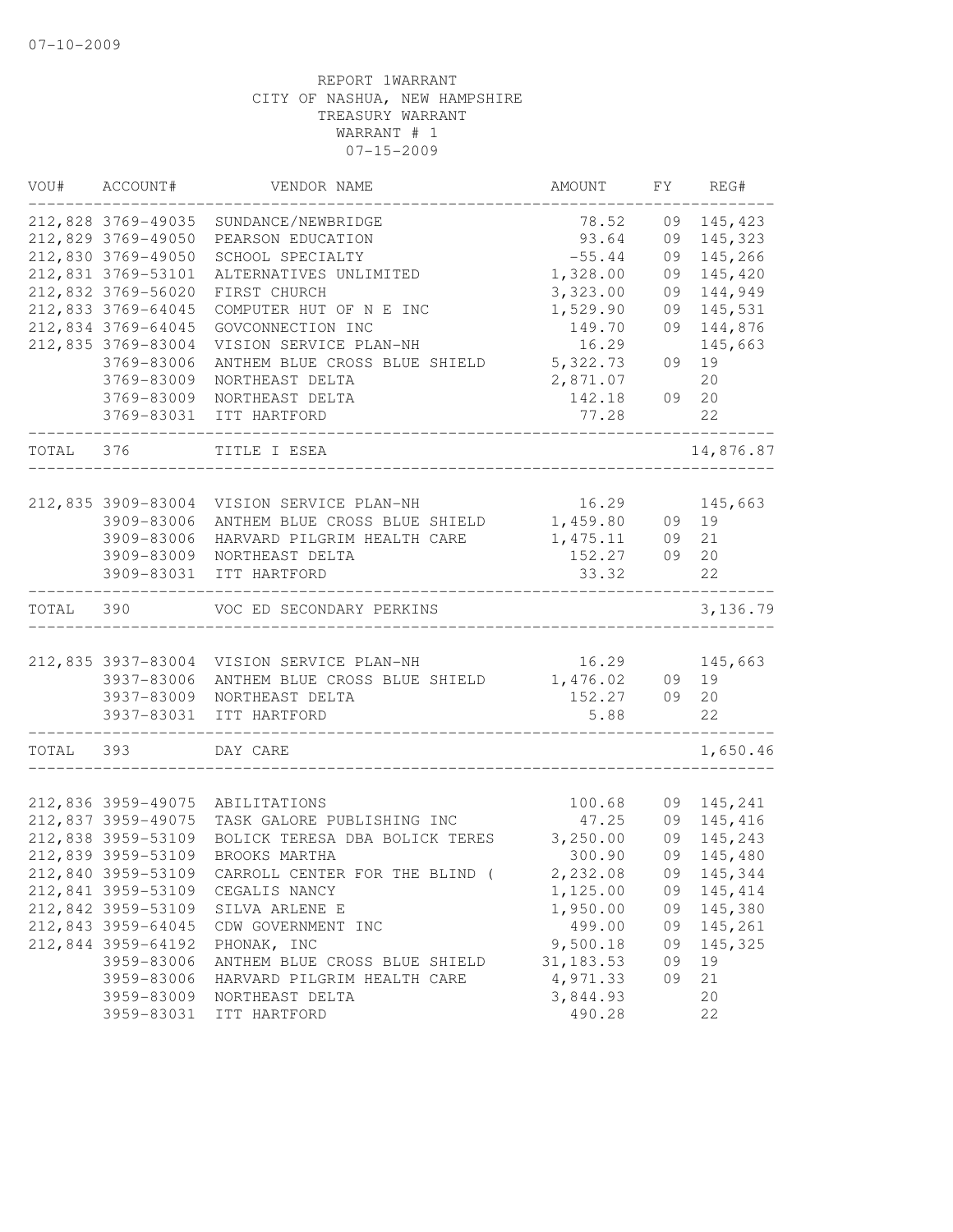| VOU#  | ACCOUNT#                 | VENDOR NAME<br>------------------                                           | AMOUNT FY                         | REG#      |
|-------|--------------------------|-----------------------------------------------------------------------------|-----------------------------------|-----------|
|       |                          | TOTAL 395 IDEA BASIC SPEC ED                                                |                                   | 59,495.16 |
|       | 3969-83006<br>3969-83009 | ANTHEM BLUE CROSS BLUE SHIELD<br>NORTHEAST DELTA<br>3969-83031 ITT HARTFORD | 1,093.82 09 19<br>179.09<br>18.20 | 20<br>2.2 |
| TOTAL | 396                      | IDEA PRESCHOOL SPEC ED                                                      |                                   | 1,291.11  |
|       |                          | 3977-83009 NORTHEAST DELTA                                                  | 50.78 09 20                       |           |
| TOTAL | 397                      |                                                                             |                                   | 50.78     |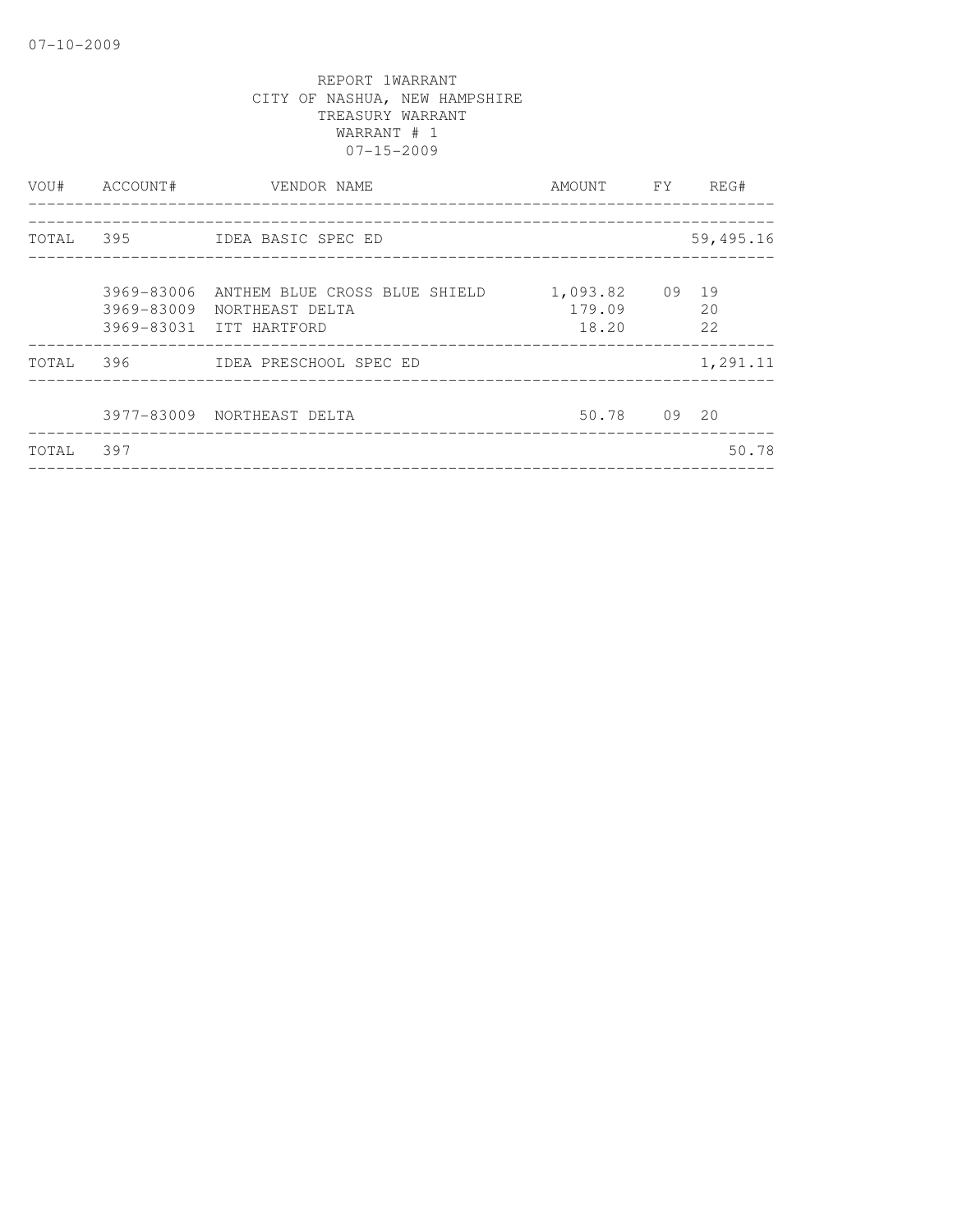| VOU#              | ACCOUNT# | VENDOR NAME                                                                                    | AMOUNT FY REG#         |                                        |
|-------------------|----------|------------------------------------------------------------------------------------------------|------------------------|----------------------------------------|
| 310<br>311        |          | 412-180 DBW TRUCKING & TRANSPORTATION<br>412-180 PREVEL ETHEL T<br>312 412-180 STEVENS ALIDA M | 99.00 145,442<br>31.00 | 145,443<br>64.00 145,440               |
|                   |          | TOTAL 412-18 FINANCIAL SERVICES<br>AUTO PERMITS                                                |                        | 194.00                                 |
|                   |          | 313 413-203 TREASURER STATE OF NH                                                              | 3,078.00 09 145,608    |                                        |
|                   |          | TOTAL 413-20 CITY CLERK'S OFFICE<br>MARRIAGE LICENSES                                          |                        | 3,078.00                               |
|                   |          | 313 413-303 TREASURER STATE OF NH                                                              | 8,280.00 09 145,608    |                                        |
|                   |          | TOTAL 413-30 CITY CLERK'S OFFICE<br>CERTIFIED COPIES                                           |                        | 8,280.00                               |
| 314<br>315<br>316 | 452-583  | BOUCHER JEFF<br>452-583 FINAMORE THERESA<br>452-583 PATNO DESIREE                              | 20.00<br>20.00         | 40.00 09 145,401<br>145,462<br>145,461 |
|                   |          | TOTAL 452-58 PARKS AND RECREATION<br>SWIMMING CLASSES/LOCKER FEES                              |                        | 80.00                                  |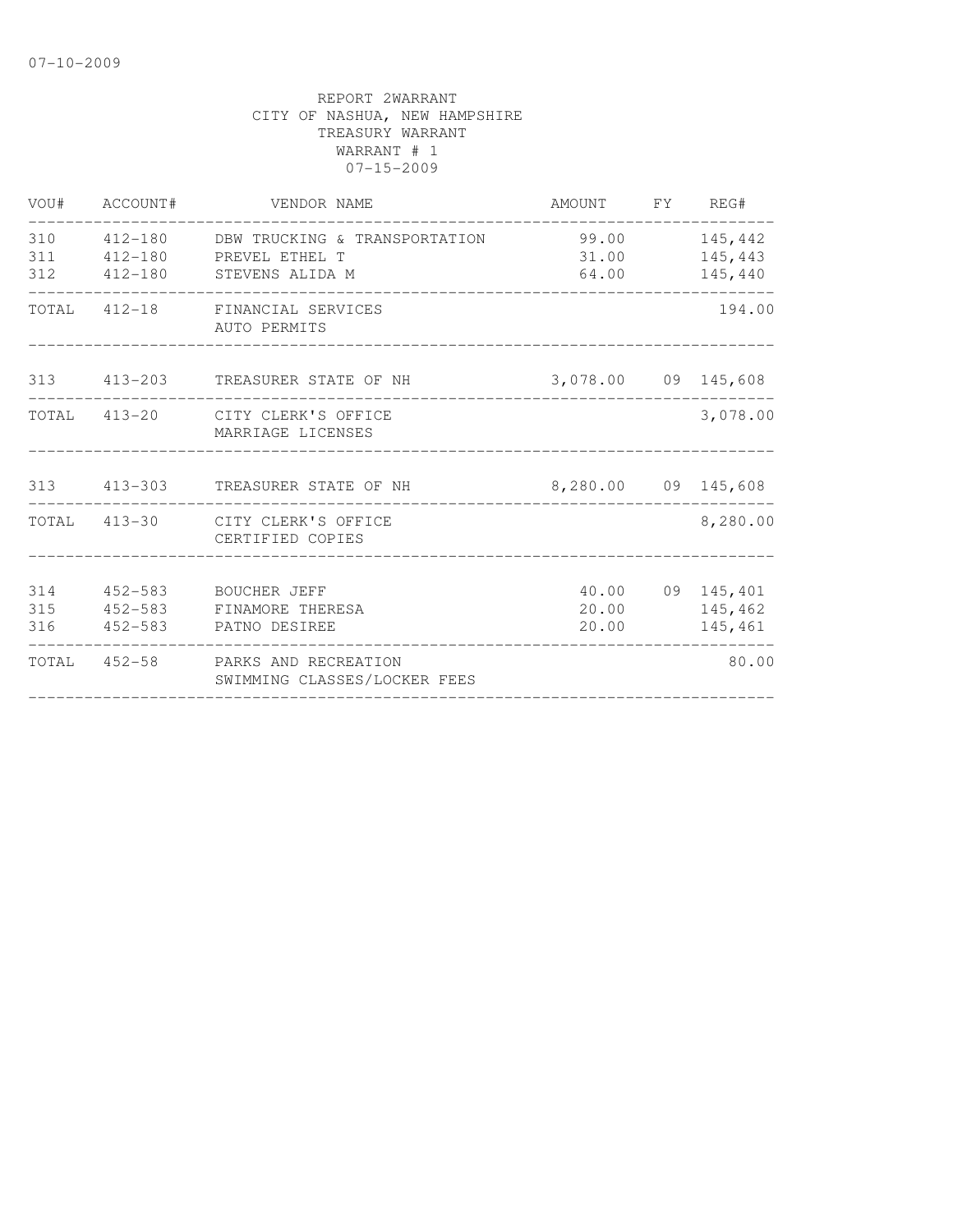| VOU#      | ACCOUNT#      | VENDOR NAME                    | AMOUNT              | FY | REG#        |
|-----------|---------------|--------------------------------|---------------------|----|-------------|
| 317       | 501-94005     | CITY OF NASHUA/PETTY CASH SLIP | 21.40               | 09 | 144,857     |
| 318       | 501-94005     | LOZEAU DONNALEE                | 73.55               | 09 | 145,558     |
| 318       | 501-98029     | LOZEAU DONNALEE                | 41.72               | 09 | 145,558     |
| 319       | 501-41015     | STAPLES BUSINESS ADVANTAGE     | 174.89              | 09 | 145,214     |
| 320       | $501 - 31050$ | VERIZON WIRELESS               | 65.07               | 09 | 145,616     |
| TOTAL     | 501           | MAYOR'S OFFICE                 |                     |    | 376.63      |
| 321       | 502-51015     | CITIZENS BANK                  | 12.95               | 09 | 3           |
| 322       | 502-91015     | CITY OF NASHUA/PETTY CASH SLIP | 48.00               | 09 | 144,857     |
| 323       | 502-66025     | GE CAPITAL INC                 | 1,387.52            | 09 | 145,162     |
| 324       | 502-31050     | MCNAMEE JAMES M                | 44.99               | 09 | 145,559     |
| 325       | 502-41015     | STAPLES BUSINESS ADVANTAGE     | 1,987.42            | 09 | 145,214     |
| TOTAL 502 |               | LEGAL DEPARTMENT               |                     |    | 3,480.88    |
|           |               |                                |                     |    |             |
| 326       | 505-81120     | BOYS & GIRLS CLUB OF GREATER N | 4,000.00            | 09 | 144,915     |
| 327       | 505-81032     | HARBOR HOMES INC               | 15,000.00           | 09 | 145,036     |
| 328       | 505-81039     | HUMANE SOCIETY OF NEW ENGLAND  | 8,256.75            |    | 144,978     |
| 329       | 505-81053     | LAMPREY HEALTH CARE, INC       | 7,025.00            | 09 | 145,619     |
| 330       | 505-81115     | MARGUERITE'S PLACE INC         | 3,750.00            | 09 | 145, 111    |
| 331       | 505-81055     | NH MUNICIPAL ASSOCIATION       | 28,933.79           |    | 145,640     |
| 332       | 505-81078     | ST JOSEPH COMMUNITY SERVICES I | 2,323.30            | 09 | 145,524     |
| 333       | 505-81118     | THE CHILD ADVOCACY CTR OF      | 3,750.00            | 09 | 145,088     |
| TOTAL     | 505           | CIVIC & COMM. ACTIVITIES       |                     |    | 73,038.84   |
| 334       | 506-31005     | AMERICAN TELECOM SERVICES LLC  | 6,107.48            | 09 | 145,067     |
| 335       | 506-31005     | COMPUTER HUT OF N E INC        | 1,778.00            | 09 | 145,531     |
| 336       | 506-31005     | FAIRPOINT COMMUNICATIONS       | 653.14              | 09 | 145,626     |
| 337       | 506-31005     | PAETEC COMMUNICATIONS INC      | 5,841.65            | 09 | 145,596     |
| 338       | 506-31005     | POWER & TEL                    | 1,942.99            | 09 | 145,466     |
| 339       | 506-31005     | QUALITY INTERCONNECT CABLING   | 840.00              | 09 | 144,935     |
| 340       | 506-31005     | UNITED PARCEL SERVICE          | 16.61               | 09 | 145,650     |
| TOTAL 506 |               | TELECOMMUNICATIONS             |                     |    | 17, 179.87  |
|           |               |                                |                     |    |             |
|           |               | 341 508-83100 STATE OF NH UC   | 2,349.22 09 145,643 |    |             |
|           |               | 341 508-83101 STATE OF NH UC   | 4,236.88 09 145,643 |    | $- - - - -$ |
| TOTAL 508 |               | INSURANCE-EMPLOYEE BENEFITS    |                     |    | 6,586.10    |
| 342       | 512-91015     | EVANS ROSEMARIE                | 137.30              |    | 09 145,560  |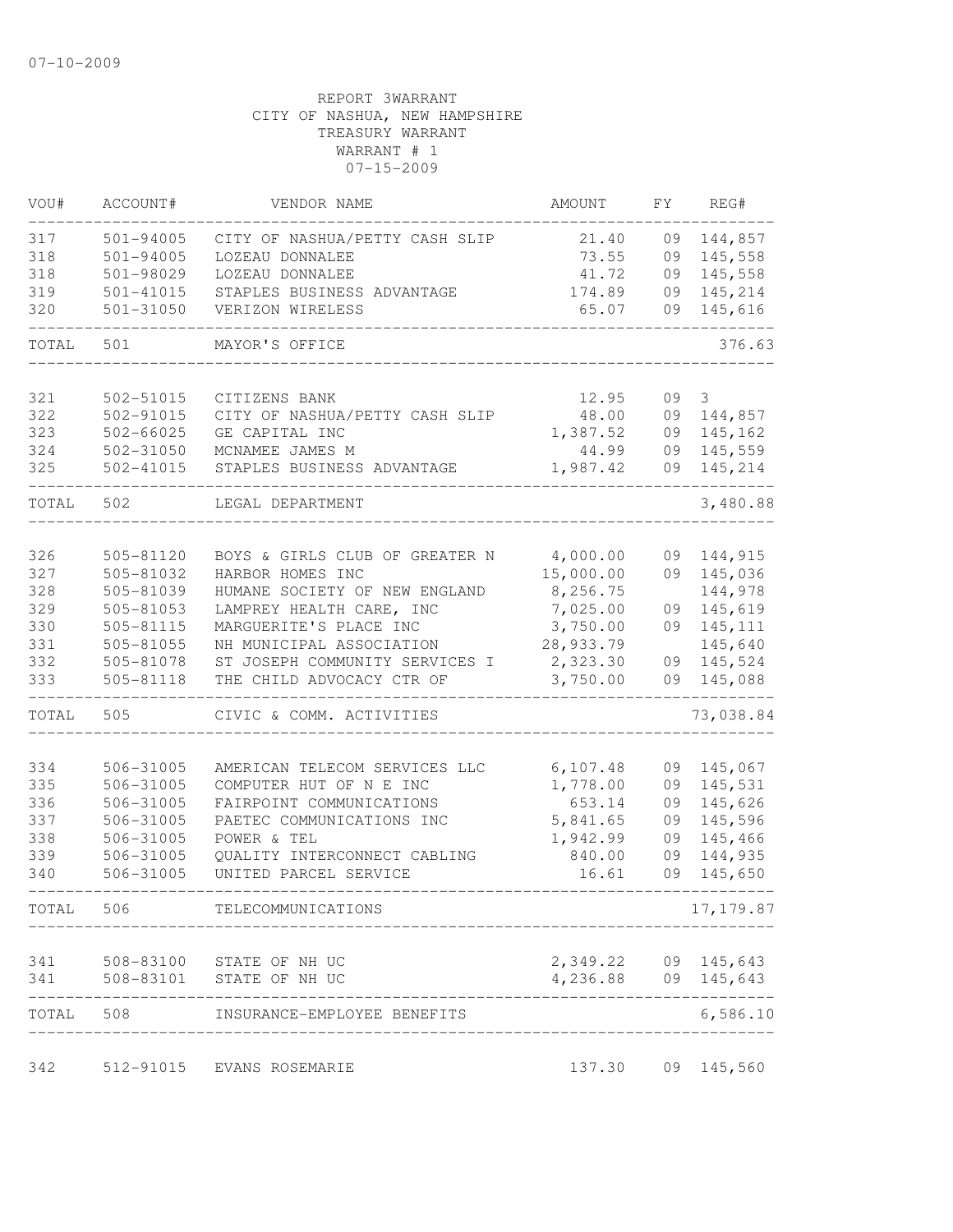| VOU#  | ACCOUNT#      | VENDOR NAME                    | <b>AMOUNT</b>    | FY | REG#       |
|-------|---------------|--------------------------------|------------------|----|------------|
| 343   | 512-66025     | GE CAPITAL INC                 | 2,201.06         |    | 145,162    |
| 344   | 512-43005     | PRINTGRAPHICS OF MAINE         | 5,208.55         | 09 | 144,942    |
| 344   | 512-59182     | PRINTGRAPHICS OF MAINE         | 804.13           | 09 | 144,942    |
| 345   | 512-41005     | STAPLES BUSINESS ADVANTAGE     | 91.58            | 09 | 145,214    |
| 345   | 512-41015     | STAPLES BUSINESS ADVANTAGE     | 491.08           | 09 | 145,214    |
| TOTAL | 512           | FINANCIAL SERVICES             |                  |    | 8,933.70   |
| 346   | 513-41015     | CITY OF NASHUA/PETTY CASH SLIP | 11.99            | 09 | 144,857    |
| 347   | 513-72010     | LHS ASSOCIATES INC             | 1,750.00         | 09 | 145,010    |
| 348   | 513-94005     | <b>NEMCI&amp;A</b>             | 725.00           |    | 145,562    |
| 349   | 513-94005     | PIECUCH PATRICIA               | 50.00            |    | 145,561    |
| 350   | 513-41005     | STAPLES BUSINESS ADVANTAGE     | 31.15            | 09 | 145,214    |
| 350   | 513-41015     | STAPLES BUSINESS ADVANTAGE     | 37.17            | 09 | 145,214    |
| 351   | 513-95005     | THE ACADEMY OF CERTIFIED ARCHI | 50.00            |    | 145,628    |
| TOTAL | 513           | CITY CLERK'S OFFICE            |                  |    | 2,655.31   |
| 352   | 514-41005     | STAPLES BUSINESS ADVANTAGE     |                  | 09 | 145,214    |
| 352   | 514-41015     | STAPLES BUSINESS ADVANTAGE     | 574.72<br>104.27 | 09 | 145,214    |
| TOTAL | 514           | INSURANCE-PROPERTY & CASUALTY  |                  |    | 678.99     |
|       |               |                                |                  |    |            |
| 353   | 516-43005     | CITY OF NASHUA/PETTY CASH SLIP | 66.83            | 09 | 144,857    |
| 354   | 516-66025     | GE CAPITAL INC                 | 5,008.35         |    | 145,162    |
| 355   | $516 - 45240$ | OFFTECH NEW ENGLAND            | 1,946.47         | 09 | 145,165    |
| 356   | 516-94005     | <b>UPPCC</b>                   | 250.00           | 09 | 145,563    |
| TOTAL | 516           | PURCHASING DEPARTMENT          |                  |    | 7,271.65   |
| 357   | 517-59135     | BAIN PEST CONTROL SERVICE INC  | 75.00            | 09 | 145,529    |
| 358   | 517-64028     | CONWAY OFFICE PRODUCTS LLC     | 8,969.00         | 09 | 144,982    |
| 359   | 517-75160     | DMS PLUMBING & HEATING/DAVID S | 177.00           | 09 | 145,396    |
| 360   | 517-75160     | HARRY W WELLS & SON INC        | 2,524.15         |    | 09 145,306 |
| 361   | 517-69025     | HOME DEPOT CREDIT SERVICES     | 19.50            |    | 145,600    |
| 362   | 517-75130     | J LAWRENCE HALL INC            | 157.50           | 09 | 09 145,537 |
| 363   | 517-34015     | METROMEDIA ENERGY INC          | 1,724.97         |    | 09 145,623 |
| 364   | 517-34015     | NATIONAL GRID                  | 129.62           |    | 09 145,620 |
| 365   | 517-75023     | PROTECTION ONE INC             | 309.68           | 09 | 145,611    |
| 366   | 517-32005     | PSNH                           | 30.93            |    | 145,634    |
| 366   | 517-32005     | PSNH                           | 2,323.67         |    | 09 145,634 |
| 367   | 517-31050     | SPRINT                         | 67.61            |    | 09 145,653 |
| 368   | 517-75130     | VIKING CONTROLS INC            | 315.00           |    | 09 144,992 |
| 369   | 517-49075     | ZAX SIGNAGE                    | 133.60           |    | 09 145,073 |
|       |               |                                |                  |    |            |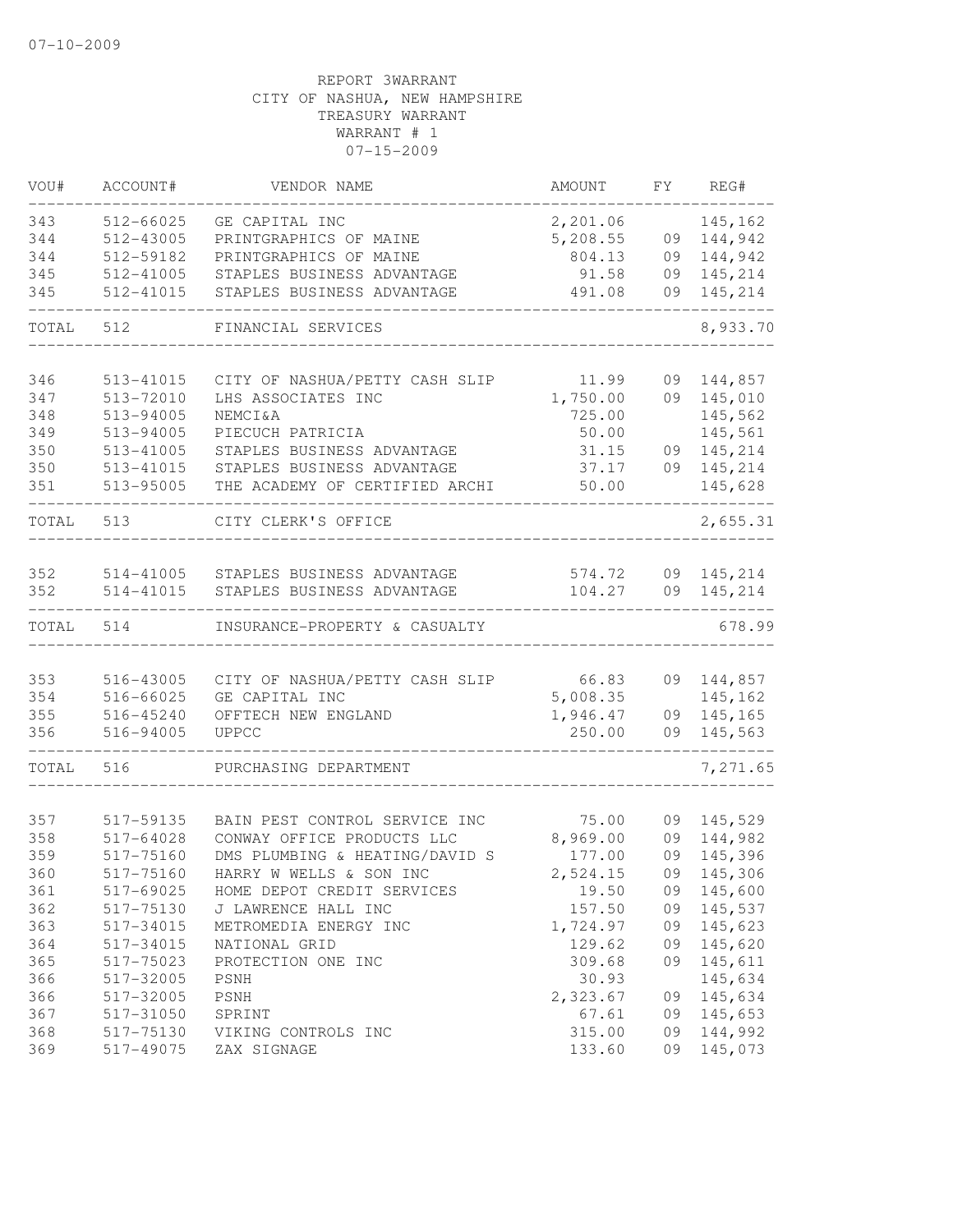| VOU#       | ACCOUNT#               | VENDOR NAME                            | AMOUNT           | FY | REG#              |
|------------|------------------------|----------------------------------------|------------------|----|-------------------|
|            | TOTAL 517              | BUILDING MAINT - CITY ADMIN            |                  |    | 16,957.23         |
| 370        | 519-94005              | BROWN LOUISE                           | 284.90           |    | 09 144,947        |
| 371        | 519-91005              | DAME DOUGLAS                           | 10.45            |    | 09 144,925        |
| 372        | 519-91005              | GAGNE ROBERT                           | 88.90            | 09 | 145,170           |
| 372        | 519-94005              | GAGNE ROBERT                           | 487.08           | 09 | 145,170           |
| 373        | 519-91005              | MARINO ANGELO                          | 140.30           | 09 | 145,105           |
| 373        | 519-94005              | MARINO ANGELO                          | 473.45           | 09 | 145,105           |
| 374        | 519-41005              | STAPLES BUSINESS ADVANTAGE             | 26.65            | 09 | 145,214           |
| 374        | 519-41015              | STAPLES BUSINESS ADVANTAGE             | 8.70             | 09 | 145,214           |
| 375        | 519-91005              | TURGISS GARY                           | 158.95           |    | 09 144,960        |
| 376        | 519-91005              | TURGISS GREG                           | 98.45            |    | 09 144,884        |
| TOTAL 519  |                        | ASSESSORS                              |                  |    | 1,777.83          |
|            |                        |                                        |                  |    |                   |
| 377        | 520-64192              | DISCOUNT AUDIO INC                     | 679.16<br>340.00 |    | 09 145,137        |
| 378<br>379 | 520-34015<br>520-34015 | METROMEDIA ENERGY INC<br>NATIONAL GRID |                  |    | 09 145,623        |
|            |                        |                                        | 32.39            |    | 09 145,620        |
| TOTAL      | 520                    | HUNT BUILDING                          |                  |    | 1,051.55          |
| 380        | 522-74035              | ADMINS INCORPORATED                    | 36,860.00        |    | 145,525           |
| 381        | 522-49025              | CITIZENS BANK                          | 389.36           | 09 | 3                 |
| 381        | $522 - 64040$          | CITIZENS BANK                          | 46.80            | 09 | $\mathcal{S}$     |
| 381        | 522-74035              | CITIZENS BANK                          | 24.00            | 09 | 3                 |
| 381        | 522-94005              | CITIZENS BANK                          | 369.80           | 09 | 3                 |
| 382        | 522-64004              | CITY OF NASHUA/PETTY CASH SLIP         | 17.06            | 09 | 144,857           |
| 383        | 522-74030              | COMPUTER HUT OF N E INC                | 139.00           | 09 | 145,531           |
| 384        | 522-74030              | CONWAY OFFICE PRODUCTS LLC             | 6,144.00         | 09 | 144,982           |
| 385        | 522-45125              | GOVCONNECTION INC                      | 34.33            | 09 | 144,876           |
| 386        | 522-64040              | ISSUETRAK INC                          | 2,779.50         | 09 | 145,083           |
| 387        | 522-74035              | SHI INTERNATIONAL CORP                 | 50,690.00        | 09 | 145,493           |
| 388        | 522-31050              | SPRINT                                 | 235.59           | 09 | 145,653           |
| 389        | 522-45125              | TIGER DIRECT                           | 191.90           |    | 09 144,987        |
| TOTAL 522  |                        | INFORMATION TECHNOLOGY                 |                  |    | 97, 921.34        |
| 390        |                        | 523-64040 COMPUTER HUT OF N E INC      |                  |    | 239.00 09 145,531 |
| 391        |                        | 523-64040 DELL MARKETING LP            | 251.98           |    | 09 144,952        |
| TOTAL      | 523                    | GIS                                    |                  |    | 490.98            |
|            |                        |                                        |                  |    |                   |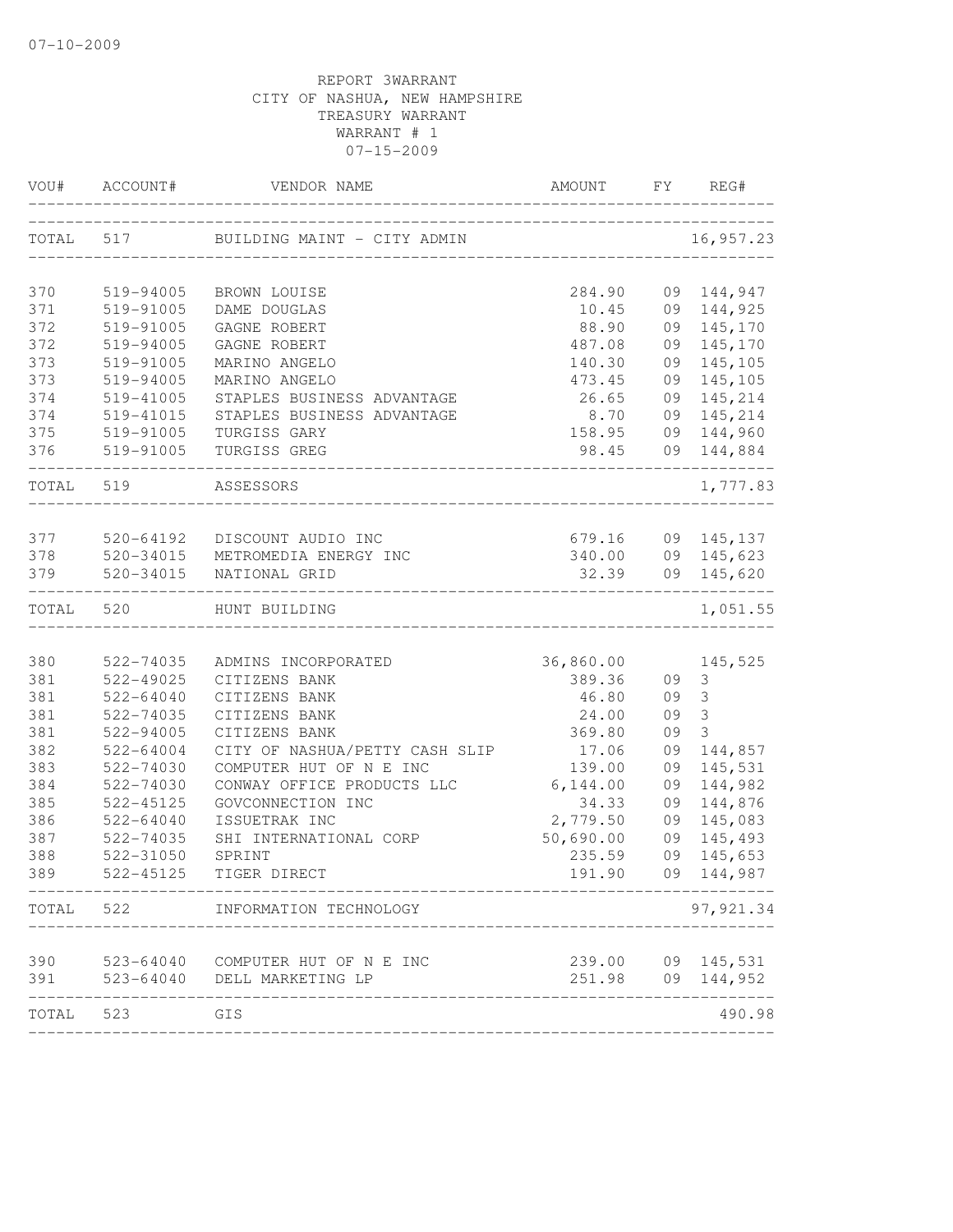|     | VOU# ACCOUNT# | VENDOR NAME                           | AMOUNT              |    | FY REG#           |
|-----|---------------|---------------------------------------|---------------------|----|-------------------|
|     |               | 392 524-64040 CITIZENS BANK           | 97.80 09 3          |    |                   |
| 393 |               | 524-64057 DELL MARKETING LP           | 3,086.10 09 144,952 |    |                   |
| 393 |               | 524-64058 DELL MARKETING LP           | 2,742.42 09 144,952 |    |                   |
| 394 |               | 524-64045 STAPLES BUSINESS ADVANTAGE  |                     |    | 607.58 09 145,214 |
| 395 | $524 - 64045$ | ULINE                                 |                     |    | 85.69 09 145,113  |
|     | TOTAL 524     | COMPUTERS - CITYWIDE                  |                     |    | 6,619.59          |
| 396 |               | 531-46040 ALL SPORTS HEROES UNIFORMS, | 87.11               |    | 09 144,965        |
| 397 | 531-94005     | ANDERSON MARC                         | 140.00              |    | 145,572           |
| 398 | 531-53070     | ANIMAL HOSPITAL OF NASHUA INC         | 630.84              |    | 09 145, 121       |
| 399 | 531-74092     | ATLANTIC SIGNAL                       | 170.00              |    | 09 145,202        |
| 400 | 531-64215     | B & H PHOTO VIDEO PRO AUDIO           | 340.20              |    | 09 144,874        |
| 401 | 531-59100     | BAER ALEXANDRA                        | 111.66              | 09 | 145,039           |
| 402 | 531-75023     | BELLETETES INC                        | 71.74               | 09 | 145,012           |
| 402 | 531-78007     | BELLETETES INC                        | 7.64                | 09 | 145,012           |
| 403 | 531-46030     | BEN'S UNIFORMS                        | 361.00              |    | 09 145,533        |
| 403 | $531 - 46040$ | BEN'S UNIFORMS                        | 1,371.93            | 09 | 145,533           |
| 403 | $531 - 64192$ | BEN'S UNIFORMS                        | 756.00              |    | 09 145,533        |
| 404 | 531-78007     | BEST FORD/BEST CYCLE                  | 303.65              |    | 09 144,894        |
| 405 | $531 - 46040$ | BOURGEOIS FRANCIS                     | 294.70              |    | 145,564           |
| 406 | 531-42000     | CENTRAL PAPER PRODUCTS CO             | 606.65              |    | 09 145,201        |
| 407 | $531 - 41015$ | CITY OF NASHUA                        | 66.00               |    | 09 145,566        |
| 407 | 531-53065     | CITY OF NASHUA                        | 50.00               | 09 | 145,566           |
| 407 | 531-91025     | CITY OF NASHUA                        | 5.00                | 09 | 145,566           |
| 407 | 531-98035     | CITY OF NASHUA                        | 59.91               | 09 | 145,566           |
| 408 | 531-41015     | CONWAY OFFICE PRODUCTS LLC            | 60.27               | 09 | 144,982           |
| 409 | 531-78007     | CREATIVE SIGNS LLC                    | 297.50              |    | 09 145, 115       |
| 410 | 531-45125     | DELL MARKETING LP                     | 1,167.20            |    | 09 144,952        |
| 411 | 531-53125     | DICKERSON RONALD                      | 199.00              |    | 145,568           |
| 411 | 531-94010     | DICKERSON RONALD                      | 508.50              |    | 09 145,568        |
| 412 | 531-94010     | DIFAVA MATTHEW                        | 500.00              |    | 09 145,573        |
| 413 | 531-78075     | DOWNTOWN COLLISON CENTER OF NA        | 371.60              | 09 | 145,085           |
| 414 | 531-98025     | DUNKIN DONUTS                         | 121.49              |    | 09 144,919        |
| 415 | 531-31025     | FAIRPOINT COMMUNICATIONS              | 28.44               |    | 09 145,626        |
| 416 | $531 - 45920$ | FORENSICS SOURCE                      | 369.20              |    | 09 145,174        |
| 417 |               | 531-66025 GE CAPITAL INC              | 1, 113.28           |    | 145,162           |
| 418 | $531 - 46040$ | GEORGE'S APPAREL                      | 190.05              |    | 09 144,932        |
| 419 | 531-91025     | GIGGI ROBERT                          | 440.00              |    | 09 145,565        |
| 420 | 531-91025     | GILBERT CALEB                         | 44.00               |    | 09 145,571        |
| 421 | 531-78075     | GRANITE STATE GLASS                   | 200.00              | 09 | 145,205           |
| 422 | 531-75023     | HOME DEPOT CREDIT SERVICES            | 37.94               | 09 | 145,617           |
| 423 | 531-75130     | J LAWRENCE HALL INC                   | 6,351.00            |    | 145,537           |
| 424 | 531-98025     | JACK'S PIZZA                          | 24.00               |    | 09 145,145        |
| 425 | 531-59100     | KERRY FIRE PROTECTION INC             | 200.00              |    | 09 145,023        |
| 426 | 531-94010     | KEW ROBERT                            | 487.50              |    | 09 145,567        |
| 427 | 531-68020     | MAC MULKIN CHEVROLET INC              | 114,645.00          | 09 | 144,859           |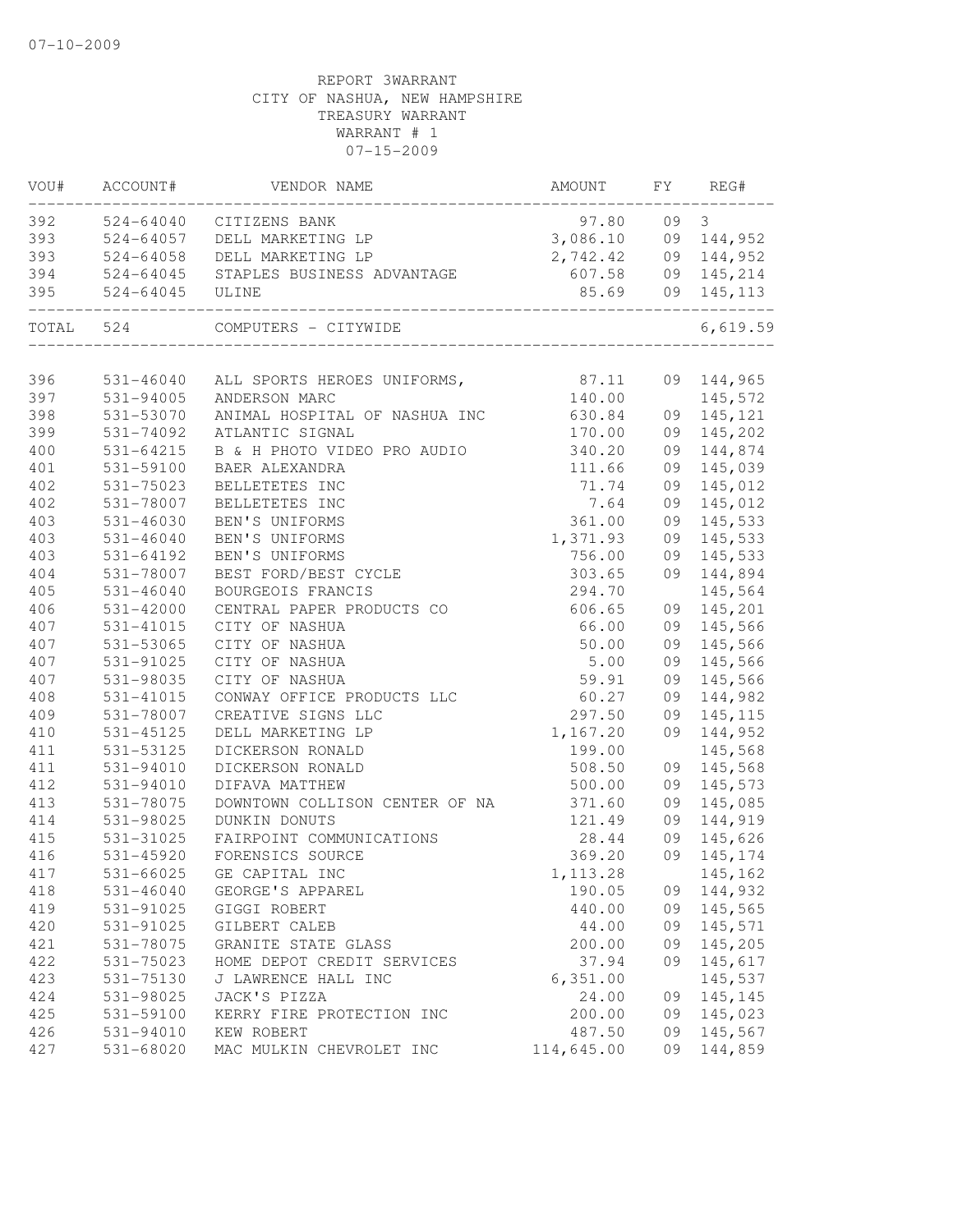| VOU#       | ACCOUNT#               | VENDOR NAME                                   | AMOUNT           | FY | REG#       |
|------------|------------------------|-----------------------------------------------|------------------|----|------------|
| 428        | 531-78075              | MAC MULKIN CHEVROLET INC                      | 905.96           |    | 09 145,516 |
| 429        | 531-91025              | MARCHIONDA GUIDO                              | 44.00            |    | 09 145,569 |
| 430        | 531-45220              | MCINTIRE BUSINESS PRODUCTS INC                | 62.78            |    | 09 145,538 |
| 431        | 531-34015              | METROMEDIA ENERGY INC                         | 4,327.48         | 09 | 145,623    |
| 432        | 531-68025              | MHQ MUNICIPAL VEHICLES                        | 9,045.00         | 09 | 145,072    |
| 433        | 531-94005              | NATIONAL GANG CRIME RESEARCH C                | 750.00           |    | 145,630    |
| 434        | $531 - 95000$          | NESPIN                                        | 250.00           |    | 145,642    |
| 435        | 531-46040              | NORTHEAST TACTICAL INC                        | 377.97           | 09 | 144,924    |
| 436        | 531-31025              | PAETEC COMMUNICATIONS INC                     | 640.28           | 09 | 145,596    |
| 436        | 531-31040              | PAETEC COMMUNICATIONS INC                     | 308.29           | 09 | 145,596    |
| 437        | 531-94010              | PEACH CHRISTOPHER                             | 508.50           | 09 | 145,574    |
| 438        | 531-33005              | PENNICHUCK WATER                              | 782.54           | 09 | 145,601    |
| 439        | 531-43005              | PETTY CASH                                    | 8.85             | 09 | 145,570    |
| 439        | 531-98035              | PETTY CASH                                    | 12.50            | 09 | 145,570    |
| 440        | 531-32035              | PSNH                                          | 12.30            | 09 | 145,634    |
| 441        | 531-32005              | PUBLIC SERVICE OF NH                          | 18,469.14        | 09 | 145,639    |
| 441        | 531-32035              | PUBLIC SERVICE OF NH                          | 384.91           | 09 | 145,639    |
| 442        | 531-75023              | QUALITY TILE                                  | 750.00           | 09 | 145,503    |
| 443        | $531 - 94005$          | SAFARILAND TRAINING GROUP                     | 1,790.00         |    | 145,631    |
| 444        | 531-45920              | SIRCHIE FINGER PRINT LABORATOR                | 290.20           | 09 | 145,104    |
| 445        | 531-41005              | STAPLES BUSINESS ADVANTAGE                    | 396.85           | 09 | 145,214    |
| 445        | 531-41015              | STAPLES BUSINESS ADVANTAGE                    | 3,071.41         | 09 | 145,214    |
| 446        | 531-46030              | STAR PACKER BADGES                            | 10.00            | 09 | 144,943    |
| 447        | 531-45125              | TESSCO INC                                    | 57.49            | 09 | 145,469    |
| 448        | 531-42000              | THE DURKIN CO INC                             | 400.19           | 09 | 145,049    |
| 449        | 531-75130              | THE METRO GROUP INC                           | 132.00           |    | 09 145,091 |
| 450        | 531-49025              | THOMPSON PUBLISHING GROUP INC                 | 857.00           |    | 09 145,633 |
| 451        | 531-78007              | TOWERS MOTOR PARTS CORP                       | 8.95             |    | 09 145,141 |
| 452        | $531 - 94005$          | <b>UNH</b>                                    | 490.00           |    | 145,629    |
| 453        | 531-43005              | UNITED PARCEL SERVICE                         | 11.57            |    | 09 145,650 |
| TOTAL      | 531                    | POLICE DEPARTMENT                             |                  |    | 177,946.16 |
| 454        |                        | 532-94005 ANDERSON KEITH                      | 49.00            |    | 09 144,872 |
| 455        | 532-79040              | BATTERIES PLUS                                | 119.78           |    | 09 145,166 |
| 456        | 532-75023              | BELLETETES INC                                | 26.11            | 09 | 145,012    |
| 457        | 532-94010              | CARRIGAN SCOTT                                | 455.00           |    | 09 144,866 |
|            | 532-78020              |                                               |                  |    |            |
| 458<br>459 |                        | CHELMSFORD AUTO ELECTRIC INC<br>CRONIN DANIEL | 135.00           | 09 | 144,892    |
|            | 532-43005<br>532-78100 |                                               | 71.83            | 09 | 145,125    |
| 460        |                        | DUNN BATTERY LLC<br>GALIPEAU STEVEN           | 320.00<br>714.00 | 09 | 145,108    |
| 461        | 532-94010              |                                               |                  | 09 | 145,124    |
| 462        | 532-75023              | GATE CITY FENCE CO INC                        | 3,000.00         | 09 | 144,989    |
| 463        | 532-78020              | GRAPPONE AUTOMOTIVE GROUP                     | 2.33             | 09 | 145,203    |
| 464        | 532-69025              | HOME DEPOT CREDIT SERVICES                    | 176.35           | 09 | 145,600    |
| 464        | 532-75023              | HOME DEPOT CREDIT SERVICES                    | 67.84            | 09 | 145,600    |
| 465        | 532-46030              | INDUSTRIAL PROTECTION SERVICES                | 6,696.00         | 09 | 144,926    |
| 466        | 532-59135              | J P PEST SERVICES                             | 150.00           | 09 | 145,065    |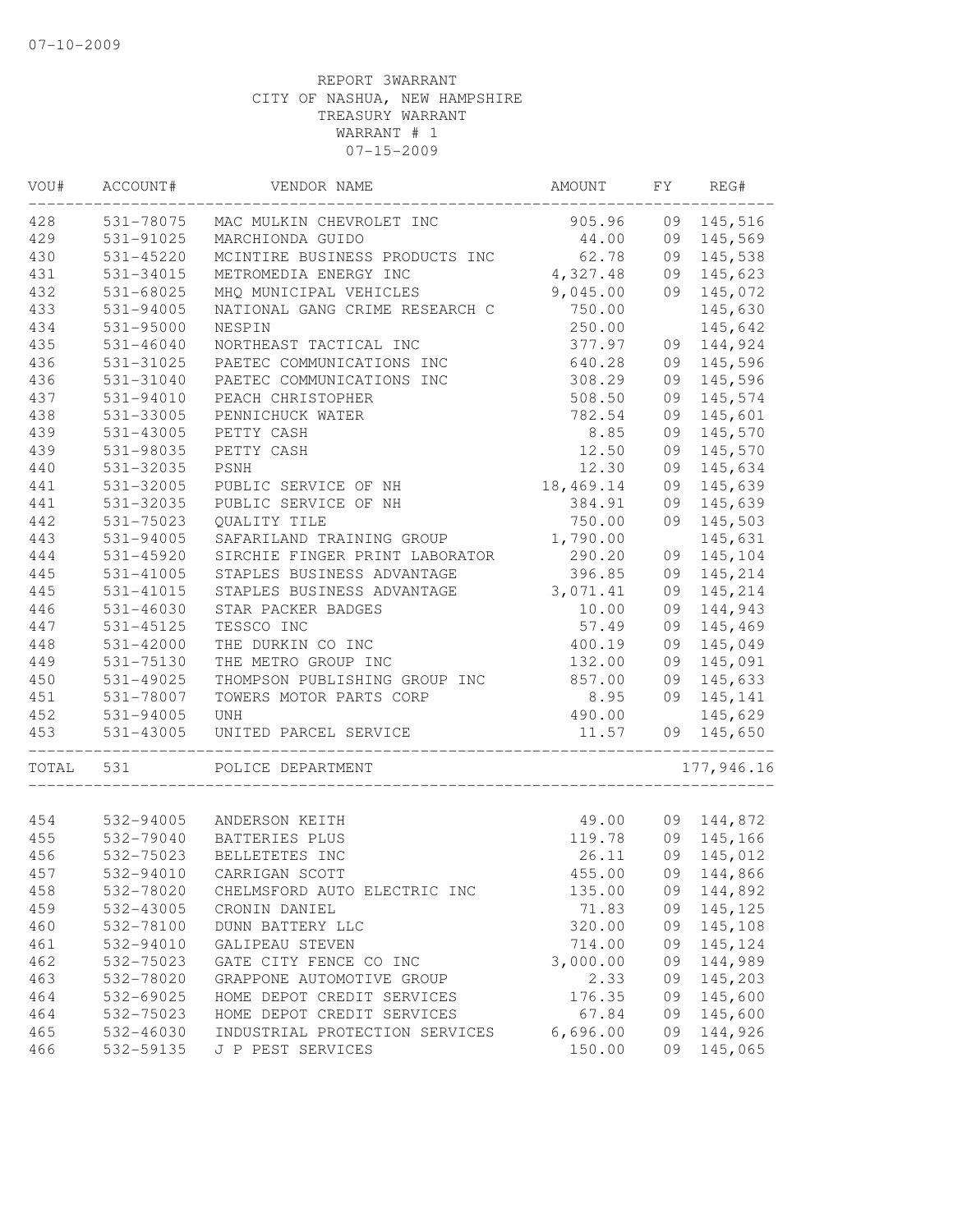| VOU#  | ACCOUNT#       | VENDOR NAME                    | AMOUNT                  | FY | REG#        |
|-------|----------------|--------------------------------|-------------------------|----|-------------|
| 467   | 532-78007      | JACK YOUNG COMPANY, INC        | 130.90                  | 09 | 145,188     |
| 468   | 532-98029      | LAMBERT JASON                  | 71.69                   | 09 | 145,507     |
| 469   | 532-34015      | METROMEDIA ENERGY INC          | 3,618.49                | 09 | 145,623     |
| 470   | 532-78100      | MINUTEMAN TRUCKS INC           | 412.71                  | 09 | 145,064     |
| 471   | 532-75023      | MOBLEY CONSTRUCTION SERVICES L | 897.00                  | 09 | 145,176     |
| 472   | 532-94005      | MORRISSEY BRIAN                | 49.00                   | 09 | 145,152     |
| 473   | 532-34015      | NATIONAL GRID                  | 130.97                  | 09 | 145,620     |
| 474   | 532-75160      | NEW ENGLAND BACKFLOW INC       | 2,995.00                | 09 | 145,179     |
| 475   | 532-94005      | NHBOA                          | 35.00                   |    | 145,599     |
| 476   | 532-31040      | PAETEC COMMUNICATIONS INC      | 19.39                   | 09 | 145,596     |
| 477   | 532-33005      | PENNICHUCK WATER               | 215.27                  | 09 | 145,601     |
| 478   | 532-43005      | PETTY CASH                     | 3.06                    | 09 | 145,575     |
| 478   | 532-98029      | PETTY CASH                     | 17.96                   | 09 | 145,575     |
| 479   | 532-74038      | POWERARC, INC                  | 560.61                  | 09 | 145,204     |
| 480   | 532-53045      | PRECISION FITNESS EQUIPMENT    | 345.00                  | 09 | 145,511     |
| 481   | 532-32005      | <b>PSNH</b>                    | 974.76                  |    | 145,634     |
| 481   | 532-32005      | <b>PSNH</b>                    | 2,810.22                | 09 | 145,634     |
| 482   | 532-75023      | ROBERGE GERARD                 | 50.00                   | 09 | 145,460     |
| 483   | 532-45110      | SANEL AUTO PARTS CO            | 446.90                  | 09 | 145,019     |
| 483   | 532-78007      | SANEL AUTO PARTS CO            | 23.10                   | 09 | 145,019     |
| 483   | 532-78100      | SANEL AUTO PARTS CO            | 11.26                   | 09 | 145,019     |
| 484   | 532-31040      | SPRINT                         | 321.65                  | 09 | 145,653     |
| 485   | 532-98029      | TJ'S DELI                      | 214.93                  | 09 | 144,867     |
| 486   | 532-59100      | TRUE BLUE CLEANERS             | 84.60                   | 09 | 145,062     |
| 487   | 532-75023      | UNITED SUPPLY COMPANY INC      | 82.58                   | 09 | 145,526     |
| 488   | 532-78095      | WD PERKINS FIRE PUMP SPECIALIS | 458.07                  |    | 09 145, 114 |
| TOTAL | 532            | FIRE DEPARTMENT                |                         |    | 26,963.36   |
|       | 489 533-33010  | PENNICHUCK WATER               | 187, 274.71 09 145, 601 |    |             |
| TOTAL | 533            | WATER SUPPLY (PUBLIC HYDRANTS) |                         |    | 187, 274.71 |
| 490   | 534-32020 PSNH |                                | 50.30                   |    | 09 145,634  |
| 491   |                | 534-32020 PUBLIC SERVICE OF NH | 51, 311.87              |    | 09 145,639  |
| TOTAL | 534            | STREET LIGHTING                |                         |    | 51,362.17   |
| 492   | 535-81023      | SPRINT                         | 185.65                  | 09 | 145,653     |
| TOTAL | 535            | EMERGENCY MANAGEMENT           |                         |    | 185.65      |
| 493   | 536-53025      | 2-WAY COMMUNICATIONS SERVICES, | 2,100.00                | 09 | 145,400     |
| 493   | 536-74092      | 2-WAY COMMUNICATIONS SERVICES, | 3,000.00                | 09 | 145,400     |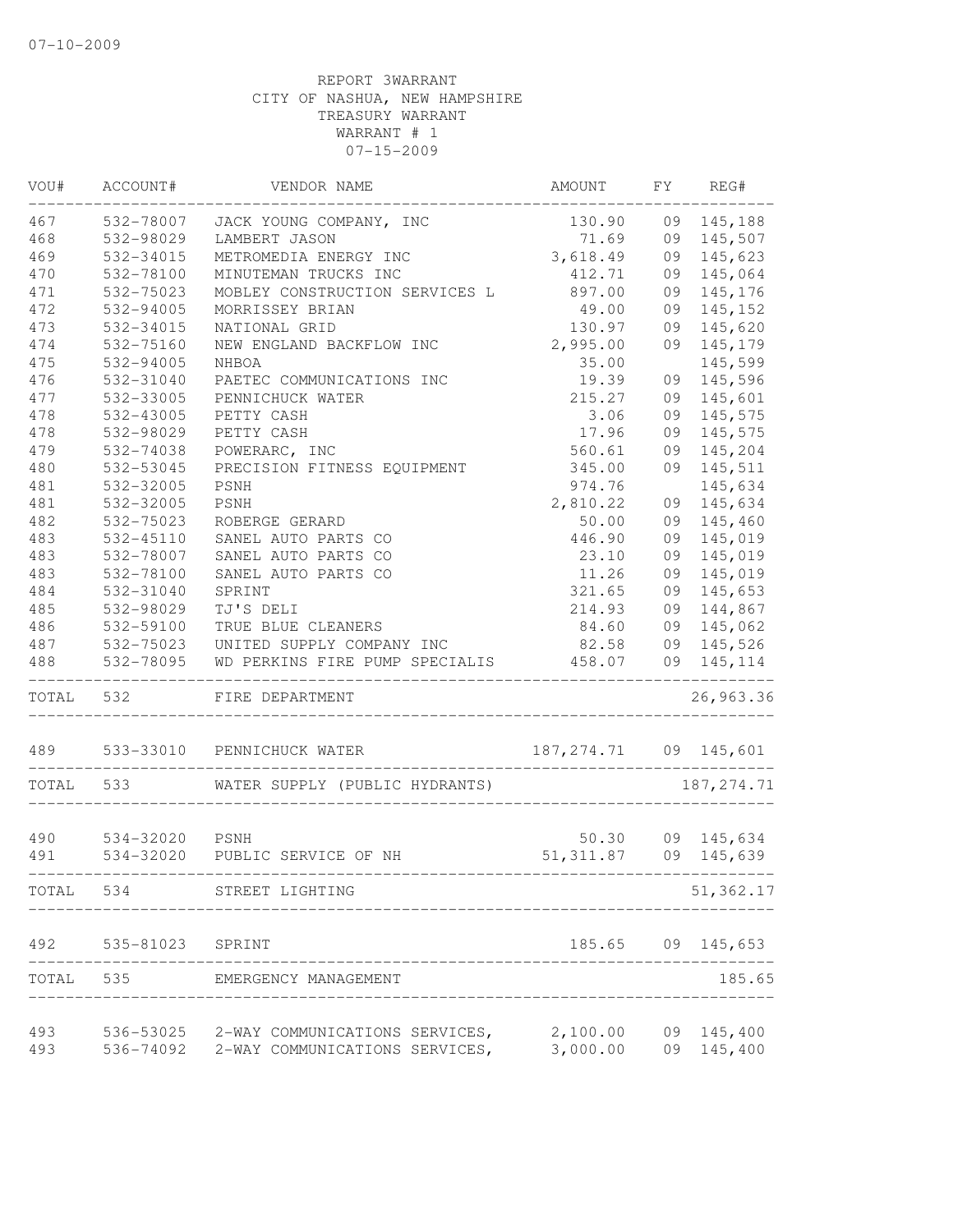| VOU#       | ACCOUNT#               | VENDOR NAME                    | AMOUNT          | FY.      | REG#               |
|------------|------------------------|--------------------------------|-----------------|----------|--------------------|
| 494        | 536-46045              | CAMBRIDGE EMBROIDERY           | 1,401.00        | 09       | 145,070            |
| 495        | 536-78007              | NORTHERN FOREIGN CAR PARTS INC | 593.85          | 09       | 145,539            |
| 496        | 536-32035              | PSNH                           | 530.77          | 09       | 145,634            |
| 497        | 536-64255              | TESSCO TECHNOLOGIES INC        | 59.45           | 09       | 145,022            |
| TOTAL      | 536                    | CITYWIDE COMMUNICATIONS        |                 |          | 7,685.07           |
| 498        | 542-91005              | ALUKONIS LINDA                 | 7.70            | 09       | 145,576            |
| 499        | 542-91005              | PORRES LUIS                    | 243.84          | 09       | 145,033            |
| 500        | 542-31050              | SPRINT                         | 102.61          | 09       | 145,653            |
| 501        | 542-41015              | STAPLES BUSINESS ADVANTAGE     | 124.60          | 09       | 145,214            |
| 502        | 542-94010              | WENDT BETTY                    | 30.00           | 09       | 145,163            |
| TOTAL      | 542                    | COMMUNITY HEALTH               |                 |          | 508.75             |
|            |                        |                                |                 |          |                    |
| 503        | 543-49075              | ALUKONIS LINDA                 | 15.97           | 09       | 145,576            |
| 503        | 543-91005              | ALUKONIS LINDA                 | 14.30           | 09       | 145,576            |
| 504        | 543-49070              | COLE-PARMER INSTRUMENT COMPANY | 717.95          | 09       | 144,985            |
| 505        | 543-46030              | LAB SAFETY SUPPLY INC          | 160.27          | 09       | 144,889            |
| 506<br>507 | 543-31050<br>543-91005 | SPRINT<br>TORHAN APRIL         | 42.72<br>102.30 | 09<br>09 | 145,653<br>145,102 |
| TOTAL      | 543                    | ENVIRONMENTAL HEALTH DEPT.     |                 |          | 1,053.51           |
|            |                        |                                |                 |          |                    |
| 508        | 544-94005              | ALUKONIS LINDA                 | 12.00           |          | 09 145,576         |
| 509        | 544-41015              | STAPLES BUSINESS ADVANTAGE     | 162.21          |          | 09 145,214         |
| TOTAL      | 544                    | WELFARE ADMINISTRATION         |                 |          | 174.21             |
| 510        | 545-97020              | 11 GRANITE ST LLC              | 449.29          |          | 145,199            |
| 510        | 545-97020              | 11 GRANITE ST LLC              | 290.71          | 09       | 145,199            |
| 511        | 545-97020              | 188 CONCORD ST LLC DBA LILLIAN | 184.00          |          | 145,100            |
| 511        | 545-97020              | 188 CONCORD ST LLC DBA LILLIAN | 1,290.00        | 09       | 145,100            |
| 512        | 545-97020              | 23-25 TEMPLE ST REALTY LLC     | 211.63          |          | 145,109            |
| 512        | 545-97020              | 23-25 TEMPLE ST REALTY LLC     | 735.94          | 09       | 145,109            |
| 513        | 545-97020              | 28-34 RR SQUARE LLC            | 964.90          |          | 144,909            |
| 513        | 545-97020              | 28-34 RR SQUARE LLC            | 253.10          | 09       | 144,909            |
| 514        | 545-97020              | 31 BRIDGE ST REALTY LLC        | 466.77          |          | 145,018            |
| 514        | 545-97020              | 31 BRIDGE ST REALTY LLC        | 433.23          | 09       | 145,018            |
| 515        | 545-97020              | AMHERST PARK APARTMENTS LLC    | 116.00          | 09       | 145,006            |
| 516        | 545-97020              | AMHERST ST ASSOCIATES          | 334.12          |          | 144,994            |
| 516        | 545-97020              | AMHERST ST ASSOCIATES          | 334.12          | 09       | 144,994            |
| 517        | 545-97020              | BONNETTE ALVIN                 | 575.00          |          | 144,877            |
| 518        | 545-97020              | BONNETTE PETER                 | 890.00          | 09       | 144,895            |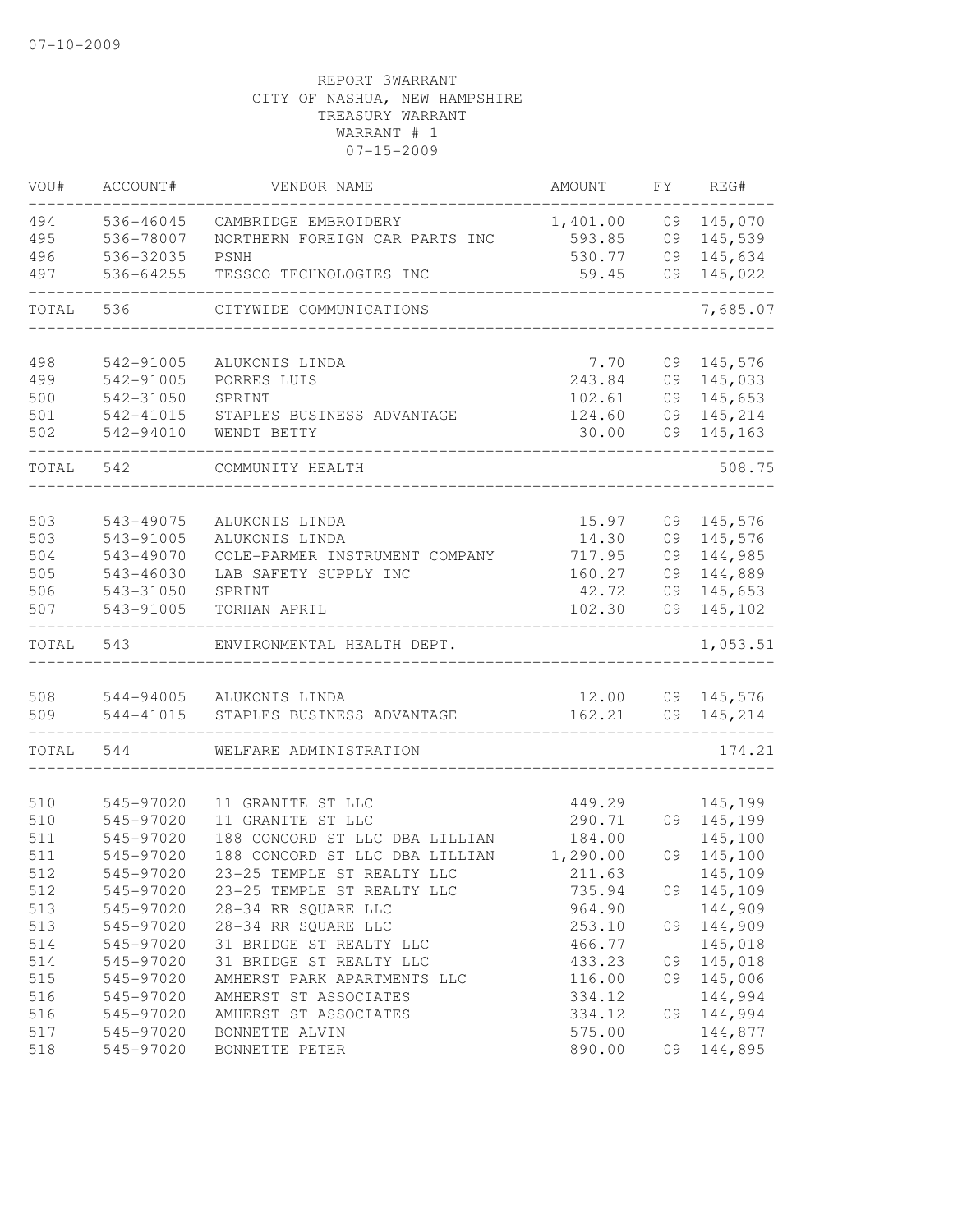| VOU# | ACCOUNT#  | VENDOR NAME                    | AMOUNT   | FΥ | REG#    |
|------|-----------|--------------------------------|----------|----|---------|
| 519  | 545-97020 | BONNETTE STEPHEN               | 600.00   | 09 | 144,959 |
| 520  | 545-97020 | BOYO ANTHONY                   | 337.37   |    | 145,221 |
| 520  | 545-97020 | BOYO ANTHONY                   | 102.62   | 09 | 145,221 |
| 521  | 545-97020 | CENTRAL REALTY                 | 725.00   | 09 | 145,040 |
| 522  | 545-97020 | CONNOLLY FRANCIS X             | 428.37   |    | 144,900 |
| 523  | 545-97020 | CORBETT STEPHEN W              | 284.47   | 09 | 145,034 |
| 524  | 545-97020 | COUNTRY BARN MOTEL             | 37.00    |    | 145,013 |
| 524  | 545-97020 | COUNTRY BARN MOTEL             | 222.00   | 09 | 145,013 |
| 525  | 545-97020 | CURRY WILLIAM                  | 449.14   |    | 145,082 |
| 526  | 545-97020 | DAPIEDADE EZEQUIEL A           | 195.88   |    | 144,969 |
| 526  | 545-97020 | DAPIEDADE EZEQUIEL A           | 338.35   | 09 | 144,969 |
| 527  | 545-97020 | DICHARD DOUGLAS J              | 383.33   |    | 144,901 |
| 527  | 545-97020 | DICHARD DOUGLAS J              | 116.67   | 09 | 144,901 |
| 528  | 545-97020 | DOWNTOWNER NELSON/DAVID A GREG | 725.00   |    | 144,905 |
| 528  | 545-97020 | DOWNTOWNER NELSON/DAVID A GREG | 650.00   | 09 | 144,905 |
| 529  | 545-97020 | <b>DUCHARME DIANE</b>          | 165.00   |    | 144,881 |
| 529  | 545-97020 | DUCHARME DIANE                 | 495.00   | 09 | 144,881 |
| 530  | 545-97020 | DUTTON STEPHEN C               | 200.00   |    | 145,131 |
| 531  | 545-97020 | GAUTHIER REALTY/CONNIE GAUTHIE | 1,015.53 |    | 145,197 |
| 531  | 545-97020 | GAUTHIER REALTY/CONNIE GAUTHIE | 324.07   | 09 | 145,197 |
| 532  | 545-97020 | GERLACH THERESA                | 529.28   |    | 145,164 |
| 532  | 545-97020 | GERLACH THERESA                | 250.72   | 09 | 145,164 |
| 533  | 545-97020 | HATHAWAY ARTHUR W              | 950.00   |    | 145,222 |
| 534  | 545-97020 | LAMERAND ENTERPRISES/KYLE LAME | 360.00   |    | 145,136 |
| 534  | 545-97020 | LAMERAND ENTERPRISES/KYLE LAME | 360.00   | 09 | 145,136 |
| 535  | 545-97020 | MACDONALD CHARLES              | 191.88   |    | 145,081 |
| 535  | 545-97020 | MACDONALD CHARLES              | 345.37   | 09 | 145,081 |
| 536  | 545-97020 | MARANDOS CROTEAU               | 590.01   |    | 145,130 |
| 536  | 545-97020 | MARANDOS CROTEAU               | 196.70   | 09 | 145,130 |
| 537  | 545-97020 | MEJIA MANAGEMENT GROUP         | 650.00   | 09 | 145,198 |
| 538  | 545-97020 | MEZZAPELLE EDWARD              | 301.60   |    | 145,240 |
| 539  | 545-97020 | MOTEL 6                        | 106.26   |    | 145,138 |
| 539  | 545-97020 | MOTEL 6                        | 959.53   | 09 | 145,138 |
| 540  | 545-97020 | NASHUA HOUSING AUTHORITY       | 201.00   | 09 | 145,143 |
| 541  | 545-97020 | NASHUA SOUP KITCHEN & SHELTER  | 216.34   |    | 144,902 |
| 541  | 545-97020 | NASHUA SOUP KITCHEN & SHELTER  | 108.20   | 09 | 144,902 |
| 542  | 545-97015 | NATIONAL GRID                  | 419.82   | 09 | 145,654 |
| 543  | 545-97020 | OH ASH STREET HOLDINGS LLC/DAN | 885.33   |    | 145,101 |
| 543  | 545-97020 | OH ASH STREET HOLDINGS LLC/DAN | 770.67   | 09 | 145,101 |
| 544  | 545-97015 | PSNH                           | 937.51   | 09 | 145,637 |
| 545  | 545-97020 | REIN JOHN                      | 417.09   |    | 144,956 |
| 546  | 545-97020 | RJ REAL ESTATE                 | 500.00   |    | 145,001 |
| 547  | 545-97020 | ROUSSEL KATHLEEN               | 700.03   |    | 144,897 |
| 547  | 545-97020 | ROUSSEL KATHLEEN               | 299.97   | 09 | 144,897 |
| 548  | 545-97020 | RYAN FRANCINE                  | 337.42   | 09 | 145,000 |
| 549  | 545-97020 | TLD PROPERTIES LLC             | 180.00   |    | 145,055 |
| 549  | 545-97020 | TLD PROPERTIES LLC             | 240.00   | 09 | 145,055 |
| 550  | 545-97020 | VICENTE MARGARET               | 500.00   |    | 145,219 |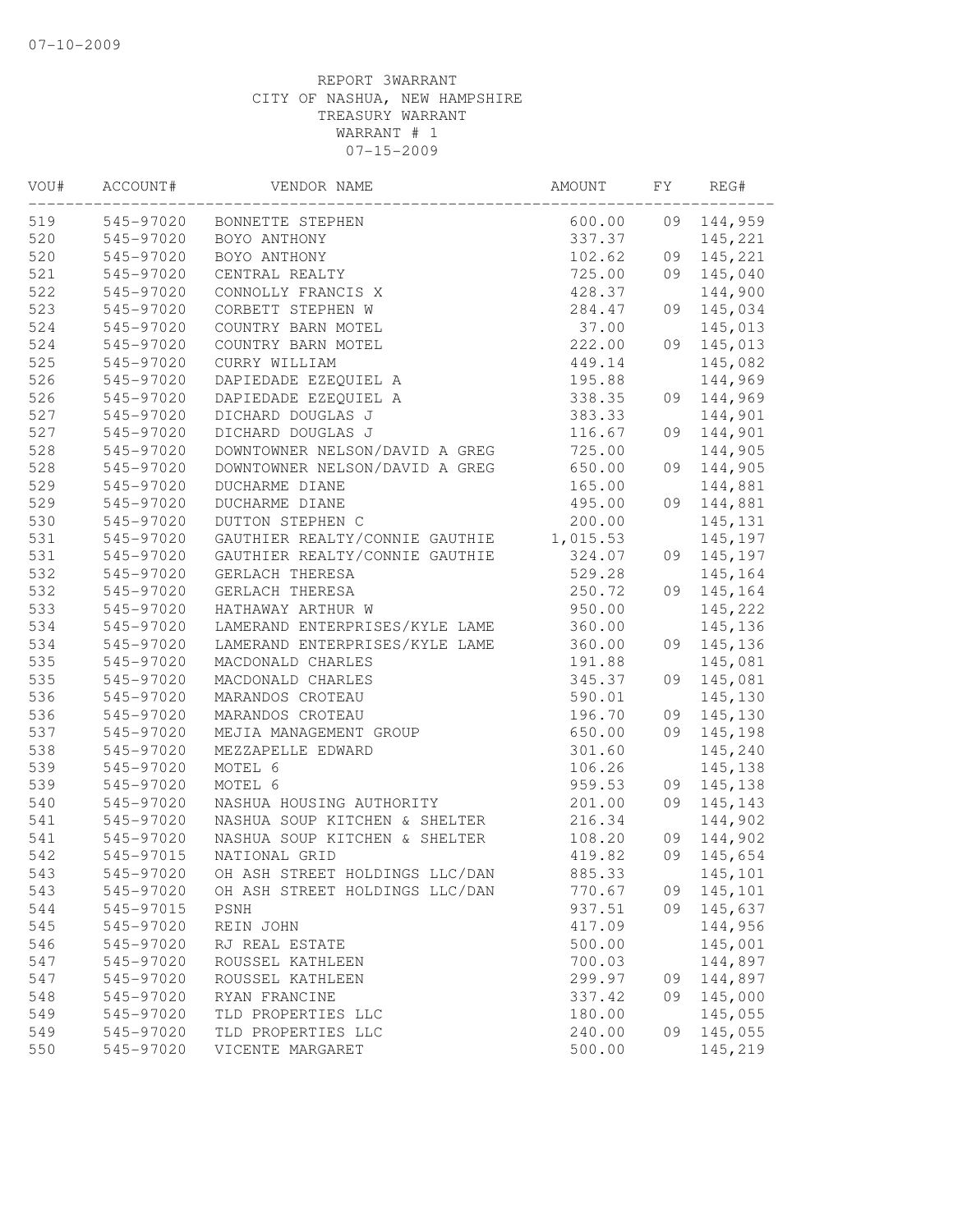| VOU#  | ACCOUNT#               | VENDOR NAME                                                      | AMOUNT          | FY | REG#              |
|-------|------------------------|------------------------------------------------------------------|-----------------|----|-------------------|
| 550   | 545-97020              | VICENTE MARGARET                                                 |                 |    | 250.00 09 145,219 |
| 551   | 545-97020              | VIGEANT FAMILY PROPERTY/LEONAR                                   | 693.54          |    | 145,206           |
| 552   | 545-97020              | WALKER KIM                                                       | 516.85          |    | 145,220           |
| 553   | 545-97020              | WARREN JANE                                                      | 137.43          |    | 145,149           |
| 554   | 545-97020              | WRN REAL ESTATE LLC                                              | 210.00          |    | 145,118           |
| TOTAL | 545                    | WELFARE COSTS                                                    |                 |    | 29,636.16         |
| 555   | 551-43005              | CITY OF NASHUA/PETTY CASH SLIP 13.94                             |                 | 09 | 144,857           |
| 556   | 551-59100              | CORBETT CLEANING CO/STEPHEN CO                                   | 400.00          | 09 | 145,029           |
| 557   | 551-59100              | HARRY W WELLS & SON INC                                          | 1,512.00        | 09 | 145,306           |
| 558   | 551-64300              | HAYES INSTRUMENT CO INC                                          | 739.14          | 09 | 145,458           |
| 559   | 551-64300              | LO INK SPECIALTIES                                               | 651.64          | 09 | 145,071           |
| 560   | 551-94010              | MENDOLA GIUSEPPE                                                 | 2,065.50        | 09 | 145,399           |
| 561   | 551-34015              | METROMEDIA ENERGY INC                                            | 177.08          | 09 | 145,623           |
| 562   | 551-31040              | PAETEC COMMUNICATIONS INC                                        | 2.88            | 09 | 145,596           |
| 563   | 551-33005              | PENNICHUCK WATER                                                 | 72.58           | 09 | 145,601           |
| 564   | 551-32005              | PUBLIC SERVICE OF NH                                             | 1,041.53        | 09 | 145,639           |
| 565   | $551 - 46045$          | ROCKY BRANDS RETAIL LLC                                          | 160.93          | 09 | 145,195           |
| 566   | 551-31050              | SPRINT                                                           | 334.80          | 09 | 145,653           |
| 567   | 551-41015              | STAPLES BUSINESS ADVANTAGE                                       | 300.35          | 09 | 145,214           |
| TOTAL | 551                    | PUBLIC WORKS DIV & ENGINEERING                                   |                 |    | 7,472.37          |
| 568   |                        |                                                                  |                 |    | 09 144,972        |
| 568   | 552-75165<br>552-75175 | ASAP FIRE & SAFETY CORPORATION<br>ASAP FIRE & SAFETY CORPORATION | 67.00<br>214.00 | 09 | 144,972           |
| 569   | 552-75022              | B & S LOCKSMITH INC                                              | 35.05           | 09 | 145,075           |
| 570   | 552-59015              | BARTLETT AVE PRODUCTIONS INC                                     | 500.00          | 09 | 145,054           |
| 571   | 552-75165              | BELLETETES INC                                                   | 16.06           | 09 | 145,012           |
| 572   | 552-78007              | CARPARTS OF NASHUA                                               | 29.46           |    | 144,893           |
| 572   | 552-78007              | CARPARTS OF NASHUA                                               | 243.66          | 09 | 144,893           |
| 573   | 552-75021              | CED                                                              | 1,551.61        | 09 | 144,931           |
| 574   | 552-75022              | CORBETT CLEANING CO/STEPHEN CO                                   | 300.00          | 09 | 145,029           |
| 575   | 552-59050              | DEMMONS CHRISTINA                                                | 132.00          | 09 | 145,402           |
| 576   | 552-48015              | DENNIS K BURKE INC                                               | 3,802.78        | 09 | 145,651           |
| 577   | 552-75170              | F W WEBB COMPANY                                                 | 20.48           |    | 09 144,944        |
| 578   | 552-45235              | FILLION ASSOCIATES INC                                           | 161.86          | 09 | 144,921           |
| 579   | 552-75135              | FIMBEL PAUNET CORP                                               | 150.00          |    | 09 145,147        |
| 580   | 552-75021              | FRANKLIN PAINT CO INC                                            | 157.00          |    | 09 145,286        |
| 581   | 552-59050              | GADBOIS GERALD                                                   | 1,595.00        | 09 | 144,863           |
| 582   | 552-59050              | GALBO GARY                                                       | 40.00           | 09 | 144,955           |
| 583   | 552-75021              | GATE CITY FENCE CO INC                                           | 565.00          | 09 | 144,989           |
| 583   | 552-75040              | GATE CITY FENCE CO INC                                           | 225.00          | 09 | 144,989           |
| 584   | 552-75021              | GRAINGER                                                         | 105.22          | 09 | 144,957           |
| 585   | 552-75135              | GREENHAVEN TURF CARE/BRIAN LIN                                   | 312.50          |    | 09 145,175        |
| 586   | 552-59050              | HAMILTON SHARDELL                                                | 22.00           |    | 09 145,182        |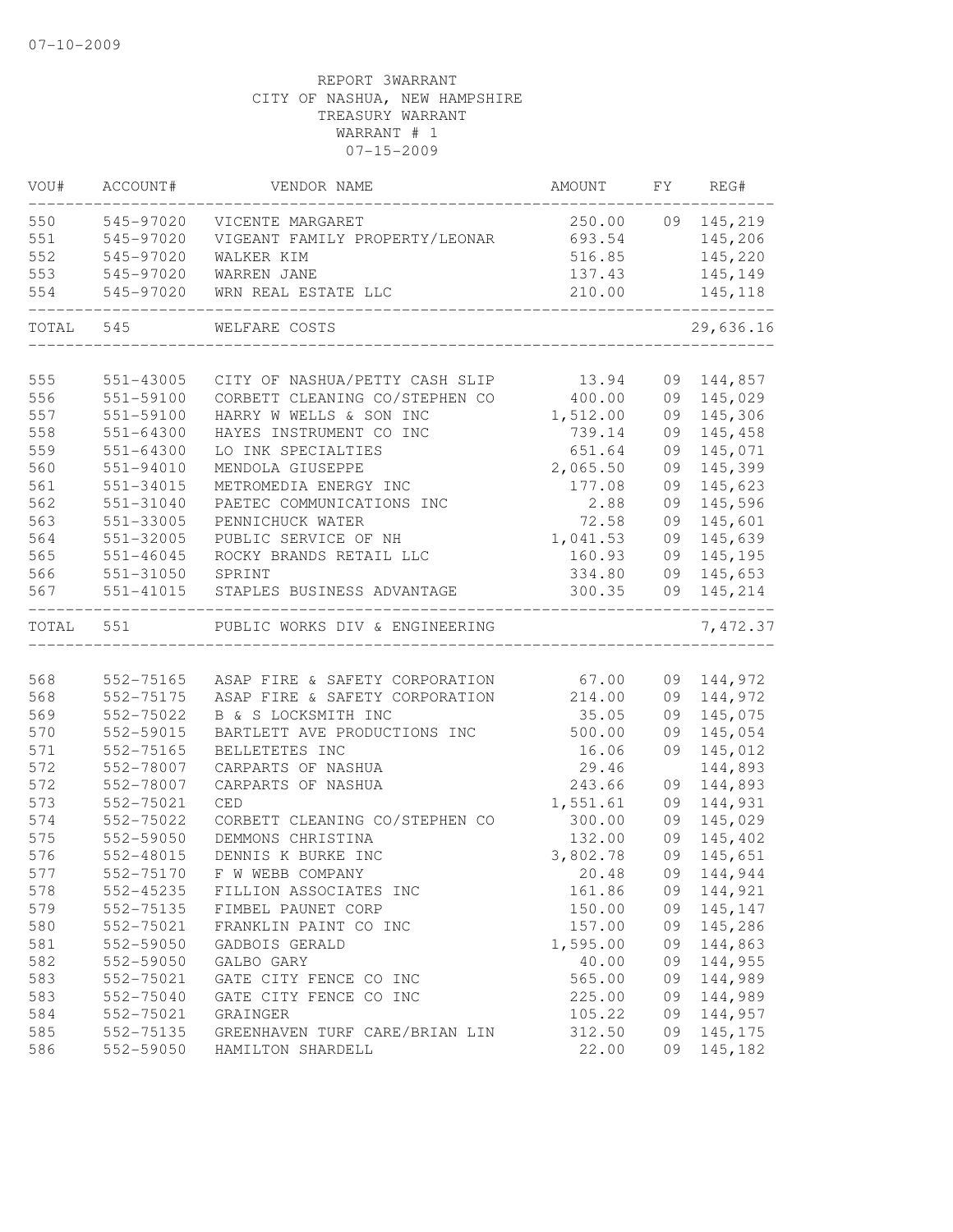| VOU# | ACCOUNT#  | VENDOR NAME                    | AMOUNT    | FY | REG#    |
|------|-----------|--------------------------------|-----------|----|---------|
| 587  | 552-45250 | HOME DEPOT CREDIT SERVICES     | 108.14    | 09 | 145,600 |
| 587  | 552-75021 | HOME DEPOT CREDIT SERVICES     | 228.17    | 09 | 145,600 |
| 587  | 552-75022 | HOME DEPOT CREDIT SERVICES     | 9.58      | 09 | 145,600 |
| 587  | 552-75170 | HOME DEPOT CREDIT SERVICES     | 52.27     | 09 | 145,600 |
| 588  | 552-75135 | HUSSEY SEATING CO              | 225.09    | 09 | 145,087 |
| 589  | 552-75021 | JOHNSON'S ELECTRIC INC         | 313.05    | 09 | 144,948 |
| 590  | 552-59050 | LAPOINTE WILLIAM               | 535.00    | 09 | 145,360 |
| 591  | 552-59050 | LAROCQUE CHRISTINE             | 162.50    | 09 | 145,068 |
| 592  | 552-59050 | LAROCQUE MICHELLE              | 210.00    | 09 | 145,038 |
| 593  | 552-59050 | LEDOUX KATHLEEN                | 22.00     | 09 | 145,171 |
| 594  | 552-59050 | LEE MIKE                       | 165.00    | 09 | 145,453 |
| 595  | 552-75021 | M & M ELECTRICAL SUPPLY CO INC | 178.56    | 09 | 145,513 |
| 596  | 552-46005 | M & N SPORTS LLC               | 1,390.85  | 09 | 145,016 |
| 597  | 552-78065 | MAYNARD & LESIEUR INCORPORATED | 89.30     | 09 | 145,521 |
| 598  | 552-59050 | MCCARTHY PHIL                  | 80.00     | 09 | 145,139 |
| 599  | 552-34015 | METROMEDIA ENERGY INC          | 400.33    | 09 | 145,623 |
| 599  | 552-34045 | METROMEDIA ENERGY INC          | 476.20    | 09 | 145,623 |
| 600  | 552-75021 | NASHUA FARMERS EXCHANGE INC    | 39.90     | 09 | 145,530 |
| 601  | 552-78007 | NASHUA OUTDOOR POWER EQUIP     | 13.77     | 09 | 145,025 |
| 602  | 552-75021 | NASHUA WALLPAPER & PAINT CO    | 402.48    | 09 | 145,027 |
| 602  | 552-75170 | NASHUA WALLPAPER & PAINT CO    | 1,874.58  | 09 | 145,027 |
| 602  | 552-75175 | NASHUA WALLPAPER & PAINT CO    | 1,874.58  | 09 | 145,027 |
| 603  | 552-34015 | NATIONAL GRID                  | 35.60     | 09 | 145,620 |
| 603  | 552-34045 | NATIONAL GRID                  | 190.35    | 09 | 145,620 |
| 604  | 552-94005 | NESTMA                         | 125.00    | 09 | 145,622 |
| 605  | 552-31040 | PAETEC COMMUNICATIONS INC      | 20.81     | 09 | 145,596 |
| 606  | 552-59050 | PALANGE BOB                    | 40.00     | 09 | 145,441 |
| 607  | 552-33005 | PENNICHUCK WATER               | 1,196.41  | 09 | 145,601 |
| 607  | 552-33040 | PENNICHUCK WATER               | 201.62    | 09 | 145,601 |
| 608  | 552-59180 | PIONEER TREE SERVICE           | 2,064.00  | 09 | 145,281 |
| 609  | 552-32005 | PSNH                           | 696.39    |    | 145,634 |
| 609  | 552-32005 | PSNH                           | 3,610.86  | 09 | 145,634 |
| 609  | 552-32005 | PSNH                           | 1,977.08  | 09 | 145,635 |
| 609  | 552-32030 | PSNH                           | 638.01    |    | 145,634 |
| 609  | 552-32030 | PSNH                           | 2,512.90  |    | 145,635 |
| 609  | 552-32030 | PSNH                           | 3,409.63  | 09 | 145,634 |
| 610  | 552-32040 | PUBLIC SERVICE OF NH           | 3,348.74  | 09 | 145,639 |
| 611  | 552-59050 | REDDICK BARRY                  | 380.00    | 09 | 145,389 |
| 612  | 552-59050 | ROBERTS RAY                    | 100.00    | 09 | 145,178 |
| 613  | 552-78100 | S V MOFFETT CO<br>INC          | 238.00    | 09 | 145,031 |
| 614  | 552-45235 | SEASONAL SPECIALTY STORES      | 4.90      | 09 | 145,157 |
| 614  | 552-75170 | SEASONAL SPECIALTY STORES      | 34.96     | 09 | 145,157 |
| 615  | 552-59050 | SEVIGNY RONALD                 | 90.00     | 09 | 145,015 |
| 616  | 552-59050 | SHEARS MICHAEL                 | 60.00     |    | 145,452 |
| 616  | 552-59050 | SHEARS MICHAEL                 | 128.00    | 09 | 145,452 |
| 617  | 552-31050 | SPRINT                         | 309.49    | 09 | 145,653 |
| 617  | 552-59178 | SPRINT                         | 204.41    | 09 | 145,653 |
| 618  | 552-59040 | TELSTAR DISPLAY FIREWORKS      | 17,800.00 | 09 | 145,080 |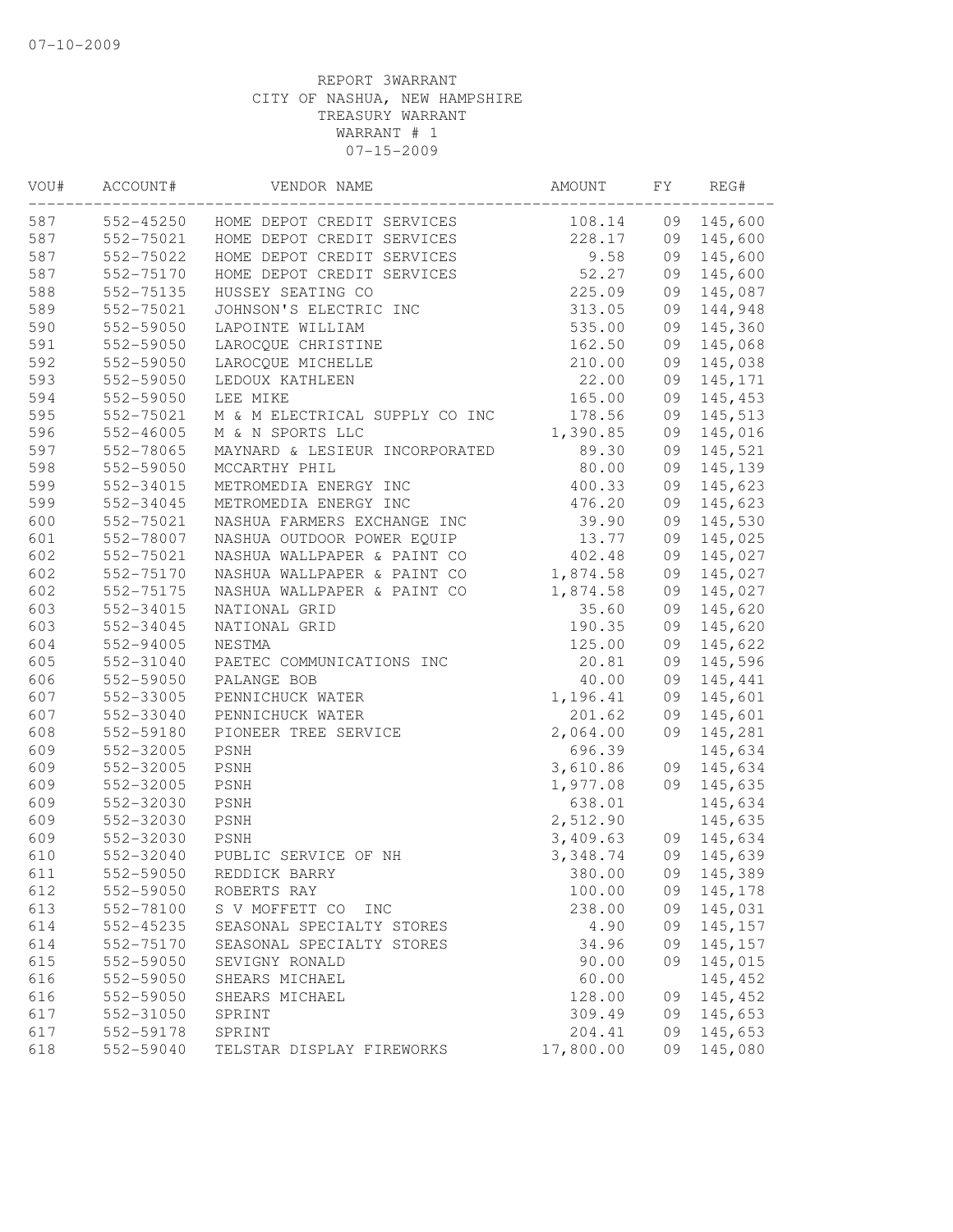| VOU#      | ACCOUNT#      | VENDOR NAME                    | AMOUNT                       | FY | REG#       |
|-----------|---------------|--------------------------------|------------------------------|----|------------|
| 619       | 552-59050     | THOMAS ANTWAN                  | 75.00                        |    | 09 145,011 |
| 620       | 552-59050     | THORP BILL                     | 75.00                        |    | 09 145,041 |
| 621       | 552-78007     | TURF PRODUCTS CORP             | 2,948.50                     |    | 09 145,216 |
| 622       | 552-81086     | UNITED PARCEL SERVICE          | 1,850.00                     |    | 09 145,632 |
| 623       | 552-78007     | WELCH WELDING INC              | 233.38                       |    | 09 144,887 |
| 624       | 552-59050     | YOUNG BRUCE                    | 180.00<br>__________________ |    | 09 145,404 |
| TOTAL 552 |               | PARKS AND RECREATION           |                              |    | 63,876.07  |
| 625       | 553-75130     | ARROW EQUIPMENT INC            | 6,000.00                     |    | 09 145,148 |
| 626       | 553-78100     | AUTO ELECTRIC WAREHOUSE INC    | 195.00                       |    | 09 144,862 |
| 627       | 553-42010     | BANNER SYSTEMS                 | 790.31                       |    | 09 145,207 |
| 628       | 553-45060     | BELLETETES INC                 | 12.93                        | 09 | 145,012    |
| 628       | 553-45175     | BELLETETES INC                 | 13.00                        | 09 | 145,012    |
| 628       | $553 - 46045$ | BELLETETES INC                 | 43.16                        | 09 | 145,012    |
| 628       | 553-49075     | BELLETETES INC                 | 5.86                         | 09 | 145,012    |
| 628       | 553-69025     | BELLETETES INC                 | 64.13                        | 09 | 145,012    |
| 629       | 553-45025     | BROX INDUSTRIES INC            | 135.00                       | 09 | 144,917    |
| 629       | 553-45190     | BROX INDUSTRIES INC            | 1,483.38                     | 09 | 144,917    |
| 630       | 553-43005     | CITY OF NASHUA/PETTY CASH SLIP | 1.50                         | 09 | 144,857    |
| 630       | 553-49075     | CITY OF NASHUA/PETTY CASH SLIP | 8.00                         | 09 | 144,857    |
| 630       | 553-91005     | CITY OF NASHUA/PETTY CASH SLIP | 29.76                        | 09 | 144,857    |
| 631       | 553-45060     | CONCRETE SYSTEMS INC           | 4,066.00                     | 09 | 145,536    |
| 632       | 553-59105     | CORBETT CLEANING CO/STEPHEN CO | 500.00                       | 09 | 145,029    |
| 633       | 553-45060     | CORRIVEAU ROUTHIER INC         | 387.47                       | 09 | 145,515    |
| 634       | 553-48015     | DENNIS K BURKE INC             | 8,757.45                     | 09 | 145,651    |
| 635       | 553-78100     | DONOVAN EQUIPMENT CO INC       | 658.58                       | 09 | 144,914    |
| 636       | 553-59100     | EASTERN NEW ENGLAND HYDRAULICS | 795.00                       | 09 | 145,228    |
| 637       | 553-78100     | F W WEBB COMPANY               | 3.94                         | 09 | 144,944    |
| 638       | 553-49075     | FASTENAL COMPANY               | 215.37                       | 09 | 145,094    |
| 639       | 553-78100     | FREIGHTLINER OF NH INC         | 330.24                       | 09 | 145,151    |
| 640       | 553-78100     | LIBERTY INTN'L TRUCKS OF NH LL | 1,440.78                     | 09 | 145,519    |
| 641       | 553-49075     | MAYNARD & LESIEUR INCORPORATED | 200.00                       | 09 | 145,521    |
| 642       | 553-78100     | MCDEVITT TRUCKS INC            | 938.39                       | 09 | 145,168    |
| 643       | 553-34015     | METROMEDIA ENERGY INC          | 3, 158.49                    | 09 | 145,623    |
| 644       | 553-78100     | MINUTEMAN TRUCKS INC           | 101.70                       | 09 | 145,064    |
| 645       | 553-49075     | NAPA AUTO PARTS                | 22.30                        |    | 09 145,135 |
| 645       | 553-69025     | NAPA AUTO PARTS                | 67.46                        | 09 | 145, 135   |
| 645       | 553-78035     | NAPA AUTO PARTS                | 64.56                        | 09 | 145,135    |
| 645       | 553-78100     | NAPA AUTO PARTS                | 130.97                       | 09 | 145, 135   |
| 646       | 553-45060     | NEW ENGLAND POSITIONING SYSTEM | 6,098.00                     | 09 | 145,008    |
| 647       | 553-78035     | NEW G.H. BERLIN OIL COMPANY    | 1,461.47                     | 09 | 145,050    |
| 648       | 553-94005     | NEWEA                          | 20.00                        | 09 | 145,644    |
| 649       | 553-31040     | PAETEC COMMUNICATIONS INC      | 19.05                        | 09 | 145,596    |
| 650       | 553-33005     | PENNICHUCK WATER               | 348.02                       | 09 | 145,601    |
| 651       | 553-32005     | PUBLIC SERVICE OF NH           | 3,359.50                     | 09 | 145,639    |
| 652       | 553-69025     | R WHITE EQUIPMENT CENTER INC   | 12.00                        | 09 | 145,523    |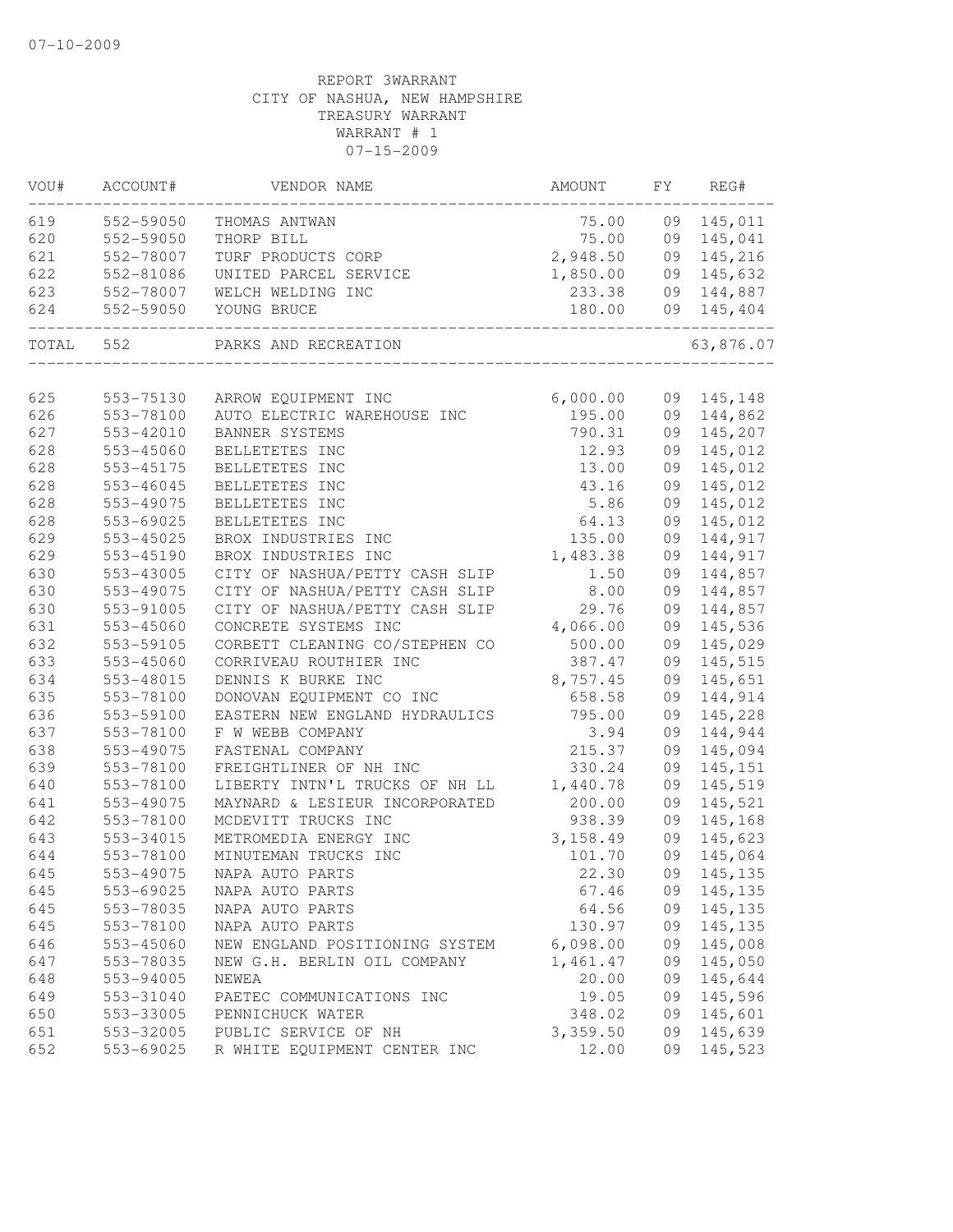| VOU#  | ACCOUNT#      | VENDOR NAME                                  | AMOUNT    | FY. | REG#      |
|-------|---------------|----------------------------------------------|-----------|-----|-----------|
| 653   | 553-59100     | RMJ CORP                                     | 1,245.39  | 09  | 144,988   |
| 654   | 553-46045     | ROCKY BRANDS RETAIL LLC                      | 82.00     | 09  | 145,195   |
| 655   | 553-48005     | SHATTUCK MALONE OIL CO                       | 11,516.40 | 09  | 145,595   |
| 656   | 553-69025     | SNAP ON TOOLS                                | 267.08    | 09  | 144,916   |
| 657   | 553-31050     | SPRINT                                       | 163.36    | 09  | 145,653   |
| 657   | 553-59178     | SPRINT                                       | 290.09    | 09  | 145,653   |
| 658   | 553-78100     | TENNANT SALES & SERVICE COMPAN               | 764.80    | 09  | 144,927   |
| 659   | 553-46045     | UNIFIRST CORPORATION                         | 294.38    | 09  | 145,153   |
| 660   | 553-69025     | USP OF NEW ENGLAND                           | 1,007.62  | 09  | 145,128   |
| TOTAL | 553           | STREET DEPARTMENT                            |           |     | 57,569.89 |
| 661   | 555-59105     | CORBETT CLEANING CO/STEPHEN CO               | 400.00    | 09  | 145,029   |
|       |               |                                              |           |     |           |
| 662   | 555-31040     | PAETEC COMMUNICATIONS INC                    | 19.05     | 09  | 145,596   |
| 663   | 555-45285     | PERMA-LINE CORP OF NEW ENGLAND               | 569.31    | 09  | 144,907   |
| 664   | 555-32025     | PSNH                                         | 479.55    |     | 145,635   |
| 664   | 555-32025     | <b>PSNH</b>                                  | 1,009.88  | 09  | 145,635   |
| 665   | 555-31050     | SPRINT                                       | 250.71    | 09  | 145,653   |
| 666   | 555-43005     | UNITED PARCEL SERVICE                        | 16.29     | 09  | 145,650   |
| TOTAL | 555           | TRAFFIC DEPARTMENT                           |           |     | 2,744.79  |
|       |               |                                              |           |     |           |
| 667   | 557-59100     | CORBETT CLEANING CO/STEPHEN CO               | 360.00    | 09  | 145,029   |
| 668   | 557-59105     | HANDY HOUSE INC                              | 55.00     | 09  | 145,612   |
| 669   | 557-31040     | PAETEC COMMUNICATIONS INC                    | 2.60      | 09  | 145,596   |
| 670   | 557-32005     | PSNH                                         | 398.99    | 09  | 145,635   |
| 671   | 557-49075     | W E AUBUCHON COMPANY INC                     | 432.83    | 09  | 144,896   |
| TOTAL | 557           | PARKING LOTS                                 |           |     | 1,249.42  |
|       |               |                                              |           |     |           |
| 672   | 561-75023     | AMERICAN CEMETERY SUPPLIES INC               | 139.12    | 09  | 145,161   |
| 673   | $561 - 74085$ | NASHUA OUTDOOR POWER EQUIP                   | 19.95     | 09  | 145,025   |
| 674   | 561-32005     | PSNH                                         | 82.91     | 09  | 145,636   |
| 675   | 561-74085     | RICHEY & CLAPPER INC                         | 262.69    | 09  | 144,873   |
| 676   | 561-48005     | SHATTUCK MALONE OIL CO                       | 158.46    | 09  | 145,595   |
| TOTAL | 561           | EDGEWOOD CEMETERY<br>_______________________ |           |     | 663.13    |
|       |               |                                              |           |     |           |
| 677   | 563-48015     | CITY OF NASHUA/PETTY CASH SLIP               | 130.00    | 09  | 144,857   |
| 678   | 563-75023     | HOME DEPOT CREDIT SERVICES                   | 461.20    | 09  | 145,600   |
| 679   | 563-34015     | METROMEDIA ENERGY INC                        | 75.08     | 09  | 145,623   |
| 680   | 563-31040     | PAETEC COMMUNICATIONS INC                    | 11.76     | 09  | 145,596   |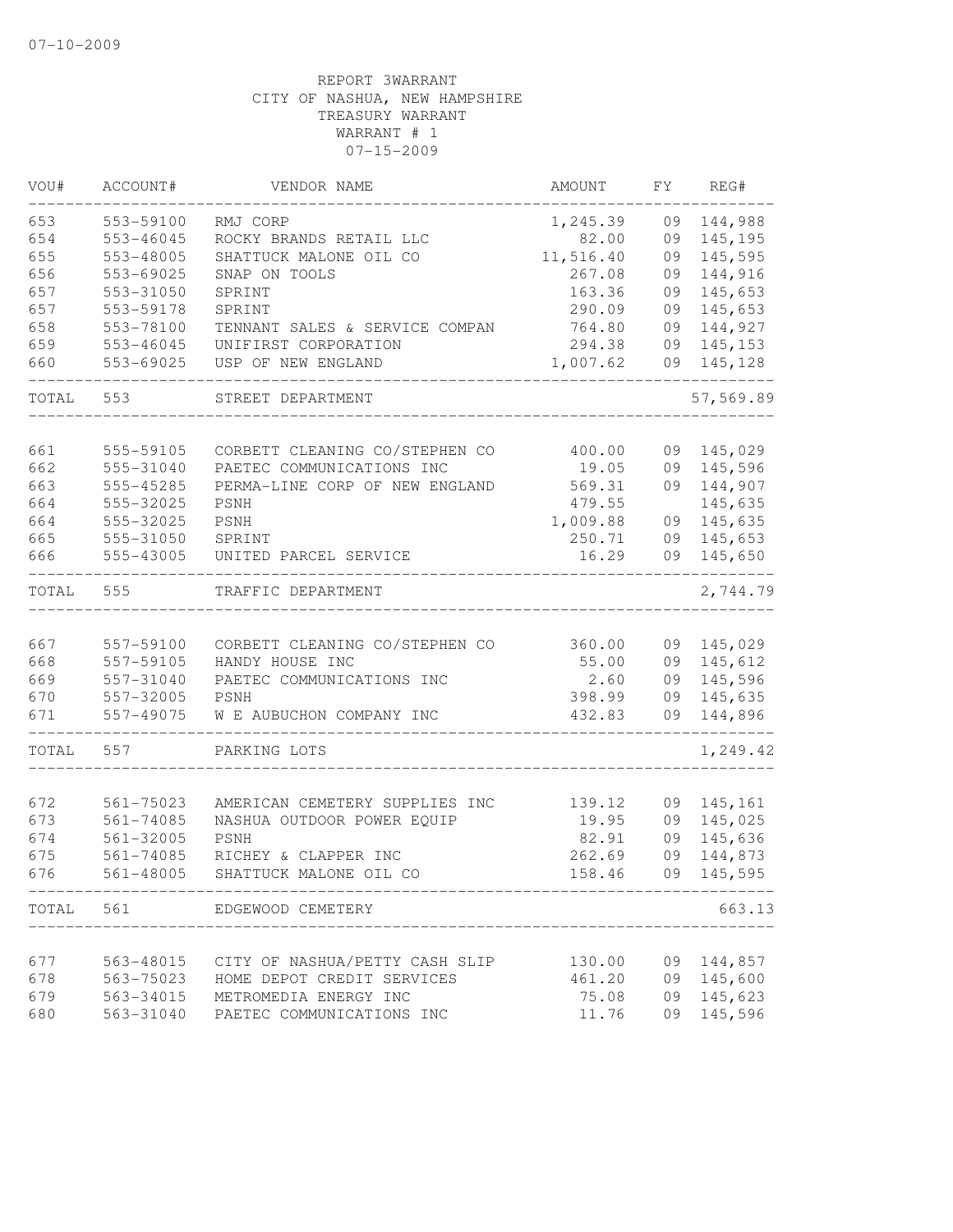| VOU#       | ACCOUNT#               | VENDOR NAME                                    | AMOUNT                        |    | FY REG#    |
|------------|------------------------|------------------------------------------------|-------------------------------|----|------------|
|            | TOTAL 563              | WOODLAWN CEMETERY                              |                               |    | 678.04     |
| 681<br>682 | 571-59100<br>571-41015 | NASHUA WOODCRAFT<br>STAPLES BUSINESS ADVANTAGE | 3,375.00 09 145,167<br>341.82 |    | 09 145,214 |
| TOTAL      | 571                    | COMMUNITY DEVELOPMENT                          |                               |    | 3,716.82   |
| 683        | 572-95005              | AMERICAN PLANNING ASSOC                        | 208.00                        |    | 145,652    |
| 684        | 572-49075              | BATTERIES PLUS                                 | 407.69                        | 09 | 145,166    |
| 685        | 572-91005              | CITY OF NASHUA/PETTY CASH SLIP                 | 95.15                         | 09 | 144,857    |
| 685        | 572-98029              | CITY OF NASHUA/PETTY CASH SLIP                 | 62.00                         | 09 | 144,857    |
| 686        | 572-62022              | ENGINEER SUPPLY LLC                            | 1,072.74                      | 09 | 145,057    |
| 687        | 572-53025              | NASHUA REGIONAL PLANNING COMMI                 | 5,000.00                      | 09 | 145,577    |
| 688        | 572-31050              | SPRINT                                         | 12.20                         | 09 | 145,653    |
| 689        | 572-49075              | STAPLES BUSINESS ADVANTAGE                     | 1,555.23                      | 09 | 145,214    |
| 690        | 572-49025              | ULI-URBAN LAND INSTITUTE                       | 444.45                        | 09 | 145,610    |
| 690        | 572-49905              | ULI-URBAN LAND INSTITUTE                       | 64.95                         | 09 | 145,610    |
| TOTAL      | 572                    | PLANNING DEPARTMENT                            |                               |    | 8,922.41   |
| 691        | 573-54025              | GALLIGANI THOMAS                               | 59.85                         |    | 09 145,578 |
| 692        | 573-98032              | NASHUA WALLPAPER & PAINT CO                    | 4,566.07                      |    | 09 145,027 |
| 693        | 573-31050              | SPRINT                                         | 70.80                         |    | 09 145,653 |
| TOTAL      | 573                    | ECONOMIC DEVELOPMENT                           |                               |    | 4,696.72   |
| 694        | 575-79030              | ARCSOURCE INC                                  | 480.00                        | 09 | 145,021    |
| 695        | 575-75023              | B & S LOCKSMITH INC                            | 219.70                        | 09 | 145,075    |
| 696        | 575-75160              | GRANITE GROUP (THE)                            | 6.48                          | 09 | 145,146    |
| 697        | 575-75023              | J P PEST SERVICES                              | 125.00                        | 09 | 145,065    |
| 698        | 575-75105              | JOHNSON'S ELECTRIC INC                         | 407.72                        | 09 | 144,948    |
| 699        | 575-34015              | METROMEDIA ENERGY INC                          | 1,029.62                      | 09 | 145,623    |
| 700        | 575-41015              | NASHUA PUBLIC LIBRARY                          | 87.34                         |    | 09 145,579 |
| 700        | 575-42005              | NASHUA PUBLIC LIBRARY                          | 8.01                          |    | 09 145,579 |
| 700        | 575-43005              | NASHUA PUBLIC LIBRARY                          | 28.00                         |    | 09 145,579 |
| 700        | 575-45090              | NASHUA PUBLIC LIBRARY                          | 95.94                         | 09 | 145,579    |
| 700        | 575-45150              | NASHUA PUBLIC LIBRARY                          | 5.00                          | 09 | 145,579    |
| 700        | 575-75023              | NASHUA PUBLIC LIBRARY                          | 29.97                         | 09 | 145,579    |
| 700        | 575-91005              | NASHUA PUBLIC LIBRARY                          | 24.26                         | 09 | 145,579    |
| 701        | 575-31040              | PAETEC COMMUNICATIONS INC                      | 10.39                         | 09 | 145,596    |
| 702        | 575-32005              | PUBLIC SERVICE OF NH                           | 7,042.92                      | 09 | 145,639    |
| 703        | 575-31040              | SPRINT                                         | 100.76                        | 09 | 145,653    |
| 704        | 575-41015              | STAPLES BUSINESS ADVANTAGE                     | 207.86                        | 09 | 145,214    |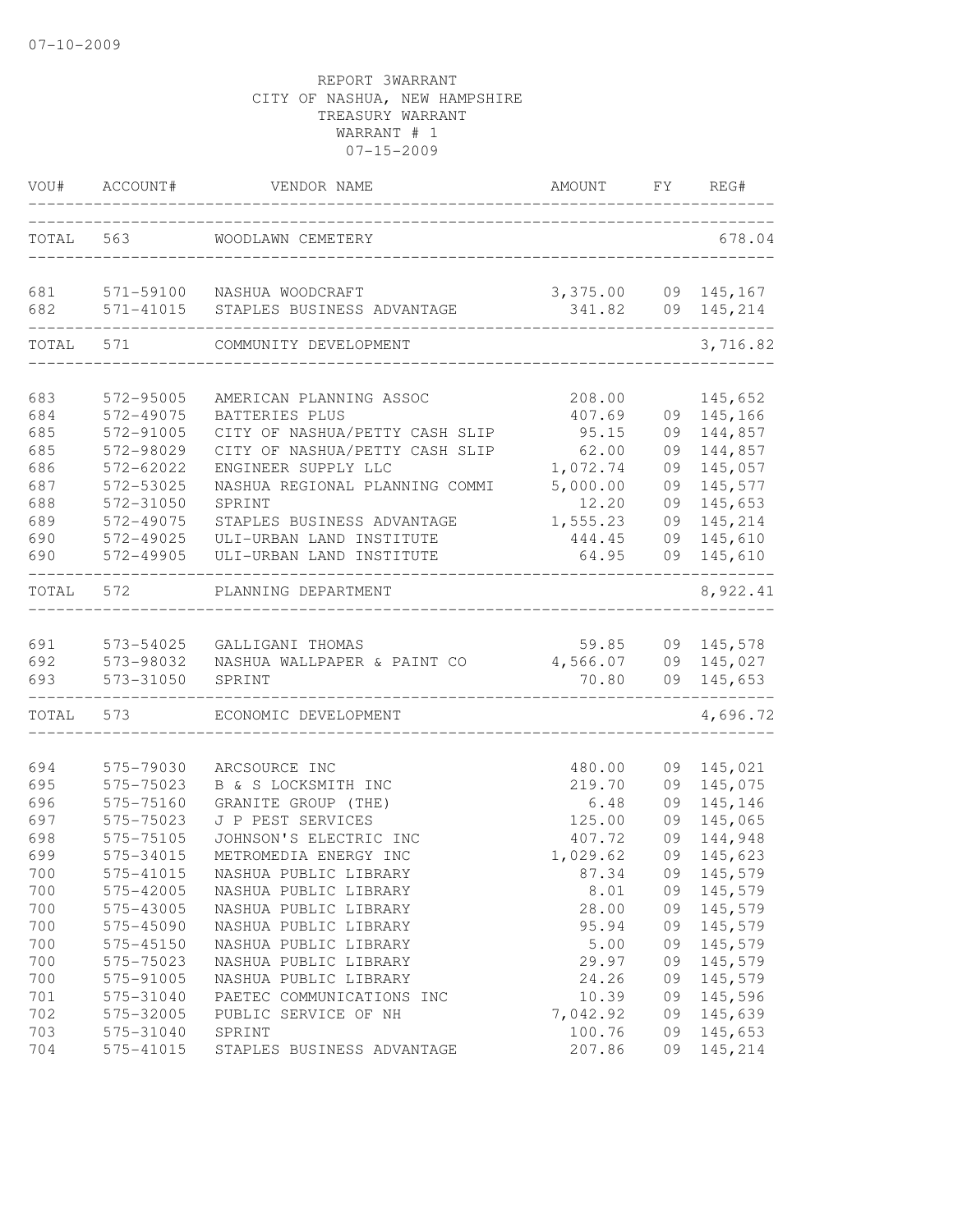|           | VOU# ACCOUNT#                          | VENDOR NAME                                                | AMOUNT FY REG#                |          |                                                           |
|-----------|----------------------------------------|------------------------------------------------------------|-------------------------------|----------|-----------------------------------------------------------|
|           | ______________________                 | 704 575-73015 STAPLES BUSINESS ADVANTAGE 160.57 09 145,214 |                               |          |                                                           |
| TOTAL 575 |                                        | PUBLIC LIBRARIES<br>----------------------------------     |                               |          | 10,069.54                                                 |
| 705       |                                        | 576-91005 CITY OF NASHUA/PETTY CASH SLIP                   |                               |          | 84.65 09 144,857<br>32.64 09 145,653<br>111.65 09 145,335 |
| 706       | 576-31065                              | SPRINT                                                     |                               |          |                                                           |
| 707       | 576-91005<br>--------------------      | TRACY WILLIAM<br>---------                                 | ----------------------------- |          |                                                           |
|           | TOTAL 576                              | BUILDING DEPARTMENT                                        |                               |          | 228.94                                                    |
|           |                                        |                                                            |                               |          |                                                           |
|           | 212,845 581-49050                      | AC MOORE INC                                               | 140.74                        |          | 09 144,970                                                |
|           | 212,846 581-53103                      | ACUCARE NURSING PROFESSIONALS                              | 1,460.33                      |          | 09 145,253                                                |
|           | 212,847 581-53100                      | ADP SCREENING AND SELECTION SE                             | 405.00                        | 09       | 145,586                                                   |
|           | 212,848 581-84030                      | ADULT LEARNING CENTER                                      | 25,000.00                     | 09       | 145,155                                                   |
|           | 212,849 581-74092                      | AFFILIATED HVAC SERVICES LLC                               | 313.44                        | 09       | 144,997                                                   |
|           | 212,850 581-59080                      | ALL AMERICAN SPORTS CORP                                   | 3,700.00                      | 09       | 145,256                                                   |
|           | 212,850 581-74092                      | ALL AMERICAN SPORTS CORP                                   | 4,400.00                      | 09       | 145,256                                                   |
|           | 212,851 581-41015                      | ALLIED ELECTRONICS INC                                     | 92.96                         | 09       | 145,534                                                   |
|           | 212,852 581-91005                      | ALMEIDA SARAH                                              | 27.78                         | 09       | 145,280                                                   |
|           | 212,853 581-31005                      | ALTERNATIVE COMMUNICATIONS SER                             | 100.00                        | 09       | 145,132                                                   |
|           | 212,854 581-64192                      | ALTO US INC                                                | 12,560.84                     | 09       | 145,269                                                   |
|           | 212,855 581-91005                      | ALVES ARELINDA                                             | 32.87                         | 09       | 145,368                                                   |
|           | 212,856 581-75023                      | B & S LOCKSMITH INC                                        | 1,458.37                      | 09       | 145,075                                                   |
|           | 212,857 581-91005<br>212,858 581-49035 | BAGLEY MARCIA<br>BARNES & NOBLE INC                        | 88.41<br>3, 472.63            | 09<br>09 | 145,374<br>144,864                                        |
|           | 212,858 581-49050                      | BARNES & NOBLE INC                                         | 55.20                         | 09       | 144,864                                                   |
|           | 212,859 581-42130                      | BEARINGS SPECIALTY CO INC                                  | 71.10                         | 09       | 145,160                                                   |
|           | 212,860 581-75023                      | BELLETETES INC                                             | 703.86                        | 09       | 145,012                                                   |
|           | 212,861 581-46040                      | BEN'S UNIFORMS                                             | 250.00                        | 09       | 145,533                                                   |
|           | 212,862 581-49075                      | BLAINE WINDOW HARDWARE INC                                 | 557.45                        | 09       | 145,002                                                   |
|           | 212,863 581-84055                      | BOOTHBY THERAPY SERVICES LLC                               | 75.00                         | 09       | 145,410                                                   |
|           | 212,864 581-49050                      | BORDERS INC                                                | 20.76                         | 09       | 144,899                                                   |
|           | 212,865 581-94010                      | BOSCH TIM                                                  | 960.00                        | 09       | 145,319                                                   |
|           | 212,866 581-49050                      | <b>BRAIN POP</b>                                           | 390.00                        | 09       | 145,310                                                   |
|           | 212,867 581-49910                      | BROX INDUSTRIES INC                                        | 263.59                        | 09       | 144,917                                                   |
|           | 212,868 581-55010                      | BUDGET CAR & TRUCK RENTAL                                  | 223.39                        |          | 09 145,296                                                |
|           | 212,869 581-91005                      | CALLAN KIMBERLY                                            | 129.53                        | 09       | 145,393                                                   |
|           | 212,870 581-55015                      | CANFIELD BRAD                                              | 1,155.00                      | 09       | 145,309                                                   |
|           | 212,871 581-94010                      | CARITA JENNIFER                                            | 1,866.00                      | 09       | 145,421                                                   |
|           | 212,872 581-49050                      | CARLEX                                                     | 314.00                        | 09       | 145,230                                                   |
|           | 212,873 581-91005                      | CARLTON CECILE                                             | 598.37                        | 09       | 145,248                                                   |
|           | 212,874 581-49050                      | CARPARTS OF NASHUA                                         | 6.16                          | 09       | 145,514                                                   |
|           | 212,875 581-94010                      | CARROZZA KIMBERLY                                          | 2,592.00                      |          | 145,350                                                   |
|           | 212,876 581-49050                      | CARTRIDGE WORLD                                            | 305.96                        | 09       | 145,347                                                   |
|           | 212,877 581-49030                      | CASEY ELLEN                                                | 21.81                         | 09       | 145,288                                                   |
|           | 212,877 581-49055                      | CASEY ELLEN                                                | 313.00                        | 09       | 145,288                                                   |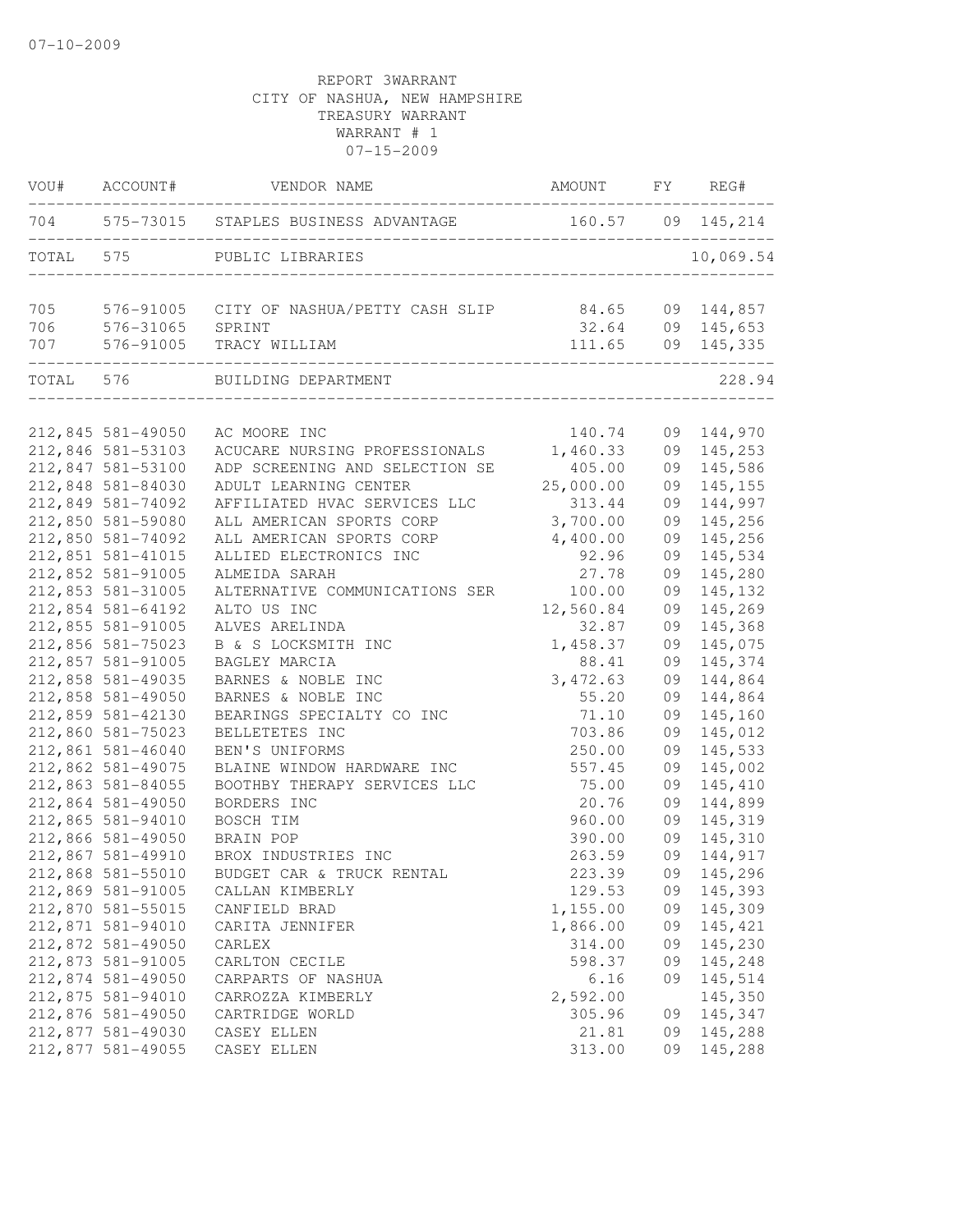| VOU# | ACCOUNT#          | VENDOR NAME                   | AMOUNT     | FY | REG#     |
|------|-------------------|-------------------------------|------------|----|----------|
|      | 212,878 581-84030 | CEDARCREST INC                | 6,225.36   | 09 | 144,885  |
|      | 212,879 581-49050 | CENTILLA CORP                 | 374.00     | 09 | 145,422  |
|      | 212,880 581-42020 | CENTRAL PAPER PRODUCTS CO     | 38, 413.05 | 09 | 145,528  |
|      | 212,881 581-78007 | CHAPPELL TRACTOR SALES INC    | 215.18     | 09 | 144,918  |
|      | 212,882 581-53100 | CHG MEDICAL STAFFING          | 9,150.00   | 09 | 145,395  |
|      | 212,883 581-63085 | CHRISTIAN PARTY RENTAL INC    | 413.00     | 09 | 145,026  |
|      | 212,884 581-78007 | CHUCK'S AUTO REPAIR INC       | 384.28     | 09 | 145,307  |
| 708  | 581-49075         | CITIZENS BANK                 | 174.52     | 09 | 3        |
|      | 212,885 581-53103 | CLARK ASSOCIATES/DEBBIE CLARK | 16,285.50  | 09 | 144,922  |
|      | 212,886 581-94010 | CLARK LEANNE                  | 2,743.20   | 09 | 145,244  |
|      | 212,887 581-91005 | CLARKE CYNTHIA                | 701.39     | 09 | 145,371  |
|      | 212,888 581-41015 | COMPUTER HUT OF N E INC       | 135.99     | 09 | 145,531  |
|      | 212,888 581-49050 | COMPUTER HUT OF N E INC       | 149.99     | 09 | 145,531  |
|      | 212,888 581-64045 | COMPUTER HUT OF N E INC       | 695.95     | 09 | 145,531  |
|      | 212,889 581-84055 | CONCORD SCHOOL DISTRICT       | 34,000.00  | 09 | 144,890  |
|      | 212,890 581-32005 | CONSTELLATION NEW ENERGY      | 98,629.80  | 09 | 145,662  |
|      | 212,891 581-42130 | CONTROL TECHNOLOGIES INC      | 373.00     | 09 | 145,232  |
|      | 212,891 581-75023 | CONTROL TECHNOLOGIES INC      | 2,125.00   | 09 | 145,232  |
|      | 212,892 581-44005 | COPY SHOP                     | 703.00     | 09 | 144,980  |
|      | 212,893 581-49050 | CORPORATE APPAREL             | 442.00     | 09 | 145, 413 |
|      | 212,894 581-49050 | CORRIVEAU ROUTHIER INC        | 92.72      | 09 | 145,515  |
|      | 212,895 581-91005 | COVART VIRGINIA L             | 15.68      | 09 | 145,405  |
|      | 212,896 581-49050 | CPO SCIENCE                   | 9.00       | 09 | 145,321  |
|      | 212,897 581-84030 | CROTCHED MOUNTAIN REHAB CTR   | 19,016.51  | 09 | 145,245  |
|      | 212,898 581-49050 | D A BUCCI & SONS INC          | 27.00      | 09 | 144,910  |
|      | 212,899 581-59130 | DANIELS EDWARD W              | 166.00     | 09 | 145,361  |
|      | 212,900 581-59080 | DAVE'S QUALITY DRY CLEANING   | 728.00     | 09 | 145,257  |
|      | 212,901 581-74092 | DAVID H BAILEY                | 240.00     | 09 | 145,273  |
|      | 212,902 581-94010 | DECKER CLAUDIA                | 1,041.60   | 09 | 145,326  |
|      | 212,903 581-49030 | DELANEY EDUCATIONAL INC       | 407.45     | 09 | 145,373  |
|      | 212,904 581-55015 | DICKS SONYA                   | 269.50     | 09 | 145,391  |
|      | 212,905 581-43005 | DIONNE CLAUDIA                | 98.00      | 09 | 145,284  |
|      | 212,905 581-91005 | DIONNE CLAUDIA                | 43.18      | 09 | 145,284  |
|      | 212,906 581-91005 | DONAHUE BRUCE                 | 39.05      | 09 | 145,382  |
|      | 212,907 581-91005 | DROLET KATHLEEN               | 316.39     | 09 | 145,260  |
|      | 212,908 581-91005 | DYER JENNIFER                 | 34.65      | 09 | 145,014  |
|      | 212,909 581-84055 | EASTER SEALS NEW HAMPSHIRE    | 10, 213.41 | 09 | 145,158  |
|      | 212,910 581-53100 | EBS HEALTHCARE                | 4,550.00   | 09 | 145,408  |
|      | 212,911 581-45910 | EBSCO INFORMATION SERVICES    | 575.47     | 09 | 145,527  |
|      | 212,912 581-53101 | EDUCATION INC                 | 424.27     | 09 | 145,304  |
|      | 212,913 581-42110 | F W WEBB COMPANY              | 2,237.50   | 09 | 144,944  |
|      | 212,913 581-42130 | F W WEBB COMPANY              | 1,761.79   | 09 | 144,944  |
|      | 212,914 581-34015 | FAIRPOINT COMMUNICATIONS INC  | 31.03      | 09 | 145,658  |
|      | 212,915 581-34015 | FAIRPOINT COMMUNICATIONS INC  | 34.30      | 09 | 145,659  |
|      | 212,916 581-34015 | FAIRPOINT COMMUNICATIONS INC  | 31.03      | 09 | 145,660  |
|      | 212,917 581-31005 | FAIRPOINT COMMUNICATIONS INC  | 28.44      | 09 | 145,661  |
|      | 212,918 581-55010 | FIRST STUDENT INC             | 125.63     | 09 | 145,285  |
|      | 212,919 581-55015 | FIRST STUDENT INC             | 61,530.95  | 09 | 145,291  |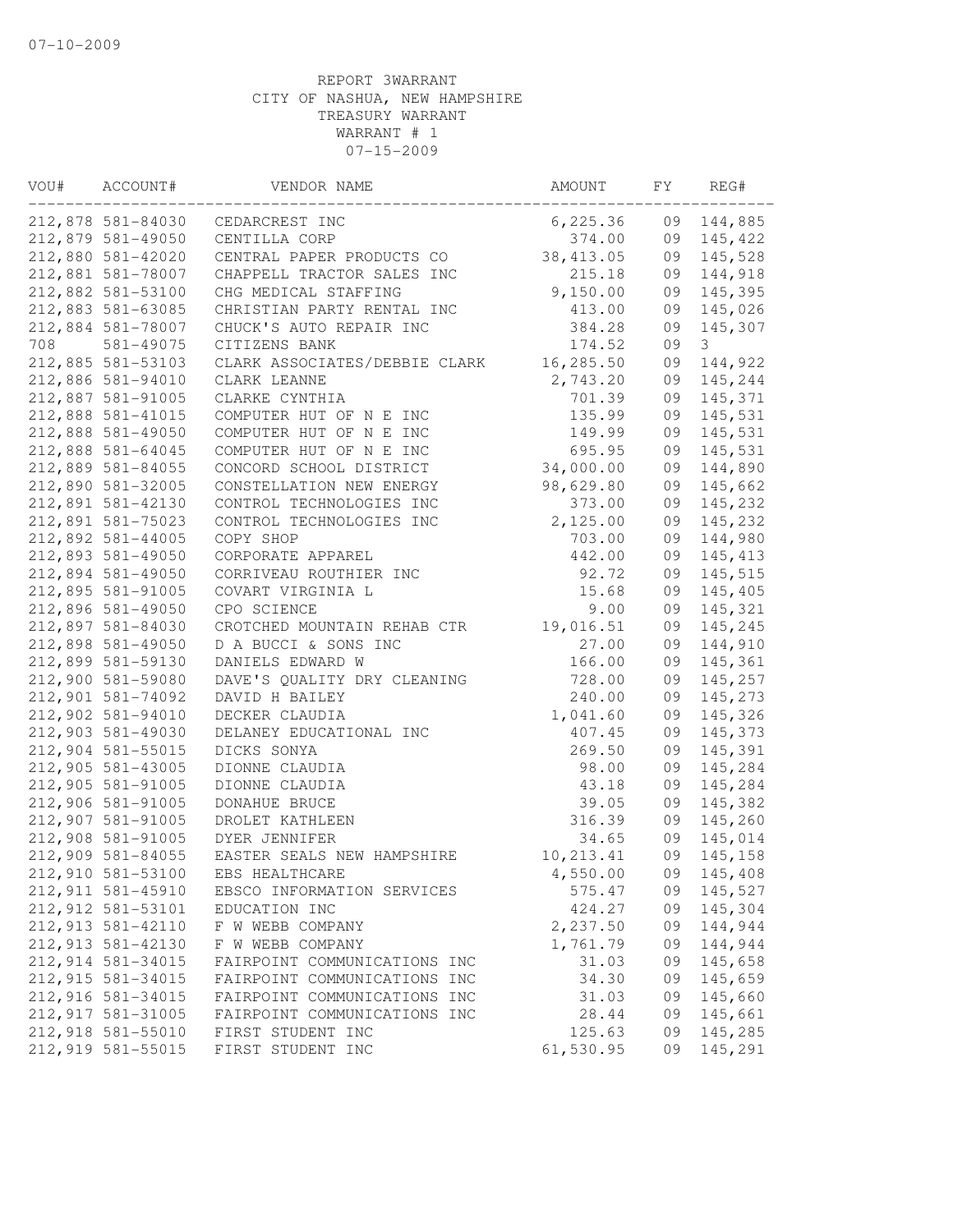| VOU# | ACCOUNT#          | VENDOR NAME                    | AMOUNT    | FY | REG#    |
|------|-------------------|--------------------------------|-----------|----|---------|
|      | 212,919 581-55025 | FIRST STUDENT INC              | 16,026.91 | 09 | 145,291 |
|      | 212,919 581-55035 | FIRST STUDENT INC              | 1,979.46  | 09 | 145,291 |
|      | 212,920 581-49030 | FOLLETT LIBRARY RESOURCES      | 1,326.93  | 09 | 144,904 |
|      | 212,920 581-49050 | FOLLETT LIBRARY RESOURCES      | 57.74     | 09 | 144,904 |
|      | 212,921 581-49910 | FRANKLIN PAINT CO INC          | 6, 236.25 | 09 | 145,286 |
|      | 212,922 581-91005 | FRENETTE BRENDA G              | 4.99      | 09 | 145,060 |
|      | 212,923 581-59130 | GADBOIS GERALD                 | 58.00     | 09 | 144,863 |
|      | 212,924 581-42130 | GRAINGER                       | 1,524.62  | 09 | 144,957 |
|      | 212,925 581-84030 | GREATER LAWRENCE ED COLLABORAT | 18,437.50 | 09 | 145,300 |
|      | 212,926 581-74092 | HARRIS EQUIPMENT REPAIR SERVIC | 493.45    | 09 | 145,520 |
|      | 212,927 581-94010 | HARRIS SAMUEL                  | 4,744.00  | 09 | 145,409 |
|      | 212,928 581-49075 | HARRIS TROPHY                  | 235.00    | 09 | 144,990 |
|      | 212,929 581-91005 | HEALEY CHARLES                 | 519.42    | 09 | 145,283 |
|      | 212,930 581-55010 | HILL JAMES                     | 24.00     | 09 | 145,484 |
|      | 212,931 581-49050 | HISTORY EDUCATION              | 72.83     | 09 | 145,364 |
|      | 212,932 581-59130 | HOEMKE CRAIG                   | 58.00     | 09 | 145,390 |
|      | 212,933 581-59130 | HOGARTY STEPHEN                | 58.00     | 09 | 145,332 |
|      | 212,934 581-49910 | HOLLIS CONSTRUCTION INC        | 1,280.00  | 09 | 144,964 |
|      | 212,935 581-75023 | HOME DEPOT CREDIT SERVICES     | 425.89    | 09 | 145,275 |
|      | 212,936 581-84055 | HOOKSETT SCHOOL DISTRICT       | 27,852.15 | 09 | 145,492 |
|      | 212,937 581-78007 | HOWARD P FAIRFIELD, LLC        | 3,950.00  | 09 | 145,352 |
|      | 212,938 581-84055 | HUDSON SCHOOL DISTRICT         | 6,413.69  | 09 | 145,598 |
|      | 212,939 581-49050 | HUDSON-RPM DISTRIBUTORS LLC    | 84.50     | 09 | 145,425 |
|      | 212,940 581-84030 | INSTITUTE OF PROFESSIONAL PRAC | 1,654.37  | 09 | 145,349 |
|      | 212,941 581-53109 | INSTITUTE ON DISABILITY        | 386.30    | 09 | 145,377 |
|      | 212,942 581-83005 | INSURANCE SPECIALISTS INC      | 10,000.00 |    | 145,648 |
|      | 212,943 581-41040 | INTEGRATED OFFICE SOLUTIONS    | 2,046.00  | 09 | 145,378 |
|      | 212,944 581-53102 | IVES LAURA                     | 75.00     | 09 | 145,479 |
|      | 212,945 581-49050 | J W PEPPER & SON INC           | 836.49    | 09 | 144,962 |
|      | 212,946 581-56030 | JACQUES FLOWER SHOP            | 409.95    | 09 | 144,880 |
|      | 212,947 581-59130 | JASKOLKA JOHN                  | 58.00     | 09 | 145,140 |
|      | 212,948 581-91005 | JENNINGS DONNA                 | 14.85     | 09 | 145,385 |
|      | 212,949 581-44005 | JOSTENS INC                    | 43.30     | 09 | 145,265 |
|      | 212,950 581-91005 | KOSOW CARMEN                   | 47.44     | 09 | 145,274 |
|      | 212,951 581-94010 | KRYCKI CORRINE                 | 2,704.80  | 09 | 145,392 |
|      | 212,952 581-59130 | KUBA GARY                      | 58.00     | 09 | 145,351 |
|      | 212,953 581-91005 | LALIME MAUREEN                 | 26.40     | 09 | 145,295 |
|      | 212,954 581-84030 | LIGHTHOUSE SCHOOL INC          | 79,480.32 | 09 | 145,247 |
|      | 212,955 581-53100 | LUTHERAN COMMUNITY SERVICES OF | 90.00     | 09 | 145,370 |
|      | 212,956 581-64192 | M E O'BRIEN & SONS INC         | 788.50    | 09 | 144,983 |
|      | 212,957 581-84030 | MANCHESTER SCHOOL DISTRICT     | 60,000.00 | 09 | 145,355 |
|      | 212,957 581-84055 | MANCHESTER SCHOOL DISTRICT     | 16,579.80 | 09 | 145,355 |
|      | 212,958 581-49050 | MARA JULIE                     | 192.24    | 09 | 145,255 |
|      | 212,959 581-55015 | MARDEN SUSAN                   | 123.20    | 09 | 145,418 |
|      | 212,960 581-49050 | MARKET BASKET                  | 166.26    | 09 | 145,028 |
|      | 212,961 581-91005 | MARTIN JANICE                  | 79.30     | 09 | 145,249 |
|      | 212,961 581-94030 | MARTIN JANICE                  | 100.00    | 09 | 145,249 |
|      | 212,962 581-84055 | MASCENIC REGIONAL SCHOOL DISTR | 10,602.10 | 09 | 145,324 |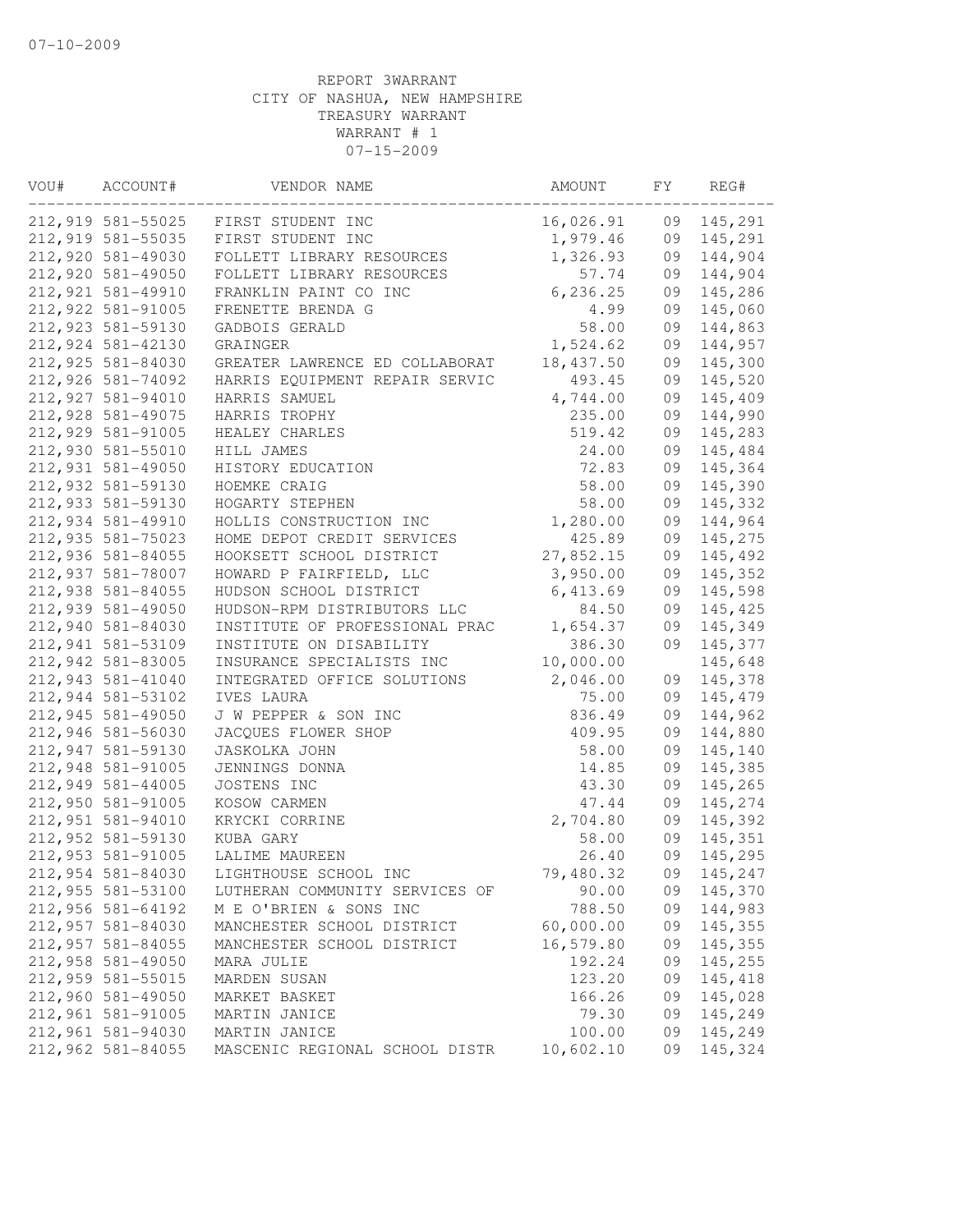| VOU# | ACCOUNT#          | VENDOR NAME                    | AMOUNT     | FY | REG#     |
|------|-------------------|--------------------------------|------------|----|----------|
|      | 212,963 581-55015 | MATHISON KEVIN                 | 316.80     | 09 | 145,426  |
|      | 212,964 581-78007 | MAYNARD & LESIEUR INCORPORATED | 266.50     | 09 | 145,521  |
|      | 212,965 581-53103 | MCCARTNEY AMY                  | 6,669.00   | 09 | 145,369  |
|      | 212,966 581-49050 | MCGRAW HILL COMPANIES          | 1,006.00   | 09 | 144,993  |
|      | 212,967 581-94010 | MEAGHER KARYN                  | 5,250.00   | 09 | 145,356  |
|      | 212,968 581-41015 | MERCIER ANN                    | 25.78      | 09 | 145,312  |
|      | 212,968 581-98030 | MERCIER ANN                    | 53.98      | 09 | 145,312  |
|      | 212,969 581-84030 | MERRIMACK EDUCATION CENTER     | 49,380.28  | 09 | 145,366  |
|      | 212,970 581-53100 | METRO GROUP INC (THE)          | 1,081.00   | 09 | 145,394  |
|      | 212,971 581-34015 | METROMEDIA ENERGY INC          | 46, 195.96 | 09 | 145,656  |
|      | 212,972 581-55015 | MILFORD SCHOOL DISTRICT        | 238.00     | 09 | 145,376  |
|      | 212,973 581-84055 | MOUNT PROSPECT ACADEMY INC     | 37,400.99  | 09 | 145,317  |
|      | 212,974 581-53100 | MULTI-STATE BILLING SERVICES L | 3,465.41   | 09 | 145,372  |
|      | 212,975 581-94010 | MURRAY SHAUNA                  | 259.20     | 09 | 145, 417 |
|      | 212,976 581-49050 | MUSIC IN MOTION                | 34.95      | 09 | 145,263  |
|      | 212,977 581-84030 | NASHOBA LEARNING GROUP         | 17,731.27  | 09 | 145,337  |
|      | 212,978 581-84030 | NASHUA CHILDREN'S HOME         | 47,253.04  | 09 | 145,270  |
|      | 212,979 581-49050 | NASHUA OUTDOOR POWER EQUIP     | 320.14     | 09 | 145,025  |
|      | 212,979 581-49910 | NASHUA OUTDOOR POWER EQUIP     | 537.24     | 09 | 145,025  |
|      | 212,979 581-68003 | NASHUA OUTDOOR POWER EQUIP     | 9,450.00   | 09 | 145,025  |
| 709  | 581-45295         | NASHUA SCHOOL DISTRICT #42     | 1,035.00   | 09 | 7        |
|      | 212,980 581-49050 | NASHUA SEW & VAC               | 275.40     | 09 | 144,869  |
|      | 212,980 581-74092 | NASHUA SEW & VAC               | 84.00      | 09 | 144,869  |
|      | 212,981 581-49075 | NASHUA WALLPAPER & PAINT CO    | 953.55     | 09 | 145,027  |
|      | 212,982 581-78007 | NASHUA WHOLESALE TIRE INC      | 863.00     | 09 | 144,991  |
|      | 212,983 581-42010 | NATIONAL CHEMICAL LABS INC     | 39,915.00  | 09 | 145,293  |
|      | 212,984 581-49035 | NATIONAL GEOGRAPHIC SCHOOL PUB | 410.59     | 09 | 145,134  |
|      | 212,984 581-49050 | NATIONAL GEOGRAPHIC SCHOOL PUB | 669.58     | 09 | 145,134  |
|      | 212,985 581-34015 | NATIONAL GRID                  | 2,092.07   | 09 | 145,664  |
|      | 212,986 581-95005 | NATIONAL SCHOOL BOARDS ASSOC   | 5,400.00   |    | 145,272  |
|      | 212,987 581-49035 | NATIONAL STAFF DEVELOPMENT COU | 977.40     | 09 | 145,246  |
|      | 212,988 581-95005 | NEASC INC                      | 5,990.00   |    | 144,979  |
|      | 212,989 581-74092 | NELSON PIANO SERVICE/FRANK J N | 120.00     | 09 | 144,998  |
|      | 212,990 581-53100 | NEOPOST LEASING                | 347.41     | 09 | 145,318  |
|      | 212,991 581-74092 | NEW ENGLAND SHARPENING COMPANY | 266.00     | 09 | 144,903  |
|      | 212,992 581-84055 | NEW HAMPSHIRE HOSPITAL         | 15,282.00  | 09 | 145,329  |
|      | 212,993 581-49030 | NEWCOMB JEAN                   | 154.00     | 09 | 145,250  |
|      | 212,994 581-84055 | NFI NORTH INC                  | 4,431.36   | 09 | 145,234  |
|      | 212,995 581-95005 | NHIAA                          | 7,000.00   |    | 145,602  |
|      | 212,996 581-83009 | NORTHEAST DELTA DENTAL         | 7,765.98   |    | 145,655  |
|      | 212,997 581-91005 | O'DEA MAUREEN                  | 130.90     | 09 | 145,297  |
|      | 212,998 581-84055 | ODYSSEY HOUSE INC              | 6, 266.05  | 09 | 144,861  |
|      | 212,999 581-49050 | OUELLETTE MARTHA               | 65.93      | 09 | 145,320  |
|      | 213,000 581-31005 | PAETEC COMMUNICATIONS INC      | 17.15      | 09 | 145,316  |
|      | 213,001 581-91005 | PAPANICOLAOU PAULA             | 33.69      | 09 | 145,271  |
|      | 213,002 581-94010 | PARADISE ALAN                  | 420.00     | 09 | 145,302  |
|      | 213,003 581-33005 | PENNICHUCK WATER WORKS INC     | 6,724.97   | 09 | 145,597  |
|      | 213,004 581-49050 | PETTY CASH                     | 40.92      | 09 | 145,580  |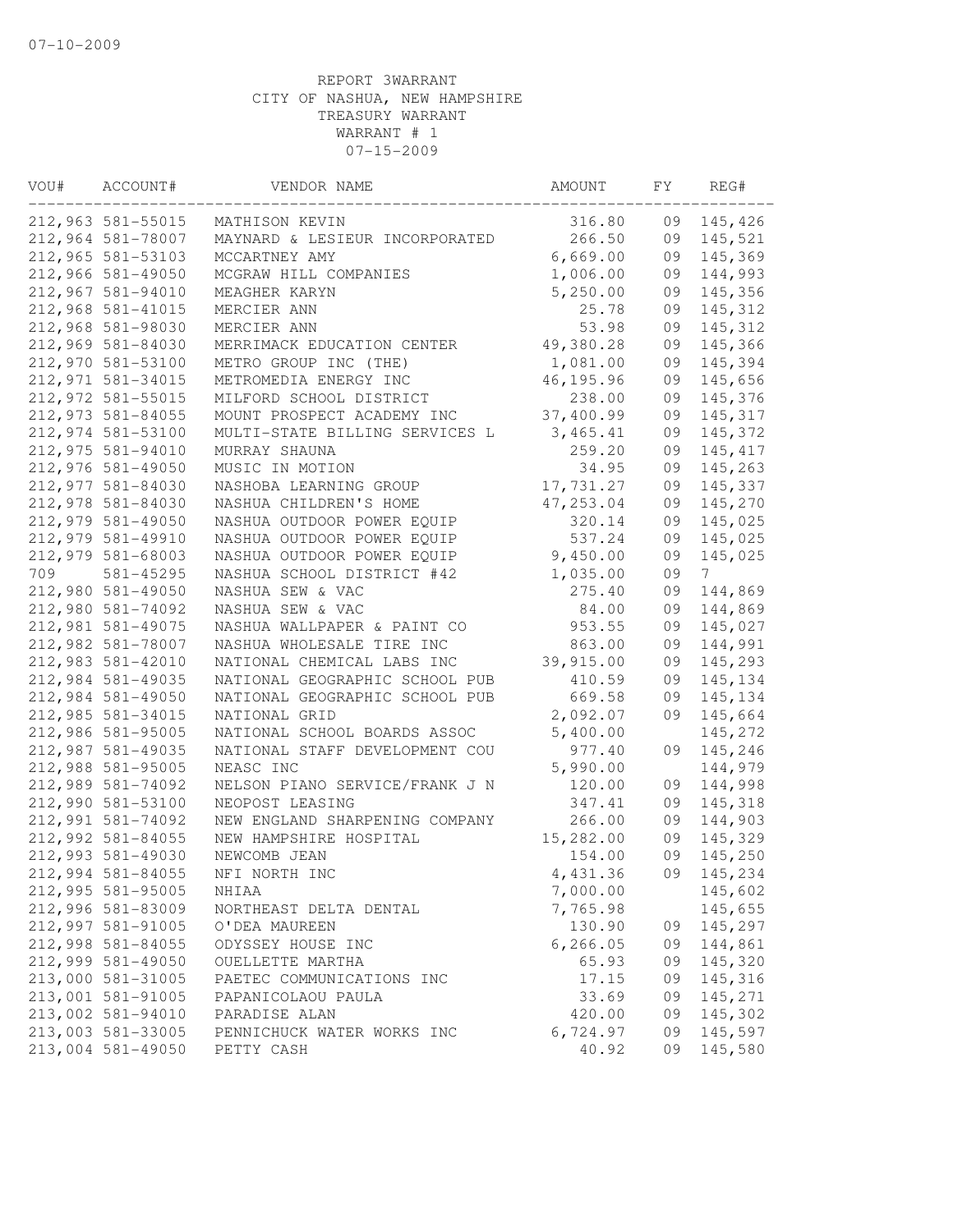| VOU# | ACCOUNT#          | VENDOR NAME                    | AMOUNT    | FY | REG#    |
|------|-------------------|--------------------------------|-----------|----|---------|
|      | 213,005 581-43005 | PETTY CASH                     | 28.85     | 09 | 145,581 |
|      | 213,005 581-47010 | PETTY CASH                     | 26.56     | 09 | 145,581 |
|      | 213,005 581-49050 | PETTY CASH                     | 17.75     | 09 | 145,581 |
|      | 213,005 581-74092 | PETTY CASH                     | 19.90     | 09 | 145,581 |
|      | 213,006 581-43005 | PETTY CASH                     | 26.27     | 09 | 145,582 |
|      | 213,006 581-49050 | PETTY CASH                     | 3.99      | 09 | 145,582 |
|      | 213,007 581-43005 | PETTY CASH                     | 26.43     | 09 | 145,583 |
|      | 213,007 581-47010 | PETTY CASH                     | 6.99      | 09 | 145,583 |
|      | 213,008 581-49050 | PETTY CASH                     | 200.00    | 09 | 145,585 |
|      | 213,009 581-91005 | PILLSBURY KERRY                | 41.25     | 09 | 145,338 |
|      | 213,010 581-84055 | PINE HAVEN BOYS CENTER         | 6, 248.40 | 09 | 145,238 |
|      | 213,011 581-43005 | PITNEY BOWES INC               | 465.00    | 09 | 145,213 |
|      | 213,012 581-94010 | PLOUFFE MARY E                 | 1,041.60  | 09 | 145,339 |
|      | 213,013 581-84030 | PLUS CO INC (THE)              | 1,161.38  | 09 | 145,129 |
|      | 213,014 581-84055 | PORTSMOUTH SCHOOL DEPARTMENT   | 21,825.12 | 09 | 145,290 |
|      | 213,015 581-44005 | PREMIER AGENDAS INC            | 2,860.00  | 09 | 145,343 |
|      | 213,016 581-84030 | PROTESTANT GUILD FOR HUMAN SVC | 8,758.50  | 09 | 145,486 |
|      | 213,017 581-55015 | PROVIDER ENTERPRISES INC (THE) | 20,973.50 | 09 | 145,276 |
|      | 213,018 581-32005 | PSNH                           | 2,517.68  | 09 | 145,641 |
|      | 213,019 581-32005 | PUBLIC SERVICE OF NH           | 11,759.81 | 09 | 145,639 |
|      | 213,020 581-49910 | R WHITE EQUIPMENT CENTER INC   | 678.85    | 09 | 145,523 |
|      | 213,021 581-42110 | RALPH PILL ELECTRIC SUPPLY COM | 92.84     | 09 | 145,517 |
|      | 213,022 581-49910 | RBG INC                        | 1,720.00  | 09 | 144,865 |
|      | 213,023 581-84030 | READING FOUNDATION (THE)       | 4,123.00  | 09 | 145,294 |
|      | 213,024 581-84030 | REGIONAL SERVICES & EDUCATION  | 49,544.45 | 09 | 144,888 |
|      | 213,025 581-42110 | REXEL CLS                      | 374.16    | 09 | 145,363 |
|      | 213,026 581-64192 | RICOH BUSINESS SYSTEMS         | 37,690.00 |    | 145,604 |
|      | 213,026 581-72010 | RICOH BUSINESS SYSTEMS         | 24,667.00 |    | 145,604 |
|      | 213,027 581-91005 | RONDEAU MARICIA B              | 6.70      | 09 | 145,354 |
|      | 213,028 581-49050 | ROSEN PUBLISHING GROUP &       | 47.80     | 09 | 145,020 |
|      | 213,029 581-49050 | SAFETY KLEEN INC               | 231.31    | 09 | 145,051 |
|      | 213,029 581-75023 | SAFETY KLEEN INC               | 366.18    | 09 | 145,051 |
|      | 213,030 581-78007 | SANEL AUTO PARTS CO            | 234.23    | 09 | 145,019 |
|      | 213,031 581-84055 | SAU #86 BARNSTEAD SCHOOL DISTR | 9,925.00  | 09 | 145,483 |
|      | 213,032 581-49050 | SAUNDERS SHARON                | 556.16    | 09 | 145,412 |
|      | 213,033 581-91005 | SCHAPPLER PHILIP               | 94.60     | 09 | 145,252 |
|      | 213,034 581-95010 | SCHEDULE STAR                  | 900.00    |    | 145,330 |
|      | 213,035 581-49050 | SCHOLASTIC MAGAZINES           | 356.40    | 09 | 145,053 |
|      | 213,036 581-41015 | SCHOOL SPECIALTY               | 1,039.39  | 09 | 145,266 |
|      | 213,036 581-41015 | SCHOOL SPECIALTY               | $-175.91$ | 09 | 145,267 |
|      | 213,036 581-49050 | SCHOOL SPECIALTY               | 3,020.50  | 09 | 145,266 |
|      | 213,036 581-49050 | SCHOOL SPECIALTY               | 2, 144.47 | 09 | 145,267 |
|      | 213,036 581-74092 | SCHOOL SPECIALTY               | 1,944.37  | 09 | 145,266 |
|      | 213,037 581-84030 | SEACOAST LEARNING COLLABORATIV | 13,300.20 | 09 | 145,346 |
|      | 213,038 581-84030 | SERESC                         | 64,398.40 | 09 | 144,886 |
|      | 213,039 581-94010 | SHEEHY MARY                    | 1,600.00  | 09 | 145,383 |
|      | 213,040 581-42010 | SHIFFLER EQUIPMENT SALES INC   | 499.41    | 09 | 145,237 |
|      | 213,041 581-91005 | SICILIA KATHRYN                | 119.63    | 09 | 145,367 |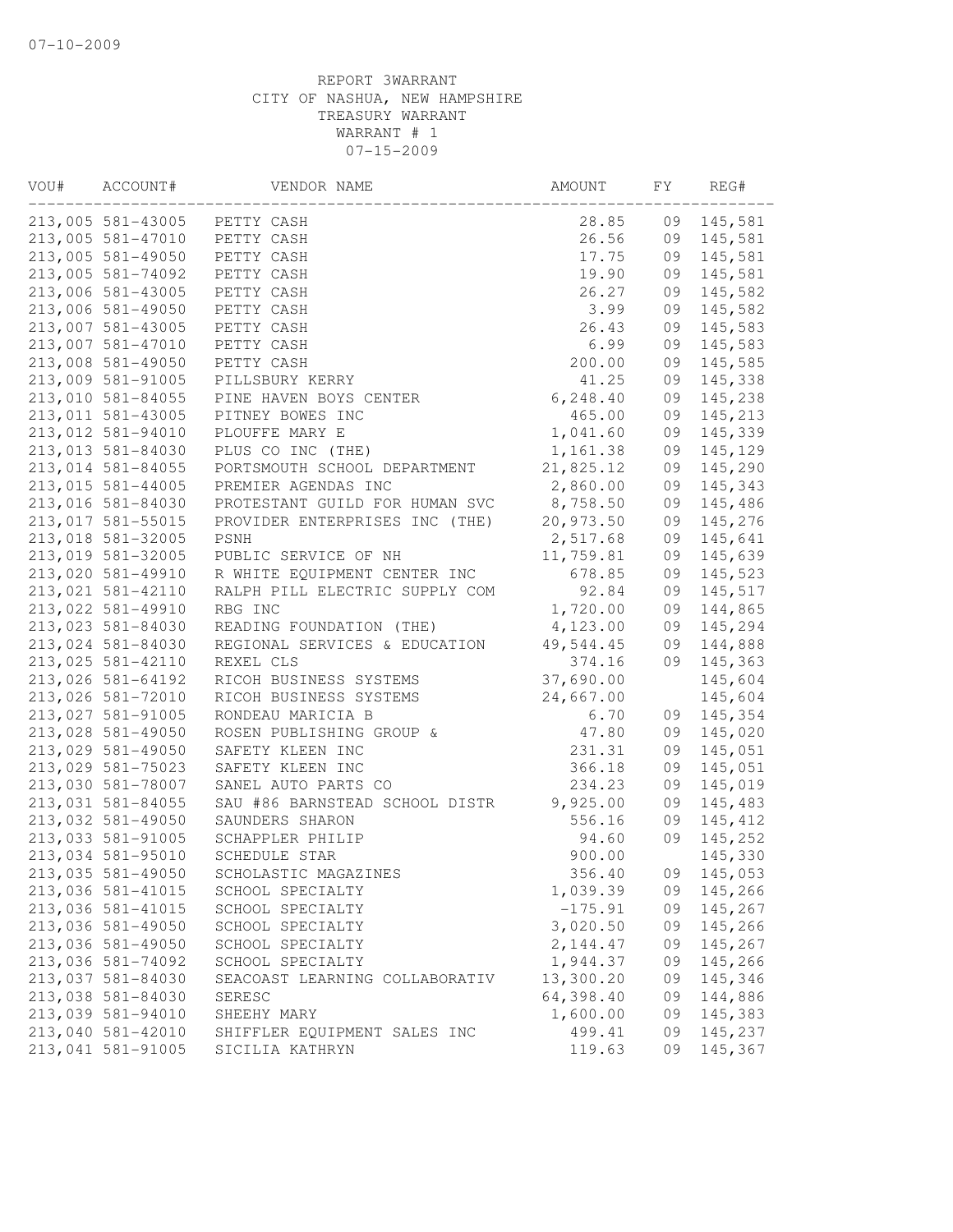| VOU# | ACCOUNT#          | VENDOR NAME                    | AMOUNT    | FY | REG#    |
|------|-------------------|--------------------------------|-----------|----|---------|
|      | 213,042 581-59130 | SKUDLAREK ZACHARY              | 58.00     | 09 | 145,485 |
|      | 213,043 581-49035 | SOCIAL STUDIES SCHOOL SERVICE  | 3,156.21  | 09 | 144,973 |
|      | 213,044 581-94010 | SPARGO LORNA                   | 2,472.00  | 09 | 145,490 |
|      | 213,045 581-84030 | SPAULDING YOUTH CENTER         | 3,909.80  | 09 | 144,870 |
|      | 213,045 581-84055 | SPAULDING YOUTH CENTER         | 5,864.70  | 09 | 144,870 |
|      | 213,046 581-31005 | SPRINT                         | 12.39     | 09 | 145,657 |
|      | 213,047 581-74092 | STANLEY ELEVATOR COMPANY INC   | 450.00    | 09 | 145,532 |
|      | 213,048 581-41015 | STAPLES BUSINESS ADVANTAGE     | 2,895.99  | 09 | 145,122 |
|      | 213,048 581-41045 | STAPLES BUSINESS ADVANTAGE     | 257.70    | 09 | 145,122 |
|      | 213,048 581-45050 | STAPLES BUSINESS ADVANTAGE     | 315.57    | 09 | 145,122 |
|      | 213,048 581-49050 | STAPLES BUSINESS ADVANTAGE     | 3, 247.40 | 09 | 145,122 |
|      | 213,048 581-49075 | STAPLES BUSINESS ADVANTAGE     | 208.11    | 09 | 145,122 |
|      | 213,049 581-53100 | STATE OF NH CRIMINAL RECORDS   | 221.00    | 09 | 145,584 |
|      | 213,050 581-53101 | STEPHEN PIELOCK PLANETARIUM RE | 1,000.00  |    | 145,328 |
|      | 213,051 581-91005 | STONE HALLIE                   | 17.89     | 09 | 145,407 |
|      | 213,052 581-63085 | STYLEX INC                     | 1,510.00  | 09 | 145,311 |
|      | 213,052 581-74092 | STYLEX INC                     | 1,986.00  | 09 | 145,311 |
|      | 213,053 581-77005 | SUNTECH TINTING                | 8,000.00  | 09 | 145,017 |
|      | 213,054 581-49035 | TEACHER CREATED MATERIALS INC  | 2,177.92  | 09 | 144,879 |
|      | 213,055 581-49035 | TEACHER'S DISCOVERY            | 997.19    | 09 | 144,906 |
|      | 213,055 581-49050 | TEACHER'S DISCOVERY            | 553.11    | 09 | 144,906 |
|      | 213,056 581-49035 | TEACHER'S DISCOVERY            | 1,183.14  | 09 | 145,277 |
|      | 213,057 581-53100 | TERMINIX                       | 27.00     | 09 | 145,342 |
|      | 213,058 581-49030 | TOADSTOOL BOOKSHOP             | 239.15    | 09 | 144,975 |
|      | 213,058 581-49035 | TOADSTOOL BOOKSHOP             | 211.00    | 09 | 144,975 |
|      | 213,059 581-42120 | TOTAL AIR SUPPLY INC           | 106.66    | 09 | 145,116 |
|      | 213,060 581-94010 | TOTTEN GREENWOOD JOSHUA        | 1,398.00  | 09 | 145,388 |
|      | 213,061 581-78007 | TOWERS MOTOR PARTS CORP        | 123.03    | 09 | 145,141 |
|      | 213,062 581-84055 | TREASURER STATE OF NH          | 3,774.00  | 09 | 145,262 |
|      | 213,063 581-49050 | TRIPP COMPANY                  | 347.01    | 09 | 144,981 |
|      | 213,064 581-49910 | TRUGREEN                       | 4,632.00  | 09 | 145,159 |
|      | 213,065 581-74092 | TWIN STATE//VOICE.DATA.VIDEO.I | 30.00     | 09 | 145,305 |
|      | 213,066 581-43005 | UNITED PARCEL SERVICE          | 23.82     | 09 | 145,236 |
|      | 213,067 581-42120 | UNITED SUPPLY INC              | 2,128.20  | 09 | 145,308 |
|      | 213,068 581-84030 | VERMONT CTR FOR THE DEAF &     | 15,500.41 | 09 | 145,381 |
|      | 213,069 581-59130 | VIENNEAU DENNIS                | 150.00    | 09 | 145,491 |
|      | 213,070 581-75180 | VIKING ROOFING, INC.           | 415.00    | 09 | 145,341 |
|      | 213,071 581-83004 | VISION SERVICE PLAN-NH         | 2,077.77  |    | 145,663 |
|      | 213,072 581-49050 | WALMART COMMUNITY              | 171.77    | 09 | 145,218 |
|      | 213,073 581-91005 | WALSH KATHY                    | 6.60      | 09 | 145,090 |
|      | 213,074 581-41045 | WB MASON COMPANY INC           | 2,625.00  | 09 | 144,912 |
|      | 213,075 581-84055 | WEDIKO CHILDREN'S SERVICES     | 9,844.43  | 09 | 145,096 |
|      | 213,076 581-95010 | WEEKLY READER CORP             | 248.16    | 09 | 145,535 |
|      | 213,077 581-91005 | WELLMAN ANN MARIE              | 19.64     | 09 | 145,359 |
|      | 213,078 581-84055 | WHITE MOUNTAINS REGIONAL SCH D | 9,368.42  | 09 | 145,315 |
|      | 213,079 581-84055 | WHITNEY ACADEMY INC (THE)      | 3,087.61  | 09 | 145,419 |
|      | 213,080 581-47010 | WILLIAM V. MACGILL & COMPANY   | 430.83    | 09 | 144,977 |
|      | 213,080 581-49050 | WILLIAM V. MACGILL & COMPANY   | 79.95     | 09 | 144,977 |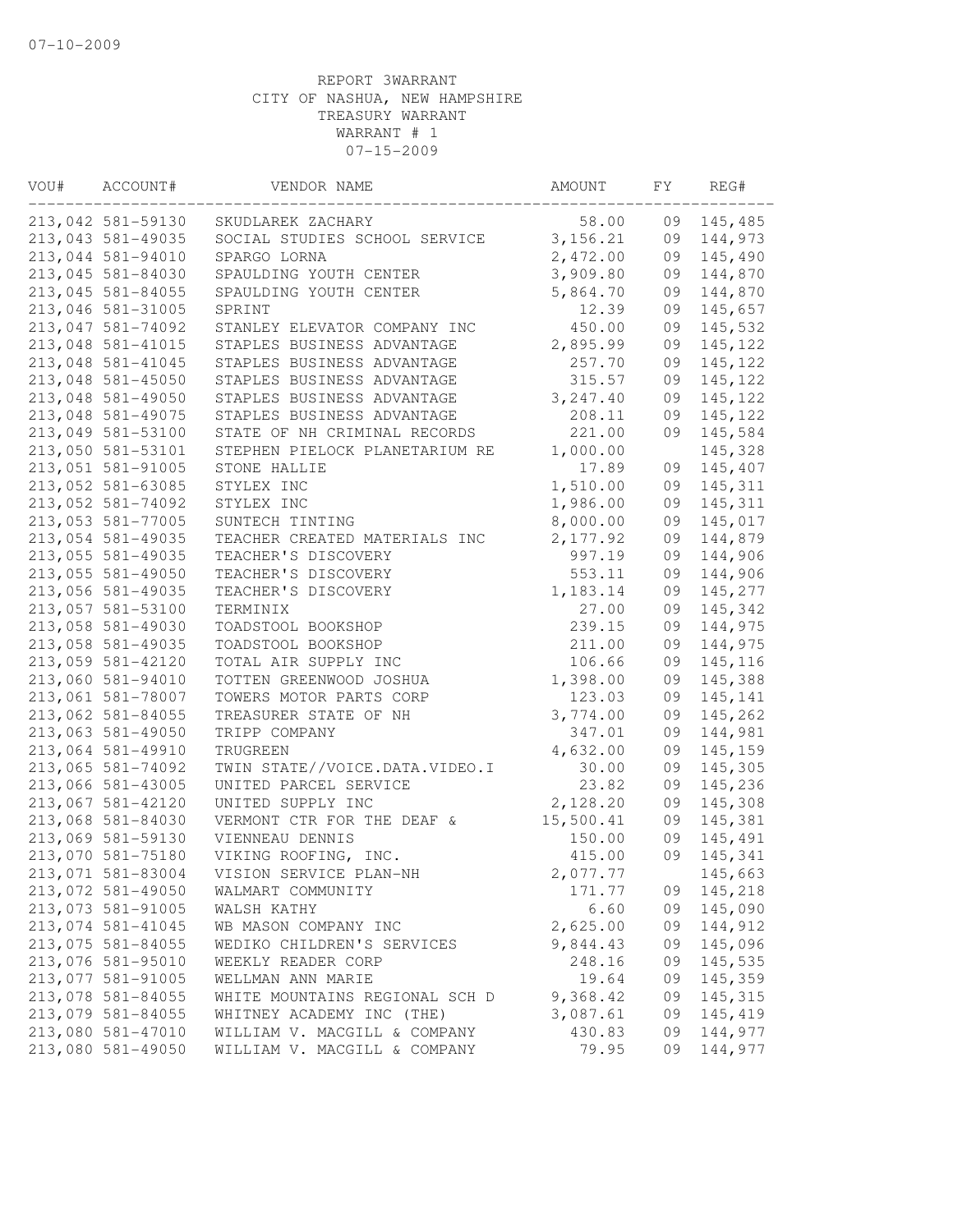| VOU#  | ACCOUNT#          | VENDOR NAME                    | AMOUNT    | FY. | REG#         |
|-------|-------------------|--------------------------------|-----------|-----|--------------|
|       | 213,081 581-42110 | WILLIAMS COMMUNICATIONS SERVIC | 1,423.00  | 09  | 145,313      |
|       | 213,082 581-49075 | WINDOW REPAIR SYSTEMS INC      | 3,062.80  | 09  | 145,301      |
|       | 213,083 581-49030 | WORLD BOOK INC                 | 1,068.00  | 09  | 145,278      |
|       | 213,084 581-53100 | X2 DEVELOPMENT                 | 1,200.00  | 09  | 145,358      |
|       | 213,084 581-64040 | X2 DEVELOPMENT                 | 6,000.00  | 09  | 145,358      |
|       | 213,084 581-91040 | X2 DEVELOPMENT                 | 1,400.00  | 09  | 145,358      |
|       | 213,084 581-94030 | X2 DEVELOPMENT                 | 2,400.00  | 09  | 145,358      |
|       | 213,085 581-53100 | YORK MS CCC/SLP TRICIA         | 637.50    | 09  | 145,386      |
| TOTAL | 581               | SCHOOL DEPARTMENT              |           |     | 1,405,900.75 |
|       |                   |                                |           |     |              |
| 710   | 590-23552         | GATE CITY FENCE CO INC         | 6,375.00  | 09  | 144,989      |
| 711   | 590-23552         | JOHN DEERE LANDSCAPES/LESCO    | 487.00    | 09  | 145,282      |
| 712   | 590-23552         | JOHNSON'S ELECTRIC INC         | 1,525.00  | 09  | 144,948      |
| 713   | 590-23552         | NARDONE SAND & GRAVEL CO INC   | 3,715.31  | 09  | 145,005      |
| 714   | 590-23552         | NEW ENGLAND RECREATION GROUP I | 3,125.00  | 09  | 145,446      |
| 715   | 590-23552         | NORTHEAST NURSERY INC          | 2,580.00  | 09  | 145,403      |
| 716   | 590-23552         | PREMIER PARK & PLAY            | 2,996.00  | 09  | 145,448      |
| 717   | 590-23553         | LEMELIN ENVIRONMENTAL SERVICES | 82,813.86 | 09  | 145,467      |
| 718   | $590 - 24522$     | RCC CONSULTANTS INC            | 5,000.00  | 09  | 145,126      |
| 718   | $590 - 24536$     | RCC CONSULTANTS INC            | 4,956.17  | 09  | 145,126      |
| 719   | 590-24581         | GORHAM SAVINGS LEASING GROUP   | 23,942.11 | 09  | 144,854      |
| TOTAL | 590               |                                |           |     | 137, 515.45  |
| 720   | 599-64045         | BLUE ICE TECHNOLOGY, INC       | 3,328.47  | 09  | 145,336      |
| 721   | 599-64045         | DELL MARKETING LP              | 16,699.00 | 09  | 144,952      |
| 722   | 599-68045         | MHQ MUNICIPAL VEHICLES         | 90,000.00 | 09  | 145,072      |
| TOTAL | 599               |                                |           |     | 110,027.47   |
|       |                   |                                |           |     |              |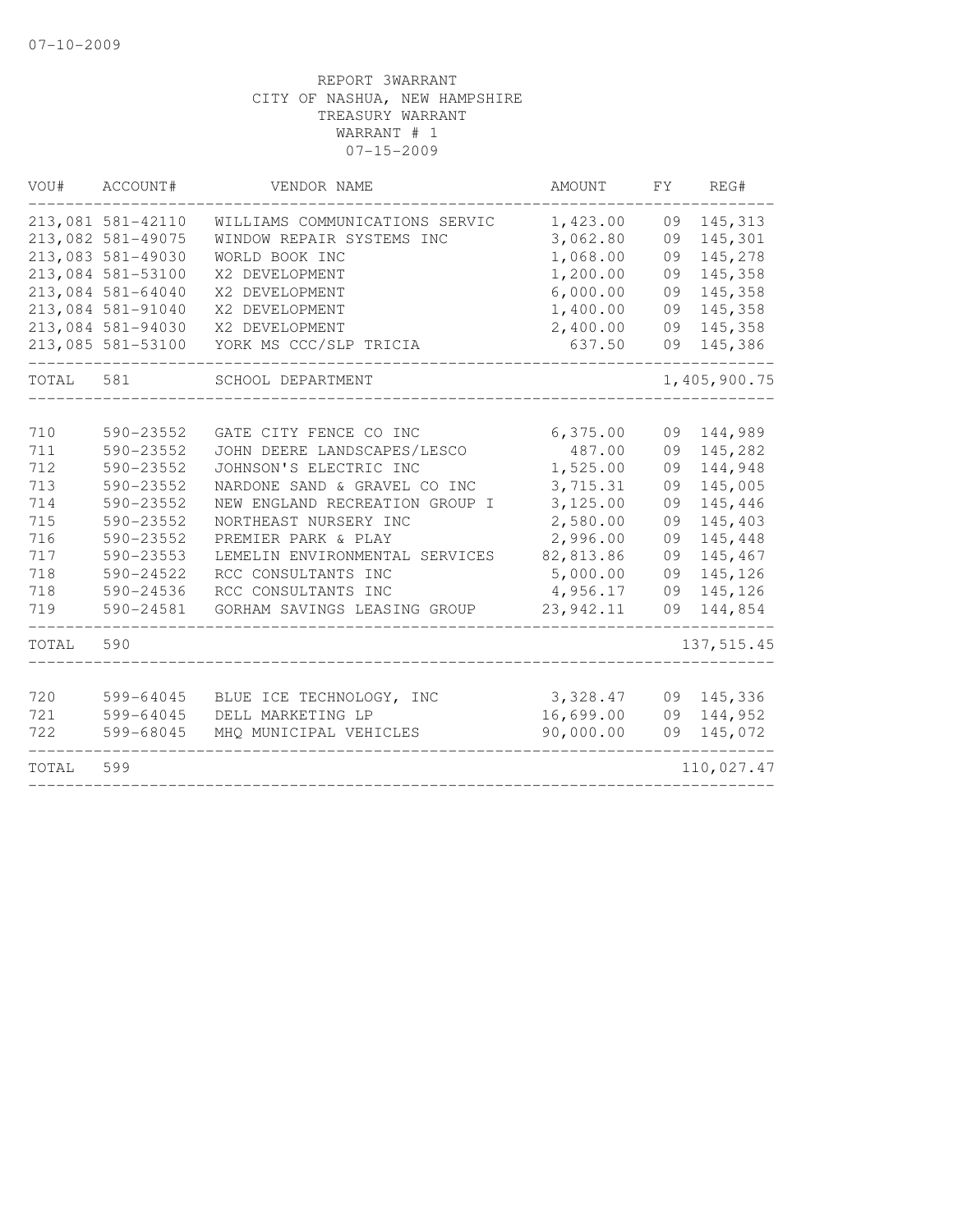| VOU#                     | ACCOUNT#                               | VENDOR NAME                                                                           | AMOUNT                                   | FY.                  | REG#                                     |
|--------------------------|----------------------------------------|---------------------------------------------------------------------------------------|------------------------------------------|----------------------|------------------------------------------|
| 723                      | $622 - 03$                             | SCHAFER CONSULTING                                                                    | 17,500.00                                | 09                   | 145,242                                  |
| TOTAL                    | $622 - 03$                             | CAP IMP - INFORMATION TECH<br>ADMINS MIGRATION CONSULT                                |                                          |                      | 17,500.00                                |
| 724<br>725<br>726        | $652 - 58$<br>$652 - 58$<br>$652 - 58$ | AIRGAS EAST<br>CARPARTS OF NASHUA<br>CONSTRUCTION SERVICES OF NEW E                   | 85.04<br>164.81<br>500.00                | 09<br>09<br>09       | 144,928<br>144,893<br>145,397            |
| 727<br>728               | $652 - 58$<br>$652 - 58$               | FILLION ASSOCIATES INC<br>NASHUA WALLPAPER & PAINT CO                                 | 1,863.00<br>1,874.59                     | 09<br>09             | 144,921<br>145,027                       |
| TOTAL                    | $652 - 58$                             | CAP IMP - PARK & REC<br>ROTARY & CROWN HILL POOL                                      |                                          |                      | 4,487.44                                 |
| 729<br>730<br>731        | $653 - 18$<br>$653 - 18$<br>$653 - 18$ | BELLETETES INC<br>BROX INDUSTRIES INC<br>REDIMIX COMPANIES INC                        | 91.97<br>101.43<br>896.00                | 09<br>09<br>09       | 145,012<br>144,917<br>145,035            |
| TOTAL                    | $653 - 18$                             | CAP IMP - STREET DEPT<br>SIDEWALK CONSTR & REPLACEMENT                                |                                          |                      | 1,089.40                                 |
| 213,086 681-10           |                                        | W L BLISS ASSOCIATES INC                                                              | 2,141.50                                 | 09                   | 145,384                                  |
| TOTAL                    | 681-10                                 | CAP IMP - SCHOOL<br>DEFERRED MAINTENANCE FY07                                         |                                          |                      | 2,141.50                                 |
| 213,087 681-34           |                                        | SCHIAVI LEASING CORP                                                                  | 900.00                                   |                      | 145,279                                  |
| TOTAL                    | 681-34                                 | CAP IMP - SCHOOL<br>PORTABLE CLASSROOMS                                               |                                          |                      | 900.00                                   |
| 732<br>733<br>734<br>735 | 699-07<br>699-07<br>699-07<br>699-07   | C W DOWNER & CO<br>R W BECK INC<br>RATH YOUNG & PIGNATELLI PC<br>UPTON & HATFIELD LLP | 922.46<br>234.28<br>4,263.25<br>3,944.00 | 09<br>09<br>09<br>09 | 145,224<br>145,061<br>145,223<br>144,908 |
| TOTAL                    | 699-07                                 | OTHER EXPENSES<br>WATER SUPPLY ACQUISITION                                            |                                          |                      | 9,363.99                                 |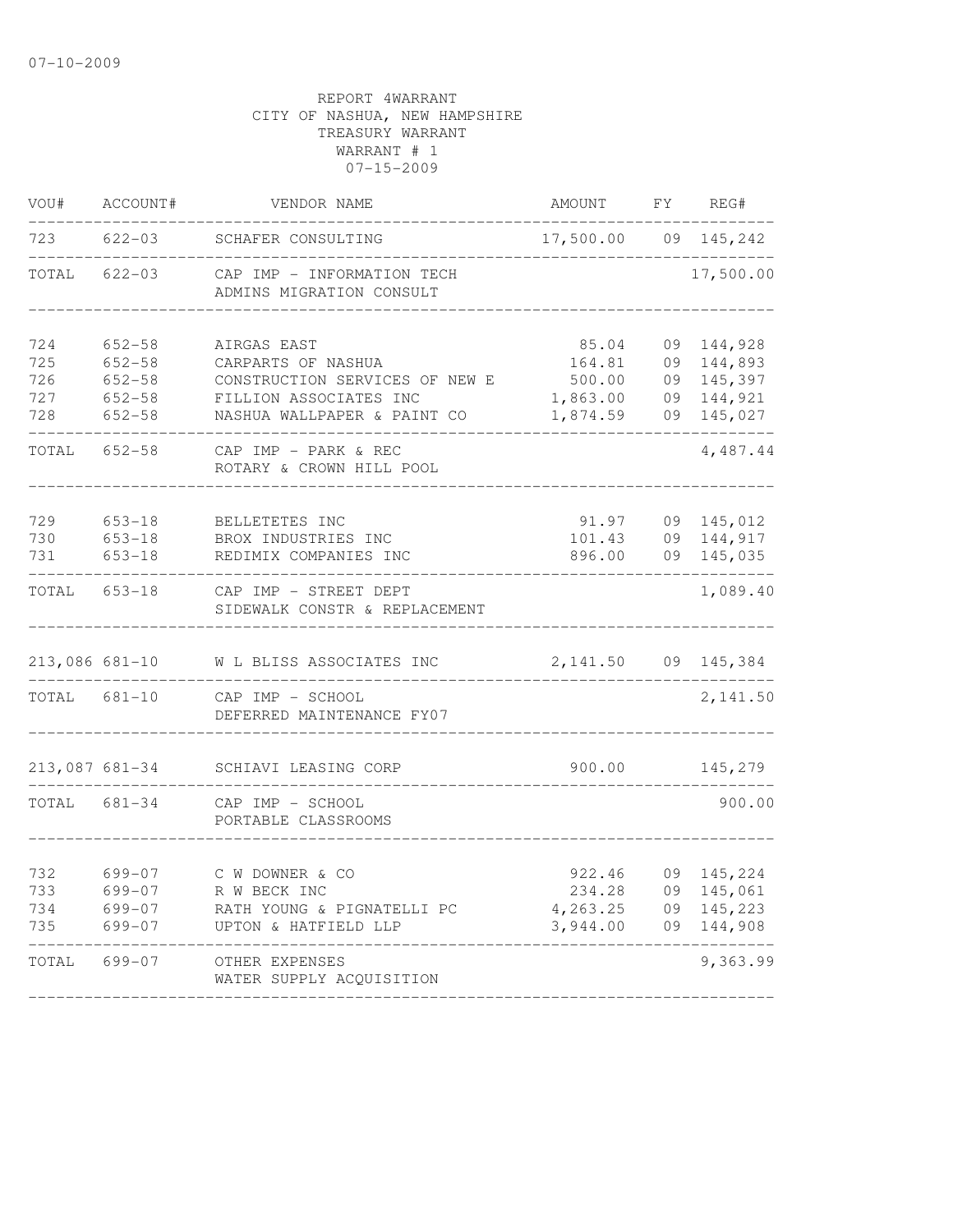|       |           | VOU# ACCOUNT# PROGRAM VENDOR NAME                                      |                       | AMOUNT FY REG#      |
|-------|-----------|------------------------------------------------------------------------|-----------------------|---------------------|
|       |           | 736 772-53025 3720 COMPREHENSIVE ENVIRONMENTAL IN 29,947.51 09 145,211 |                       |                     |
| TOTAL |           | 772 CPF-PLANNING DEPT                                                  | 29,947.51             |                     |
|       |           | 213,088 781-53095 3775 JORDAN INSTITUTE INC                            |                       | 5,850.88 09 145,540 |
|       |           | TOTAL 781 CPF-SCHOOL DEPARTMENT                                        | 5,850.88              |                     |
|       |           |                                                                        |                       |                     |
| 737   | 792-01310 | 3793 RD EDMUNDS & SONS INC                                             | 117,517.39 09 144,913 |                     |
| 738   | 792-53030 | 3799 AECOM TECHNOLOGY CORPORATION                                      | 59,736.10             | 09 145,333          |
| 739   | 792-53075 | 3793 HAZEN & SAWYER                                                    | 45,832.90             | 09 145,209          |
| 740   | 792-53181 | 3794 SCITUATE CONCRETE PIPE CORP                                       | 1,408.00              | 09 144,933          |
| 741   |           | 792-56 3793 RD EDMUNDS & SONS INC                                      | 42,356.67             | 09 144,913          |
| 741   |           | 792-57 3793 RD EDMUNDS & SONS INC                                      | 40.52                 | 09 144,913          |
| 742   | 792-59232 | 3795 PARK CONSTRUCTION CORP                                            | 44,416.00             | 09 144,951          |
| 743   | 792-59232 | 3795 PARK CONSTRUCTION/RETAINAGE                                       | 4,935.00              | 09 26               |
| TOTAL |           |                                                                        | 316, 242.58           |                     |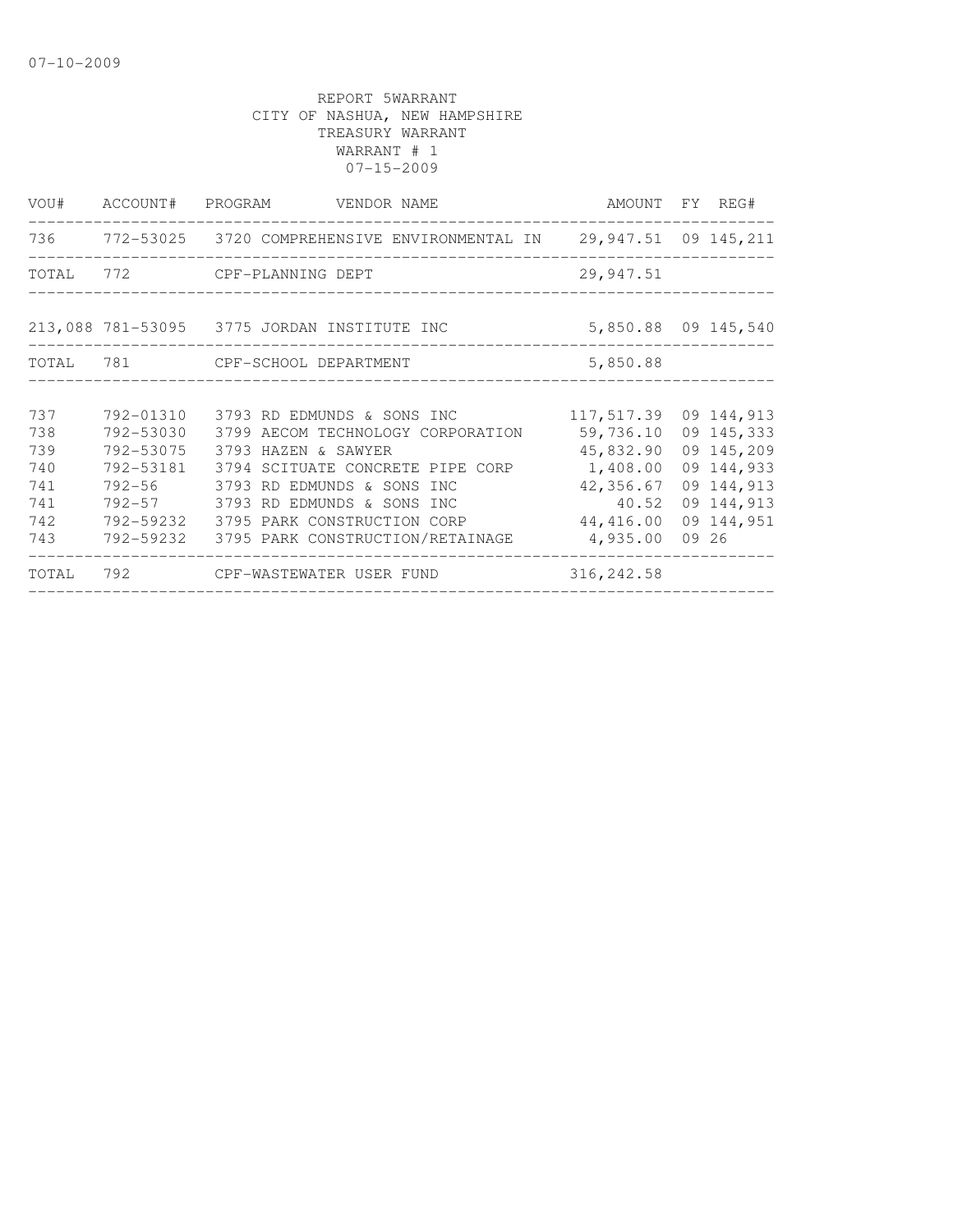| WOU#  | ACCOUNT#  | VENDOR NAME                                                                                                    | AMOUNT      | FY | REG#       |
|-------|-----------|----------------------------------------------------------------------------------------------------------------|-------------|----|------------|
| 744   |           | 801-31040 PAETEC COMMUNICATIONS INC                                                                            | 7.36        |    | 09 145,596 |
| 745   | 801-31050 | SPRINT                                                                                                         | 182.95      |    | 09 145,653 |
| 746   | 801-32005 | PSNH                                                                                                           | 207.91      |    | 09 145,636 |
| 747   | 801-32005 | PUBLIC SERVICE OF NH                                                                                           | 748.55      |    | 09 145,639 |
| 748   | 801-33005 | PENNICHUCK WATER                                                                                               | 182.90      | 09 | 145,601    |
| 749   | 801-41015 | STAPLES BUSINESS ADVANTAGE<br>NEW ENGLAND PAPER & SUPPLY                                                       | 176.36      | 09 | 145,214    |
| 750   | 801-42000 |                                                                                                                | 226.89      | 09 | 145,045    |
| 751   | 801-46030 | REFLECTIVE APPAREL FACTORY INC                                                                                 | 1,184.49    |    | 09 145,063 |
| 752   | 801-47010 | BASS FIRST AID SERVICE COMPANY                                                                                 | 50.45       |    | 09 144,941 |
| 753   | 801-48005 | SHATTUCK MALONE OIL CO                                                                                         | 560.89      |    | 09 145,595 |
| 753   | 801-48005 | SHATTUCK MALONE OIL CO                                                                                         | 645.03      |    | 09 145,595 |
| 753   | 801-48005 | SHATTUCK MALONE OIL CO                                                                                         | 196.30      |    | 09 145,595 |
| 754   | 801-49040 | COASTAL TRAINING TECHNOLGIES C                                                                                 | 215.99      |    | 09 145,264 |
| 755   | 801-53030 | CMA ENGINEERS INC                                                                                              | 1, 477.26   |    | 09 145,037 |
| 756   | 801-53082 | ACTION KING SERVICES                                                                                           | 125.00      |    | 09 144,963 |
| 756   | 801-53088 | ACTION KING SERVICES                                                                                           | 125.00      | 09 | 144,963    |
| 757   | 801-53109 | INTEGRATED PAPER RECYCLERS LLC 45,526.00                                                                       |             | 09 | 145,464    |
| 758   | 801-53130 | COLUMBIA ANALYTICAL SERVICES I                                                                                 | 742.50      | 09 | 145,056    |
| 759   | 801-59100 | AMHERST APPLIANCE REPAIR/STEVE                                                                                 | 602.00      | 09 | 145,613    |
| 760   | 801-59100 | C J ROUSSEAU TRUCKING<br>LISAY STEVEN E<br>SPRINT<br>ROUTHIER & SONS INC                                       | 1,361.25    |    | 09 144,961 |
| 761   | 801-59105 |                                                                                                                | 720.00      |    | 09 145,009 |
| 762   | 801-59178 |                                                                                                                | 288.17      |    | 09 145,653 |
| 763   | 801-59255 |                                                                                                                | 1,188.00    | 09 | 145,024    |
| 764   | 801-75085 | LOWE'S                                                                                                         | 277.71      | 09 | 145,618    |
| 765   | 801-77020 | POWERPLAN                                                                                                      | 567.03      | 09 | 145,173    |
| 766   | 801-78065 | MAYNARD & LESIEUR INCORPORATED                                                                                 | 590.30      |    | 09 145,521 |
| 767   | 801-78100 | CASEY & DUPUIS EQUIPMENT CORP $\begin{array}{ccc} 80.08 \\ \text{CN} & \text{MOOD} & \text{CO} \\ \end{array}$ |             |    | 145,144    |
| 768   | 801-78100 | CN WOOD CO INC                                                                                                 | 449.17      | 09 | 145,334    |
| 769   | 801-83106 | ANTHEM BLUE CROSS BLUE SHIELD 10,418.05                                                                        |             | 09 | 19         |
| 770   | 801-83106 | NORTHEAST DELTA                                                                                                | 753.13      | 09 | 20         |
| 771   | 801-83130 | ITT HARTFORD                                                                                                   | 97.16       |    | 22         |
| 772   | 801-83206 | ANTHEM BLUE CROSS BLUE SHIELD 16,070.80                                                                        |             | 09 | 19         |
| 773   | 801-83206 | NORTHEAST DELTA                                                                                                | 1,012.12    | 09 | 20         |
| 774   | 801-83230 | ITT HARTFORD                                                                                                   | 84.42       |    | 22         |
| 775   | 801-83306 | ANTHEM BLUE CROSS BLUE SHIELD 3,314.61                                                                         |             | 09 | 19         |
| 776   | 801-83306 | HARVARD PILGRIM HEALTH CARE                                                                                    | 145.89      | 09 | 21         |
| 777   | 801-83306 | NORTHEAST DELTA                                                                                                | 265.82      | 09 | 20         |
| 778   |           | 801-83330 ITT HARTFORD                                                                                         | 98.95       |    | 22         |
| 779   | 801-83406 | ANTHEM BLUE CROSS BLUE SHIELD                                                                                  | 7,378.25    | 09 | 19         |
| 780   | 801-83406 | NORTHEAST DELTA                                                                                                | 452.19      | 09 | 20         |
| 781   | 801-83430 | ITT HARTFORD                                                                                                   | 48.86       |    | 22         |
| 782   | 801-85060 | TREASURER STATE OF NH                                                                                          | 374, 348.19 |    | 8          |
| 782   | 801-85065 | TREASURER STATE OF NH                                                                                          | 160,999.67  |    | 8          |
| 782   | 801-85070 | TREASURER STATE OF NH<br>----------------------------------                                                    | 59,895.71   |    | 8          |
| TOTAL | 801       | SOLID WASTE DISPOSAL                                                                                           |             |    | 694,089.36 |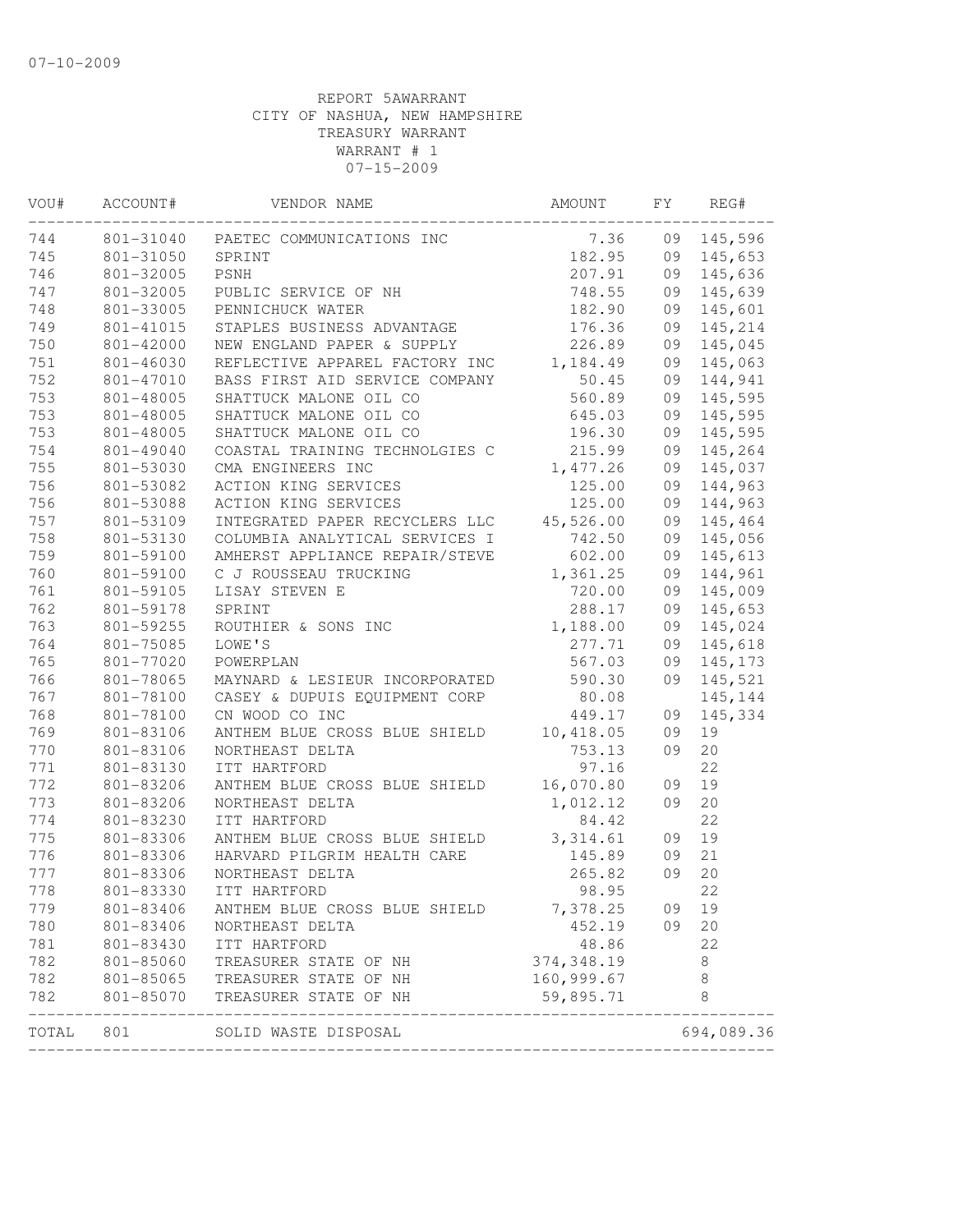| WOU# | ACCOUNT#  | VENDOR NAME                    | AMOUNT    | FΥ | REG#     |
|------|-----------|--------------------------------|-----------|----|----------|
| 783  | 802-31005 | SPRINT                         | 88.98     | 09 | 145,653  |
| 783  | 802-31005 | SPRINT                         | 180.22    | 09 | 145,653  |
| 784  | 802-31040 | PAETEC COMMUNICATIONS INC      | 7.13      | 09 | 145,596  |
| 785  | 802-32005 | PSNH                           | 24.47     |    | 145,636  |
| 785  | 802-32005 | PSNH                           | 15.55     | 09 | 145,636  |
| 785  | 802-32005 | PSNH                           | 835.68    | 09 | 145,636  |
| 786  | 802-33005 | PENNICHUCK WATER               | 40.05     | 09 | 145,601  |
| 787  | 802-34015 | METROMEDIA ENERGY INC          | 6, 233.81 | 09 | 145,623  |
| 788  | 802-42010 | CENTRAL PAPER PRODUCTS CO      | 189.94    | 09 | 145,201  |
| 789  | 802-43005 | CITY OF NASHUA/PETTY CASH SLIP | 20.10     | 09 | 144,857  |
| 790  | 802-46045 | UNIFIRST CORPORATION           | 326.68    | 09 | 145, 153 |
| 790  | 802-46045 | UNIFIRST CORPORATION           | 563.66    | 09 | 145, 153 |
| 791  | 802-49070 | HACH COMPANY                   | 582.14    | 09 | 145,142  |
| 792  | 802-49070 | NORTH CENTRAL LABORATORIES     | 718.11    | 09 | 144,930  |
| 793  | 802-49070 | WILKEM SCIENTIFIC LTD          | 1,043.18  | 09 | 144,882  |
| 794  | 802-49075 | CITY OF NASHUA/PETTY CASH SLIP | 19.00     | 09 | 144,857  |
| 795  | 802-49075 | HOME DEPOT CREDIT SERVICES     | 78.92     | 09 | 145,600  |
| 796  | 802-53030 | CHEMSERVE ENVIRONMENTAL ANALYS | 1,357.37  | 09 | 145,120  |
| 797  | 802-59100 | MARVELL PLATE GLASS INC        | 200.00    | 09 | 145,127  |
| 798  | 802-59105 | GREENLEAF WILLIAM              | 255.00    |    | 145,092  |
| 798  | 802-59105 | GREENLEAF WILLIAM              | 85.00     | 09 | 145,092  |
| 799  | 802-59178 | SPRINT                         | 57.41     | 09 | 145,653  |
| 800  | 802-59225 | RESOURCE MANAGEMENT INC        | 22,805.48 | 09 | 144,878  |
| 801  | 802-59230 | BROX INDUSTRIES INC            | 421.80    | 09 | 144,917  |
| 802  | 802-59230 | CORRIVEAU ROUTHIER INC         | 68.00     | 09 | 145,515  |
| 803  | 802-59230 | TDD EARTH TECHNOLOGIES INC     | 9,975.00  | 09 | 144,911  |
| 804  | 802-59275 | PENNICHUCK WATER WORKS         | 7,996.44  | 09 | 144,966  |
| 805  | 802-59320 | ALLEN MELLO DODGE INC          | 210.70    | 09 | 145,518  |
| 806  | 802-59320 | CN WOOD CO INC                 | 772.20    | 09 | 145,334  |
| 807  | 802-59320 | HOWARD P FAIRFIELD, LLC        | 4,910.00  | 09 | 145,352  |
| 808  | 802-59320 | NAPA AUTO PARTS                | 17.00     | 09 | 145,135  |
| 809  | 802-59320 | SANEL AUTO PARTS CO            | 132.11    | 09 | 145,019  |
| 809  | 802-59320 | SANEL AUTO PARTS CO            | 3.76      | 09 | 145,019  |
| 810  | 802-64192 | CITY OF NASHUA/PETTY CASH SLIP | 3.38      | 09 | 144,857  |
| 811  | 802-64192 | DEPENDABLE LOCK SERVICE INC    | 251.00    | 09 | 145,154  |
| 812  | 802-64192 | GRAINGER                       | 66.12     | 09 | 144,957  |
| 813  | 802-64192 | HOME DEPOT CREDIT SERVICES     | 70.38     |    | 145,600  |
| 814  | 802-64192 | LAB SAFETY SUPPY INC           | 173.01    | 09 | 145,212  |
| 815  | 802-64192 | M & M ELECTRICAL SUPPLY CO INC | 216.74    | 09 | 145,513  |
| 816  | 802-64192 | PINE MOTOR PARTS               | 18.24     | 09 | 145,522  |
| 817  | 802-64192 | UNITED SUPPLY COMPANY INC      | 309.59    | 09 | 145,526  |
| 818  | 802-66025 | GE CAPITAL INC                 | 1,100.53  | 09 | 145,162  |
| 819  | 802-77050 | CITY OF NASHUA/PETTY CASH SLIP | 5.99      | 09 | 144,857  |
| 820  | 802-77050 | FASTENAL COMPANY               | 121.20    | 09 | 145,094  |
| 821  | 802-77050 | YEOMANS CHICAGO CORPORATION    | 468.35    | 09 | 144,920  |
| 822  | 802-77062 | M & M ELECTRICAL SUPPLY CO INC | 39.65     | 09 | 145,513  |
| 823  | 802-77065 | CLEAR EDGE                     | 4,382.00  | 09 | 145,177  |
| 824  | 802-77065 | MOTION INDUSTRIES INC          | 1,146.10  | 09 | 144,996  |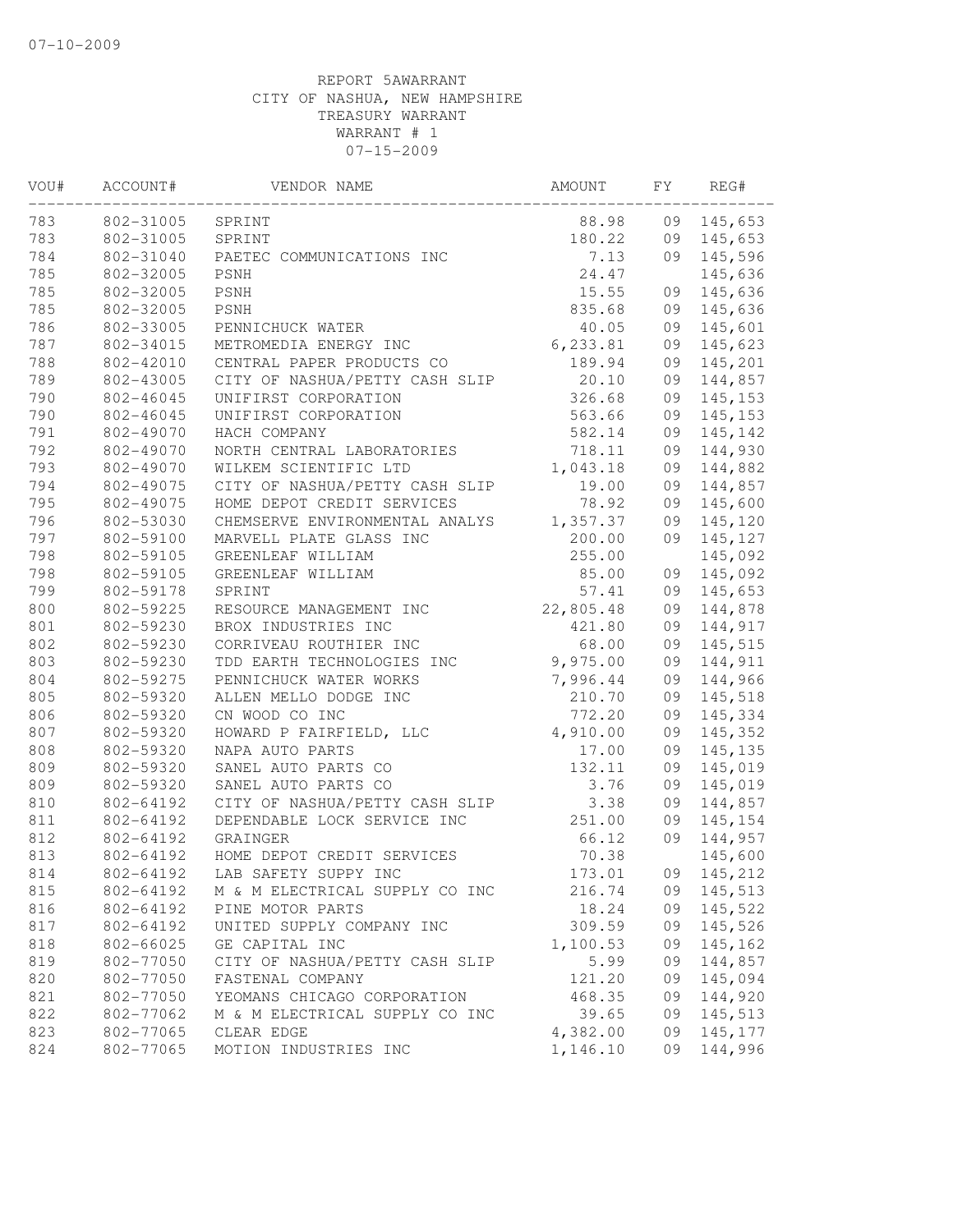| VOU#  | ACCOUNT#  | VENDOR NAME                    | AMOUNT    | FY. | REG#       |
|-------|-----------|--------------------------------|-----------|-----|------------|
| 825   | 802-77066 | M & M ELECTRICAL SUPPLY CO INC | 119.68    | 09  | 145,513    |
| 826   | 802-77067 | GRAINGER                       | 176.18    | 09  | 144,957    |
| 826   | 802-77068 | GRAINGER                       | 28.44     | 09  | 144,957    |
| 827   | 802-77068 | M & M ELECTRICAL SUPPLY CO INC | 35.47     | 09  | 145,513    |
| 828   | 802-77069 | FEELEY MCANESPIE INC           | 267.50    | 09  | 145,226    |
| 829   | 802-77069 | M & M ELECTRICAL SUPPLY CO INC | 167.07    | 09  | 145,513    |
| 830   | 802-77069 | UNITED SUPPLY COMPANY INC      | 1,032.13  | 09  | 145,526    |
| 831   | 802-77070 | WINDWARD PETROLEUM             | 609.50    | 09  | 144,934    |
| 832   | 802-77072 | GRAINGER                       | 41.96     | 09  | 144,957    |
| 833   | 802-77072 | HIGHLAND POWER                 | 1,620.00  | 09  | 145,196    |
| 834   | 802-77072 | TRIUMVIRATE ENVIRONMENTAL      | 304.00    | 09  | 145,449    |
| 835   | 802-83006 | ANTHEM BLUE CROSS BLUE SHIELD  | 29,484.21 | 09  | 19         |
| 836   | 802-83006 | HARVARD PILGRIM HEALTH CARE    | 16,374.64 | 09  | 21         |
| 837   | 802-83006 | NORTHEAST DELTA                | 3, 194.81 | 09  | 20         |
| 838   | 802-83030 | ITT HARTFORD                   | 417.28    |     | 22         |
| 839   | 802-91010 | KEATING WILLIAM                | 16.50     | 09  | 145,093    |
| 840   | 802-94005 | BLENDED SOLUTIONS TECHNICAL IN | 400.00    |     | 145,627    |
| 841   | 802-95075 | NEWEA                          | 10.00     | 09  | 145,644    |
| TOTAL | 802       | SEWERAGE DISPOSAL SYSTEM       |           |     | 122,906.54 |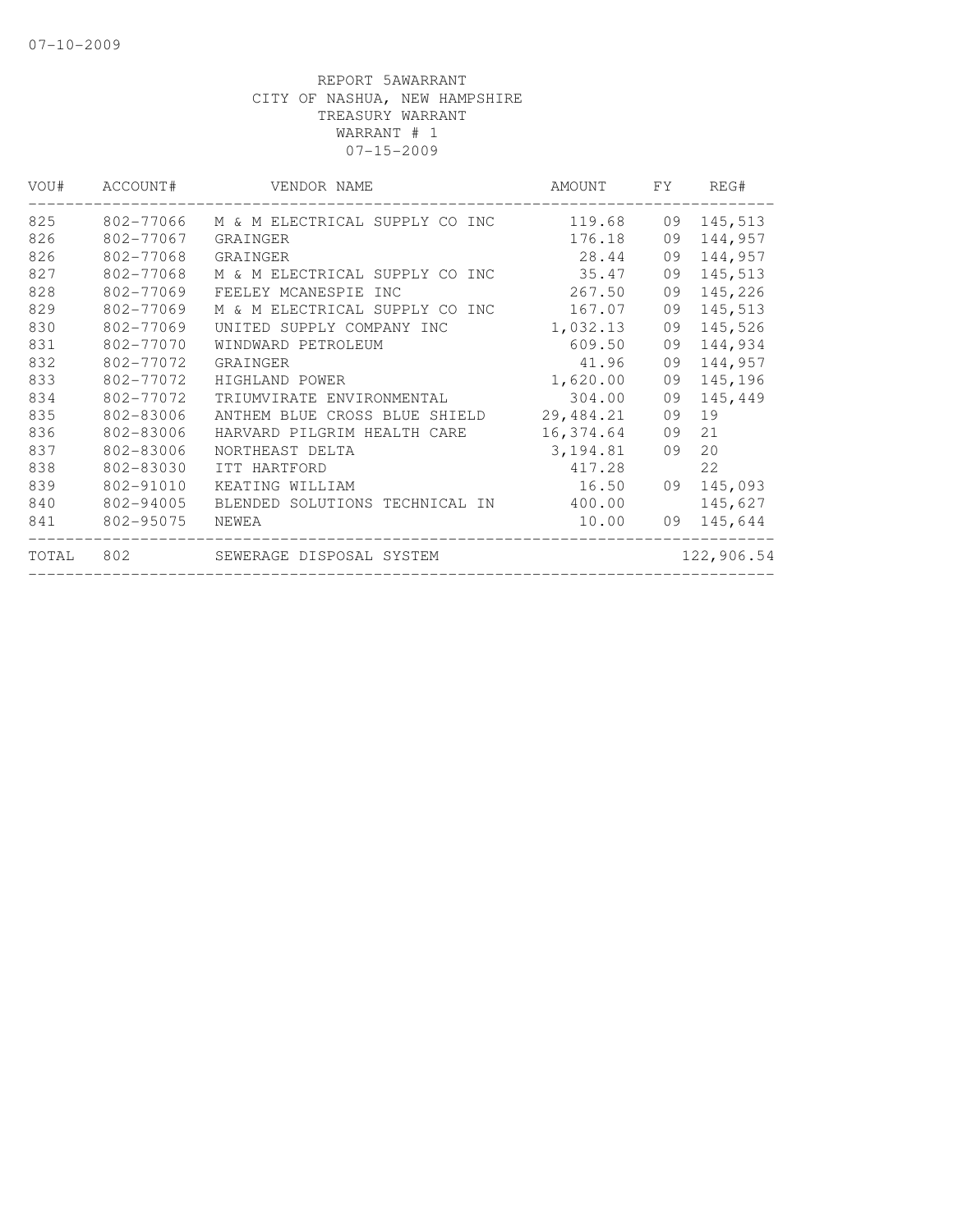| VOU#  | ACCOUNT#  | VENDOR NAME                    | AMOUNT    | FY. | REG#       |
|-------|-----------|--------------------------------|-----------|-----|------------|
| 842   | 915-94010 | SCHRADER BECKY                 | 659.25    |     | 09 145,587 |
| TOTAL | 915       | HUMAN RESOURCE TRUST FUND      |           |     | 659.25     |
|       |           |                                |           |     |            |
| 843   | 941-05058 | ALC/EARLY CHILDHOOD ADVENTURES | 750.00    | 09  | 145,591    |
| 844   | 941-05058 | HUMPTY DUMPTY LEARNING CENTER  | 750.00    | 09  | 145,592    |
| 845   | 941-05058 | MINDS IN MOTION                | 750.00    | 09  | 145,590    |
| 846   | 941-05058 | SNHS CHILD DEVELOPMENT CENTER  | 750.00    | 09  | 145,589    |
| 847   | 941-98029 | BOARD OF HEALTH/PETTY CASH     | 107.04    | 09  | 145,588    |
| TOTAL | 941       | HEALTH & COMM SVCS TRUST FUND  |           |     | 3,107.04   |
|       |           |                                |           |     |            |
| 848   | 952-05051 | CROTEAU ANNA                   | 150.00    | 09  | 145,046    |
| 849   | 952-05054 | HOME DEPOT CREDIT SERVICES     | 32.43     | 09  | 145,600    |
| 850   | 952-75021 | JOHNSON'S ELECTRIC INC         | 473.88    | 09  | 144,948    |
| 851   | 952-75021 | LARCHMONT ENGINEERING & IRRIGA | 653.38    | 09  | 144,883    |
| 852   | 952-81086 | UNITED PARCEL SERVICE          | 575.00    | 09  | 145,632    |
| TOTAL | 952       | PARK & RECREATION TRUST FUND   |           |     | 1,884.69   |
|       |           |                                |           |     |            |
| 853   | 975-45090 | BENNETT STEPHEN MAREK          | 600.00    |     | 145,594    |
| 854   | 975-75023 | NASHUA PUBLIC LIBRARY          | 45.12     |     | 09 145,593 |
| TOTAL | 975       | LIBRARY TRUST FUND             |           |     | 645.12     |
| 855   | 982-05053 | PLAISTED LAURA & UNIV OF MASS  | 10,000.00 |     | 145,181    |
| TOTAL | 982       | SCHOLARSHIP TRUST FUND         |           |     | 10,000.00  |
|       |           |                                |           |     |            |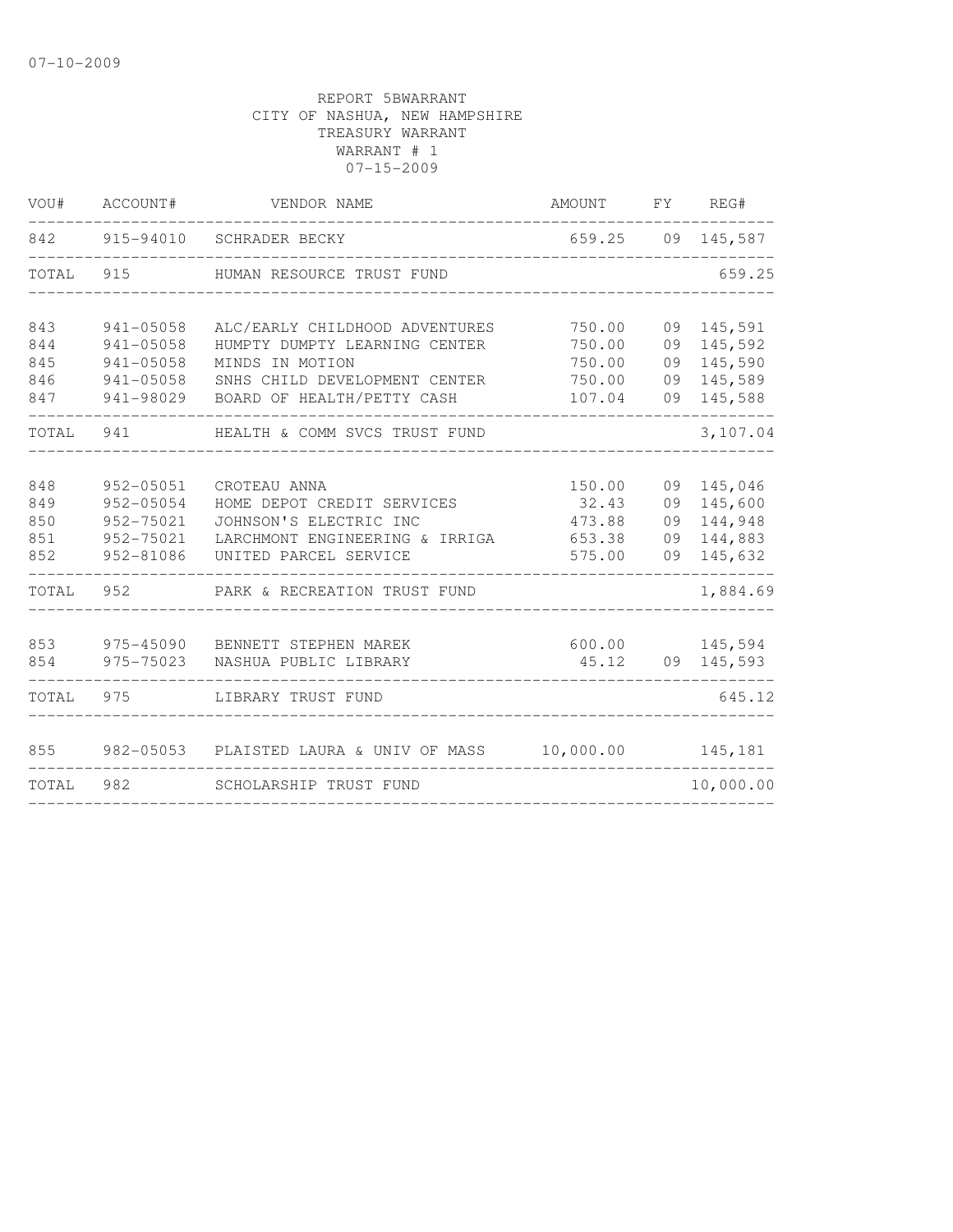|           | ACCOUNT# PAYROLL WEEK ENDING |  |  | AMOUNT |
|-----------|------------------------------|--|--|--------|
|           |                              |  |  |        |
| TOTAL 952 |                              |  |  |        |
|           |                              |  |  |        |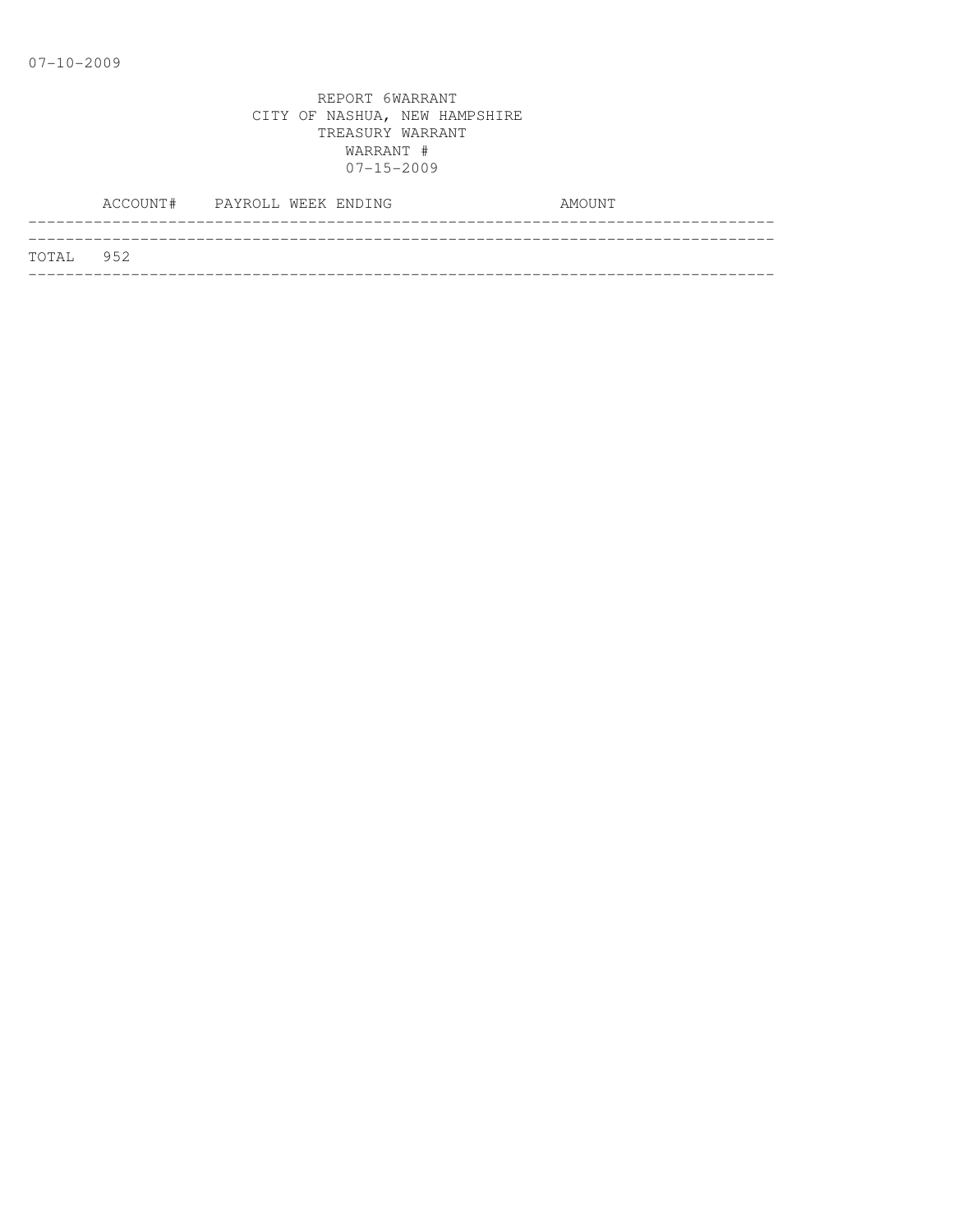|           | ACCOUNT#   | PAYROLL WEEK ENDING                       | AMOUNT   |            |
|-----------|------------|-------------------------------------------|----------|------------|
|           | 305-11125  | $04 - JULY - 2009$                        | 903.15   |            |
|           | 305-11125  | 27-JUNE-2009                              | 903.15   |            |
|           | 305-11239  | $04 - JULY - 2009$                        | 1,014.25 |            |
|           | 305-11239  | 27-JUNE-2009                              | 1,014.26 |            |
|           | 305-59100  | 27-JUNE-2009                              | 78.75    |            |
| TOTAL     | 305        | SRF - CIVIC & COMM ACTIVITIES             |          | 3,913.56   |
|           | 308-83051  | $04 - JULY - 2009$                        | 477.72   |            |
|           | 308-83051  | 27-JUNE-2009                              | 507.09   |            |
|           | 308-83052  | $04 - JULY - 2009$                        | 3,713.43 |            |
|           | 308-83052  | 27-JUNE-2009                              | 3,597.79 |            |
|           | 308-83102  | $04-JULY-2009$                            | 2,932.34 |            |
|           | 308-83102  | 27-JUNE-2009                              | 4,938.22 |            |
| TOTAL 308 |            | SRF - INSURANCE                           |          | 16, 166.59 |
|           |            | ___________________                       |          |            |
|           |            | 3086-11870 27-JUNE-2009                   | 4,808.19 |            |
|           |            | 3086-13032 27-JUNE-2009                   | 256.05   |            |
| TOTAL     | 308        | JAVITS GRANT PROGRAM                      |          | 5,064.24   |
|           |            |                                           |          |            |
|           | 3097-11162 | 04-JULY-2009                              | 610.13   |            |
|           | 3097-11162 | 27-JUNE-2009                              | 610.13   |            |
|           | 3097-19138 | 27-JUNE-2009                              | 2,952.16 |            |
|           | 3097-19139 | 27-JUNE-2009                              | 1,868.16 |            |
|           | 3097-19140 | 27-JUNE-2009                              | 2,385.08 |            |
|           | 3097-19540 | 27-JUNE-2009                              | 3,350.96 |            |
|           | 3097-19544 | 27-JUNE-2009                              | 4.43     |            |
|           | 3097-19545 | 27-JUNE-2009                              | 128.78   |            |
| TOTAL     | 309        | SRF - FOOD SERVICES<br>------------------ |          | 11,909.83  |
|           |            | 3098-13004 27-JUNE-2009                   | 183.44   |            |
| TOTAL     | 309        | FRESH FRUIT & VEGETABLE GRANT             |          | 183.44     |
|           |            |                                           |          |            |
|           |            | 3117-12006 04-JULY-2009                   | 600.00   |            |
|           | 3117-12006 | 27-JUNE-2009                              | 2,032.26 |            |
| TOTAL     | 311        | DRIVER'S EDUCATION                        |          | 2,632.26   |
|           |            |                                           |          |            |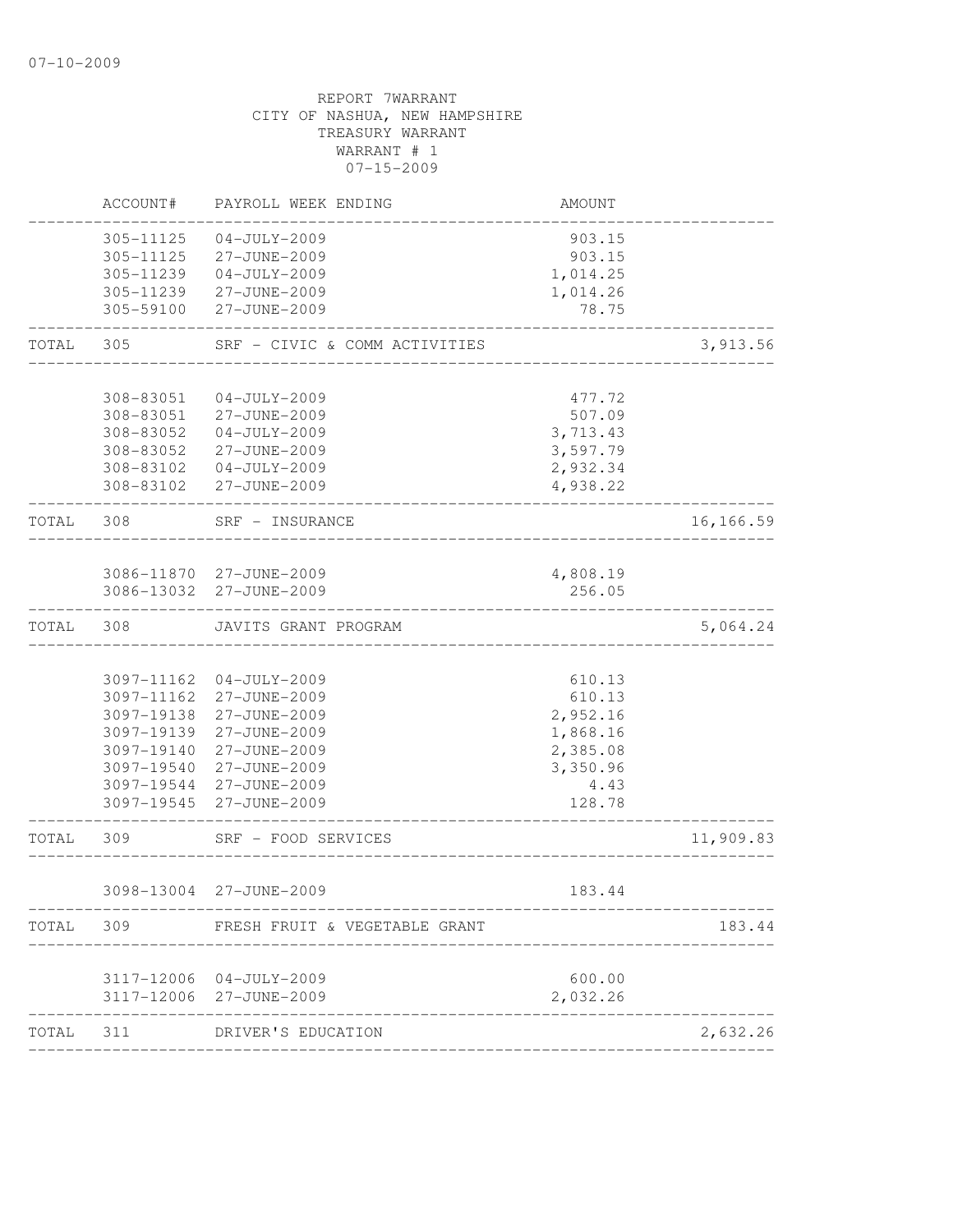|           | ACCOUNT#      | PAYROLL WEEK ENDING                                    | AMOUNT                |           |
|-----------|---------------|--------------------------------------------------------|-----------------------|-----------|
|           | 312-11165     | $04 - JULY - 2009$                                     | 1,052.87              |           |
|           | 312-11165     | 27-JUNE-2009                                           | 1,052.87              |           |
|           | 312-11191     | $04 - JULY - 2009$                                     | 788.83                |           |
|           | 312-11191     | 27-JUNE-2009                                           | 788.83                |           |
|           | 312-11445     | $04 - JULY - 2009$                                     | 138.39                |           |
|           | 312-11445     | 27-JUNE-2009                                           | 138.39                |           |
|           | 312-11547     | $04 - JULY - 2009$                                     | 2, 117.24             |           |
|           | 312-11547     | 27-JUNE-2009                                           | 2, 117.19             |           |
|           | 312-12116     | $04 - JULY - 2009$                                     | 599.88                |           |
|           | 312-12116     | 27-JUNE-2009                                           | 599.87                |           |
|           |               | 312-13004 04-JULY-2009                                 | 470.42                |           |
|           |               | 312-13004 27-JUNE-2009                                 | 1,116.09              |           |
|           |               | TOTAL 312 SRF - FINANCIAL SERVICES                     |                       | 10,980.87 |
|           |               | 3122-12006 27-JUNE-2009                                | 475.00                |           |
| TOTAL 312 |               | ADULT ED/CONTINUING ED                                 |                       | 475.00    |
|           |               |                                                        |                       |           |
|           |               | 3139-13133 27-JUNE-2009                                | 400.00                |           |
|           |               | TOTAL 313 FIFTH BLOCK INITIATIVE FY09                  |                       | 400.00    |
|           |               | 3245-11860 27-JUNE-2009<br>-------------------         | 1,346.15              |           |
|           | TOTAL 324     | YOUTH SAFE HAVEN-PAL                                   |                       | 1,346.15  |
|           |               | 3249-19230 27-JUNE-2009                                | 250.00                |           |
| TOTAL 324 |               | ------------------------------<br>LAEP - WAIT TRAINING |                       | 250.00    |
|           |               |                                                        | _____________________ |           |
|           |               | 331-11250 04-JULY-2009                                 | 682.85                |           |
|           |               | 331-11250 27-JUNE-2009                                 | 682.87                |           |
|           | 331-11561     | $04-JULY-2009$                                         | 1, 117.34             |           |
|           | 331-11561     | 27-JUNE-2009                                           | 1, 117.33             |           |
|           | 331-12115     | $04 - JULY - 2009$                                     | 548.32                |           |
|           | 331-12115     | 27-JUNE-2009                                           | 548.32                |           |
|           | 331-13038     | $04-JULY-2009$                                         | 1,195.85              |           |
|           | 331-13038     | 27-JUNE-2009                                           | 2,256.89              |           |
|           | 331-13044     | $04 - JULY - 2009$                                     | 2,035.16              |           |
|           | 331-13044     | 27-JUNE-2009                                           | 1,154.96              |           |
|           | $331 - 13048$ | $04-JULY-2009$                                         | 951.61                |           |
|           | 331-13048     | 27-JUNE-2009                                           | 1,571.72              |           |
|           |               |                                                        |                       |           |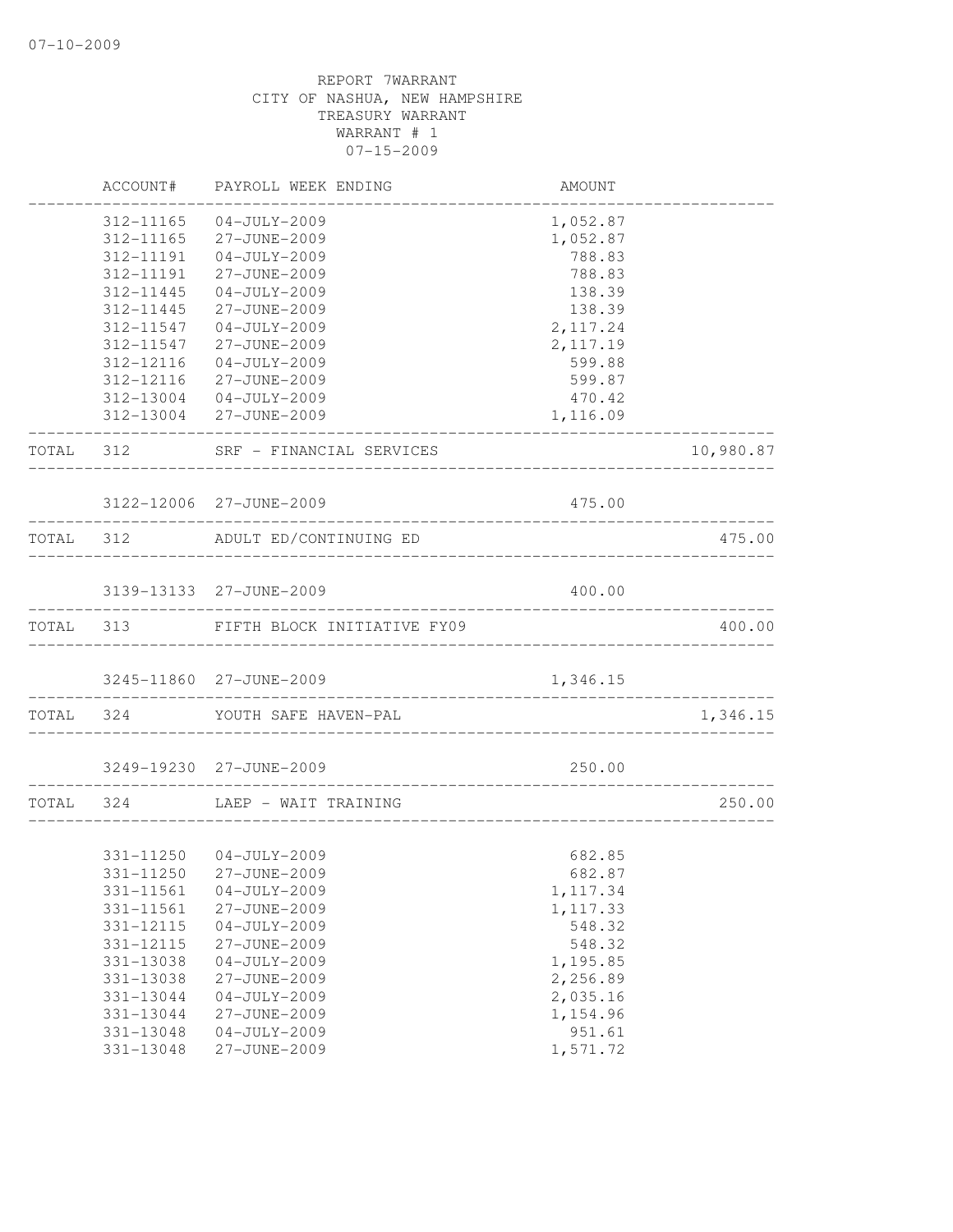|           |                           | ACCOUNT# PAYROLL WEEK ENDING                      | AMOUNT               |            |
|-----------|---------------------------|---------------------------------------------------|----------------------|------------|
|           |                           | 331-15002 04-JULY-2009                            | 223.47               |            |
|           |                           | 331-18036  04-JULY-2009                           | 10,121.19            |            |
|           |                           | 331-18036 27-JUNE-2009                            | 14,247.63            |            |
| TOTAL 331 |                           | SRF - POLICE DEPARTMENT                           |                      | 38, 455.51 |
|           |                           | 3359-11870 27-JUNE-2009                           | 2,265.01             |            |
|           |                           | 3359-19230 27-JUNE-2009                           | 800.00               |            |
|           | ------------------------- | TOTAL 335 TITLE IB READ 1ST MT PLEASANT           |                      | 3,065.01   |
|           |                           |                                                   |                      |            |
|           |                           | 341-01210 04-JULY-2009                            | 148.00               |            |
|           |                           | 341-01210 27-JUNE-2009                            | 222.01               |            |
|           | 341-11107                 | 341-11107 04-JULY-2009<br>27-JUNE-2009            | 433.74<br>433.74     |            |
|           | 341-11235                 | $04 - JULY - 2009$                                | 1,167.80             |            |
|           | 341-11235                 | 27-JUNE-2009                                      | 1,167.80             |            |
|           | 341-11484                 | $04 - JULY - 2009$                                | $-240.00$            |            |
|           | 341-11484                 | 27-JUNE-2009                                      | 1,280.00             |            |
|           | 341-11563                 | $04 - JULY - 2009$                                | 938.55               |            |
|           | 341-11563                 | 27-JUNE-2009                                      | 938.55               |            |
|           |                           | 341-12037 04-JULY-2009                            | 104.20               |            |
|           |                           | 341-12037 27-JUNE-2009                            | 104.21               |            |
|           |                           | 341-12101  04-JULY-2009                           | 396.07               |            |
|           |                           | 341-12101 27-JUNE-2009                            | 396.07               |            |
|           |                           | TOTAL 341 SRF - COMMUNITY SERVICES                |                      | 7,490.74   |
|           |                           |                                                   |                      |            |
|           |                           | 342-11499  04-JULY-2009<br>342-11499 27-JUNE-2009 | 1,033.32<br>1,033.33 |            |
|           | 342-11584                 | 04-JULY-2009                                      | 1,694.16             |            |
|           | 342-11584                 | 27-JUNE-2009                                      | 1,694.16             |            |
|           | 342-12000                 | $04 - JULY - 2009$                                | 635.10               |            |
|           | 342-12000                 | 27-JUNE-2009                                      | 635.11               |            |
|           | 342-12081                 | 27-JUNE-2009                                      | 59.23                |            |
|           |                           | 342-12582 27-JUNE-2009                            | 343.37               |            |
| TOTAL     | 342                       | SRF - COMMUNITY HEALTH                            |                      | 7,127.78   |
|           |                           | 3440-12078 27-JUNE-2009                           | 337.50               |            |
| TOTAL     | 344                       | AFTER SCHOOL PROGRAM                              |                      | 337.50     |
|           |                           |                                                   |                      |            |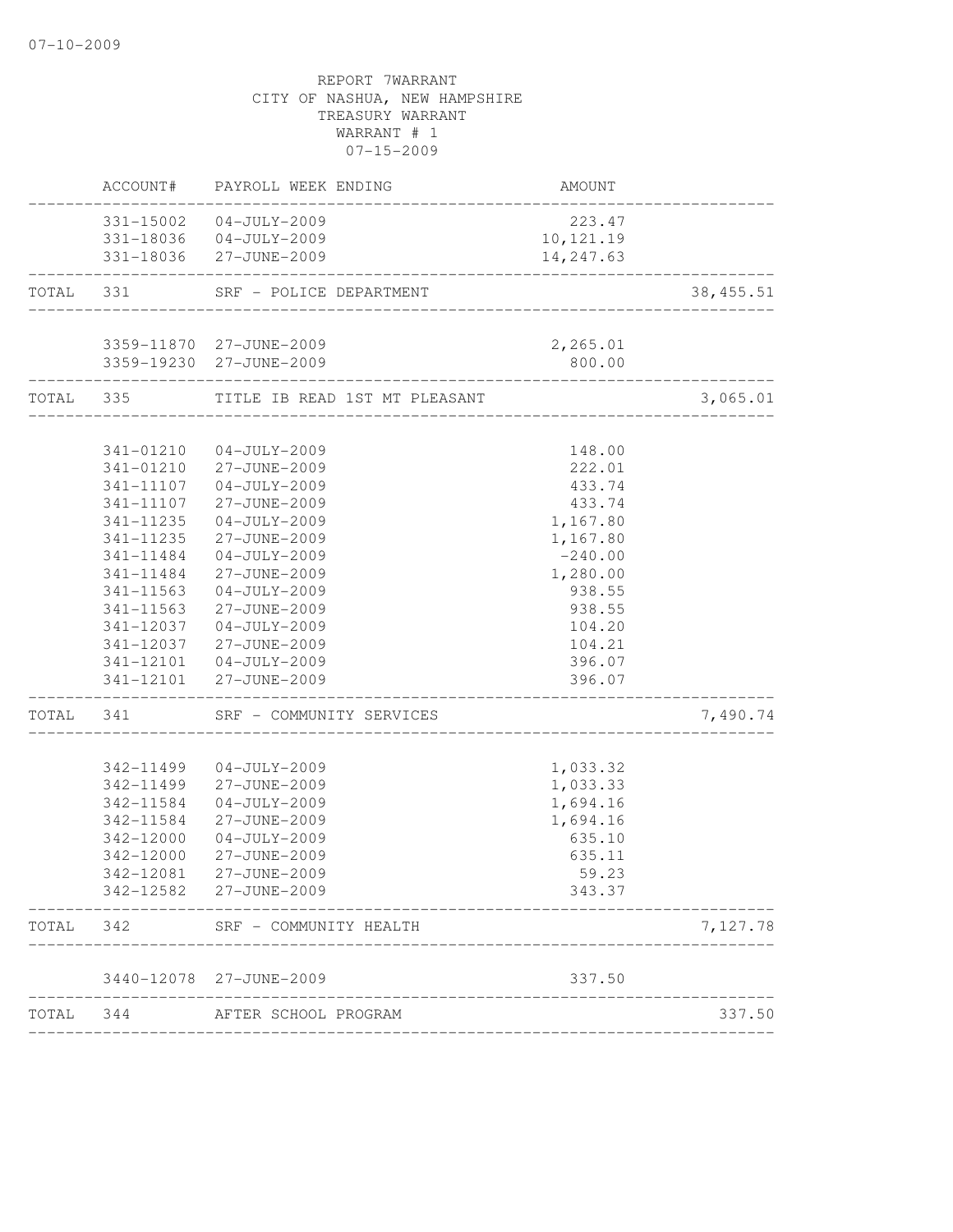|           | ACCOUNT#   | PAYROLL WEEK ENDING                                | AMOUNT                 |            |
|-----------|------------|----------------------------------------------------|------------------------|------------|
|           |            | 3449-11162 04-JULY-2009                            | $-640.13$              |            |
|           | 3449-11162 | 27-JUNE-2009                                       | 640.13                 |            |
|           |            | 3449-11860 27-JUNE-2009                            | 7,845.86               |            |
|           |            | 3449-12006 27-JUNE-2009                            | 100.13                 |            |
| TOTAL 344 |            | TITLE IV SDF 21ST CENTURY                          |                        | 7,945.99   |
|           |            | 3450-11162 04-JULY-2009                            | 1,041.28               |            |
|           | TOTAL 345  | 21 ST CENTURY ELEM. AFTER SCHL                     |                        | 1,041.28   |
|           | 3468-11162 | $04-JULY-2009$                                     | 580.50                 |            |
|           | 3468-11162 | 27-JUNE-2009                                       | 580.50                 |            |
|           |            | 3468-11870 27-JUNE-2009                            | 4,373.96               |            |
|           |            | 3468-19230 04-JULY-2009                            | 450.00                 |            |
|           |            | 3468-19230 27-JUNE-2009                            | 12,575.00              |            |
| TOTAL 346 |            | SMALLER LEARNING COMMUNITY                         |                        | 18,559.96  |
|           |            | 3508-13133 27-JUNE-2009                            | 1,050.00               |            |
| TOTAL 350 |            | TITLE 11A TEACHER QUALITY                          |                        | 1,050.00   |
|           |            |                                                    |                        |            |
|           |            | 3509-11726 27-JUNE-2009<br>3509-13133 27-JUNE-2009 | 12,549.73<br>18,950.00 |            |
| TOTAL     | 350        | TITLE 11A TEACHER QUALITY                          |                        | 31, 499.73 |
|           |            |                                                    |                        |            |
|           |            | 352-59050 27-JUNE-2009                             | 1,860.00               |            |
|           |            | 352-59055 04-JULY-2009                             | 400.06                 |            |
|           | 352-59055  | 27-JUNE-2009                                       | 400.06                 |            |
| TOTAL     | 352        | SRF -<br>PARKS AND RECREATION                      |                        | 2,660.12   |
|           |            | 3559-11870 27-JUNE-2009                            |                        |            |
|           |            |                                                    |                        |            |

3609-11515 27-JUNE-2009 2,015.62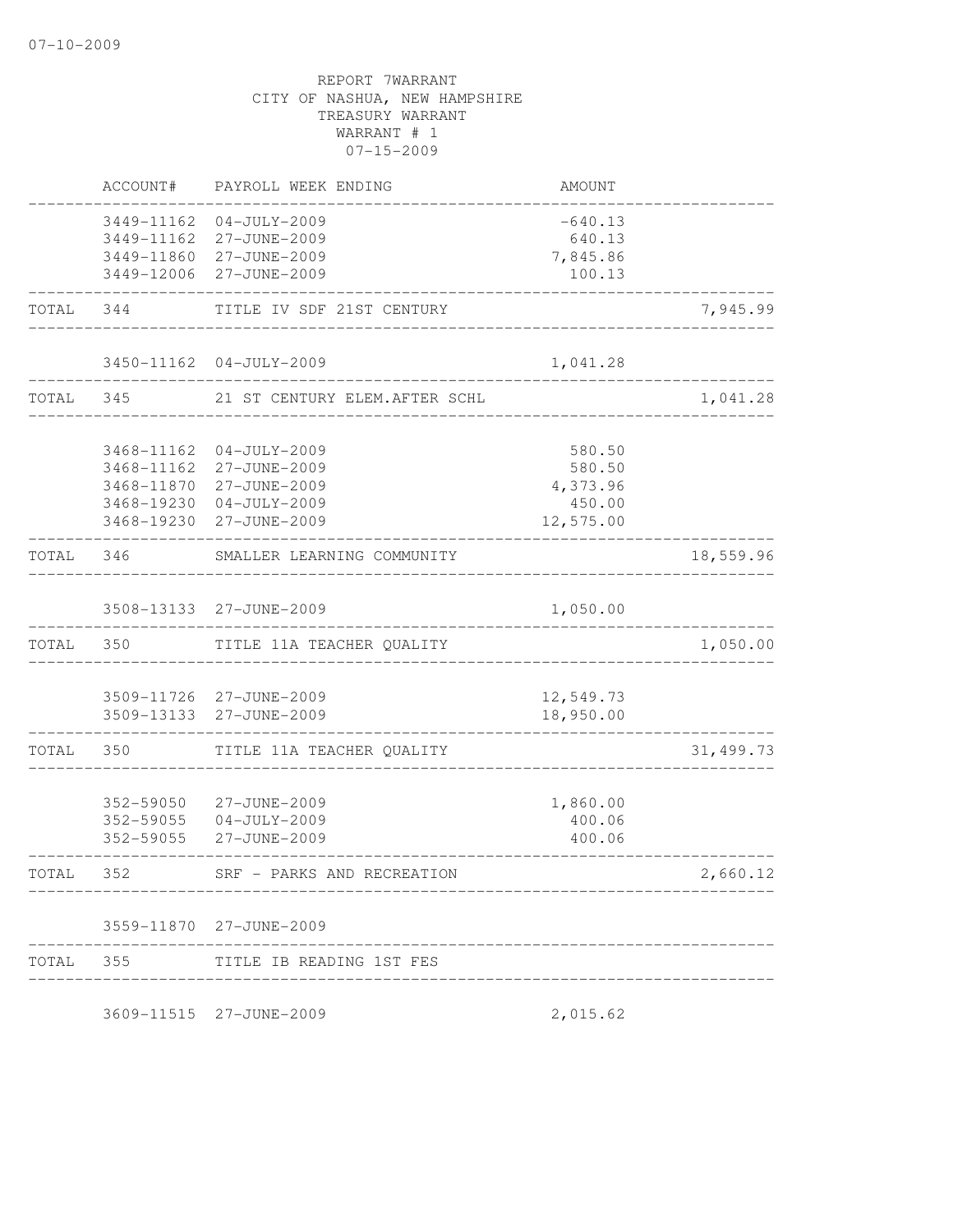|           | ACCOUNT#               | PAYROLL WEEK ENDING                | AMOUNT              |           |
|-----------|------------------------|------------------------------------|---------------------|-----------|
| TOTAL 360 |                        | DROP OUT PREVENTION/ALT ED         | ___________________ | 2,015.62  |
|           |                        |                                    |                     |           |
|           | 374-01126              | 04-JULY-2009                       | 914.75              |           |
|           | 374-01126              | 27-JUNE-2009                       | 914.75              |           |
|           | 374-01127<br>374-01127 | $04 - JULY - 2009$                 | 231.85              |           |
|           | 374-01210              | 27-JUNE-2009<br>$04 - JULY - 2009$ | 165.61<br>1,780.14  |           |
|           |                        | 27-JUNE-2009                       |                     |           |
|           | 374-01210              |                                    | 1,780.14            |           |
|           | 374-0703P<br>374-0703P | $04 - JULY - 2009$<br>27-JUNE-2009 | 427.80<br>427.80    |           |
|           | 374-0704P              | $04 - JULY - 2009$                 | 213.90              |           |
|           | 374-0704P              | 27-JUNE-2009                       | 213.90              |           |
|           | 374-0705P              | $04 - JULY - 2009$                 | 621.76              |           |
|           | 374-0705P              | 27-JUNE-2009                       | 691.43              |           |
|           | 374-07235              | $04 - JULY - 2009$                 | 106.95              |           |
|           | 374-0734P              | $04 - JULY - 2009$                 | 2,880.25            |           |
|           | 374-0734P              | 27-JUNE-2009                       | 1,940.61            |           |
|           | 374-09003              | $04 - JULY - 2009$                 | 524.28              |           |
|           | 374-09003              | 27-JUNE-2009                       | 524.27              |           |
|           | 374-11131              | $04 - JULY - 2009$                 | 1,219.70            |           |
|           | 374-11131              | 27-JUNE-2009                       | 1,219.71            |           |
|           | 374-11149              | $04-JULY-2009$                     | 1,840.90            |           |
|           | 374-11149              | 27-JUNE-2009                       | 1,840.92            |           |
|           | 374-11168              | $04 - JULY - 2009$                 | 928.63              |           |
|           | 374-11168              | 27-JUNE-2009                       | 928.64              |           |
|           | 374-11653              | $04 - JULY - 2009$                 | 234.70              |           |
|           | 374-11653              | 27-JUNE-2009                       | 93.88               |           |
|           | 374-11676              | $04 - JULY - 2009$                 | 541.66              |           |
|           | 374-11679              | $04 - JULY - 2009$                 | 539.03              |           |
|           | 374-11680              | $04 - JULY - 2009$                 | 486.15              |           |
|           | 374-11682              | $04-JULY-2009$                     | 285.03              |           |
|           | 374-11683              | $04 - JULY - 2009$                 | 1,023.09            |           |
|           | 374-11688              | 04-JULY-2009                       | 369.37              |           |
| TOTAL     | 374                    | SRF - URBAN PROGRAMS               | ----------------    | 25,911.60 |
|           |                        |                                    |                     |           |
|           | 3769-11726             | 27-JUNE-2009                       | 2,331.62            |           |
|           | 3769-11802             | 27-JUNE-2009                       | 1,972.09            |           |
|           | 3769-12111             | 27-JUNE-2009                       | 1,016.17            |           |
|           | 3769-12198             | 27-JUNE-2009                       | 17,319.11           |           |
|           | 3769-13133             | 27-JUNE-2009                       | 700.00              |           |
|           | 3769-19000             | 27-JUNE-2009                       | 154.63              |           |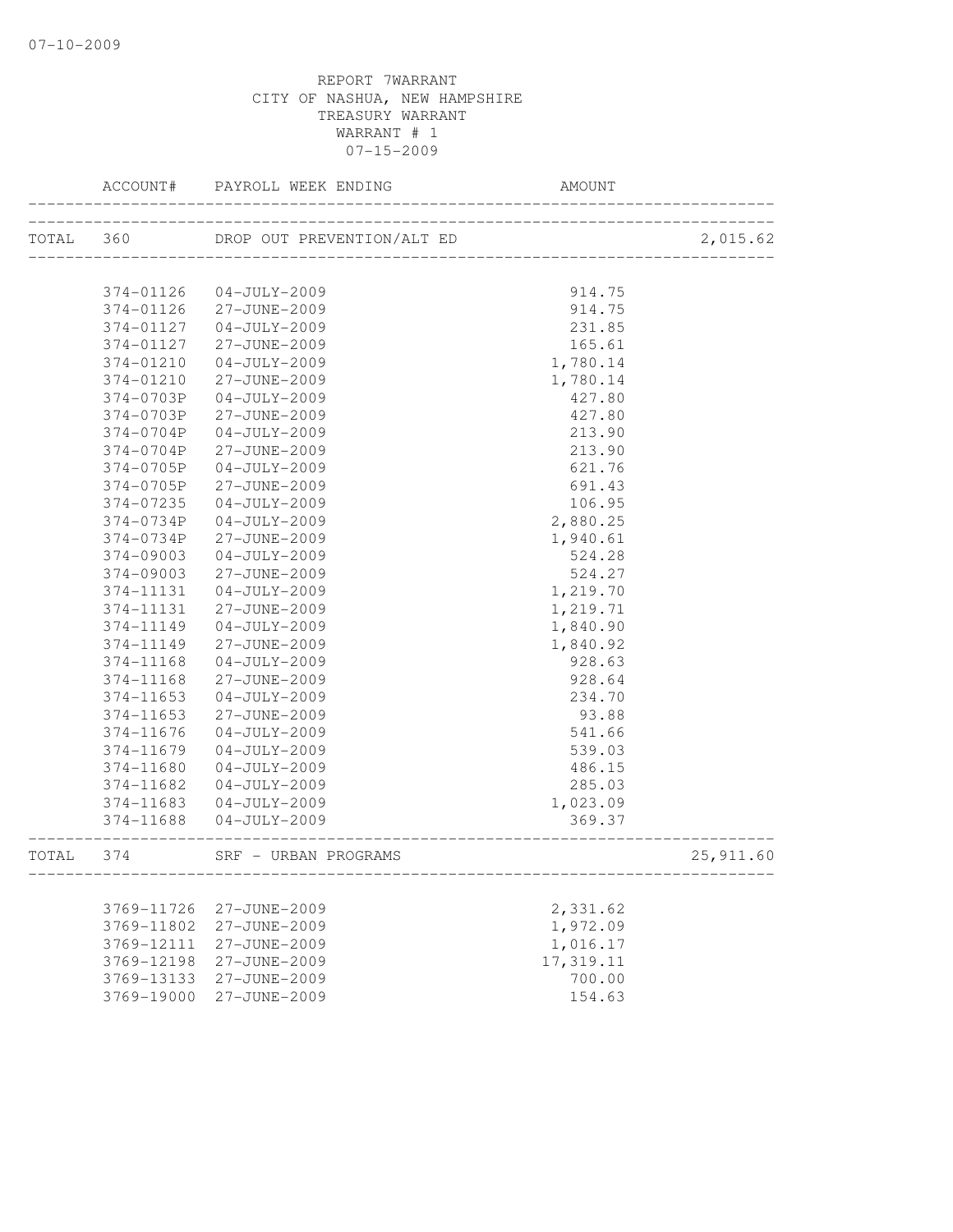|       | ACCOUNT#                               | PAYROLL WEEK ENDING                          | AMOUNT                        |            |
|-------|----------------------------------------|----------------------------------------------|-------------------------------|------------|
| TOTAL | 376                                    | TITLE I ESEA                                 |                               | 23, 493.62 |
|       | 3779-13133<br>3779-13133               | $04 - JULY - 2009$<br>27-JUNE-2009           | 1,350.00<br>2,443.75          |            |
| TOTAL | 377                                    | TITLE III ENHANCE ENG LANGUAGE               |                               | 3,793.75   |
|       | 3909-11726<br>3909-12111<br>3909-19000 | 27-JUNE-2009<br>27-JUNE-2009<br>27-JUNE-2009 | 2,019.06<br>81.81<br>1,400.00 |            |
| TOTAL | 390                                    | VOC ED SECONDARY PERKINS                     |                               | 3,500.87   |
|       | 3927-13133                             | 27-JUNE-2009                                 | 175.00                        |            |
| TOTAL | 392                                    | CULINARY ARTS                                |                               | 175.00     |
|       |                                        | 3937-19000 27-JUNE-2009                      | 809.02                        |            |
| TOTAL | 393                                    | DAY CARE                                     |                               | 809.02     |
|       | 3959-11805                             | 3959-11726 27-JUNE-2009<br>27-JUNE-2009      | 47,618.47<br>1,400.81         |            |
| TOTAL | 395                                    | IDEA BASIC SPEC ED                           |                               | 49,019.28  |
|       | 3969-11726                             | 27-JUNE-2009                                 | 2,514.47                      |            |
| TOTAL | 396                                    | IDEA PRESCHOOL SPEC ED                       |                               | 2,514.47   |
|       | 3977-12111                             | 3977-12111 04-JULY-2009<br>27-JUNE-2009      | $-371.25$<br>2,936.92         |            |
| TOTAL | 397                                    | SPECIAL ED LOCAL                             |                               | 2,565.67   |
|       |                                        |                                              |                               |            |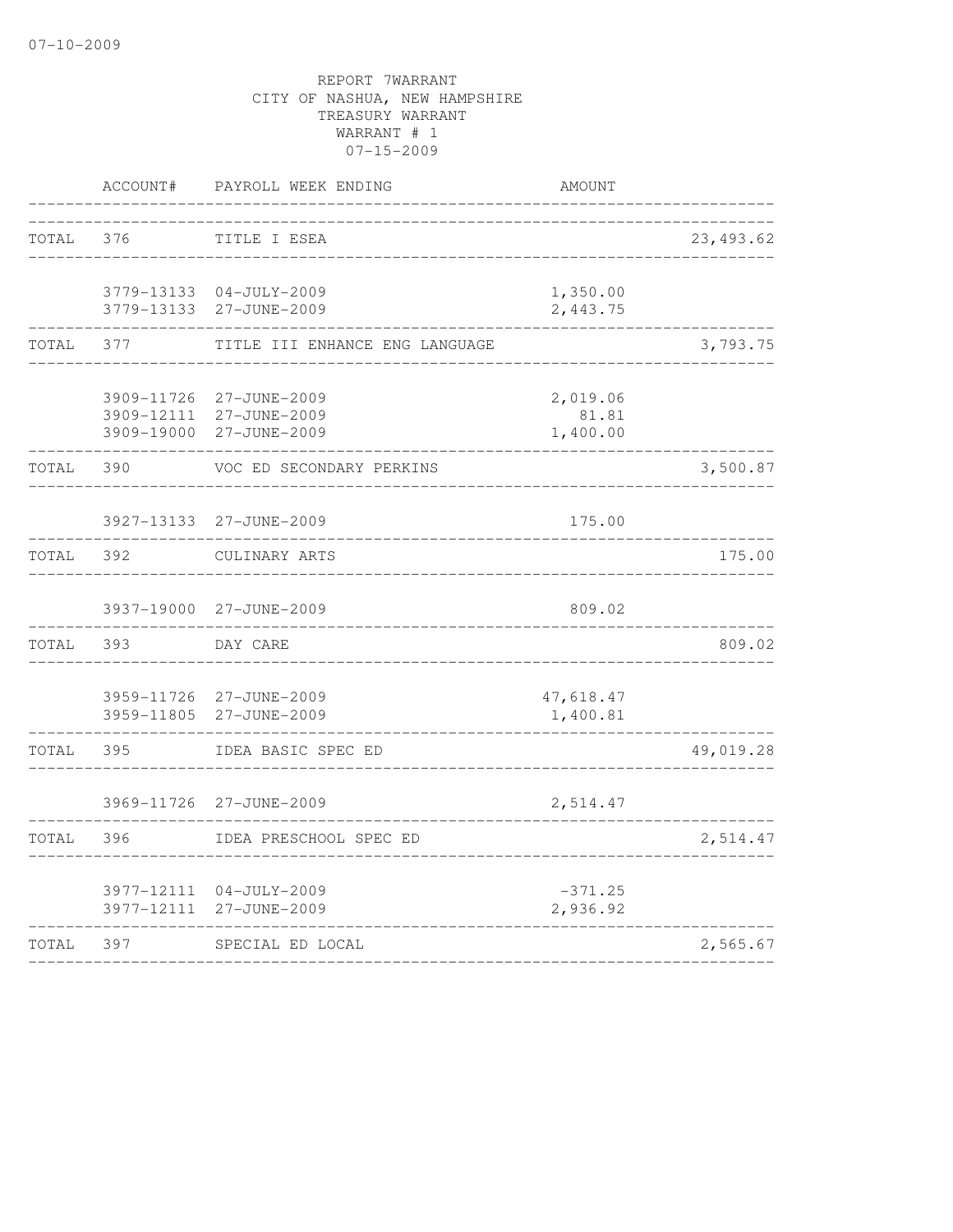|       | ACCOUNT#               | PAYROLL WEEK ENDING         | AMOUNT           |           |
|-------|------------------------|-----------------------------|------------------|-----------|
|       | 501-11033              | $04 - JULY - 2009$          | 1,105.65         |           |
|       | 501-11033              | 27-JUNE-2009                | 1,277.28         |           |
|       | 501-11445              | $04 - JULY - 2009$          | 553.56           |           |
|       | $501 - 11445$          | 27-JUNE-2009                | 553.56           |           |
|       | 501-11463              | $04 - JULY - 2009$          | 769.93           |           |
|       | 501-11463              | 27-JUNE-2009                | 769.94           |           |
|       | 501-11470              | $04 - JULY - 2009$          | 827.74           |           |
|       | $501 - 11470$          | 27-JUNE-2009                | 827.74           |           |
|       | 501-11471              | $04 - JULY - 2009$          | 1,926.42         |           |
|       | 501-11471              | 27-JUNE-2009                | 1,926.42         |           |
|       | 501-11611              | $04 - JULY - 2009$          | 528.68           |           |
|       | 501-11611              | 27-JUNE-2009                | 528.68           |           |
| TOTAL | 501                    | MAYOR'S OFFICE              |                  | 11,595.60 |
|       |                        |                             |                  |           |
|       | 502-11113              | $04 - JULY - 2009$          | 1,526.00         |           |
|       | 502-11113              | 27-JUNE-2009                | 1,526.00         |           |
|       | 502-11195              | $04 - JULY - 2009$          | 1,999.68         |           |
|       | 502-11195              | 27-JUNE-2009                | 1,999.67         |           |
|       | 502-11219              | $04 - JULY - 2009$          | 1,766.75         |           |
|       | 502-11219              | 27-JUNE-2009                | 1,766.76         |           |
|       | 502-11518              | $04 - JULY - 2009$          | 1,615.60         |           |
|       | 502-11518              | 27-JUNE-2009                | 1,615.59         |           |
| TOTAL | 502                    | LEGAL DEPARTMENT            |                  | 13,816.05 |
|       |                        |                             |                  |           |
|       | 503-11071              | $04 - JULY - 2009$          | 1,196.30         |           |
|       | 503-11071              | 27-JUNE-2009                | 1,196.29         |           |
|       | 503-12092              | $04 - JULY - 2009$          | 490.64           |           |
|       | 503-12092              | 27-JUNE-2009                | 490.64           |           |
| TOTAL | 503                    | BOARD OF ALDERMEN           |                  | 3,373.87  |
|       | 508-11130              | 04-JULY-2009                | 810.00           |           |
|       | 508-11130              | 27-JUNE-2009                | 809.99           |           |
|       |                        | $04 - JULY - 2009$          |                  |           |
|       | 508-11446<br>508-11446 | 27-JUNE-2009                | 813.98<br>813.98 |           |
|       |                        |                             |                  |           |
| TOTAL | 508                    | INSURANCE-EMPLOYEE BENEFITS |                  | 3,247.95  |
|       | 511-11247              | $04 - JULY - 2009$          | 662.00           |           |
|       | 511-11247              | 27-JUNE-2009                | 662.00           |           |
|       |                        |                             |                  |           |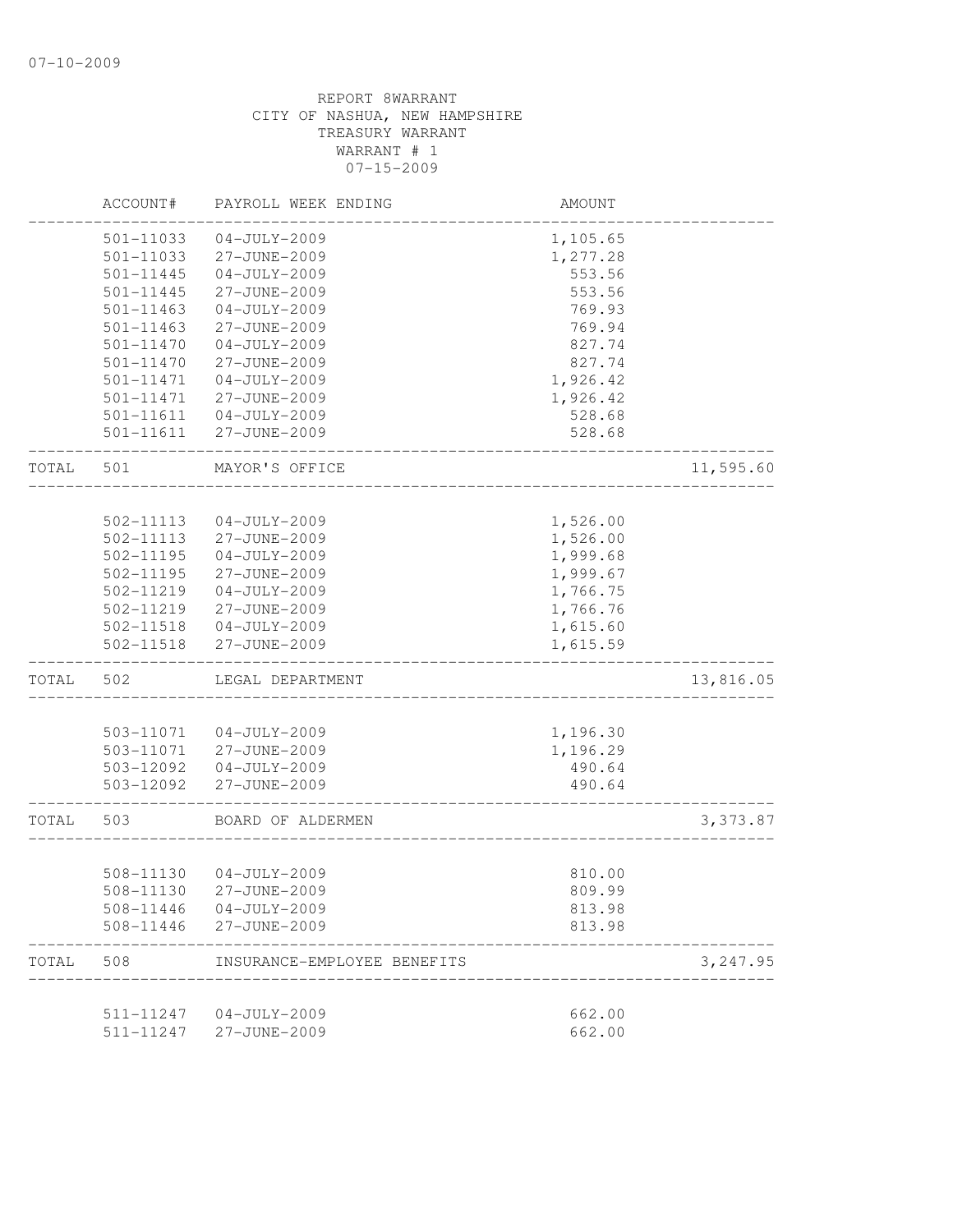|                        | ACCOUNT# PAYROLL WEEK ENDING                                    | AMOUNT              |          |
|------------------------|-----------------------------------------------------------------|---------------------|----------|
|                        | -------------------<br>TOTAL 511 CITI-STAT (FORMERLY ADMIN SVS) |                     | 1,324.00 |
|                        |                                                                 |                     |          |
|                        | 512-11005 04-JULY-2009                                          | 876.87              |          |
| 512-11005              | 27-JUNE-2009                                                    | 876.86              |          |
| 512-11050              | $04 - JULY - 2009$                                              | 11,738.53<br>718.17 |          |
| 512-11050<br>512-11064 | 27-JUNE-2009<br>04-JULY-2009                                    | 954.94              |          |
| 512-11064              | 27-JUNE-2009                                                    | 954.94              |          |
| 512-11073              | 04-JULY-2009                                                    | 1,544.89            |          |
| 512-11073              | 27-JUNE-2009                                                    | 1,544.88            |          |
| 512-11134              | $04 - JULY - 2009$                                              | 750.52              |          |
| 512-11134              | 27-JUNE-2009                                                    | 750.52              |          |
|                        |                                                                 | 2,178.03            |          |
| 512-11165<br>512-11165 | 04-JULY-2009<br>27-JUNE-2009                                    | 2,178.03            |          |
| 512-11173              | $04 - JULY - 2009$                                              | 1,364.20            |          |
| 512-11173              | 27-JUNE-2009                                                    | 1,364.20            |          |
| 512-11177              | $04 - JULY - 2009$                                              | 1,885.72            |          |
| 512-11177              | 27-JUNE-2009                                                    | 1,885.72            |          |
| 512-11222              | $04 - JULY - 2009$                                              | 957.32              |          |
| 512-11222              | 27-JUNE-2009                                                    | 957.31              |          |
| 512-11224              | 04-JULY-2009                                                    | 957.63              |          |
| 512-11224              | 27-JUNE-2009                                                    | 957.64              |          |
| 512-11232              | 04-JULY-2009                                                    | 1,010.46            |          |
| 512-11232              | 27-JUNE-2009                                                    | 1,010.46            |          |
| 512-11265              | 04-JULY-2009                                                    | 833.85              |          |
| 512-11265              | 27-JUNE-2009                                                    | 833.85              |          |
| 512-11531              | 04-JULY-2009                                                    | 1,305.85            |          |
| 512-11531              | 27-JUNE-2009                                                    | 1,353.84            |          |
| 512-11684              | 04-JULY-2009                                                    | 827.73              |          |
| 512-11684              | 27-JUNE-2009                                                    | 827.74              |          |
| 512-11714              | 04-JULY-2009                                                    | 903.15              |          |
| 512-11714              | 27-JUNE-2009                                                    | 903.15              |          |
| 512-11740              | 04-JULY-2009                                                    | 1,575.30            |          |
| 512-11740              | 27-JUNE-2009                                                    | 1,575.29            |          |
| 512-12033              | 04-JULY-2009                                                    | 581.13              |          |
|                        |                                                                 | 581.13              |          |
| 512-12052              | $04 - JULY - 2009$                                              | 760.15              |          |
| 512-12052              | 27-JUNE-2009                                                    | 560.36              |          |
| 512-12056              | $04 - JULY - 2009$                                              | 357.66              |          |
| 512-12056              | 27-JUNE-2009                                                    | 364.52              |          |
| 512-12749              | $04 - JULY - 2009$                                              | 592.40              |          |
| 512-12749              | 27-JUNE-2009                                                    | 592.39              |          |
| 512-13004              | $04 - JULY - 2009$                                              | 152.92              |          |
| 512-13004              | 27-JUNE-2009                                                    | 31.04               |          |
|                        |                                                                 |                     |          |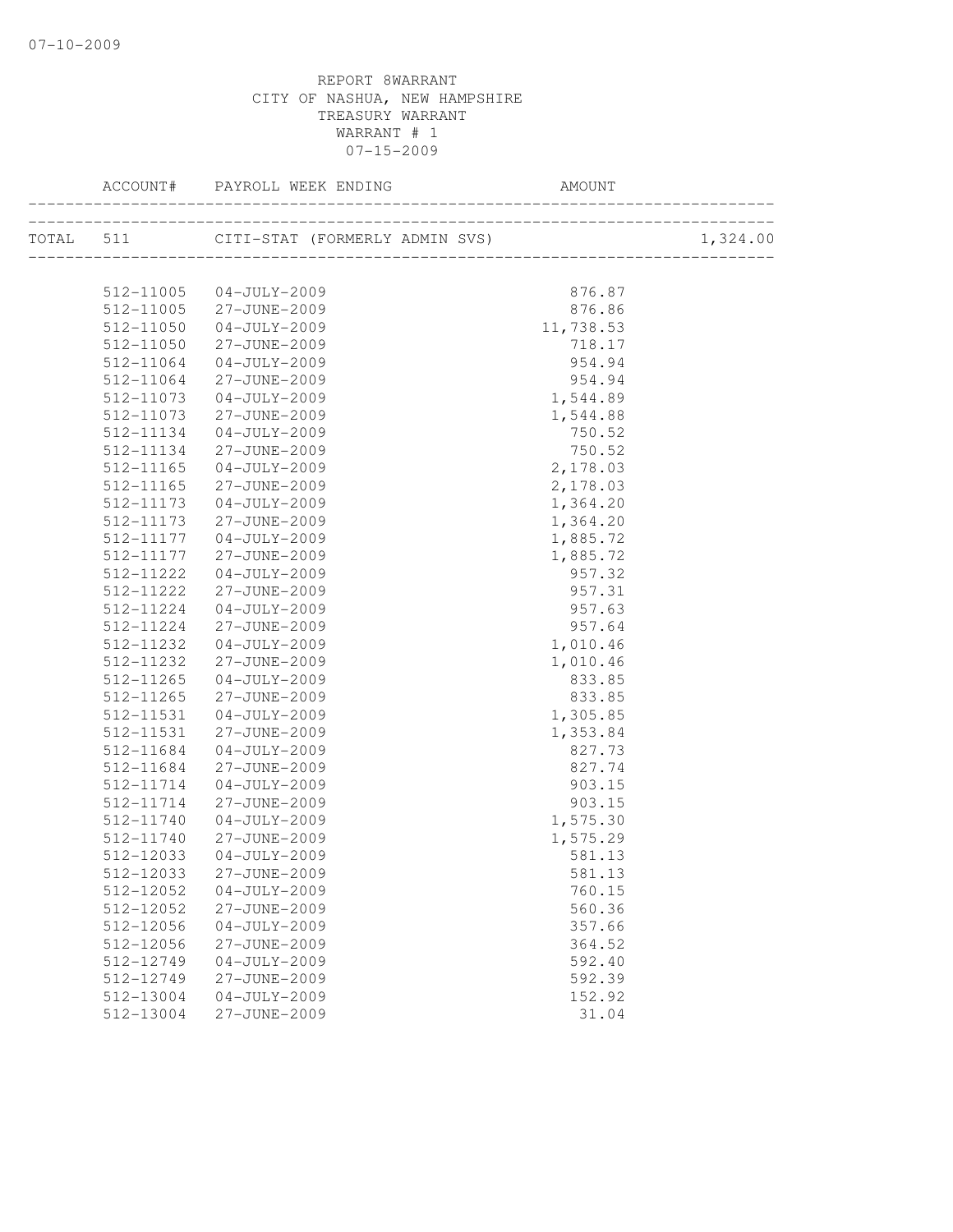|       | ACCOUNT#               | PAYROLL WEEK ENDING                | AMOUNT               |           |
|-------|------------------------|------------------------------------|----------------------|-----------|
| TOTAL | 512                    | FINANCIAL SERVICES                 |                      | 52,931.29 |
|       |                        |                                    |                      |           |
|       | 513-11117              | $04 - JULY - 2009$                 | 1,533.60             |           |
|       | 513-11117              | 27-JUNE-2009                       | 1,533.61             |           |
|       | 513-11171              | $04 - JULY - 2009$                 | 2,571.32             |           |
|       | 513-11171              | 27-JUNE-2009                       | 4,039.08             |           |
|       | 513-11213              | $04-JULY-2009$                     | 1,219.70             |           |
|       | 513-11213              | 27-JUNE-2009                       | 1,219.71             |           |
|       | 513-11223              | $04 - JULY - 2009$                 | 737.23               |           |
|       |                        | 513-11223 27-JUNE-2009             | 737.23               |           |
| TOTAL | 513                    | CITY CLERK'S OFFICE                |                      | 13,591.48 |
|       | 514-11441              |                                    |                      |           |
|       |                        | $04 - JULY - 2009$                 | 1,364.20             |           |
|       | 514-11441              | 27-JUNE-2009                       | 1,364.20             |           |
|       | 514-11540              | $04-JULY-2009$                     | 1,017.42             |           |
|       | 514-11540              | 27-JUNE-2009                       | 1,017.42<br>936.70   |           |
|       | 514-11578<br>514-11578 | $04 - JULY - 2009$                 | 936.70               |           |
|       |                        | 27-JUNE-2009                       |                      |           |
|       | 514-11589<br>514-11589 | $04 - JULY - 2009$<br>27-JUNE-2009 | 1,014.25<br>1,014.26 |           |
| TOTAL | 514                    | INSURANCE-PROPERTY & CASUALTY      |                      | 8,665.15  |
|       |                        |                                    |                      |           |
|       | 515-11031              | $04 - JULY - 2009$                 | 1,044.25             |           |
|       | 515-11031              | 27-JUNE-2009                       | 1,044.26             |           |
|       | 515-11350              | $04-JULY-2009$                     | 903.15               |           |
|       | 515-11350              | 27-JUNE-2009                       | 903.15               |           |
|       | 515-11446              | $04-JULY-2009$                     | 271.32               |           |
|       | 515-11446              | 27-JUNE-2009                       | 271.32               |           |
|       | 515-11447              | $04 - JULY - 2009$                 | 1,622.10             |           |
|       | 515-11447              | 27-JUNE-2009                       | 1,622.11             |           |
| TOTAL | 515                    | HUMAN RESOURCES                    |                      | 7,681.66  |
|       |                        |                                    |                      |           |
|       | 516-11147              | $04 - JULY - 2009$                 | 617.67               |           |
|       | 516-11147              | 27-JUNE-2009                       | 617.67               |           |
|       | 516-11148              | $04 - JULY - 2009$                 | 938.85               |           |
|       | 516-11148              | 27-JUNE-2009                       | 938.85               |           |
|       | 516-11459              | $04 - JULY - 2009$                 | 1,196.30             |           |
|       | 516-11459              | 27-JUNE-2009                       | 1,196.29             |           |
|       | 516-11573              | $04 - JULY - 2009$                 | 895.45               |           |
|       | 516-11573              | 27-JUNE-2009                       | 895.46               |           |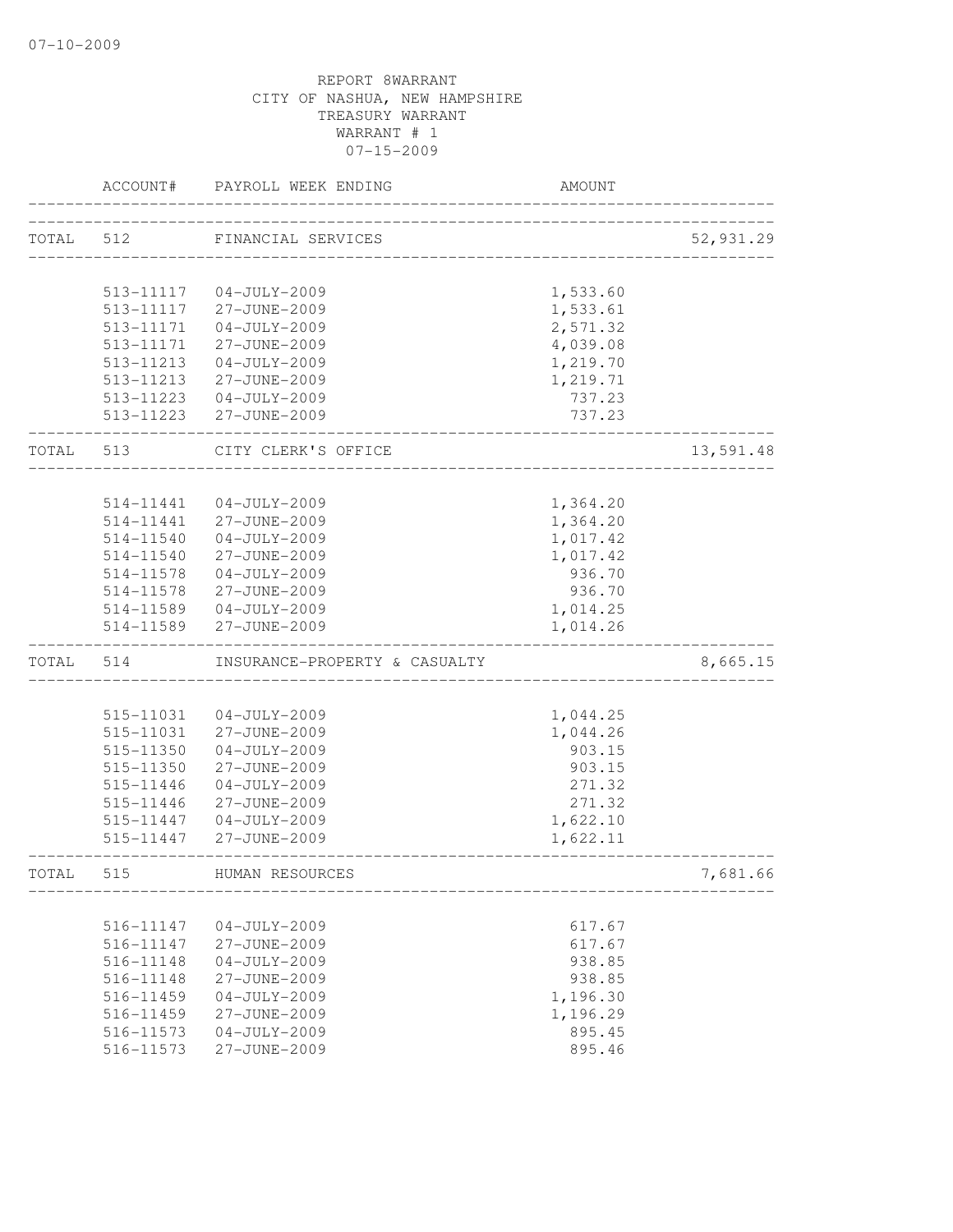|           | ACCOUNT#               | PAYROLL WEEK ENDING                | AMOUNT                          |           |
|-----------|------------------------|------------------------------------|---------------------------------|-----------|
| TOTAL     | 516                    | PURCHASING DEPARTMENT              | _______________________________ | 7,296.54  |
|           | 517-11198              | $04 - JULY - 2009$                 | 1,077.40                        |           |
|           | 517-11198              | 27-JUNE-2009                       | 1,077.41                        |           |
|           | 517-11266              | $04 - JULY - 2009$                 | 623.58                          |           |
|           | 517-11266              | 27-JUNE-2009                       | 623.58                          |           |
|           | 517-11420              | $04 - JULY - 2009$                 | 722.90                          |           |
|           | $517 - 11420$          | 27-JUNE-2009                       | 722.90                          |           |
|           | 517-12063              | $04 - JULY - 2009$                 | 284.23                          |           |
|           |                        | 517-12063 27-JUNE-2009             | 284.23                          |           |
| TOTAL 517 |                        | BUILDING MAINT - CITY ADMIN        | ____________                    | 5, 416.23 |
|           |                        |                                    |                                 |           |
|           | 519-11014              | $04 - JULY - 2009$                 | 1,069.50                        |           |
|           | 519-11014              | 27-JUNE-2009                       | 1,069.50                        |           |
|           | 519-11016              | $04 - JULY - 2009$                 | 938.85                          |           |
|           | 519-11016              | 27-JUNE-2009                       | 938.85                          |           |
|           | 519-11017              | 04-JULY-2009                       | 783.92                          |           |
|           | 519-11017              | 27-JUNE-2009                       | 783.92                          |           |
|           | 519-11115              | $04 - JULY - 2009$                 | 1,873.49                        |           |
|           | 519-11115              | 27-JUNE-2009                       | 1,873.48                        |           |
|           | 519-11146              | $04 - JULY - 2009$                 | 816.63                          |           |
|           | 519-11146              | 27-JUNE-2009                       | 816.64                          |           |
|           | 519-11153<br>519-11153 | $04 - JULY - 2009$<br>27-JUNE-2009 | 589.70<br>589.71                |           |
|           | 519-11154              | $04 - JULY - 2009$                 | 617.67                          |           |
|           | 519-11154              | 27-JUNE-2009                       | 617.67                          |           |
|           | 519-11205              | $04 - JULY - 2009$                 | 773.51                          |           |
|           | 519-11205              | 27-JUNE-2009                       | 773.51                          |           |
|           | 519-11241              | $04 - JULY - 2009$                 | 1,328.18                        |           |
|           | 519-11241              | 27-JUNE-2009                       | 1,328.18                        |           |
| TOTAL     | 519                    | ASSESSORS                          |                                 | 17,582.91 |
|           |                        |                                    |                                 |           |
|           | 520-12077              | $04 - JULY - 2009$                 | 256.93                          |           |
|           | 520-12077              | 27-JUNE-2009                       | 256.94                          |           |
| TOTAL     | 520                    | HUNT BUILDING                      |                                 | 513.87    |
|           | 522-11127              | $04 - JULY - 2009$                 | 1,626.12                        |           |
|           | 522-11127              | 27-JUNE-2009                       | 1,626.12                        |           |
|           | 522-11128              | $04 - JULY - 2009$                 | 1,096.70                        |           |
|           | 522-11128              | 27-JUNE-2009                       | 1,096.69                        |           |
|           |                        |                                    |                                 |           |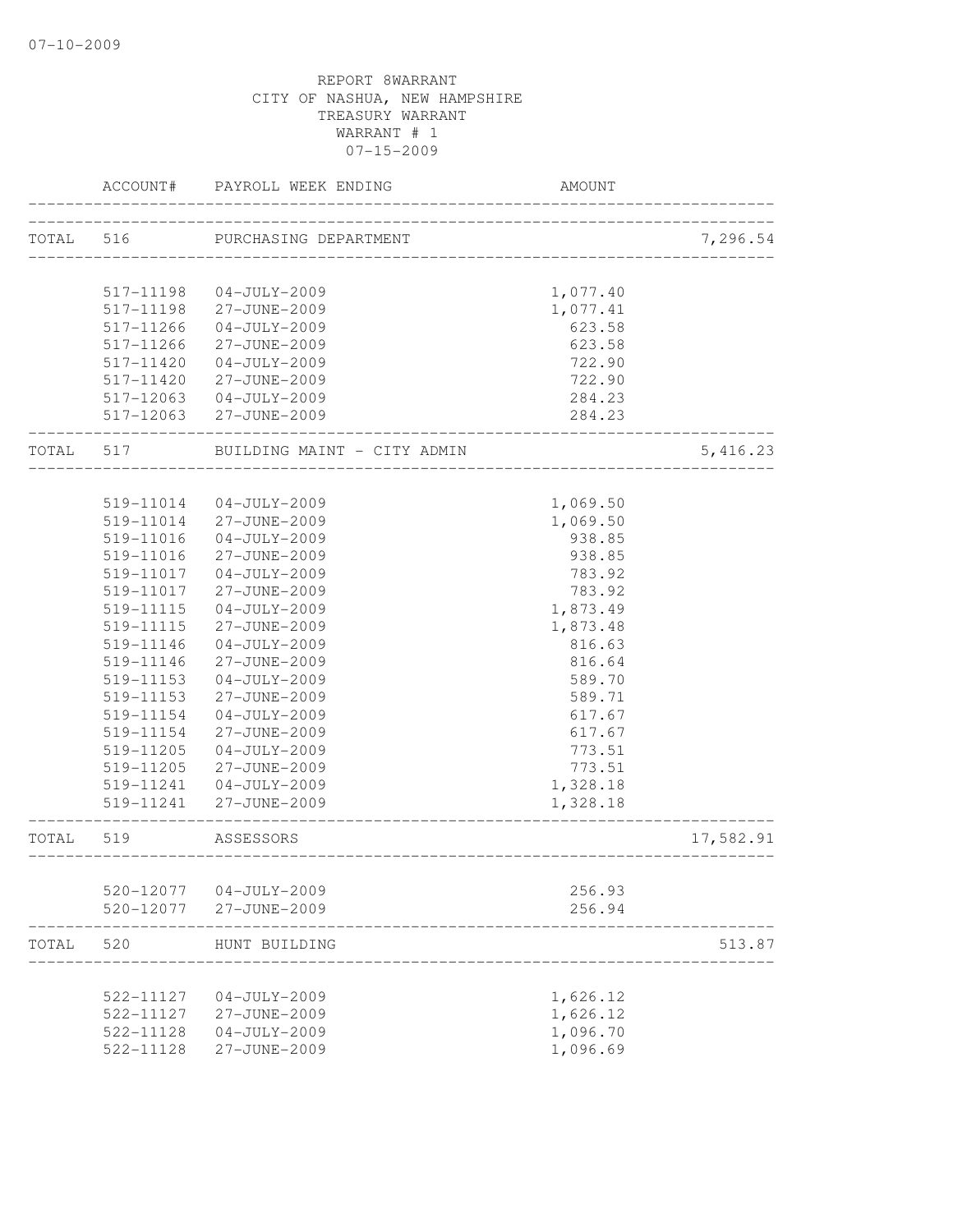|       | ACCOUNT#  | PAYROLL WEEK ENDING     | AMOUNT    |            |
|-------|-----------|-------------------------|-----------|------------|
|       | 522-11356 | $04 - JULY - 2009$      | 928.63    |            |
|       | 522-11356 | 27-JUNE-2009            | 928.64    |            |
|       | 522-11429 | $04 - JULY - 2009$      | 1,766.75  |            |
|       | 522-11429 | 27-JUNE-2009            | 1,766.77  |            |
|       | 522-11641 | $04 - JULY - 2009$      | 1,342.55  |            |
|       | 522-11641 | 27-JUNE-2009            | 1,342.56  |            |
|       | 522-11652 | $04 - JULY - 2009$      | 1,404.70  |            |
|       | 522-11652 | 27-JUNE-2009            | 1,404.69  |            |
|       | 522-11721 | $04 - JULY - 2009$      | 1,482.34  |            |
|       | 522-11721 | 27-JUNE-2009            | 1,482.33  |            |
|       | 522-11724 | $04 - JULY - 2009$      | 1,293.10  |            |
|       | 522-11724 | 27-JUNE-2009            | 1,293.11  |            |
|       | 522-11725 | $04-JULY-2009$          | 951.70    |            |
|       | 522-11725 | 27-JUNE-2009            | 951.69    |            |
|       | 522-11729 | $04 - JULY - 2009$      | 2,124.16  |            |
|       | 522-11729 | 27-JUNE-2009            | 2,124.16  |            |
|       | 522-12140 | $04 - JULY - 2009$      | 459.84    |            |
|       | 522-12140 | 27-JUNE-2009            | 287.40    |            |
|       | 522-13004 | $04 - JULY - 2009$      | 37.40     |            |
|       | 522-13004 | 27-JUNE-2009            | 584.60    |            |
|       |           |                         |           |            |
| TOTAL | 522       | INFORMATION TECHNOLOGY  |           | 29, 402.75 |
|       |           | 523-11332 04-JULY-2009  | 957.34    |            |
|       | 523-11332 | 27-JUNE-2009            | 957.33    |            |
| TOTAL | 523       | GIS                     |           | 1,914.67   |
|       |           | 5281-19240 27-JUNE-2009 | 75.60     |            |
| TOTAL | 528       |                         |           | 75.60      |
|       |           |                         |           |            |
|       | 531-11065 | 04-JULY-2009            | 1,078.50  |            |
|       | 531-11065 | 27-JUNE-2009            | 1,078.50  |            |
|       | 531-11085 | 04-JULY-2009            | 877.60    |            |
|       | 531-11085 | 27-JUNE-2009            | 877.59    |            |
|       | 531-11114 | $04-JULY-2009$          | 2,241.79  |            |
|       | 531-11114 | 27-JUNE-2009            | 2,241.79  |            |
|       | 531-11129 | $04 - JULY - 2009$      | 1,280.00  |            |
|       | 531-11129 | 27-JUNE-2009            | 1,280.00  |            |
|       | 531-11164 | $04 - JULY - 2009$      | 1,121.86  |            |
|       | 531-11164 | 27-JUNE-2009            | 1,121.86  |            |
|       | 531-11166 | $04 - JULY - 2009$      | 3,127.56  |            |
|       | 531-11166 | 27-JUNE-2009            | 2,418.70  |            |
|       | 531-11170 | $04 - JULY - 2009$      | 1, 417.72 |            |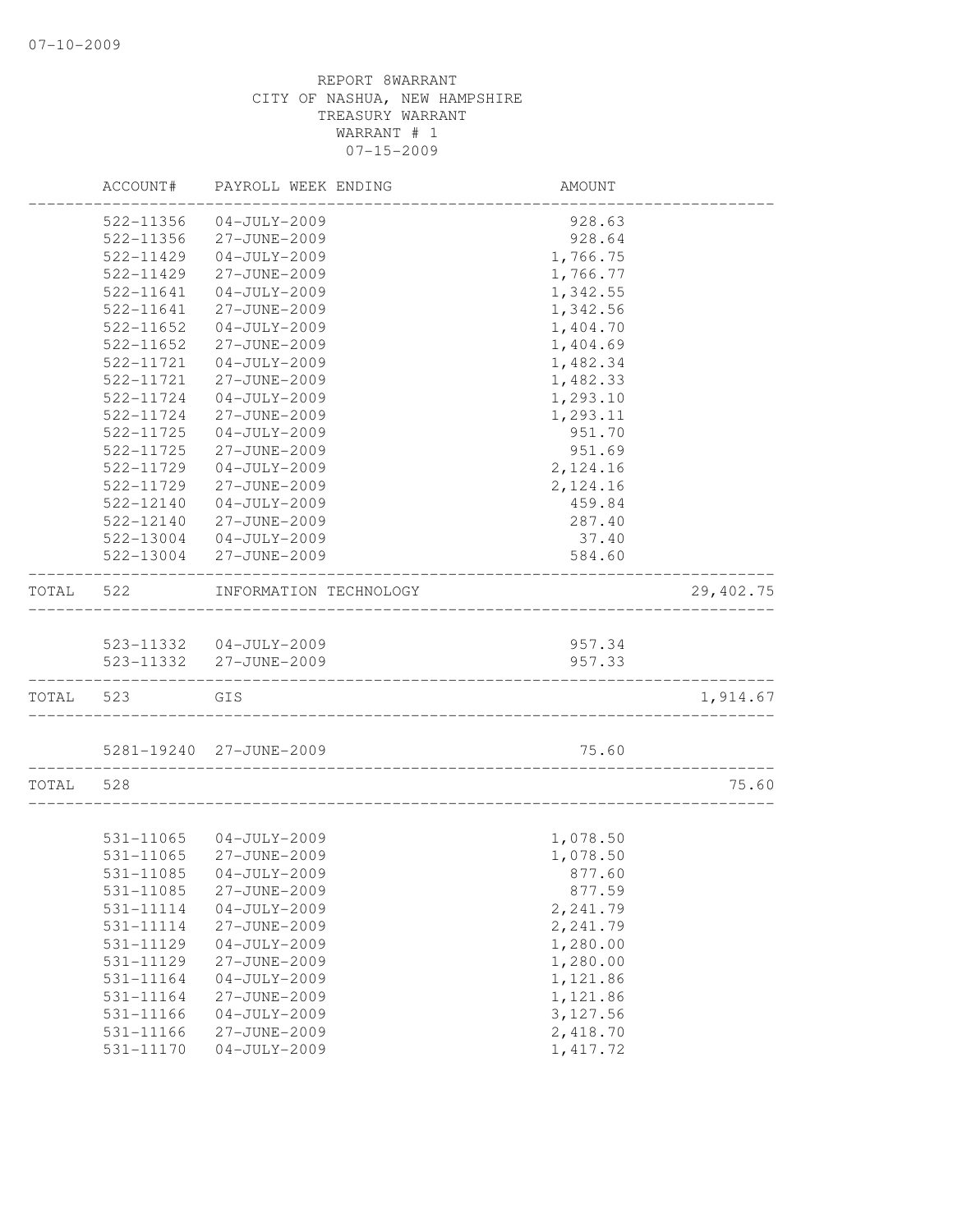| ACCOUNT#      | PAYROLL WEEK ENDING | AMOUNT    |  |
|---------------|---------------------|-----------|--|
| 531-11170     | 27-JUNE-2009        | 1, 417.74 |  |
| 531-11201     | $04 - JULY - 2009$  | 1,287.44  |  |
| 531-11201     | 27-JUNE-2009        | 653.43    |  |
| 531-11203     | $04 - JULY - 2009$  | 634.30    |  |
| 531-11203     | 27-JUNE-2009        | 634.30    |  |
| 531-11226     | $04 - JULY - 2009$  | 773.98    |  |
| 531-11226     | 27-JUNE-2009        | 773.98    |  |
| 531-11242     | $04 - JULY - 2009$  | 1,076.55  |  |
| 531-11242     | 27-JUNE-2009        | 1,076.54  |  |
| $531 - 11245$ | $04 - JULY - 2009$  | 597.35    |  |
| 531-11245     | 27-JUNE-2009        | 597.36    |  |
| 531-11257     | $04-JULY-2009$      | 2,562.90  |  |
| 531-11257     | 27-JUNE-2009        | 2,562.90  |  |
| 531-11398     | $04 - JULY - 2009$  | 600.40    |  |
| 531-11398     | 27-JUNE-2009        | 600.39    |  |
| 531-11477     | $04 - JULY - 2009$  | 602.86    |  |
| 531-11477     | 27-JUNE-2009        | 602.85    |  |
| 531-11487     | $04 - JULY - 2009$  | 1,332.86  |  |
| 531-11487     | 27-JUNE-2009        | 1,332.86  |  |
| 531-11495     | $04 - JULY - 2009$  | 789.84    |  |
| 531-11495     | 27-JUNE-2009        | 987.31    |  |
| 531-11498     | $04 - JULY - 2009$  | 835.86    |  |
| 531-11498     | 27-JUNE-2009        | 835.86    |  |
| $531 - 11516$ | $04 - JULY - 2009$  | 821.80    |  |
| 531-11516     | 27-JUNE-2009        | 821.79    |  |
| 531-11534     | $04 - JULY - 2009$  | 1,460.11  |  |
| 531-11534     | 27-JUNE-2009        | 1,460.12  |  |
| 531-11535     | $04 - JULY - 2009$  | 12,736.18 |  |
| 531-11535     | 27-JUNE-2009        | 12,736.22 |  |
| 531-11537     | $04 - JULY - 2009$  | 13,787.15 |  |
| 531-11537     | 27-JUNE-2009        | 13,787.19 |  |
| 531-11538     | $04-JULY-2009$      | 877.60    |  |
| 531-11538     | 27-JUNE-2009        | 877.60    |  |
| $531 - 11539$ | $04 - JULY - 2009$  | 1,489.35  |  |
| 531-11539     | 27-JUNE-2009        | 1,489.36  |  |
| 531-11544     | $04 - JULY - 2009$  | 4,062.91  |  |
| 531-11544     | 27-JUNE-2009        | 4,062.92  |  |
| 531-11549     | $04 - JULY - 2009$  | 15,345.42 |  |
| 531-11549     | 27-JUNE-2009        | 14,822.26 |  |
| $531 - 11550$ | $04-JULY-2009$      | 911.20    |  |
| 531-11550     | 27-JUNE-2009        | 911.20    |  |
| 531-11552     | $04-JULY-2009$      | 12,330.91 |  |
| 531-11552     | 27-JUNE-2009        | 12,330.91 |  |
| 531-11555     | $04 - JULY - 2009$  | 25,503.55 |  |
| 531-11555     | 27-JUNE-2009        | 25,541.05 |  |
| 531-11558     | $04-JULY-2009$      | 67,665.66 |  |
| 531-11558     | 27-JUNE-2009        | 67,665.54 |  |
| 531-11561     | $04 - JULY - 2009$  | 16,771.33 |  |
|               |                     |           |  |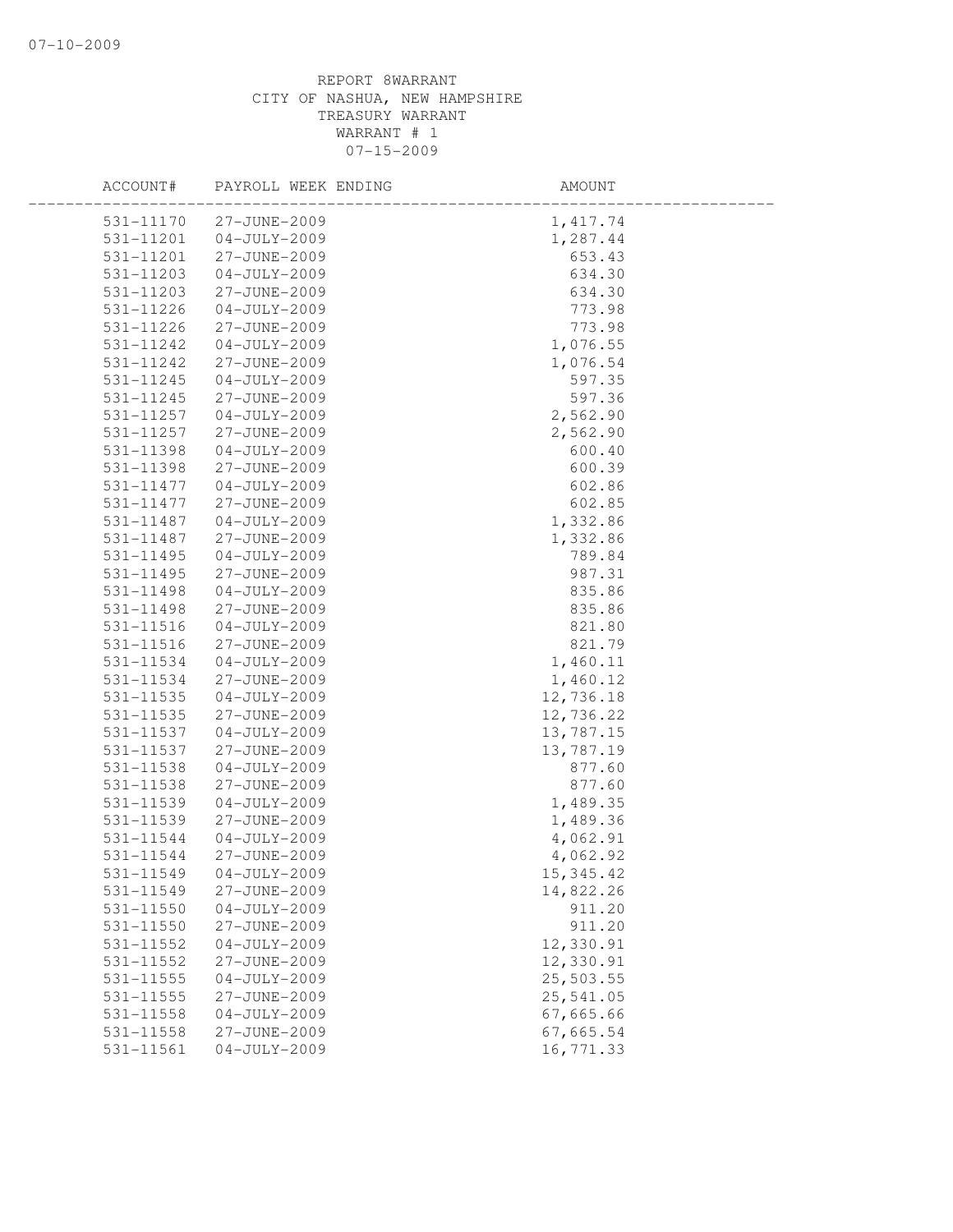| ACCOUNT#               | PAYROLL WEEK ENDING                | AMOUNT               |  |
|------------------------|------------------------------------|----------------------|--|
| 531-11561              | 27-JUNE-2009                       | 16,797.74            |  |
| 531-11567              | $04 - JULY - 2009$                 | 32,539.25            |  |
| 531-11567              | 27-JUNE-2009                       | 32,539.28            |  |
| 531-11569              | $04-JULY-2009$                     | 1,155.50             |  |
| 531-11569              | 27-JUNE-2009                       | 1,155.52             |  |
| 531-11618              | $04 - JULY - 2009$                 | 2,348.54             |  |
| 531-11618              | 27-JUNE-2009                       | 2,694.59             |  |
| 531-11622              | $04 - JULY - 2009$                 | 2,862.49             |  |
| 531-11622              | 27-JUNE-2009                       | 2,862.49             |  |
| 531-11636              | $04 - JULY - 2009$                 | 954.90               |  |
| 531-11636              | 27-JUNE-2009                       | 763.92               |  |
| 531-11664              | $04 - JULY - 2009$                 | 1, 114.75            |  |
| 531-11664              | 27-JUNE-2009                       | 1, 114.74            |  |
| 531-11665              | $04 - JULY - 2009$                 | 751.94               |  |
| 531-11665              | 27-JUNE-2009                       | 751.95               |  |
| 531-11719              | $04 - JULY - 2009$                 | 903.54               |  |
| 531-11719              | 27-JUNE-2009                       | 903.53               |  |
| 531-11732              | $04 - JULY - 2009$                 | 6,223.54             |  |
| 531-11732              | 27-JUNE-2009                       | 6,223.55             |  |
| $531 - 12020$          | $04 - JULY - 2009$                 | 915.08               |  |
| 531-12020              | 27-JUNE-2009                       | 915.07               |  |
| 531-12042              | $04 - JULY - 2009$                 | 1,729.26             |  |
| 531-12042              | 27-JUNE-2009                       | 2,226.99             |  |
| 531-12066              | $04 - JULY - 2009$                 | 657.80               |  |
| 531-12066              | 27-JUNE-2009                       | 657.80               |  |
| 531-12068              | $04 - JULY - 2009$                 | 1,468.41             |  |
| 531-12068              | 27-JUNE-2009                       | 1,468.42             |  |
| 531-12071              | $04-JULY-2009$                     | 251.32               |  |
| 531-12071              | 27-JUNE-2009                       | 251.32               |  |
| 531-12119              | $04 - JULY - 2009$                 | 1,102.71             |  |
| 531-12119              | 27-JUNE-2009                       | 1,102.70             |  |
| 531-13004              | $04 - JULY - 2009$                 | 3,205.17             |  |
| 531-13004              | 27-JUNE-2009                       | 3,549.90             |  |
| 531-13038<br>531-13038 | $04 - JULY - 2009$<br>27-JUNE-2009 | 523.14<br>900.70     |  |
| 531-13040              |                                    |                      |  |
| 531-13040              | $04 - JULY - 2009$<br>27-JUNE-2009 | 5,012.48<br>5,358.92 |  |
| 531-13044              | $04 - JULY - 2009$                 | 10,065.17            |  |
| 531-13044              | 27-JUNE-2009                       | 1,561.91             |  |
| 531-13047              | $04 - JULY - 2009$                 | 7,110.07             |  |
| 531-13047              | 27-JUNE-2009                       | 13,714.99            |  |
| 531-13048              | $04-JULY-2009$                     | 6,838.87             |  |
| 531-13048              | 27-JUNE-2009                       | 6,907.43             |  |
| 531-15002              | $04 - JULY - 2009$                 | 43,865.67            |  |
| 531-17003              | $04 - JULY - 2009$                 | 600.00               |  |
| 531-17006              | 27-JUNE-2009                       | 400.00               |  |
|                        |                                    |                      |  |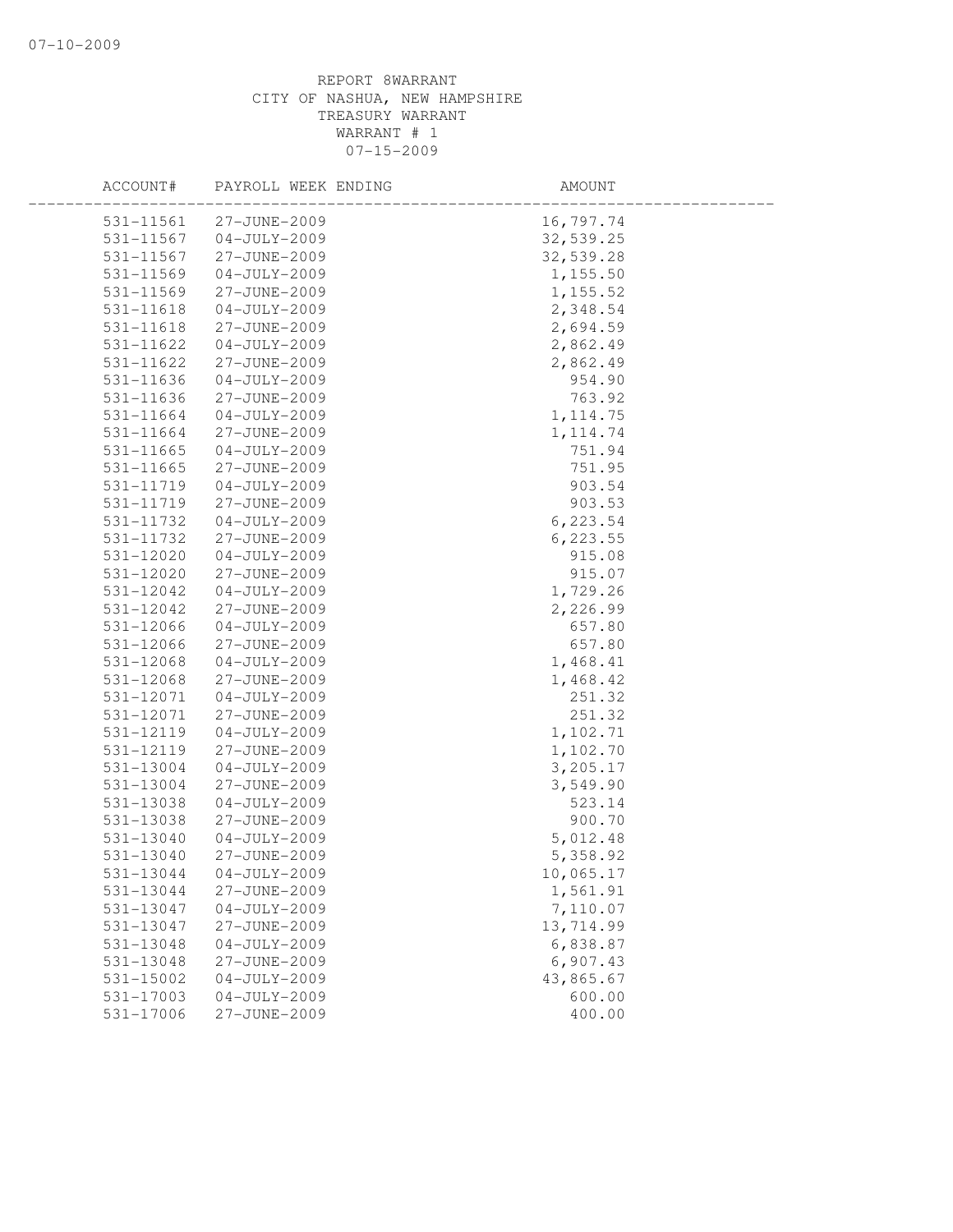|           | ACCOUNT# PAYROLL WEEK ENDING | AMOUNT     |            |
|-----------|------------------------------|------------|------------|
|           | TOTAL 531 POLICE DEPARTMENT  |            | 610,625.72 |
|           |                              |            |            |
|           | 532-11024 04-JULY-2009       | 2,002.10   |            |
|           | 532-11024 27-JUNE-2009       | 2,002.10   |            |
| 532-11036 | 04-JULY-2009                 | 1,819.32   |            |
| 532-11036 | 27-JUNE-2009                 | 1,819.33   |            |
| 532-11063 | 04-JULY-2009                 | 1,404.80   |            |
| 532-11063 | 27-JUNE-2009                 | 1,404.80   |            |
| 532-11066 | $04 - JULY - 2009$           | 1,297.68   |            |
| 532-11066 | 27-JUNE-2009                 | 1,297.69   |            |
| 532-11069 | 04-JULY-2009                 | 2,634.72   |            |
| 532-11069 | 27-JUNE-2009                 | 2,634.71   |            |
| 532-11111 | 04-JULY-2009                 | 2,120.60   |            |
| 532-11111 | 27-JUNE-2009                 | 2,120.59   |            |
| 532-11207 | 04-JULY-2009                 | 6,457.55   |            |
| 532-11207 | 27-JUNE-2009                 | 6,457.55   |            |
| 532-11281 | 04-JULY-2009                 | 958.10     |            |
| 532-11281 | 27-JUNE-2009                 | 958.08     |            |
| 532-11285 | $04 - JULY - 2009$           | 8,008.87   |            |
| 532-11285 | 27-JUNE-2009                 | 8,008.87   |            |
| 532-11291 | $04 - JULY - 2009$           | 7,068.23   |            |
| 532-11291 | 27-JUNE-2009                 | 6,745.60   |            |
| 532-11298 | $04 - JULY - 2009$           | 950.10     |            |
| 532-11298 | 27-JUNE-2009                 | 1,341.32   |            |
| 532-11300 | 04-JULY-2009                 | 36,096.22  |            |
| 532-11300 | 27-JUNE-2009                 | 35,958.76  |            |
| 532-11303 | $04 - JULY - 2009$           | 1,173.64   |            |
| 532-11303 | 27-JUNE-2009                 | 1,173.65   |            |
| 532-11305 | $04 - JULY - 2009$           | 4,682.97   |            |
| 532-11305 | 27-JUNE-2009                 | 4,682.97   |            |
| 532-11309 | $04 - JULY - 2009$           | 104,230.77 |            |
| 532-11309 | 27-JUNE-2009                 | 104,230.77 |            |
| 532-11663 | 04-JULY-2009                 | 1,447.40   |            |
| 532-11663 | 27-JUNE-2009                 | 1,447.39   |            |
| 532-11666 | $04 - JULY - 2009$           | 1,461.88   |            |
| 532-11666 | 27-JUNE-2009                 | 1,461.86   |            |
| 532-11669 | $04-JULY-2009$               | 1,461.88   |            |
| 532-11669 | 27-JUNE-2009                 | 1,461.86   |            |
| 532-12070 | $04 - JULY - 2009$           | 35,509.93  |            |
| 532-12070 | 27-JUNE-2009                 | 25,967.61  |            |
| 532-13004 | $04 - JULY - 2009$           | 296.30     |            |
| 532-13018 | $04 - JULY - 2009$           | 2,445.47   |            |
| 532-13018 | 27-JUNE-2009                 | 1,697.90   |            |
| 532-13024 | 27-JUNE-2009                 | 787.44     |            |
| 532-13050 | $04 - JULY - 2009$           | 12,706.22  |            |
| 532-13050 | 27-JUNE-2009                 | 11,032.10  |            |
|           |                              |            |            |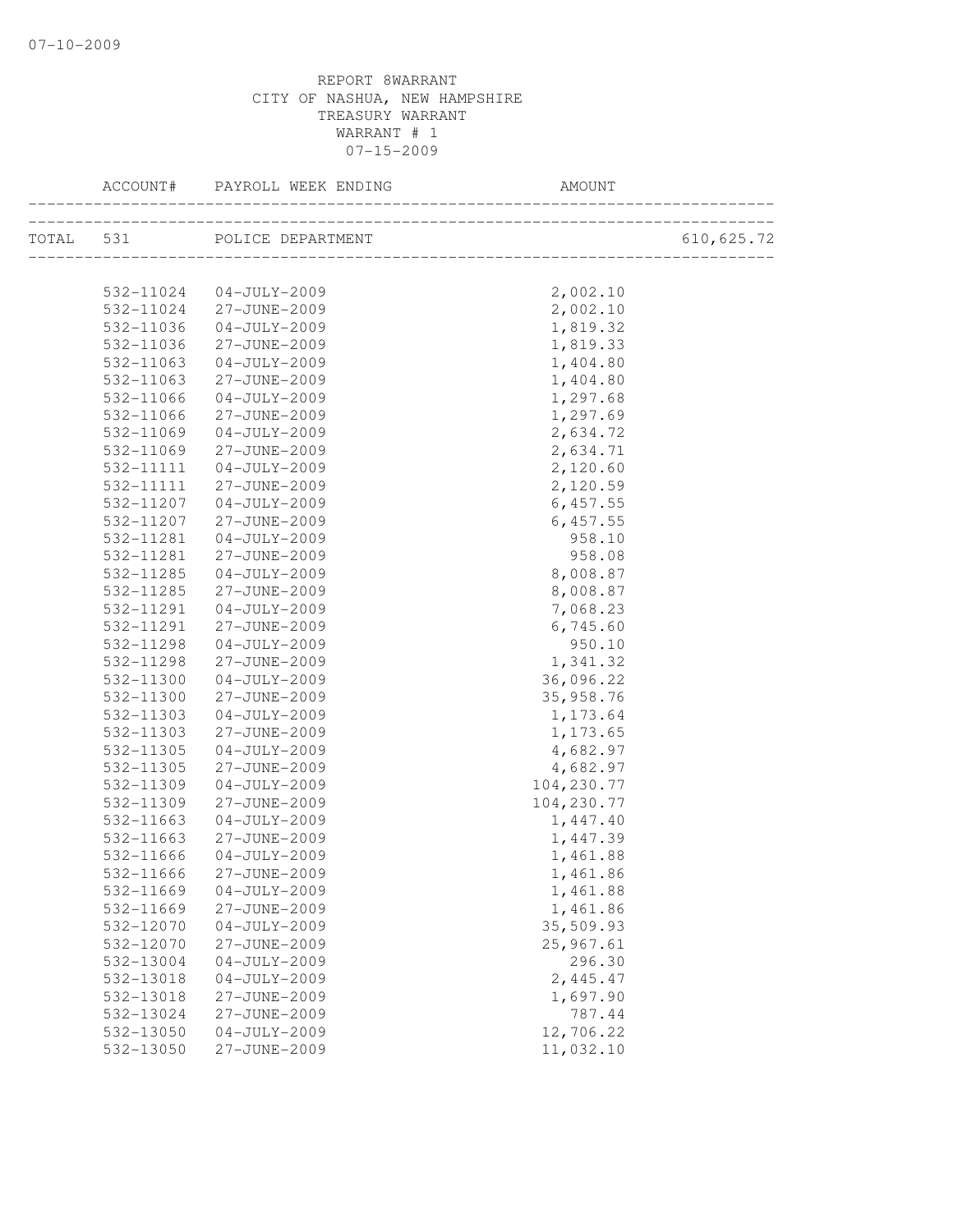|       | ACCOUNT#  | PAYROLL WEEK ENDING                    | AMOUNT               |            |
|-------|-----------|----------------------------------------|----------------------|------------|
|       | 532-15002 | $04 - JULY - 2009$                     | 45,585.31            |            |
|       | 532-18030 | $04 - JULY - 2009$                     | 100.00               |            |
|       | 532-18039 | $04 - JULY - 2009$                     | 1,875.00             |            |
|       | 532-18084 | $04 - JULY - 2009$                     | 1,055.54             |            |
|       | 532-19231 | $04 - JULY - 2009$                     | 1,372.85             |            |
|       | 532-19231 | 27-JUNE-2009                           | 1,372.85             |            |
|       | 532-19232 | $04 - JULY - 2009$                     | 1,814.32             |            |
|       | 532-19232 | 27-JUNE-2009                           | 1,814.32             |            |
|       | 532-19233 | $04 - JULY - 2009$                     | 2,706.60             |            |
|       | 532-19233 | 27-JUNE-2009                           | 2,706.60             |            |
|       |           | 532-19234 04-JULY-2009                 | 1,857.31             |            |
|       |           | 532-19234 27-JUNE-2009                 | 1,857.31             |            |
| TOTAL | 532       | FIRE DEPARTMENT                        |                      | 525,045.71 |
|       |           |                                        |                      |            |
|       |           | 535-81023 04-JULY-2009                 | 192.30               |            |
|       |           | 535-81023 27-JUNE-2009                 | 192.30               |            |
| TOTAL | 535       | EMERGENCY MANAGEMENT                   |                      | 384.60     |
|       |           |                                        |                      |            |
|       |           | 536-11200 04-JULY-2009                 | 1,379.75             |            |
|       |           | 536-11200 27-JUNE-2009                 | 1,379.75             |            |
|       | 536-12137 | 536-12137 04-JULY-2009<br>27-JUNE-2009 | 1,200.12<br>1,200.12 |            |
| TOTAL | 536       | CITYWIDE COMMUNICATIONS                |                      | 5, 159.74  |
|       |           |                                        |                      |            |
|       | 541-11024 | $04 - JULY - 2009$                     | 612.77               |            |
|       | 541-11024 | 27-JUNE-2009                           | 612.76               |            |
|       | 541-11048 | $04 - JULY - 2009$                     | 68.90                |            |
|       | 541-11048 | 27-JUNE-2009                           | 68.90                |            |
|       | 541-11104 | $04 - JULY - 2009$                     | 985.13               |            |
|       | 541-11104 | 27-JUNE-2009                           | 985.14               |            |
|       | 541-11107 | $04 - JULY - 2009$                     | 289.16               |            |
|       | 541-11107 | 27-JUNE-2009                           | 289.16               |            |
|       | 541-11240 | $04 - JULY - 2009$                     | 1,449.15             |            |
|       | 541-11240 | 27-JUNE-2009                           | 1,449.15             |            |
|       | 541-11346 | $04 - JULY - 2009$                     | 287.30               |            |
|       | 541-11346 | 27-JUNE-2009                           | 430.95               |            |
| TOTAL | 541       | COMMUNITY SERVICES DIVISION            |                      | 7,528.47   |
|       |           |                                        |                      |            |
|       | 542-11426 | 04-JULY-2009                           | 1,324.88             |            |
|       | 542-11426 | 27-JUNE-2009                           | 1,324.88             |            |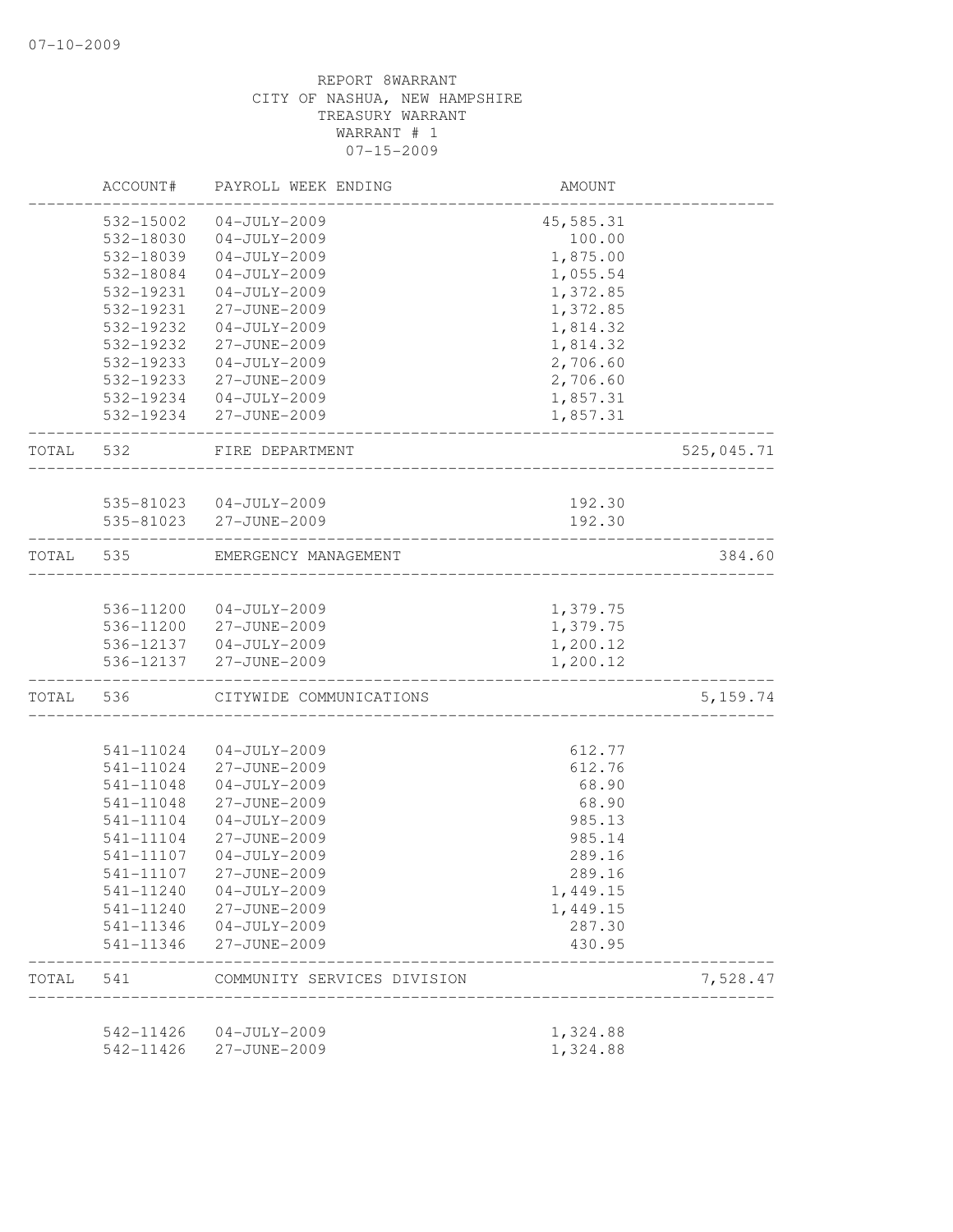|       | ACCOUNT#  | PAYROLL WEEK ENDING        | AMOUNT   |           |
|-------|-----------|----------------------------|----------|-----------|
|       | 542-11584 | $04 - JULY - 2009$         | 3,445.69 |           |
|       | 542-11584 | 27-JUNE-2009               | 3,445.71 |           |
|       | 542-12109 | $04 - JULY - 2009$         | 160.00   |           |
|       | 542-12109 | 27-JUNE-2009               | 400.00   |           |
|       | 542-12582 | $04 - JULY - 2009$         | 588.59   |           |
|       | 542-12582 | 27-JUNE-2009               | 931.98   |           |
| TOTAL | 542       | COMMUNITY HEALTH           |          | 11,621.73 |
|       |           |                            |          |           |
|       | 543-11380 | $04 - JULY - 2009$         | 919.00   |           |
|       | 543-11380 | 27-JUNE-2009               | 919.00   |           |
|       | 543-11438 | $04 - JULY - 2009$         | 1,286.72 |           |
|       | 543-11438 | 27-JUNE-2009               | 1,286.72 |           |
|       | 543-11602 | $04 - JULY - 2009$         | 858.43   |           |
|       | 543-11602 | 27-JUNE-2009               | 858.44   |           |
|       | 543-11604 | $04 - JULY - 2009$         | 1,474.37 |           |
|       | 543-11604 | 27-JUNE-2009               | 1,474.36 |           |
|       | 543-11605 | $04 - JULY - 2009$         | 929.41   |           |
|       | 543-11605 | 27-JUNE-2009               | 929.42   |           |
| TOTAL | 543       | ENVIRONMENTAL HEALTH DEPT. |          | 10,935.87 |
|       |           |                            |          |           |
|       | 544-11008 | $04 - JULY - 2009$         | 723.28   |           |
|       | 544-11008 | 27-JUNE-2009               | 723.28   |           |
|       | 544-11099 | $04 - JULY - 2009$         | 711.04   |           |
|       | 544-11099 | 27-JUNE-2009               | 711.03   |           |
|       | 544-11112 | $04-JULY-2009$             | 827.73   |           |
|       | 544-11112 | 27-JUNE-2009               | 827.74   |           |
|       | 544-11367 | $04 - JULY - 2009$         | 810.00   |           |
|       | 544-11367 | 27-JUNE-2009               | 809.99   |           |
|       | 544-11777 | $04 - JULY - 2009$         | 1,252.76 |           |
|       | 544-11777 | 27-JUNE-2009               | 1,252.76 |           |
|       | 544-12101 | $04 - JULY - 2009$         | 271.04   |           |
|       | 544-12101 | 27-JUNE-2009               | 271.04   |           |
| TOTAL | 544       | WELFARE ADMINISTRATION     |          | 9,191.69  |
|       |           |                            |          |           |
|       | 551-11028 | $04 - JULY - 2009$         | 531.38   |           |
|       | 551-11028 | 27-JUNE-2009               | 531.38   |           |
|       | 551-11057 | $04 - JULY - 2009$         | 877.89   |           |
|       | 551-11057 | 27-JUNE-2009               | 877.89   |           |
|       | 551-11094 | $04 - JULY - 2009$         | 298.91   |           |
|       | 551-11094 | 27-JUNE-2009               | 298.91   |           |
|       | 551-11097 | $04 - JULY - 2009$         | 1,050.80 |           |
|       | 551-11097 | 27-JUNE-2009               | 1,050.79 |           |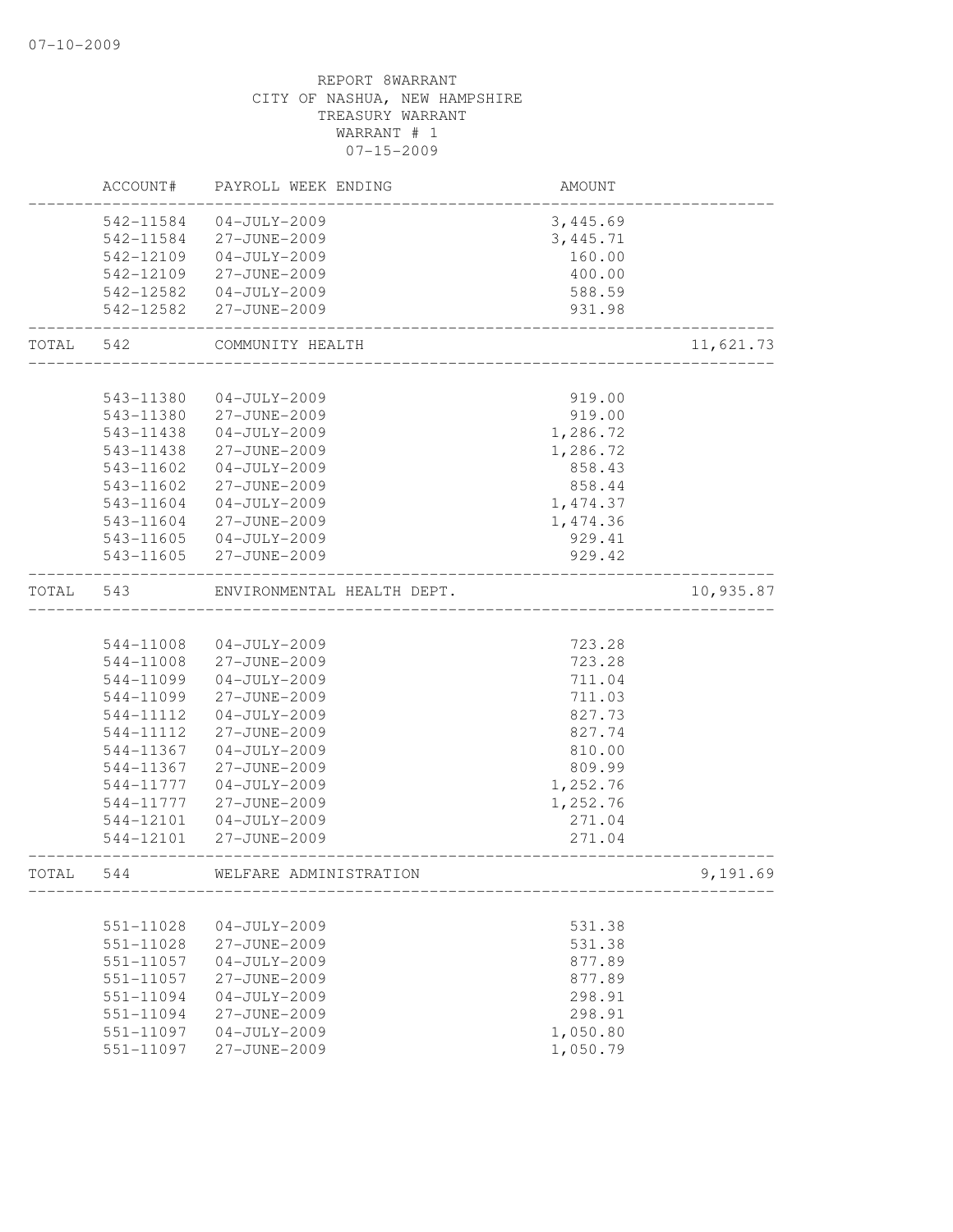|       | ACCOUNT#               | PAYROLL WEEK ENDING                | AMOUNT             |           |
|-------|------------------------|------------------------------------|--------------------|-----------|
|       | 551-11208              | $04 - JULY - 2009$                 | 4,887.50           |           |
|       | 551-11208              | 27-JUNE-2009                       | 670.10             |           |
|       | 551-11211              | $04 - JULY - 2009$                 | 596.20             |           |
|       | 551-11211              | 27-JUNE-2009                       | 596.20             |           |
|       | 551-11212              | $04 - JULY - 2009$                 | 1,408.19           |           |
|       | 551-11212              | 27-JUNE-2009                       | 1,408.19           |           |
|       | 551-11249              | $04 - JULY - 2009$                 | 248.73             |           |
|       | 551-11249              | 27-JUNE-2009                       | 248.73             |           |
|       | 551-11273              | $04 - JULY - 2009$                 | 1,640.42           |           |
|       | 551-11273              | 27-JUNE-2009                       | 1,640.42           |           |
|       | $551 - 11435$          | $04 - JULY - 2009$                 | 883.38             |           |
|       | $551 - 11435$          | 27-JUNE-2009                       | 883.38             |           |
|       | 551-11462              | $04 - JULY - 2009$                 | 1,009.95           |           |
|       | 551-11462              | 27-JUNE-2009                       | 1,009.96           |           |
|       | 551-11638              | $04 - JULY - 2009$                 | 1,028.98           |           |
|       | 551-11638              | 27-JUNE-2009                       | 1,028.98           |           |
|       | 551-13004              | $04 - JULY - 2009$                 | 9.85               |           |
|       | 551-13004              | 27-JUNE-2009                       | 151.92             |           |
| TOTAL | 551                    | PUBLIC WORKS DIV & ENGINEERING     |                    | 24,869.03 |
|       |                        |                                    |                    |           |
|       |                        | 552-11077 04-JULY-2009             | 1,255.87           |           |
|       | 552-11077              | 27-JUNE-2009                       | 1,255.86           |           |
|       | 552-11087              | $04 - JULY - 2009$                 | 754.24             |           |
|       | 552-11087<br>552-11143 | 27-JUNE-2009                       | 746.80             |           |
|       | 552-11143              | $04 - JULY - 2009$<br>27-JUNE-2009 | 784.00<br>784.00   |           |
|       | 552-11324              | $04 - JULY - 2009$                 |                    |           |
|       | 552-11324              |                                    | 4,039.82           |           |
|       |                        | 27-JUNE-2009<br>$04-JULY-2009$     | 4,039.84           |           |
|       | 552-11339              | 27-JUNE-2009                       | 2,291.67           |           |
|       | 552-11339<br>552-11342 | $04-JULY-2009$                     | 2,154.48<br>706.00 |           |
|       |                        | $04 - JULY - 2009$                 | 2,530.40           |           |
|       | 552-11343<br>552-11343 | 27-JUNE-2009                       | 2,376.00           |           |
|       | 552-11407              | $04 - JULY - 2009$                 | 4,884.00           |           |
|       | 552-11407              | 27-JUNE-2009                       | 4,884.00           |           |
|       | 552-11492              | $04 - JULY - 2009$                 | 746.80             |           |
|       | 552-11492              |                                    |                    |           |
|       | 552-11548              | 27-JUNE-2009<br>$04 - JULY - 2009$ | 746.80<br>1,028.00 |           |
|       | 552-11548              | 27-JUNE-2009                       | 1,028.00           |           |
|       | 552-11562              | $04 - JULY - 2009$                 | 400.06             |           |
|       | 552-11562              | 27-JUNE-2009                       |                    |           |
|       |                        |                                    | 400.06             |           |
|       | 552-11580<br>552-11580 | $04 - JULY - 2009$<br>27-JUNE-2009 | 957.28<br>957.28   |           |
|       | 552-11618              | $04 - JULY - 2009$                 |                    |           |
|       | 552-11618              | 27-JUNE-2009                       | 638.05<br>638.06   |           |
|       | 552-11672              | $04 - JULY - 2009$                 | 1,404.70           |           |
|       |                        |                                    |                    |           |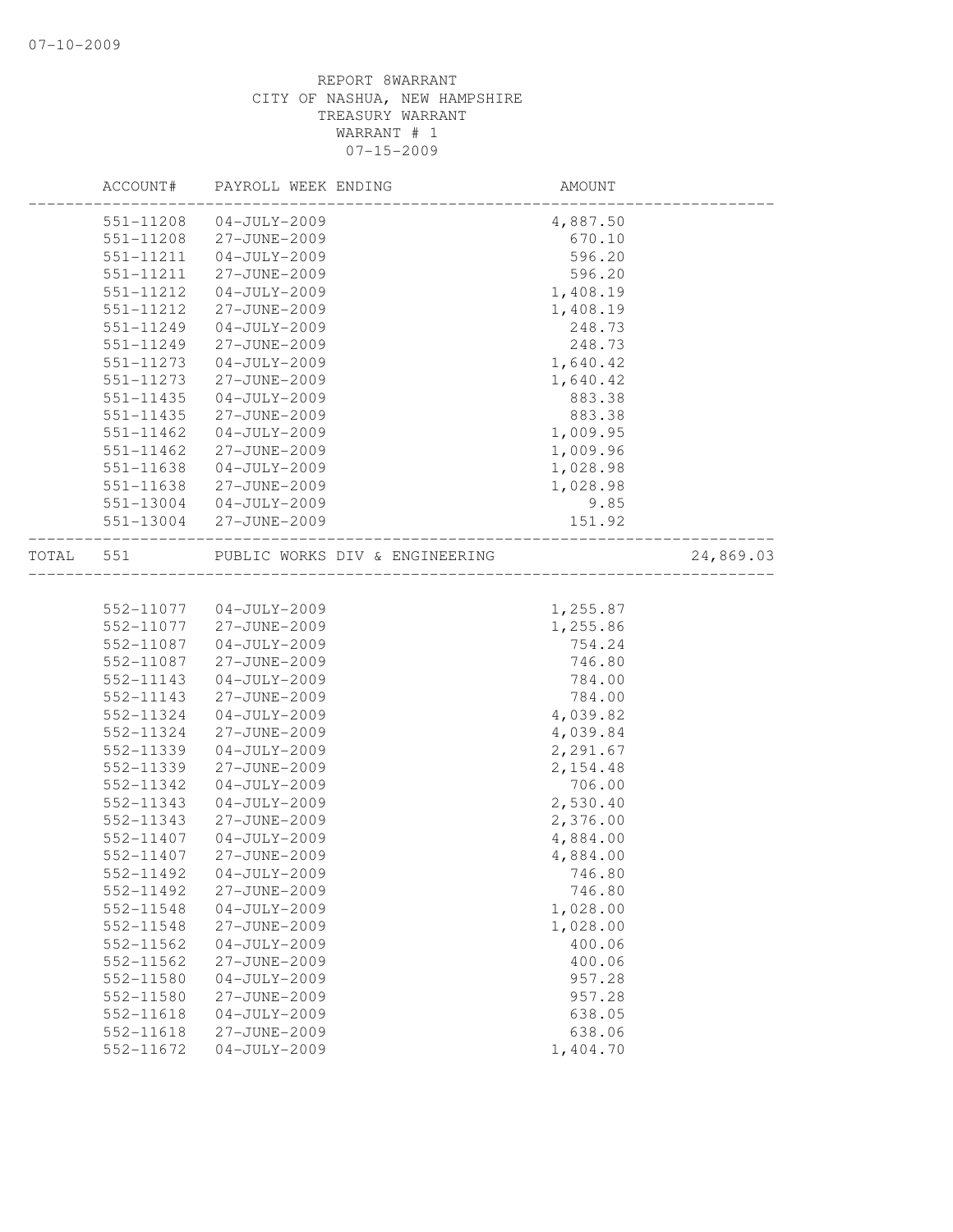|       | ACCOUNT#  | PAYROLL WEEK ENDING  | AMOUNT                                   |           |
|-------|-----------|----------------------|------------------------------------------|-----------|
|       | 552-11672 | 27-JUNE-2009         | 1,404.69                                 |           |
|       | 552-11750 | $04 - JULY - 2009$   | 733.76                                   |           |
|       | 552-11750 | 27-JUNE-2009         | 736.96                                   |           |
|       | 552-12156 | $04 - JULY - 2009$   | 4,785.00                                 |           |
|       | 552-12156 | 27-JUNE-2009         | 75.00                                    |           |
|       | 552-12158 | $04 - JULY - 2009$   | 750.75                                   |           |
|       | 552-12158 | 27-JUNE-2009         | 1, 414.89                                |           |
|       | 552-12159 | $04 - JULY - 2009$   | 3,270.50                                 |           |
|       | 552-12159 | 27-JUNE-2009         | 3,210.75                                 |           |
|       | 552-12162 | $04 - JULY - 2009$   | 1,324.25                                 |           |
|       | 552-12162 | 27-JUNE-2009         | 1,249.50                                 |           |
|       | 552-12186 | $04-JULY-2009$       | 1,143.69                                 |           |
|       | 552-12186 | 27-JUNE-2009         | 1,012.00                                 |           |
|       | 552-12192 | $04-JULY-2009$       | 2,029.00                                 |           |
|       | 552-12192 | 27-JUNE-2009         | 2,017.50                                 |           |
|       | 552-13004 | $04 - JULY - 2009$   | 7,567.29                                 |           |
|       | 552-13004 | 27-JUNE-2009         | 6,988.50                                 |           |
|       | 552-17002 | $04 - JULY - 2009$   | 500.00                                   |           |
|       | 552-17002 | 27-JUNE-2009         | 500.00                                   |           |
|       | 552-59050 | $04 - JULY - 2009$   | 520.00                                   |           |
|       | 552-59050 | 27-JUNE-2009         | 887.00                                   |           |
| TOTAL | 552       | PARKS AND RECREATION | <u> 1989 - Johann Bernstein, mars 19</u> | 84,553.10 |
|       |           |                      |                                          |           |
|       | 553-11041 | $04 - JULY - 2009$   | 1,016.25                                 |           |
|       | 553-11041 | 27-JUNE-2009         | 1,016.27                                 |           |
|       | 553-11078 | $04-JULY-2009$       | 675.92                                   |           |
|       | 553-11078 | 27-JUNE-2009         | 1,738.46                                 |           |
|       | 553-11098 | $04-JULY-2009$       | 990.15                                   |           |
|       | 553-11098 | 27-JUNE-2009         | 990.17                                   |           |
|       | 553-11169 | $04-JULY-2009$       | 1,021.60                                 |           |
|       | 553-11169 | 27-JUNE-2009         | 1,021.61                                 |           |
|       | 553-11192 | $04 - JULY - 2009$   | 931.65                                   |           |
|       | 553-11192 | 27-JUNE-2009         | 931.63                                   |           |
|       | 553-11279 | $04 - JULY - 2009$   | 5,488.00                                 |           |
|       | 553-11279 | 27-JUNE-2009         | 5,488.00                                 |           |
|       | 553-11327 | $04 - JULY - 2009$   | 4,039.82                                 |           |
|       | 553-11327 | 27-JUNE-2009         | 4,039.84                                 |           |
|       | 553-11375 | $04 - JULY - 2009$   | 1,000.88                                 |           |
|       | 553-11375 | 27-JUNE-2009         | 582.56                                   |           |
|       | 553-11465 | $04 - JULY - 2009$   | 2,371.09                                 |           |
|       | 553-11465 | 27-JUNE-2009         | 2,240.40                                 |           |
|       | 553-11474 | $04 - JULY - 2009$   | 3,366.40                                 |           |
|       | 553-11474 | 27-JUNE-2009         | 3,366.40                                 |           |
|       | 553-11475 | $04 - JULY - 2009$   | 1,700.00                                 |           |
|       | 553-11475 | 27-JUNE-2009         | 1,707.20                                 |           |
|       | 553-11630 | $04 - JULY - 2009$   | 1,484.17                                 |           |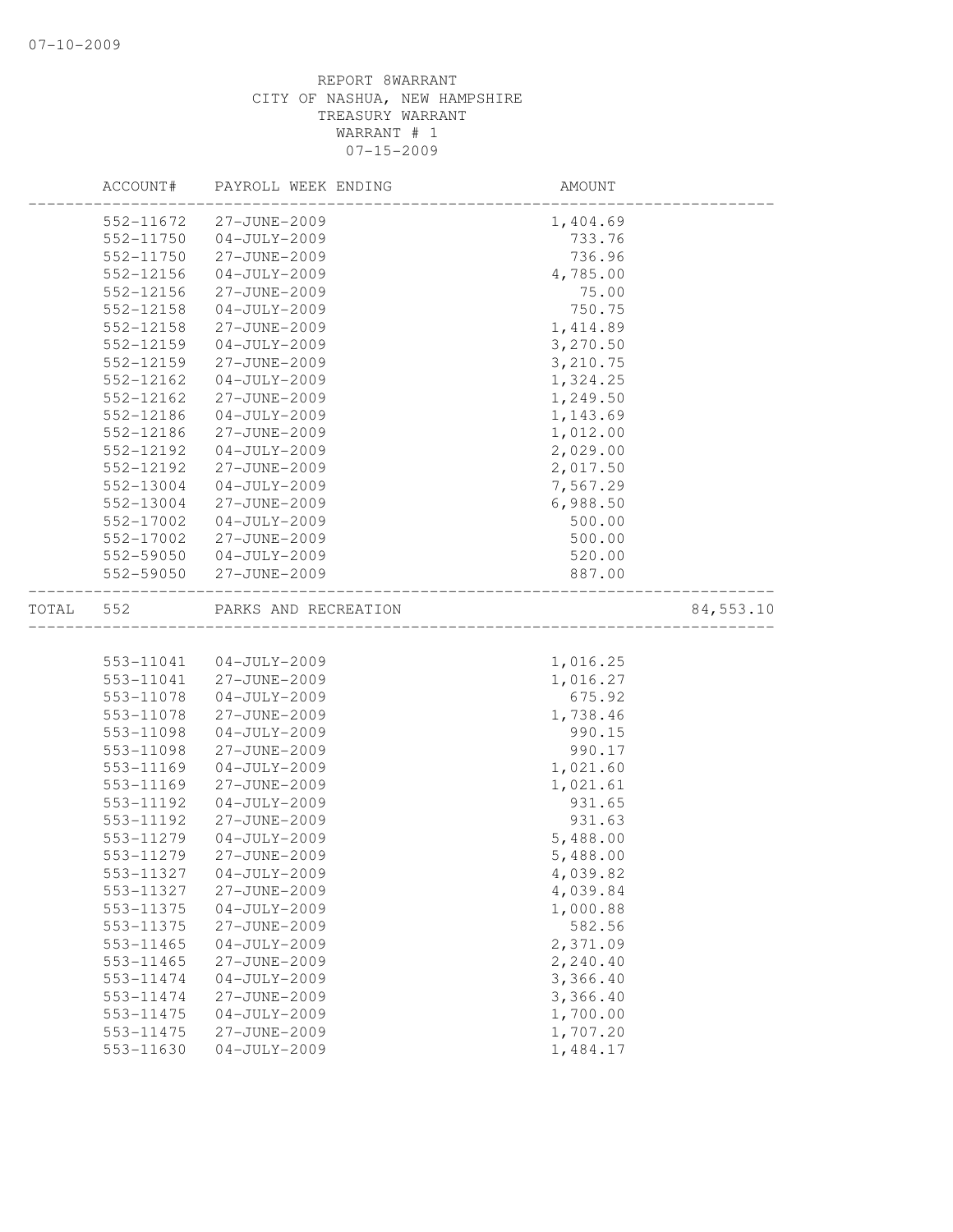|       | ACCOUNT#  | PAYROLL WEEK ENDING | AMOUNT                |           |
|-------|-----------|---------------------|-----------------------|-----------|
|       | 553-11630 | 27-JUNE-2009        | 1,427.20              |           |
|       | 553-11631 | $04 - JULY - 2009$  | 724.80                |           |
|       | 553-11631 | 27-JUNE-2009        | 729.60                |           |
|       | 553-11648 | $04 - JULY - 2009$  | 820.55                |           |
|       | 553-11648 | 27-JUNE-2009        | 820.54                |           |
|       | 553-11678 | $04 - JULY - 2009$  | 1,622.10              |           |
|       | 553-11678 | 27-JUNE-2009        | 1,622.11              |           |
|       | 553-11759 | $04 - JULY - 2009$  | 15,219.90             |           |
|       | 553-11759 | 27-JUNE-2009        | 15,703.36             |           |
|       | 553-11771 | $04 - JULY - 2009$  | 1,683.20              |           |
|       | 553-11771 | 27-JUNE-2009        | 1,683.20              |           |
|       | 553-12128 | $04-JULY-2009$      | 270.85                |           |
|       | 553-12128 | 27-JUNE-2009        | 662.53                |           |
|       | 553-13004 | $04 - JULY - 2009$  | 558.27                |           |
|       | 553-13004 | 27-JUNE-2009        | 763.44                |           |
|       | 553-17002 | 27-JUNE-2009        | 500.00                |           |
| TOTAL | 553       | STREET DEPARTMENT   | _____________________ | 92,020.12 |
|       |           |                     |                       |           |
|       | 555-11024 | $04 - JULY - 2009$  | 93.30                 |           |
|       | 555-11024 | 27-JUNE-2009        | 97.97                 |           |
|       | 555-11058 | $04-JULY-2009$      | 957.30                |           |
|       | 555-11058 | 27-JUNE-2009        | 957.28                |           |
|       | 555-11461 | $04 - JULY - 2009$  | 1,446.40              |           |
|       | 555-11461 | 27-JUNE-2009        | 1,446.40              |           |
|       | 555-11505 | $04-JULY-2009$      | 1,150.50              |           |
|       | 555-11505 | 27-JUNE-2009        | 1,150.52              |           |
|       | 555-11639 | $04 - JULY - 2009$  | 746.80                |           |
|       | 555-11639 | 27-JUNE-2009        | 746.80                |           |
|       | 555-11640 | $04-JULY-2009$      | 695.60                |           |
|       | 555-11640 | 27-JUNE-2009        | 705.84                |           |
|       | 555-11738 | $04 - JULY - 2009$  | 1,760.00              |           |
|       | 555-11738 | 27-JUNE-2009        | 1,760.00              |           |
|       | 555-11745 | $04 - JULY - 2009$  | 738.80                |           |
|       | 555-11745 | 27-JUNE-2009        | 738.80                |           |
|       | 555-11746 | $04 - JULY - 2009$  | 1,106.95              |           |
|       | 555-11746 | 27-JUNE-2009        | 1,106.97              |           |
|       | 555-13004 | $04 - JULY - 2009$  | 99.00                 |           |
|       | 555-13004 | 27-JUNE-2009        | 99.00                 |           |
|       | 555-13068 | $04 - JULY - 2009$  | 231.00                |           |
|       | 555-13068 | 27-JUNE-2009        | 231.00                |           |
| TOTAL | 555       | TRAFFIC DEPARTMENT  |                       | 18,066.23 |
|       |           |                     |                       |           |
|       | 557-11161 | $04 - JULY - 2009$  | 746.80                |           |
|       | 557-11161 | 27-JUNE-2009        | 746.80                |           |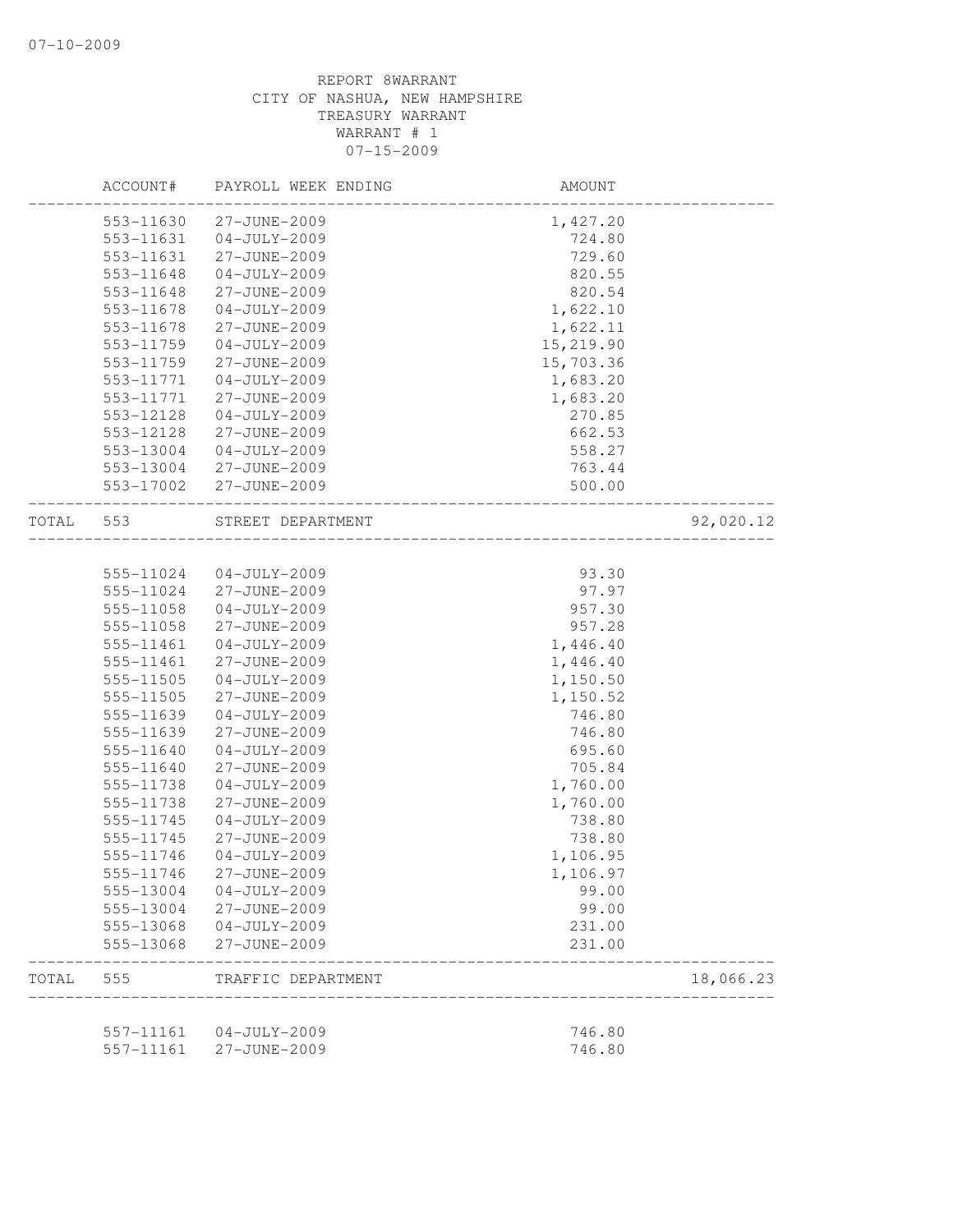|       | ACCOUNT#               | PAYROLL WEEK ENDING                | AMOUNT                                |          |
|-------|------------------------|------------------------------------|---------------------------------------|----------|
| TOTAL | 557                    | PARKING LOTS                       | _____________________________________ | 1,493.60 |
|       |                        |                                    |                                       |          |
|       | 561-11345              | $04-JULY-2009$                     | 1,339.66                              |          |
|       | 561-11345              | 27-JUNE-2009                       | 1,339.68                              |          |
|       | 561-11651              | $04 - JULY - 2009$                 | 835.75                                |          |
|       | $561 - 11651$          | 27-JUNE-2009                       | 835.74                                |          |
|       | $561 - 11658$          | $04 - JULY - 2009$                 | 1,014.70                              |          |
|       | 561-11658              | 27-JUNE-2009                       | 1,014.70                              |          |
|       | 561-12153              | $04 - JULY - 2009$                 | 1,490.00                              |          |
|       | 561-12153              | 27-JUNE-2009                       | 1,740.00                              |          |
|       |                        | 561-13004 27-JUNE-2009             | 214.38                                |          |
| TOTAL | 561                    | EDGEWOOD CEMETERY                  |                                       | 9,824.61 |
|       |                        |                                    |                                       |          |
|       | 563-11345              | $04-JULY-2009$                     | 1,126.61                              |          |
|       | $563 - 11345$          | 27-JUNE-2009                       | 1,126.64                              |          |
|       | 563-11651              | $04-JULY-2009$                     | 744.15                                |          |
|       | 563-11651              | 27-JUNE-2009                       | 744.15                                |          |
|       | 563-11657<br>563-11657 | $04 - JULY - 2009$                 | 929.80                                |          |
|       | 563-12153              | 27-JUNE-2009<br>$04 - JULY - 2009$ | 929.81<br>850.00                      |          |
|       | 563-12153              | 27-JUNE-2009                       | 1,120.00                              |          |
| TOTAL | 563                    | WOODLAWN CEMETERY                  |                                       | 7,571.16 |
|       |                        |                                    |                                       |          |
|       | 571-11174              | $04 - JULY - 2009$                 | 2,982.52                              |          |
|       | 571-11174              | 27-JUNE-2009                       | 867.77                                |          |
|       | 571-11237              | $04 - JULY - 2009$                 | 1,941.85                              |          |
|       | 571-11237              | 27-JUNE-2009                       | 1,941.86                              |          |
| TOTAL | 571                    | COMMUNITY DEVELOPMENT              |                                       | 7,734.00 |
|       |                        |                                    |                                       |          |
|       |                        | 572-11024 04-JULY-2009             | 634.62                                |          |
|       | 572-11024              | 27-JUNE-2009                       | 634.62                                |          |
|       | 572-11215              | $04 - JULY - 2009$                 | 3,571.25                              |          |
|       | 572-11215              | 27-JUNE-2009                       | 3,991.25                              |          |
|       | 572-11238<br>572-11238 | $04 - JULY - 2009$                 | 841.39<br>841.38                      |          |
|       | 572-11450              | 27-JUNE-2009<br>$04 - JULY - 2009$ | 1,670.35                              |          |
|       | 572-11450              | 27-JUNE-2009                       | 1,670.35                              |          |
|       | 572-11522              | $04 - JULY - 2009$                 | 816.63                                |          |
|       | 572-11522              | 27-JUNE-2009                       | 816.64                                |          |
|       | 572-11525              | $04 - JULY - 2009$                 | 1,007.85                              |          |
|       |                        |                                    |                                       |          |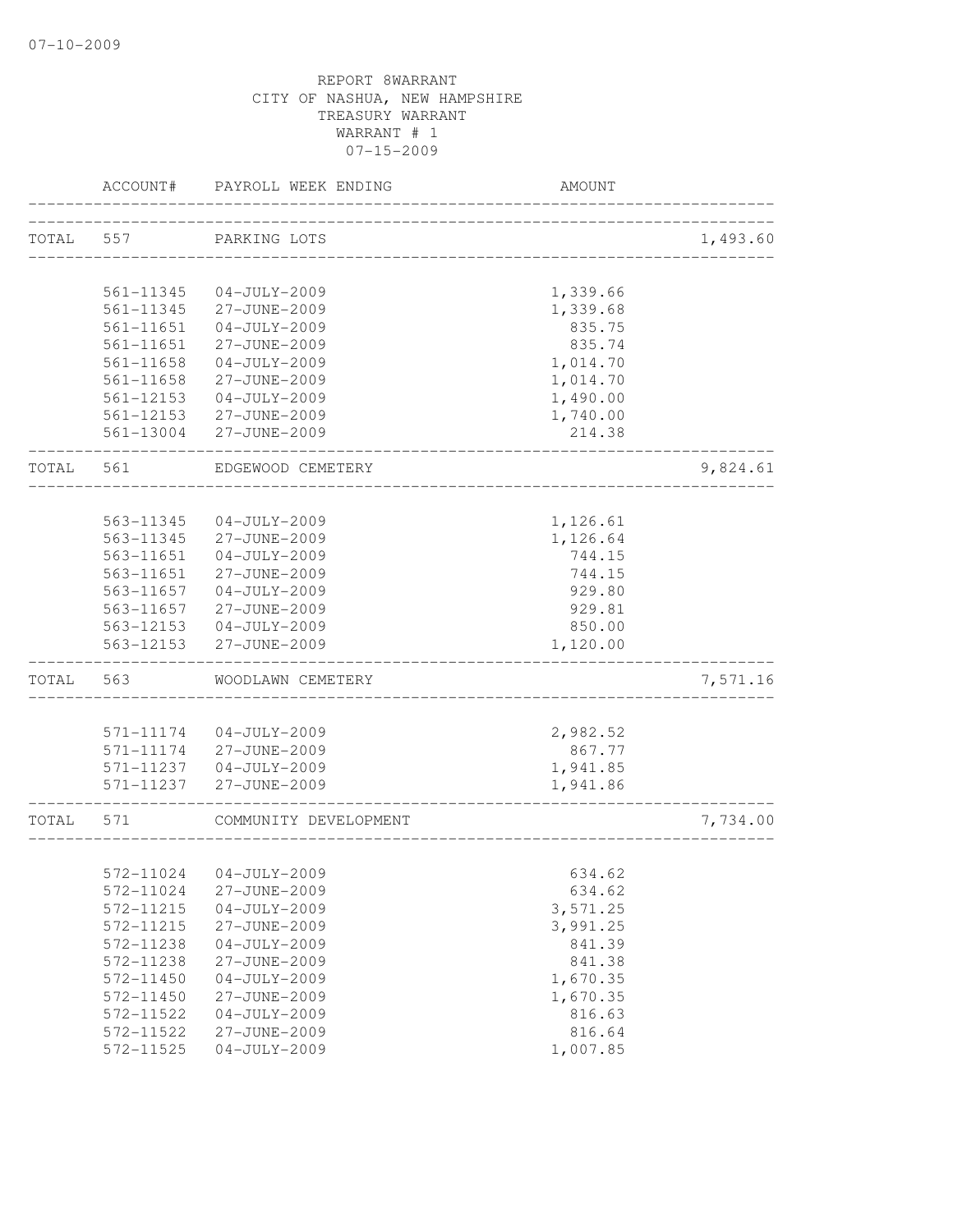|           | ACCOUNT#  | PAYROLL WEEK ENDING            | <b>AMOUNT</b>                                                 |           |
|-----------|-----------|--------------------------------|---------------------------------------------------------------|-----------|
|           |           | 572-11525 27-JUNE-2009         | 1,007.85                                                      |           |
|           |           | 572-58005 27-JUNE-2009         | 300.00                                                        |           |
|           |           | 572-98045 04-JULY-2009         | 216.94                                                        |           |
|           |           | 572-98045 27-JUNE-2009         | 230.17<br>_________________________                           |           |
| TOTAL 572 |           | PLANNING DEPARTMENT            |                                                               | 18,251.29 |
|           |           | 573-11444 04-JULY-2009         | 1,618.05                                                      |           |
|           |           | 573-11444 27-JUNE-2009         | 1,618.06                                                      |           |
|           |           | TOTAL 573 ECONOMIC DEVELOPMENT | ____________________<br><u> 2000 - 2000 - 2000 - 2000 - 2</u> | 3,236.11  |
|           |           |                                |                                                               |           |
|           | 575-11032 | $04 - JULY - 2009$             | 696.75                                                        |           |
|           | 575-11032 | 27-JUNE-2009                   | 696.76                                                        |           |
|           | 575-11042 | $04 - JULY - 2009$             | 1,367.75                                                      |           |
|           | 575-11042 | 27-JUNE-2009                   | 1,367.76                                                      |           |
|           | 575-11062 | $04 - JULY - 2009$             | 604.75                                                        |           |
|           | 575-11062 | 27-JUNE-2009                   | 604.75                                                        |           |
|           | 575-11189 | $04 - JULY - 2009$             | 1,062.06                                                      |           |
|           | 575-11189 | 27-JUNE-2009                   | 1,062.06                                                      |           |
|           | 575-11246 | $04 - JULY - 2009$             | 4,007.15                                                      |           |
|           | 575-11246 | 27-JUNE-2009                   | 1,885.72                                                      |           |
|           | 575-11387 | $04 - JULY - 2009$             | 5,755.10                                                      |           |
|           | 575-11387 | 27-JUNE-2009                   | 5,755.10                                                      |           |
|           | 575-11393 | $04 - JULY - 2009$             | 4,363.14                                                      |           |
|           | 575-11393 | 27-JUNE-2009                   | 4,363.11                                                      |           |
|           | 575-11400 | $04 - JULY - 2009$             | 7,315.23                                                      |           |
|           | 575-11400 | 27-JUNE-2009                   | 7,315.24                                                      |           |
|           | 575-11401 | $04 - JULY - 2009$             | 3,853.03                                                      |           |
|           | 575-11401 | 27-JUNE-2009                   | 3,853.02                                                      |           |
|           | 575-11403 | $04 - JULY - 2009$             | 833.85                                                        |           |
|           | 575-11403 | 27-JUNE-2009                   | 833.85                                                        |           |
|           | 575-11404 | $04 - JULY - 2009$             | 751.38                                                        |           |
|           | 575-11404 | 27-JUNE-2009                   | 751.38                                                        |           |
|           | 575-11627 | $04 - JULY - 2009$             | 427.06                                                        |           |
|           | 575-11627 | 27-JUNE-2009                   | 589.06                                                        |           |
|           | 575-12076 | 27-JUNE-2009                   | 517.44                                                        |           |
|           | 575-12087 | $04-JULY-2009$                 | 542.11                                                        |           |
|           | 575-12087 | 27-JUNE-2009                   | 542.12                                                        |           |
|           | 575-12090 | $04-JULY-2009$                 | 3,816.83                                                      |           |
|           | 575-12090 | 27-JUNE-2009                   | 1,199.85                                                      |           |
|           | 575-12114 | $04 - JULY - 2009$             | 1,392.85                                                      |           |
|           | 575-12114 | 27-JUNE-2009                   | 1,766.65                                                      |           |
|           | 575-13004 | 27-JUNE-2009                   | 143.85                                                        |           |
|           | 575-13035 | $04 - JULY - 2009$             | 55.22                                                         |           |
|           | 575-13035 | 27-JUNE-2009                   | 66.27                                                         |           |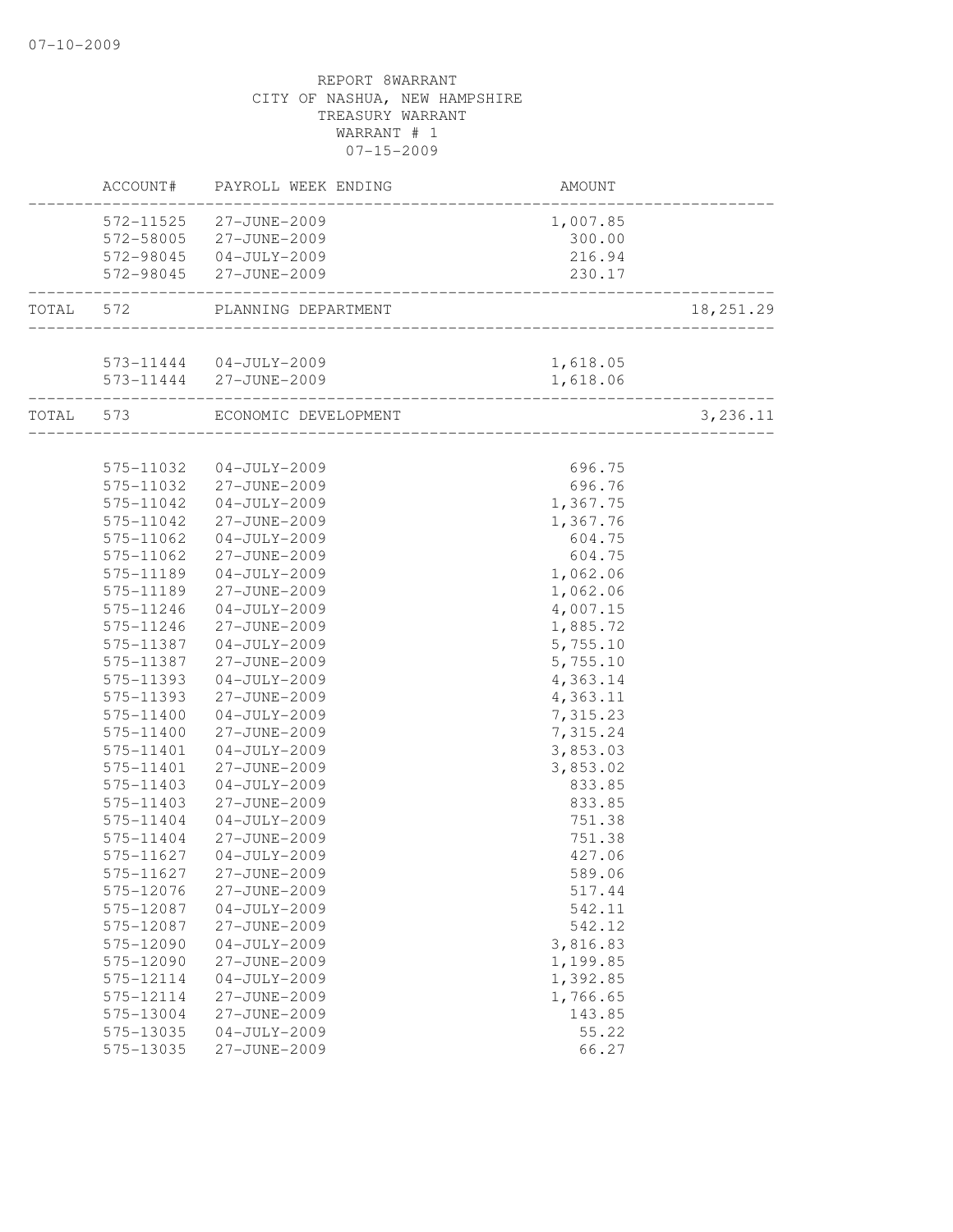|           | ACCOUNT#               | PAYROLL WEEK ENDING          | AMOUNT                 |            |
|-----------|------------------------|------------------------------|------------------------|------------|
| TOTAL 575 |                        | PUBLIC LIBRARIES             |                        | 70, 158.25 |
|           |                        |                              |                        |            |
|           | 576-11059              | $04 - JULY - 2009$           | 1,252.75               |            |
|           | 576-11059              | 27-JUNE-2009                 | 1,199.52               |            |
|           | 576-11221              | $04 - JULY - 2009$           | 1,038.98               |            |
|           | 576-11221              | 27-JUNE-2009                 | 1,038.98               |            |
|           | 576-11315              | $04-JULY-2009$               | 1,294.18               |            |
|           | 576-11315              | 27-JUNE-2009                 | 1,294.20               |            |
|           | 576-11361              | $04 - JULY - 2009$           | 3,928.18               |            |
|           | 576-11361              | 27-JUNE-2009                 | 3,928.20               |            |
|           | 576-11362              | $04 - JULY - 2009$           | 1,082.37               |            |
|           | 576-11362              | 27-JUNE-2009                 | 2,336.22               |            |
|           | 576-12045              | $04 - JULY - 2009$           | 324.40                 |            |
|           |                        | 576-13004 04-JULY-2009       | 110.40                 |            |
| TOTAL     | 576                    | BUILDING DEPARTMENT          |                        | 18,828.38  |
|           |                        |                              |                        |            |
|           |                        | 577-11067 04-JULY-2009       | 1,139.43               |            |
|           |                        | 577-11067 27-JUNE-2009       | 1,139.43               |            |
|           |                        | 577-11183  04-JULY-2009      | 2,002.50               |            |
|           |                        | 577-11183 27-JUNE-2009       | 2,002.48               |            |
| TOTAL     |                        | 577 CODE ENFORCEMENT         |                        | 6,283.84   |
|           |                        |                              |                        |            |
|           | 581-11075              | 27-JUNE-2009                 | 4,228.08               |            |
|           | 581-11081              | 27-JUNE-2009                 | 2,500.00               |            |
|           | 581-11162              | $04-JULY-2009$               | 45,601.05              |            |
|           | 581-11162              | 27-JUNE-2009                 | 55, 182.30             |            |
|           | 581-11204              | $04 - JULY - 2009$           | 10,840.42              |            |
|           | 581-11204              | 27-JUNE-2009                 | 10,160.80              |            |
|           | 581-11348              | 27-JUNE-2009                 | 39,916.07              |            |
|           | 581-11366              | $04-JULY-2009$               | 55, 352.86             |            |
|           | 581-11366              | 27-JUNE-2009                 | 56,585.64              |            |
|           | 581-11396              | 27-JUNE-2009                 | 16,878.40              |            |
|           | 581-11402              | 27-JUNE-2009                 | 3,076.92               |            |
|           | $581 - 11408$          | $04-JULY-2009$               | 17,202.40              |            |
|           | 581-11408              | 27-JUNE-2009                 | 17,202.41              |            |
|           | 581-11486              | 27-JUNE-2009                 | 25,892.76              |            |
|           | 581-11515              | 27-JUNE-2009                 | 3,904.25               |            |
|           | 581-11570              | 27-JUNE-2009<br>27-JUNE-2009 | 58,696.40<br>60,079.57 |            |
|           | 581-11572<br>581-11579 | 27-JUNE-2009                 | 25, 462.98             |            |
|           | 581-11675              | 27-JUNE-2009                 | 23,076.92              |            |
|           | 581-11709              | 27-JUNE-2009                 | 2,899.15               |            |
|           |                        |                              |                        |            |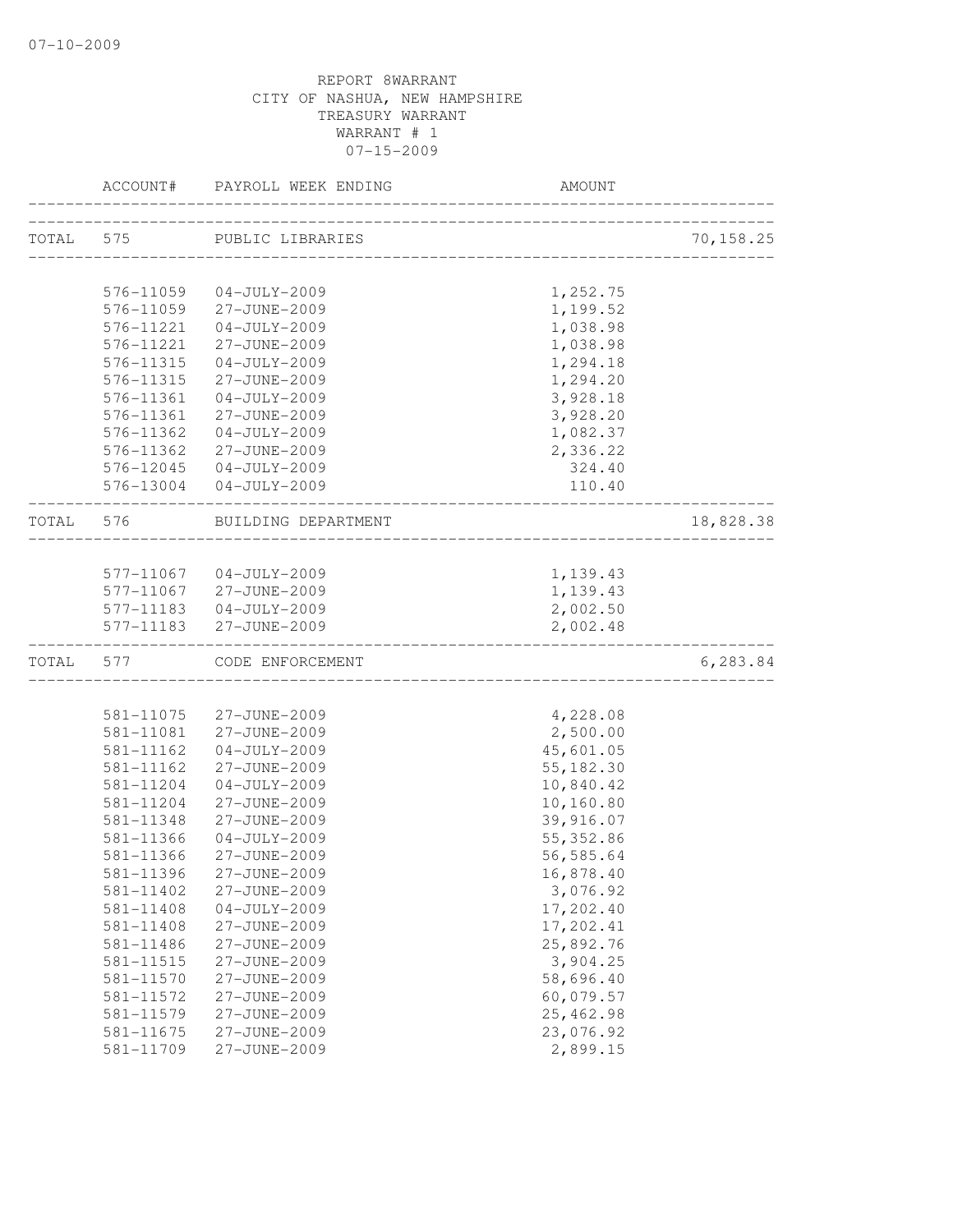| ACCOUNT#  | PAYROLL WEEK ENDING | AMOUNT     |  |
|-----------|---------------------|------------|--|
| 581-11711 | 27-JUNE-2009        | 2,576.95   |  |
| 581-11726 | 27-JUNE-2009        | 732,468.28 |  |
| 581-11800 | 27-JUNE-2009        | 47,837.97  |  |
| 581-11801 | 27-JUNE-2009        | 14,537.19  |  |
| 581-11802 | 27-JUNE-2009        | 12,960.78  |  |
| 581-11803 | 27-JUNE-2009        | 12,320.01  |  |
| 581-11805 | 27-JUNE-2009        | 11,886.21  |  |
| 581-11816 | 27-JUNE-2009        | 3,724.57   |  |
| 581-11830 | 27-JUNE-2009        | 5,603.74   |  |
| 581-11850 | 27-JUNE-2009        | 544.74     |  |
| 581-11860 | 27-JUNE-2009        | 6,332.23   |  |
| 581-12006 | 27-JUNE-2009        | 24,853.93  |  |
| 581-12021 | 27-JUNE-2009        | 108.00     |  |
| 581-12060 | $04 - JULY - 2009$  | 16.69      |  |
| 581-12060 | 27-JUNE-2009        | 665.37     |  |
| 581-12078 | $04 - JULY - 2009$  | 1,139.56   |  |
| 581-12078 | 27-JUNE-2009        | 1,809.06   |  |
| 581-12081 | 27-JUNE-2009        | 2,329.04   |  |
| 581-12087 | $04 - JULY - 2009$  | 178.80     |  |
| 581-12087 | 27-JUNE-2009        | 596.00     |  |
| 581-12111 | $04-JULY-2009$      | 434.98     |  |
| 581-12111 | 27-JUNE-2009        | 29,466.76  |  |
| 581-12112 | $04 - JULY - 2009$  | $-118.13$  |  |
| 581-12112 | 27-JUNE-2009        | 892.99     |  |
| 581-12126 | $04 - JULY - 2009$  | 1,718.42   |  |
| 581-12126 | 27-JUNE-2009        | 5,567.22   |  |
| 581-12135 | $04 - JULY - 2009$  | 58.00      |  |
| 581-12135 | 27-JUNE-2009        | 744.72     |  |
| 581-12136 | $04 - JULY - 2009$  | 26.25      |  |
| 581-12136 | 27-JUNE-2009        | 70.88      |  |
| 581-12138 | $04-JULY-2009$      | 125.79     |  |
| 581-12141 | $04-JULY-2009$      | 250.00     |  |
| 581-12153 | $04-JULY-2009$      | 4,207.75   |  |
| 581-12153 | 27-JUNE-2009        | 4,748.50   |  |
| 581-12198 | 27-JUNE-2009        | 14,905.07  |  |
| 581-12201 | $04 - JULY - 2009$  | 298.82     |  |
| 581-12201 | 27-JUNE-2009        | 2,252.02   |  |
| 581-13004 | $04 - JULY - 2009$  | 621.50     |  |
| 581-13004 | 27-JUNE-2009        | 4,506.75   |  |
| 581-13021 | $04 - JULY - 2009$  | 90.77      |  |
| 581-13032 | $04-JULY-2009$      | 2,654.78   |  |
| 581-13032 | 27-JUNE-2009        | 1,967.31   |  |
| 581-13120 | $04-JULY-2009$      | 2,643.29   |  |
| 581-13120 | 27-JUNE-2009        | 2,327.56   |  |
| 581-13133 | 27-JUNE-2009        | 4,848.75   |  |
| 581-13137 | 27-JUNE-2009        | 265.04     |  |
| 581-19000 | 27-JUNE-2009        | 8,232.40   |  |
| 581-19210 | $04 - JULY - 2009$  | 9,277.64   |  |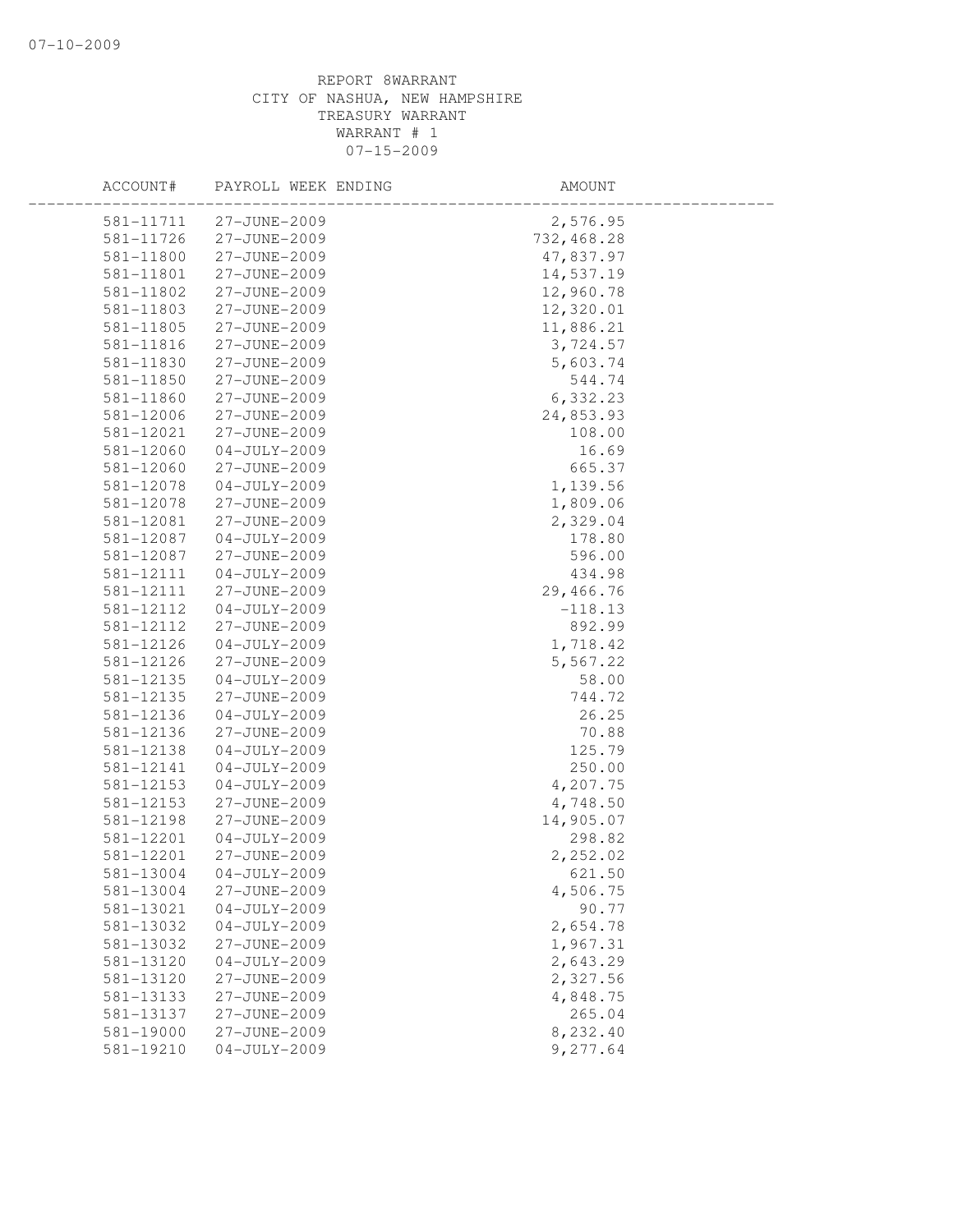|       | ACCOUNT#                                    | PAYROLL WEEK ENDING                          | AMOUNT                              |
|-------|---------------------------------------------|----------------------------------------------|-------------------------------------|
|       | 581-19210<br>$581 - 19230$<br>$581 - 19240$ | 27-JUNE-2009<br>27-JUNE-2009<br>27-JUNE-2009 | 15,461.00<br>8,468.55<br>15, 132.83 |
| TOTAL | 581                                         | SCHOOL DEPARTMENT                            | 1,559,376.71                        |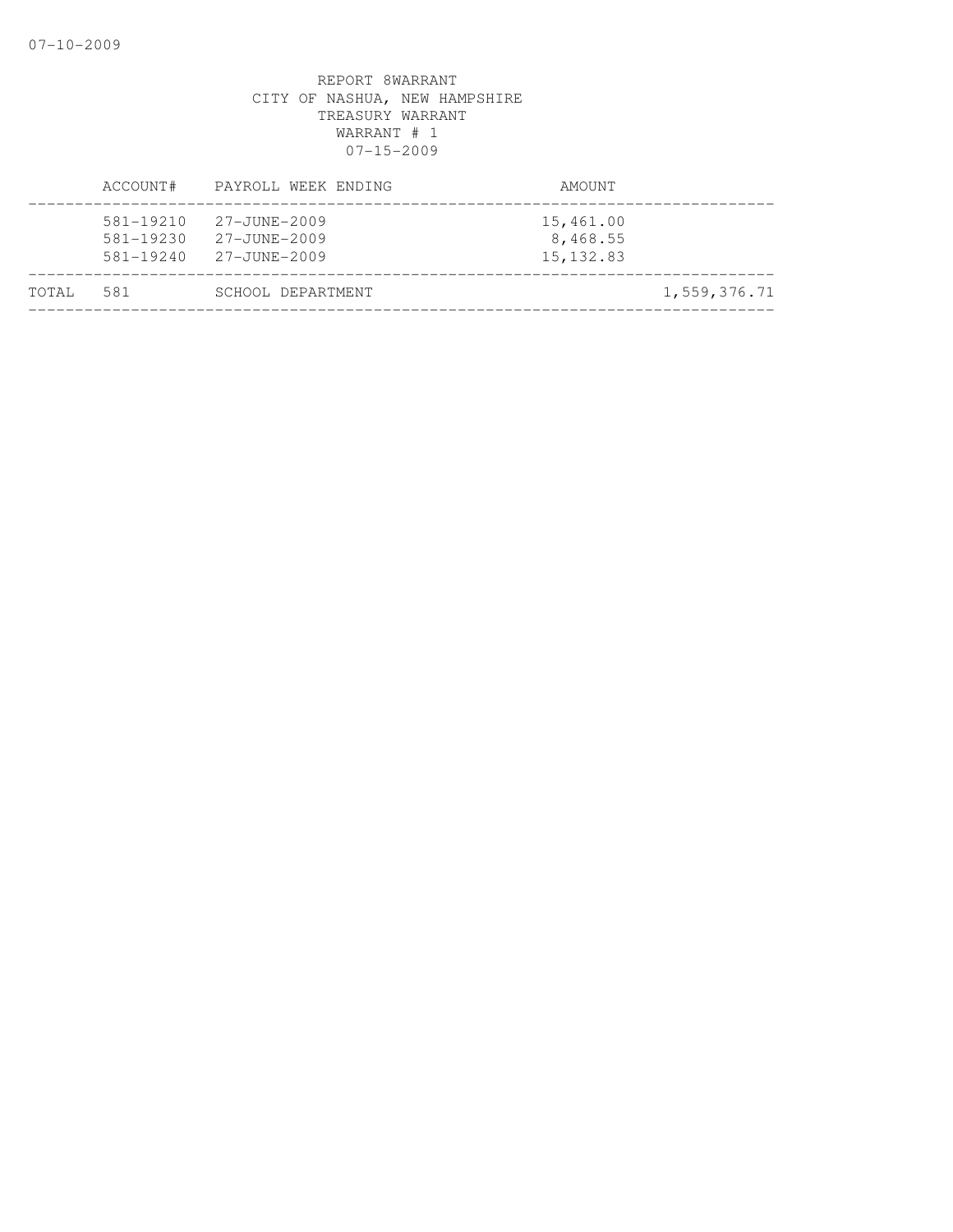|           | ACCOUNT# PAYROLL WEEK ENDING                     | AMOUNT           |
|-----------|--------------------------------------------------|------------------|
|           | 751-11638 04-JULY-2009<br>751-11638 27-JUNE-2009 | 114.33<br>114.33 |
| TOTAL 751 | CPF-PWD & ENGINEERING                            | 228.66           |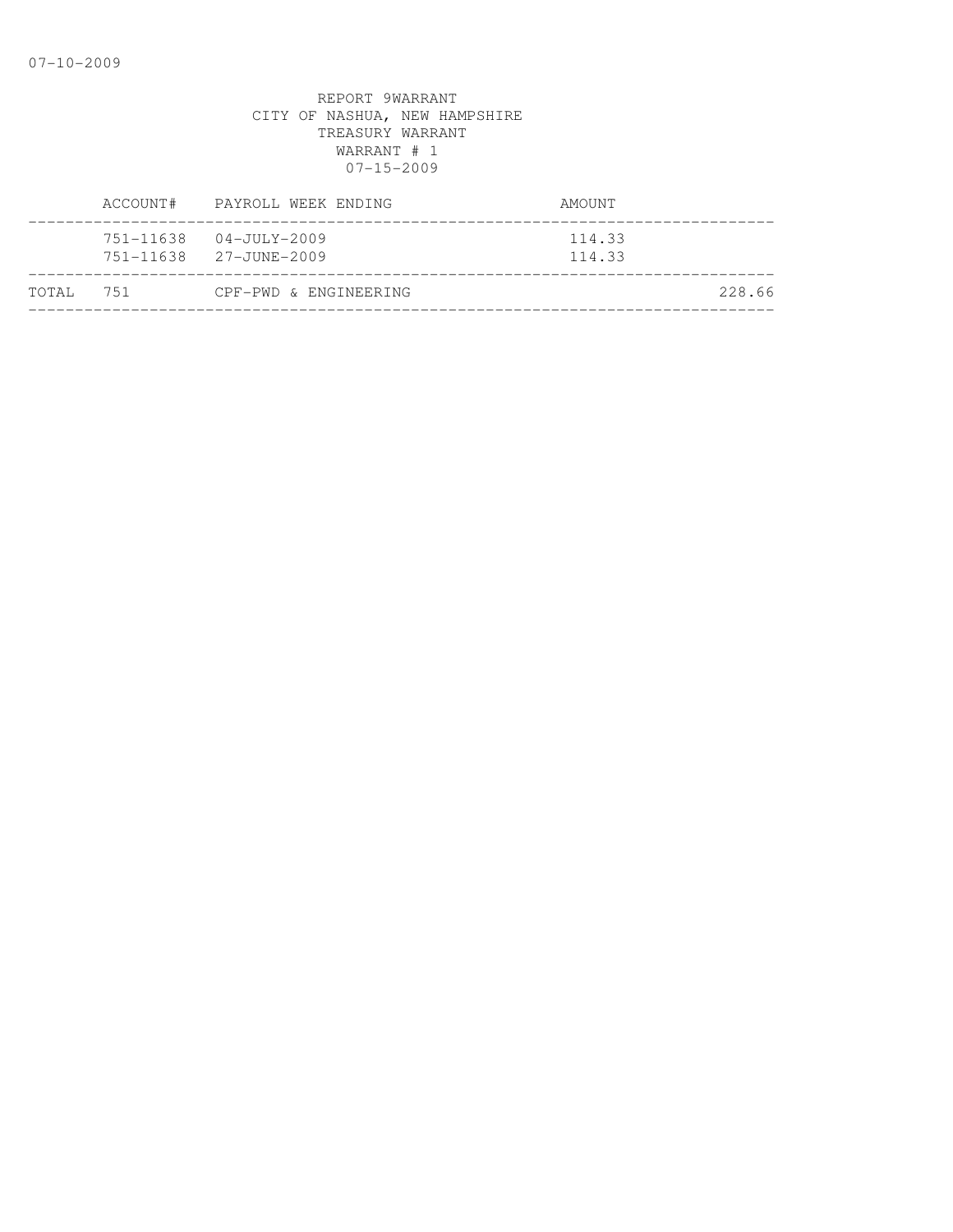| ACCOUNT#  | PAYROLL WEEK ENDING | AMOUNT    |  |
|-----------|---------------------|-----------|--|
| 801-11008 | 04-JULY-2009        | 576.30    |  |
| 801-11008 | 27-JUNE-2009        | 576.29    |  |
| 801-11028 | $04 - JULY - 2009$  | 59.04     |  |
| 801-11028 | 27-JUNE-2009        | 59.04     |  |
| 801-11064 | $04 - JULY - 2009$  | 136.42    |  |
| 801-11064 | 27-JUNE-2009        | 136.42    |  |
| 801-11094 | $04 - JULY - 2009$  | 99.64     |  |
| 801-11094 | 27-JUNE-2009        | 99.64     |  |
| 801-11188 | $04 - JULY - 2009$  | 375.26    |  |
| 801-11188 | 27-JUNE-2009        | 375.26    |  |
| 801-11190 | 04-JULY-2009        | 397.89    |  |
| 801-11190 | 27-JUNE-2009        | 397.89    |  |
| 801-11193 | $04 - JULY - 2009$  | 976.80    |  |
| 801-11193 | 27-JUNE-2009        | 976.79    |  |
| 801-11208 | $04 - JULY - 2009$  | 1,047.32  |  |
| 801-11208 | 27-JUNE-2009        | 143.59    |  |
| 801-11211 | $04 - JULY - 2009$  | 66.24     |  |
| 801-11211 | 27-JUNE-2009        | 66.24     |  |
| 801-11222 | $04 - JULY - 2009$  | 205.14    |  |
| 801-11222 | 27-JUNE-2009        | 205.14    |  |
| 801-11271 | 04-JULY-2009        | 1, 117.44 |  |
| 801-11271 | 27-JUNE-2009        | 1, 117.43 |  |
| 801-11276 | $04 - JULY - 2009$  | 4,002.41  |  |
| 801-11276 | 27-JUNE-2009        | 4,077.81  |  |
| 801-11383 | $04 - JULY - 2009$  | 867.76    |  |
| 801-11383 | 27-JUNE-2009        | 867.77    |  |
| 801-11435 | 04-JULY-2009        | 265.01    |  |
| 801-11435 | 27-JUNE-2009        | 265.01    |  |
| 801-11595 | $04 - JULY - 2009$  | 5,210.80  |  |
| 801-11595 | $04 - JULY - 2009$  | 3,710.00  |  |
| 801-11595 | 27-JUNE-2009        | 6,703.20  |  |
| 801-11595 | 27-JUNE-2009        | 3,710.00  |  |
| 801-11596 | $04 - JULY - 2009$  | 3,244.37  |  |
| 801-11596 | 27-JUNE-2009        | 3,136.00  |  |
| 801-11598 | $04 - JULY - 2009$  | 776.80    |  |
| 801-11598 | 27-JUNE-2009        | 776.80    |  |
| 801-11599 | $04 - JULY - 2009$  | 1,062.92  |  |
| 801-11599 | $04 - JULY - 2009$  | 1,062.91  |  |
| 801-11599 | 27-JUNE-2009        | 1,062.92  |  |
| 801-11599 | 27-JUNE-2009        | 1,062.91  |  |
| 801-11606 | $04 - JULY - 2009$  | 691.55    |  |
| 801-11606 | 27-JUNE-2009        | 691.54    |  |
| 801-11647 | $04 - JULY - 2009$  | 1,351.05  |  |
| 801-11647 | 27-JUNE-2009        | 1,351.04  |  |
| 801-12128 | $04 - JULY - 2009$  | 270.87    |  |
| 801-12128 | 27-JUNE-2009        | 270.86    |  |
| 801-12594 | $04 - JULY - 2009$  | 4,160.00  |  |
| 801-12594 | 27-JUNE-2009        | 5,092.75  |  |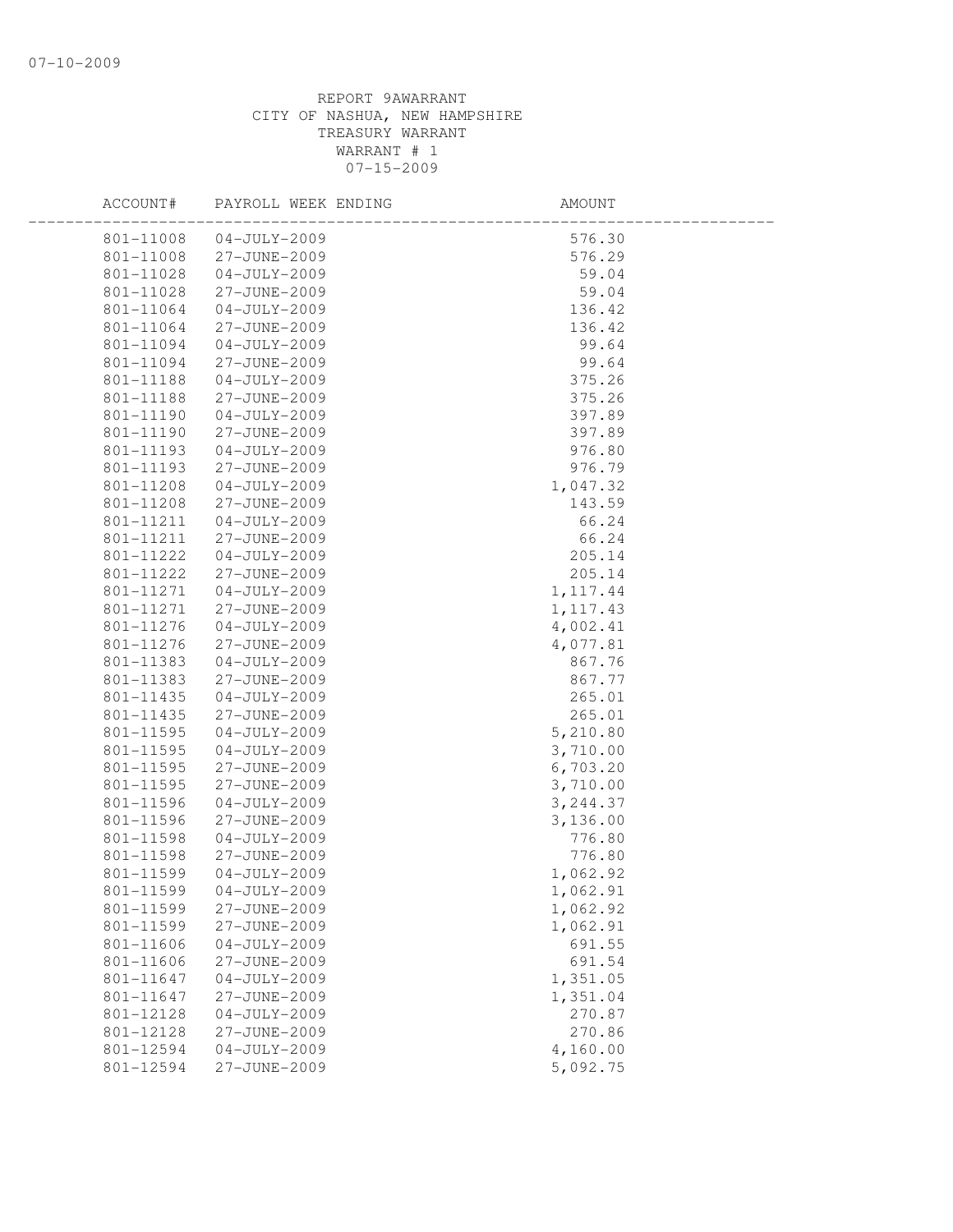|       | ACCOUNT#  | PAYROLL WEEK ENDING  | AMOUNT   |           |
|-------|-----------|----------------------|----------|-----------|
|       | 801-13004 | $04 - JULY - 2009$   | 2,738.86 |           |
|       | 801-13004 | $04 - JULY - 2009$   | 3,979.75 |           |
|       | 801-13004 | $04 - JULY - 2009$   | 5.40     |           |
|       | 801-13004 | $04 - JULY - 2009$   | 1,131.96 |           |
|       | 801-13004 | 27-JUNE-2009         | 1,158.95 |           |
|       | 801-13004 | 27-JUNE-2009         | 460.32   |           |
|       | 801-13004 | 27-JUNE-2009         | 24.41    |           |
|       | 801-13004 | 27-JUNE-2009         | 262.17   |           |
| TOTAL | 801       | SOLID WASTE DISPOSAL |          | 74,718.10 |
|       |           |                      |          |           |
|       | 802-11028 | 04-JULY-2009         | 401.49   |           |
|       | 802-11028 | 04-JULY-2009         | 188.93   |           |
|       | 802-11028 | 27-JUNE-2009         | 401.48   |           |
|       | 802-11028 | 27-JUNE-2009         | 188.93   |           |
|       | 802-11064 | $04 - JULY - 2009$   | 136.42   |           |
|       | 802-11064 | $04 - JULY - 2009$   | 136.42   |           |
|       | 802-11064 | 27-JUNE-2009         | 136.42   |           |
|       | 802-11064 | 27-JUNE-2009         | 136.42   |           |
|       | 802-11091 | $04 - JULY - 2009$   | 1,075.15 |           |
|       | 802-11091 | 27-JUNE-2009         | 1,075.14 |           |
|       | 802-11092 | $04 - JULY - 2009$   | 735.20   |           |
|       | 802-11092 | 27-JUNE-2009         | 726.40   |           |
|       | 802-11094 | $04 - JULY - 2009$   | 298.89   |           |
|       | 802-11094 | $04 - JULY - 2009$   | 298.91   |           |
|       | 802-11094 | 27-JUNE-2009         | 298.89   |           |
|       | 802-11094 | 27-JUNE-2009         | 298.91   |           |
|       | 802-11096 | $04 - JULY - 2009$   | 915.17   |           |
|       | 802-11096 | 27-JUNE-2009         | 915.17   |           |
|       | 802-11102 | $04 - JULY - 2009$   | 1,229.72 |           |
|       | 802-11102 | 27-JUNE-2009         | 940.99   |           |
|       | 802-11124 | $04 - JULY - 2009$   | 718.17   |           |
|       | 802-11155 | $04 - JULY - 2009$   | 1,001.60 |           |
|       | 802-11155 | 27-JUNE-2009         | 1,001.60 |           |
|       | 802-11157 | $04 - JULY - 2009$   | 1,568.00 |           |
|       | 802-11157 | 27-JUNE-2009         | 1,568.00 |           |
|       | 802-11158 | $04 - JULY - 2009$   | 841.60   |           |
|       | 802-11158 | 27-JUNE-2009         | 841.60   |           |
|       | 802-11188 | $04 - JULY - 2009$   | 375.26   |           |
|       | 802-11188 | 27-JUNE-2009         | 1,093.43 |           |
|       | 802-11190 | $04 - JULY - 2009$   | 397.88   |           |
|       | 802-11190 | 27-JUNE-2009         | 397.88   |           |
|       | 802-11208 | $04 - JULY - 2009$   | 698.21   |           |
|       | 802-11208 | $04 - JULY - 2009$   | 349.11   |           |
|       | 802-11208 | 27-JUNE-2009         | 95.73    |           |
|       | 802-11208 | 27-JUNE-2009         | 47.86    |           |
|       | 802-11211 | $04 - JULY - 2009$   | 264.98   |           |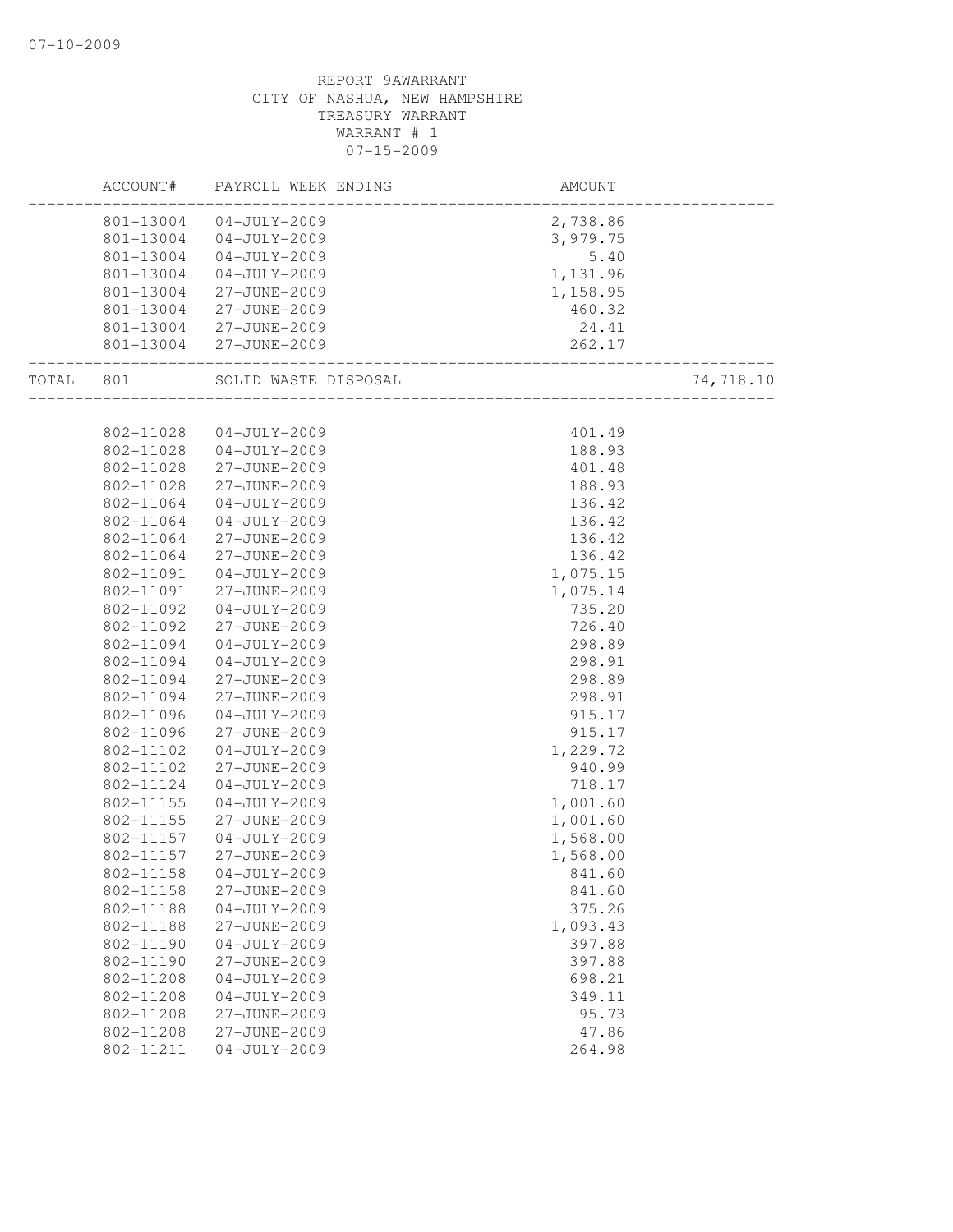| ACCOUNT#  | PAYROLL WEEK ENDING | AMOUNT   |  |
|-----------|---------------------|----------|--|
| 802-11211 | $04 - JULY - 2009$  | 397.47   |  |
| 802-11211 | 27-JUNE-2009        | 264.98   |  |
| 802-11211 | 27-JUNE-2009        | 397.46   |  |
| 802-11222 | $04 - JULY - 2009$  | 205.14   |  |
| 802-11222 | 27-JUNE-2009        | 205.14   |  |
| 802-11260 | $04 - JULY - 2009$  | 1,760.00 |  |
| 802-11260 | 27-JUNE-2009        | 1,760.00 |  |
| 802-11270 | $04 - JULY - 2009$  | 1,060.45 |  |
| 802-11270 | 27-JUNE-2009        | 1,060.46 |  |
| 802-11333 | $04 - JULY - 2009$  | 1,042.05 |  |
| 802-11333 | 27-JUNE-2009        | 1,042.05 |  |
| 802-11435 | $04 - JULY - 2009$  | 441.69   |  |
| 802-11435 | $04 - JULY - 2009$  | 176.68   |  |
| 802-11435 | 27-JUNE-2009        | 441.69   |  |
| 802-11435 | 27-JUNE-2009        | 176.68   |  |
| 802-11480 | $04 - JULY - 2009$  | 2,693.12 |  |
| 802-11480 | 27-JUNE-2009        | 2,693.12 |  |
| 802-11507 | $04 - JULY - 2009$  | 742.13   |  |
| 802-11507 | 27-JUNE-2009        | 592.77   |  |
| 802-11513 | $04 - JULY - 2009$  | 5,936.00 |  |
| 802-11513 | 27-JUNE-2009        | 5,984.09 |  |
| 802-11514 | $04 - JULY - 2009$  | 2,644.80 |  |
| 802-11514 | 27-JUNE-2009        | 2,690.42 |  |
| 802-11681 | $04 - JULY - 2009$  | 305.96   |  |
| 802-11681 | $04 - JULY - 2009$  | 1,223.86 |  |
| 802-11681 | 27-JUNE-2009        | 305.96   |  |
| 802-11681 | 27-JUNE-2009        | 1,223.86 |  |
| 802-11693 | $04 - JULY - 2009$  | 1,172.38 |  |
| 802-11693 | 27-JUNE-2009        | 1,172.38 |  |
| 802-11763 | $04 - JULY - 2009$  | 173.55   |  |
| 802-11763 | $04-JULY-2009$      | 694.22   |  |
| 802-11763 | 27-JUNE-2009        | 173.55   |  |
| 802-11763 | 27-JUNE-2009        | 694.21   |  |
| 802-11764 | $04 - JULY - 2009$  | 1,150.52 |  |
| 802-11764 | 27-JUNE-2009        | 1,150.52 |  |
| 802-12154 | $04-JULY-2009$      | 990.00   |  |
| 802-12154 | $04 - JULY - 2009$  | 1,472.00 |  |
| 802-12154 | 27-JUNE-2009        | 1,144.00 |  |
| 802-12154 | 27-JUNE-2009        | 1,752.00 |  |
| 802-12203 | $04 - JULY - 2009$  | 384.00   |  |
| 802-12203 | 27-JUNE-2009        | 432.00   |  |
| 802-13004 | $04 - JULY - 2009$  | 262.92   |  |
| 802-13004 | $04 - JULY - 2009$  | 2,262.90 |  |
| 802-13004 | 27-JUNE-2009        | 452.13   |  |
| 802-13004 | 27-JUNE-2009        | 237.98   |  |
|           |                     |          |  |